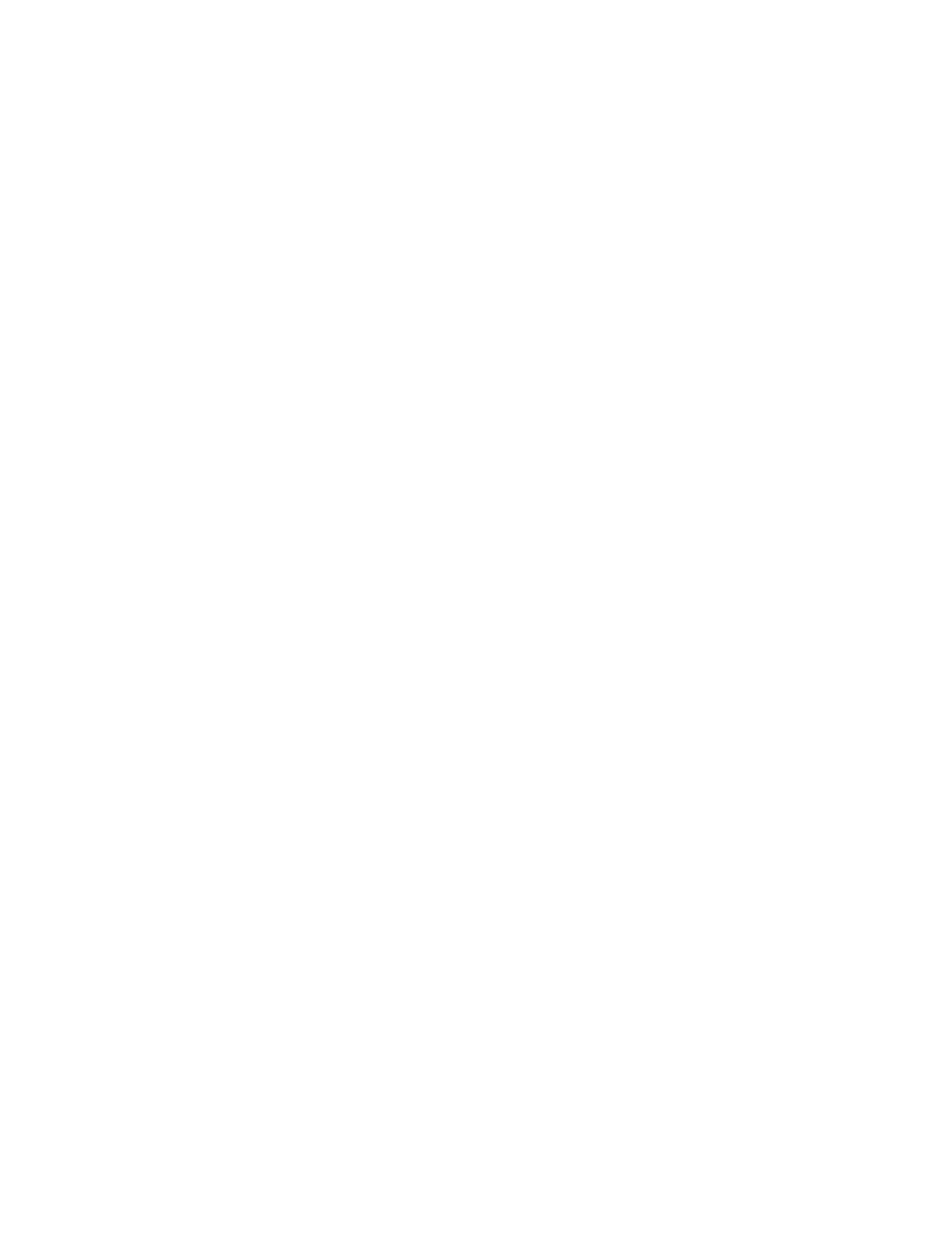# **ATLAS CYCLES (HARYANA) LIMITED**

#### **SONEPAT-131001 CIN : L35923HR1950PLC001614 www.atlasbicycles.com**

#### **BOARD OF DIRECTORS :**

Mr. Hari Krishan Ahuja (DIN: 00315876), Non Executive Director Mr. Hira Lal Bhatia (DIN: 00159258), Non Executive Director Mr. I.D. Chugh (DIN: 00073257), Whole Time Director Mr. Vikram Khosla (DIN: 01574818), Independent Director Mr. Kartik Roop Rai (DIN: 06789287), Independent Director Mr. Sanjiv Kavaljit Singh (DIN: 00015689), Independent Director Ms. Veena Buber (DIN: 07163537), Non Executive Director

#### **COMPANY SECRETARY**

Mr. Jaspreet Singh

#### **REGISTERED OFFICE :**

Atlas Road Industrial Area Sonepat –131001 (Haryana)

#### **SECRETARIAL AUDITORS :**

Messers Mukesh Arora & Co. Company Secretaries, Delhi

#### **BANKERS :**

Central Bank of India Punjab National Bank Bank of Baroda

# **BOARD COMMITTEES :**

**Audit Committee** Mr. Kartik Roop Rai (DIN: 06789287) Chairman Mr. Sanjiv Kavaljit Singh (DIN: 00015689) Member Mr. Hira Lal Bhatia (DIN: 00159258) Member

#### **Stakeholders Relationship Committee**

Mr. Hira Lal Bhatia (DIN: 00159258) Chairman Mr. I. D. Chugh (DIN: 00073257) Member

#### **Nomination & Remuneration Committee**

Mr. Sanjiv Kavaljit Singh (DIN: 00015689) Chairman Mr. Kartik Roop Rai (DIN: 06789287) Member Mr. Hira Lal Bhatia (DIN: 00159258) Member

#### **Risk Management Committee**

Mr. Hira Lal Bhatia (DIN: 00159258) Chairman Mr. Hari Krishan Ahuja (DIN: 00315876) Member Mr. I. D. Chugh (DIN: 00073257) Member

#### **SONEPAT UNIT**

Atlas Road, Industrial Area,Sonepat - 131001 (Haryana)

#### **SAHIBABAD UNIT**

Plot No. 55, Site-IV, UPSIDC, Industrial Area,Sahibabad – 201010 (U.P.)

#### **MALANPUR UNIT**

Plot No. U-16, 17, 21 & 22, Malanpur Industrial Area Near Gwalior, Distt. Bhind (M. P.)

#### **STATUTORY AUDITORS :**

Messers Mehra Khanna & Co. Chartered Accountants, Delhi

#### **REGISTRAR AND SHARE TRANSFER AGENTS :**

Mas Services Limited T-34, 2nd Floor, Okhla Industrial Area, Phase-2, New Delhi-110020 Tel: (011) 26387281, 82, 83

#### **STOCK EXCHANGE(S) WHERE COMPANY'S SECURITIES ARE REGISTERED**

National Stock Exchange of India Limited BSE Limited Delhi Stock Exchange Limited

#### **E-MAIL**

companylaw@atlascyclesonepat.com

#### **WEBSITE**

www.atlasbicycles.com

#### **CORPORATE IDENTITY NUMBER** CIN : L35923HR1950PLC001614

**CONTENTS** NHEN

| <b>PARTICULARS</b>                               | Page No. |
|--------------------------------------------------|----------|
| Directors' Report                                | 2        |
| Corporate Governance Report                      | 16       |
| Management Discussion & Analysis                 | 27       |
| Auditors' Report                                 | 29       |
| <b>Balance Sheet</b>                             | 31       |
| Statement of Profit & Loss                       | 32       |
| <b>Cash Flow Statement</b>                       | 33       |
| Notes to Financial Statement                     | 34       |
| <b>Consolidated Auditors' Report</b>             | 48       |
| <b>Consolidated Balance Sheet</b>                | 49       |
| Consolidated Statement of Profit & Loss          | 50       |
| <b>Consolidated Cash Flow Statement</b>          | 51       |
| <b>Consolidated Notes to Financial Statement</b> | 52       |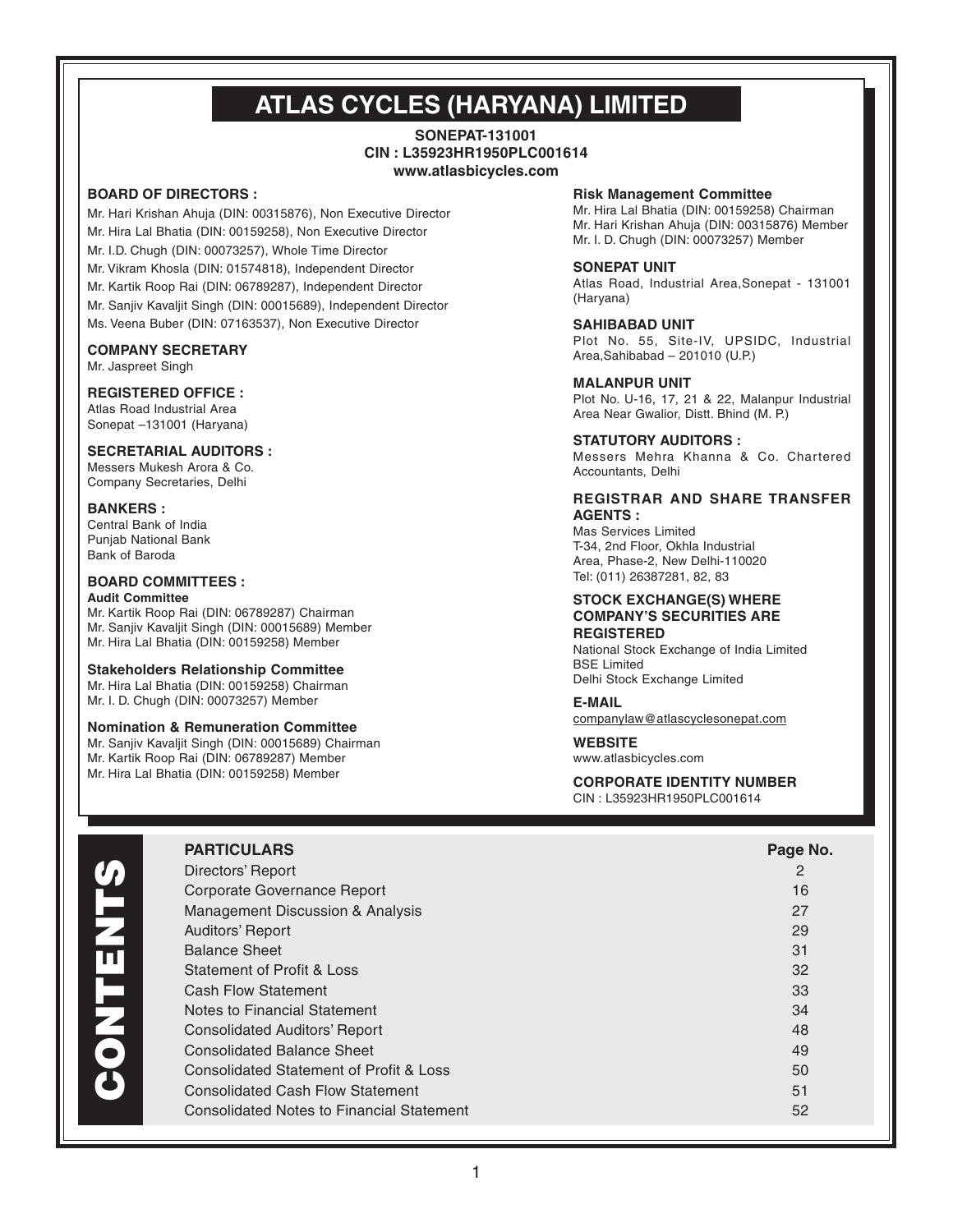# **DIRECTORS' REPORT CIN: L35923HR1950PLC001614**

#### **TO THE MEMBERS:-**

Your directors are delighted to present Sixty Fourth Annual Report of your Company along with the audited statement of accounts for the year ended 31st March 2015.

| <b>FINANCIAL HIGHLIGHTS</b><br><b>Particulars</b> |         | 2014-15   |        | (₹ In Lacs)<br>2013-14 |
|---------------------------------------------------|---------|-----------|--------|------------------------|
| OPERATING PROFITS/(LOSSES)                        |         | (1832.53) |        | 40.02                  |
| ADD: PROFIT ON SALE<br>OF ASSETS                  | 623.51  |           | 13.16  |                        |
| ADD : PROFIT ON SALE<br>OF MUTUAL FUND            | 12484   |           | 74.52  |                        |
| ADD: DIVIDEND INCOME                              | 56.71   | 805.06    | 16.99  | 104.67                 |
|                                                   |         | (1027.47) |        | 144.69                 |
| <b>LESS:FINANCE COST</b>                          | 1107.43 |           | 922.01 |                        |
| <b>DEPRECIATION</b>                               | 662.85  | 1770.25   | 713.34 | 1635.35                |
|                                                   |         | (2797.72) |        | (1490.66)              |
| <b>LESS: PROVISION FOR TAX</b>                    |         | 902.48    |        | 483                    |
|                                                   |         | (1895.24) |        | (1007.66)              |
| ADD: PROFIT BROUGHT FORWARD                       |         | (857.93)  |        | 149.73                 |
|                                                   |         | (2753.17) |        | (857.93)               |

#### **PRODUCTION**

During the year under consideration, the Company produced 23,00,923/- bicycles as against 25,87,585 bicycles in the previous year.

#### **SALES**

Sales during the year amounted to  $\bar{\tau}$  594.59 Crore including the sales to foreign countries as against  $\bar{\tau}$  650.11 Crore including the sales to foreign countries in the previous year.

# **TRANSFER TO RESERVES**

The Company proposes to transfer  $\bar{\tau}$  NIL to the General Reserve for the year 2014-15 as against  $\bar{\tau}$  NIL to General Reserve in the previous year.

# **EXPORTS**

During the period under consideration your Company exported bicycles and bicycle components to several countries thereby earning valuable foreign exchange of ₹ 2791.09 Lacs.

The company continued its efforts to increase sales in export market due to which it achieved better export earning than last year, despite stiff competition.

# **SHARE CAPITAL**

The paid up Equity Share Capital as at 31st March 2015 stood at ₹ 3,25,19,190/- i.e. 23,51,919 Equity Shares of ₹ 10 Each. During the year under review, the Company has not issued shares with differential voting rights nor has granted any stock options or sweat equity. As on 31st March 2015, none of the Directors of the Company hold instruments convertible into equity shares of the Company.

# **DIVIDEND**

During the year under review, your company has not declared

any Dividend for the financial year ended 31st March 2015 due to losses.

# **CONSOLIDATED ACCOUNTS**

The Consolidated Financial Statements of the Company are prepared in accordance with relevant Accounting Standards viz. AS-21, AS-23 and AS-27 issued by the Institute of Chartered Accountants of India and forming part of this Annual Report. The three wholly owned subsidiary companies of the Company are yet to commence their business.

# **PERFORMANCE OF THE UNITS**

Performance of Sahibabad unit was good during last financial year. New range of high end ULTIMATE series introduced last year got encouraging response from the market; thus a lot of new models were further added to it. Unit is in the process of launching alloy bicycles vide a new series called MAGNUM in the Ultra Premium segment.

# **MANAGEMENT DISCUSSION AND ANALYSIS REPORT**

Management Discussion and Analysis Report for the year under review, as stipulated under clause 49 of the Listing Agreement with the Stock Exchange, is presented in a separate section forming part of the Annual Report.

# **DIRECTORS**

Mr. Hari Krishan Ahuja (DIN: 00315876) is retiring by rotation at this Annual General Meeting and, being eligible, offers himself for reappointment.

Further, pursuant to clause 49 (IV) (E) (iv) of the Listing Agreement, the shareholders may take note that Mr. Hari Krishan Ahuja, Non Executive Director of the Company holds Nil equity shares in the Company as on the date of this report.

In compliance with the requirement of Clause 49 of the Listing Agreement for appointment of Woman Director in the Company, the Board of Directors of the Company appointed Ms. Veena Buber (DIN: 07163537) as Additional Director of the Company on 26th March 2015 through Resolution by circulation whose appointment was ratified in the Board Meeting held on 29th April, 2015. She holds the office of Additional Director up to the date of ensuing Annual General Meeting of the Company and is eligible for appointment as Independent Woman Director of the Company for the tenure of 5 years effective from 30th September 2015.

# **KEY MANAGERIAL PERSONNEL**

In the capacity of Key Managerial Personnel, the company has

- 1. Mr. Ishwar Das Chugh, Whole Time Director
- 2. Mr. Chander Mohan Dhall as Manager / Chief Executive Officer & Chief Financial Officer (In the capacity of Chief Financial Officer, he takes care of Malanpur Unit of the Company only)
- 3. Mr. Jaspreet Singh, Company Secretary

# **PERFORMANCE OF BOARD EVALUATION**

Pursuant to the provisions of the Companies Act, 2013 and Clause 49 of the Listing Agreement, a healthy discussion was held among directors after taking into consideration of the various aspects of the Board's functioning, composition of the Board and its Committees, culture, execution and performance of specific duties, obligations and governance.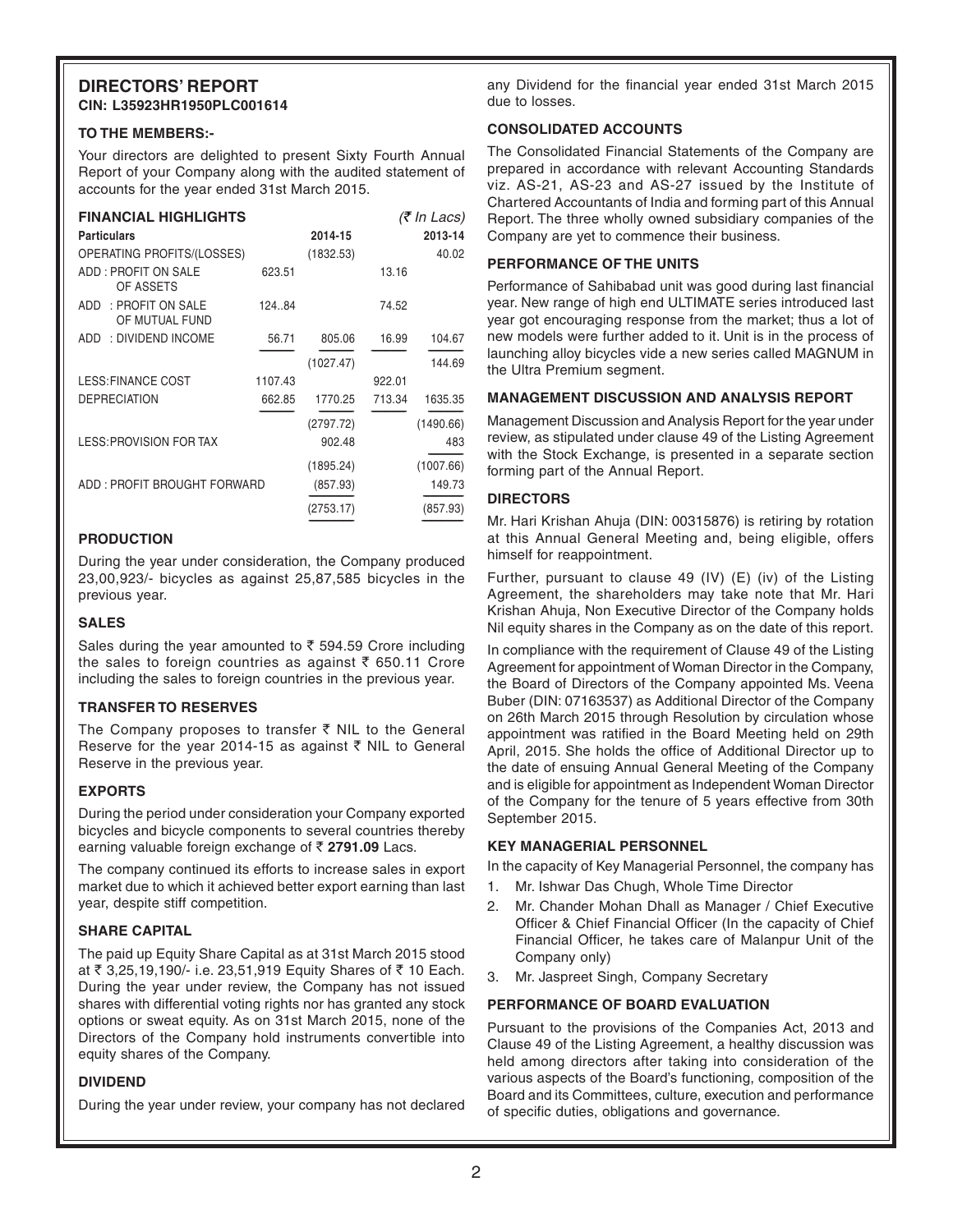The performance evaluation of the Independent Directors was completed. The performance evaluation of the Chairman and the Non-Independent Directors was carried out by the Independent Directors. The Board of Directors expressed their satisfaction with the evaluation process.

#### **NUMBER OF MEETINGS OF THE BOARD**

There were total 10 number of Board Meetings held during the financial year 2014-15. Further details are provided in the Corporate Governance Report.

#### **DEPOSITS (INCLUDING LOANS FROM MEMBERS)**

Unclaimed deposits aggregating to  $\bar{\tau}$  21,000 pending for more than 7 years, have been credited to Investors Education and Protection Fund of Government of India.

The Company is in process of repaying all its deposit holders and is not further accepting deposits from the public or members.

#### **PARTICULARS OF LOANS, GUARANTEES OR INVESTMENTS**

Details of Loans, Guarantees and Investments covered under the provisions of Section 186 of the Companies Act, 2013 are given in the notes to the Financial Statement.

#### **WHISTLE BLOWER MECHANISM**

The Company has a whistle blower policy to report genuine concerns or grievances. The Whistle Blower Policy has been posted on the website of the Company.

#### **REMUNERATION AND NOMINATION POLICY**

The Board of Directors has framed a policy which lays down a framework in relation to remuneration of Directors, Key Managerial Personnel and Senior Management of the Company. This policy also lays down criteria for selection and appointment of Board Members. The details of this policy are explained in the Corporate Governance Report.

# **RELATED PARTY TRANSACTIONS**

All transactions entered with Related Parties for the year under review were on arm's length basis and in the ordinary course of business and that the provisions of Section 188 of the Companies Act, 2013 are not attracted. Thus disclosure in form AOC-2 is not required. Further, there are no material related party transactions during the year under review with the Promoters, Directors or Key Managerial Personnel. The Company has developed a Related Party Transactions framework through Standard Operating Procedures for the purpose of identification and monitoring of such transactions.

All Related Party Transactions are placed before the Audit Committee on quarterly basis for confirmation. Omnibus approval was obtained on a yearly basis for transactions which are repetitive in nature subject to further approval in case actual transactions are found to be exceeding the omnibus approval. A statement giving details of all Related Party Transactions are placed before the Audit Committee for review on quarterly basis.

A Policy on Material Related Party Transactions as approved by the Board of Directors has been uploaded on the website of the Company. None of the Directors has any pecuniary relationship or transactions vis-à-vis the Company.

#### **SIGNIFICANT AND MATERIAL ORDERS PASSED BY THE REGULATORS OR COURTS**

There are no significant and material orders passed by the Regulators / Courts that would impact the going concern status of the Company and its future operations.

#### **CORPORATE GOVERNANCE**

The Company complies with the clauses of Listing Agreement entered into with the National Stock Exchange of India Limited, BSE Limited and Delhi Stock Exchange Limited where the Company's shares are listed. It may be noted that the Delhi Stock Exchange has been de-recognized by SEBI. Further, in terms of the provisions of Clause 49 of the Listing Agreement, your Company has complied with the requirements of Corporate Governance and a Report on Corporate Governance together with certificate from the Company's Auditors confirming compliance, is set out in a statement, which forms part of this Annual Report.

#### **EXTRACT OF ANNUAL RETURN**

The details forming part of the extract of the Annual Return in form MGT-9, as required under Section 92 of the Companies Act, 2013, is annexed to this Report and forms an integral part of this Report.

# **STATUTORY AUDITORS AND AUDITORS' REPORT**

M/s Mehra Khanna & Co., Chartered Accountants, (Firm Registration Number: 01141N) were re-appointed in the 63rd Annual General Meeting for a period of 3 years upto the conclusion of 66th Annual General Meeting. Their appointment is proposed to be ratified at the forthcoming Annual General Meeting. As required under the provisions of Section 139 of the Companies Act, 2013, the Company has obtained written confirmation from M/s Mehra Khanna & Co. that their appointment, if made, would be in conformity with the limits specified in the said Section. The qualifications or remarks in the Auditor's Report read with Notes to financial statements are self explanatory.

#### **SECRETARIAL AUDITOR AND SECRETARIAL AUDITOR'S REPORT**

Pursuant to the provisions of Section 204 of the Companies Act, 2013 and rules made thereunder, the Company has appointed M/s Mukesh Arora & Company, a firm of Company Secretaries in Practice (Certificate of Practice Number : 4405) to undertake the Secretarial Audit of the Company. The Secretarial Audit Report is included as Annexure – B and forms an integral part of this Report. The secretarial audit qualifications for the year under review requiring clarification by the Board of Directors are replied by the Board of Directors and form part of the Secretarial Audit Report.

# **COST AUDIT**

As per the requirement of Central Government and pursuant to Section 148 of the Companies Act, 2013 read with the Companies (Cost Records and Audit) Rules, 2014 as amended from time to time, your Company is not required to carry out audit of cost records relating to Bicycle Industry. Accordingly, your Company did not appoint Cost Auditor in this financial year. However, Cost Audit Report for the financial year 2013- 14 was duly filed with the Ministry of Corporate Affairs.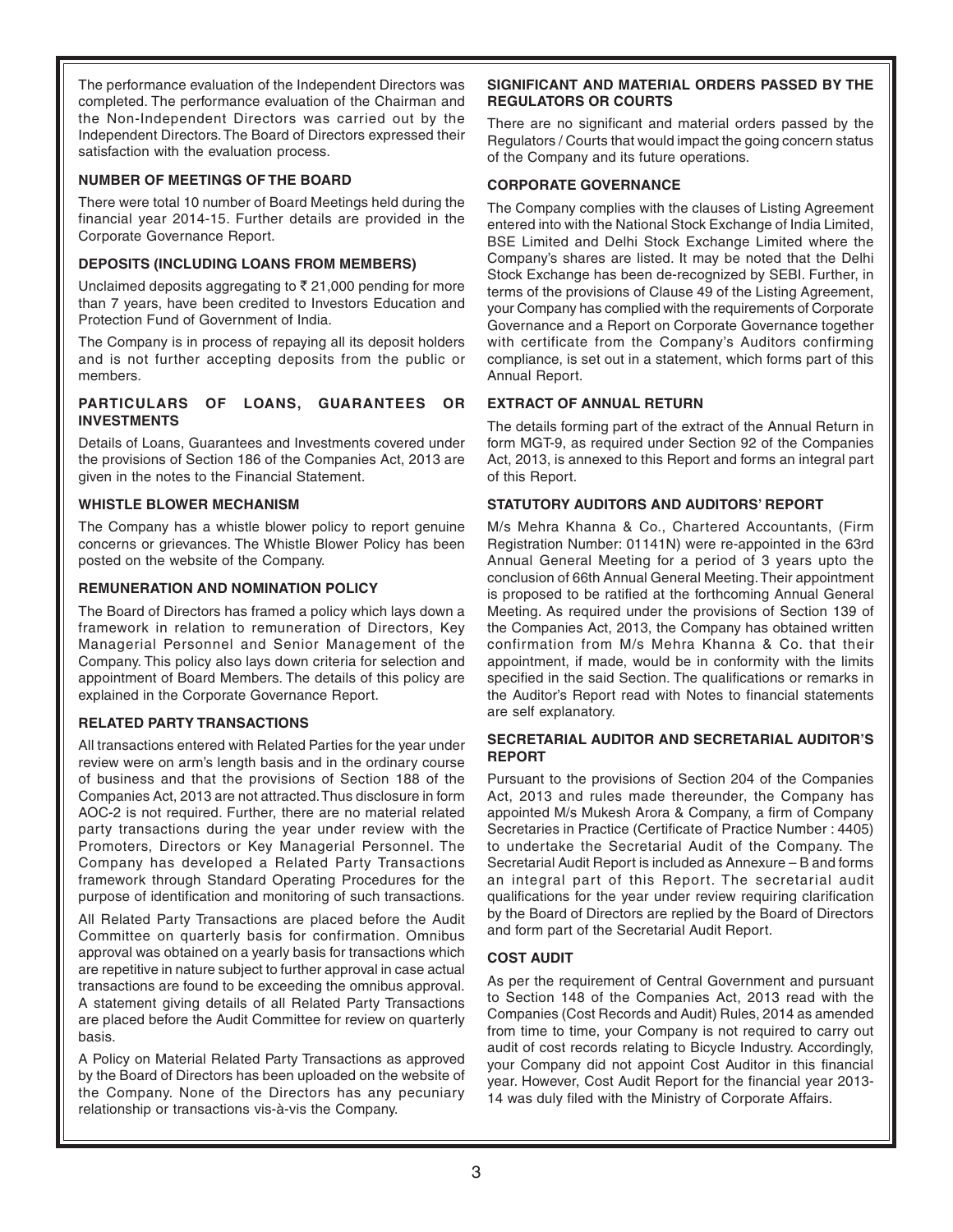#### **INTERNAL CONTROL SYSTEM AND THEIR ADEQUACY**

Your Company has an effective internal control and risk mitigation system, which are constantly assessed and strengthened with new/revised standard operating procedures. The Company's internal control system is commensurate with its size, scale and complexities of its operations. The Company has appointed Mr. Harish Kumar Arora as Internal Auditor of the Sonepat Unit of the Company, Mr. Gopal D. Girdharwal, as Internal Auditor of the Sahibabad Unit of the Company and Mr. Chander Mohan Dhall, as Internal Auditor of the Malanpur Unit of the Company. The main thrust of internal audit is to test and review controls, appraisal of risks and business processes, besides benchmarking controls with best practices in the industry.

The Audit Committee of the Board of Directors actively reviews the adequacy and effectiveness of internal control systems.

#### **CORPORATE SOCIAL RESPONSIBILITY (CSR)**

Requirements relating to Corporate Social Responsibilities as envisaged in Schedule VII of the Companies Act, 2013 and Companies (Corporate Social Responsibility Policy) Rules, 2014 are not applicable on our Company.

#### **HUMAN RESOURCE DEVELOPMENT AND INDUSTRIAL RELATION**

Your Company strives to provide the best working environment with ample opportunities to grow and explore. Your Company maintains a work environment that is free from physical, verbal and sexual harassment. Every initiative and policy of the Company takes care of welfare of all its employees. The human resource development function of the Company is guided by a strong set of values and policies. The details of initiatives taken by the Company for the development of human resource are given in Management Discussion and Analysis Report. The Company maintained healthy, cordial and harmonious industrial relations at all levels throughout the year.

#### **STATUTORY INFORMATION**

The information required under Section 197(12) of the Companies Act, 2013 read with Companies (Appointment and Remuneration of Managerial Personnel) Rules, 2014 and forming part of the Directors' Report for the year ended 31st March 2015 is given in a separate Annexure to this Report.

The above Annexure is not being sent along with this Report to the Members of the Company in line with the provision of Section 136 of the Companies Act. 2013. Members who are interested in obtaining these particulars may write to the Company Secretary at the Registered Office of the Company. The aforesaid Annexure is also available for inspection by Members at the Registered Office of the Company, 21 days before the 64th Annual General Meeting and upto the date of the ensuing Annual General Meeting during the business hours on working days.

None of the employees listed in the said Annexure is a relative of any Director of the Company. Apart from Mr. Vikram Kapur, President of Sonepat Unit, Mr. Rajiv Kapur, Joint President of Sonepat Unit, Mr. Gautam Kapur, Joint President of Sahibabad Unit, Mr. Girish Kapur, Joint President of Sahibabad Unit and Mr. Sanjay Kapur, Joint President of Malanpur Unit, none of the employees holds (by himself or along with his spouse and dependent children) more than two percent of the equity shares of the Company.

The Business Responsibility Reporting as required by Clause 55 of the Listing Agreement with the Stock Exchanges is not applicable to your Company for the financial year ending 31st March 2015.

#### **PERSONNEL AND PARTICULARS OF EMPLOYEES**

The industrial relations with the workers and staff of the Company remained cordial throughout the year. There was unity of objective among all levels of employees, continuously striving for improvement in work practices and productivity. Training and development of employees continue to be an area of prime importance. Only in Malanpur Unit of the Company there were some concerns due to closing down of the Malanpur Unit in the month of October 2014.

Particulars of the employees as required under section 197 (12) of the Companies Act, 2013 read with the Companies (Appointment and Remuneration of Managerial Personeen) Rules, 2014 and forming part of the Directors' Report for the year ended 31st March 2015 is given in a separate Annexure to the Report.

#### **LISTING OF COMPANY'S EQUITY SHARE**

Your Company's shares continue to be listed on BSE Limited, National Stock Exchange of India Limited and Delhi Stock Exchange Limited. Since Delhi Stock Exchange has been derecognized by the SEBI, the annual listing Fee for the year 2014-2015 has been paid to BSE Limited and National Stock Exchange of India Limited.

#### **SUBSIDIARY COMPANIES / ASSOCIATE COMPANIES**

Statement of Accounts of the subsidiaries together with statement in Form AOC-1 under section 129(3) of the Companies Act, 2013 read with Rule 5 of Companies (Accounts) Rules, 2014 are annexed herewith. There are no associate companies as per definition given in Section 2(6) of the Companies Act, 2015.

#### **CONSERVATION OF ENERGY, TECHNOLOGY ABSORPTION AND FOREIGN EXCHANGE EARNINGS AND OUTGO**

The information under Section 134(3)(m) of the Companies Act, 2013 read with Rule 8(3) of the Companies (Accounts) Rules, 2014 for the year ended 31st March 2015 is given here below :

#### **CONSERVATION OF ENERGY**

#### **SONEPAT UNIT**

The following measures were taken for Conservation of energy:-

- a) New OLTC type transformer of 1600 KVA rating has been installed in place of two old transformer of 1250 KVA and 1000 KVA to reduce losses.
- b) Installed 1500KVA fuel efficient Diesel engine in place of old 500 KVA slow speed diesel engine.
- c) Installation of Natural Wind Air Exhaust to replace exhaust fan in Granodising area.
- d) Roots Blower of 5 HP installed in place of 25 HP capacity for energy saving.
- e) All Sodium Vapor fittings of 250 watt and 400 watt replaced with LED street light of 40 Watt for energy saving.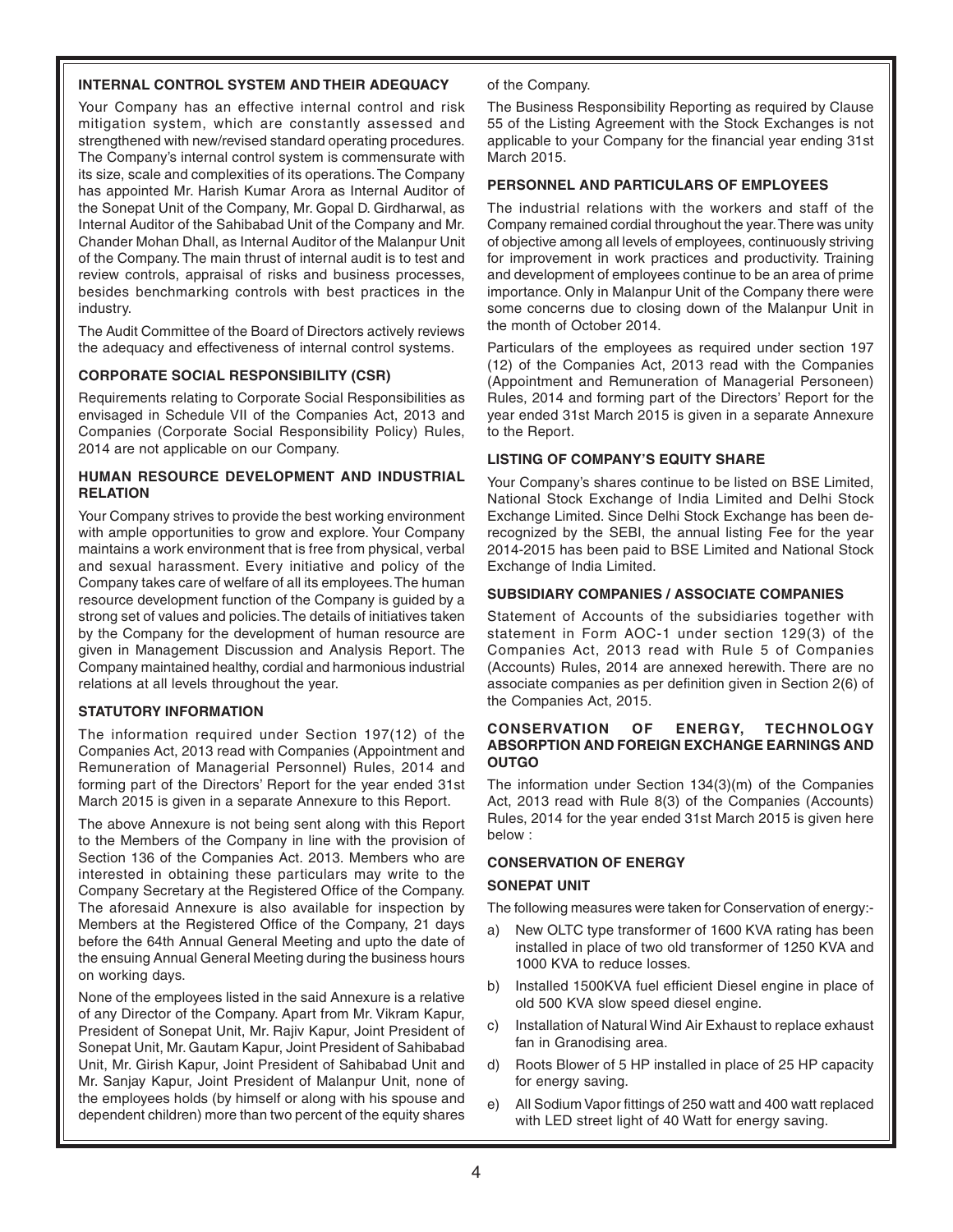- f) Transparent sheet installed in plant for natural light.
- g) New water wall changed of 4 ton boiler to reduce consumption of fuel and increase efficiency.
- h) Two new compressor VFD type installed in place of old compressors for energy saving.
- i) VFD drives installed in Phosphating plant for energy saving.
- j) Modified Furnace design for better heating and longer life of Cruisibel.

#### **SAHIBABAD UNIT**

The following measures were taken for Conservation of energy:-

- A hot water generator was installed to replace two boilers to save energy.
- An energy efficient oven being installed for tail end white paint baking to replace the old process of baking by IR bulbs.

# **TECHNOLOGY ABSORPTION**

#### **SAHIBABAD UNIT**

- Slat conveyors were introduced to increase the productivity of standard Frames in Assembly Section.
- Higher capacity Rectifiers were installed at Debrassing stage to increase productivity of Frames in Tubular Section.

# **FOREIGN EXCHANGE EARNING AND OUTGO**

Total foreign exchange earned: ₹ 2791.09 lacs

Total foreign exchange used: ₹ 2835.35 lacs

# **DIRECTORS' RESPONSIBILITY STATEMENT**

To the best of knowledge and belief and according to the information and explanations obtained by them, your Directors make the following statement in terms of Section 134(3)(c) of the Companies Act, 2013 that:

- I. In the preparation of the Annual Accounts for the year ended 31st March 2015, the applicable accounting standards have been followed along with proper explanation relating to material departures, if any;
- II. The directors had selected such accounting policies and applied them consistently and made judgments and estimates that are reasonable and prudent so as to give a true and fair view of the state of affairs of the Company as at 31st March 2015 and of the loss of the Company for that period;
- III. The directors had taken proper and sufficient care for the

maintenance of adequate accounting records in accordance with the provisions of the Act for safeguarding the assets of the Company and for preventing and detecting fraud and other irregularities, to the best of the knowledge and ability of the Directors.

- IV. The Annual Accounts have been prepared on a going concern basis.
- V. The Directors had laid down internal financial controls to be followed by the Company and that such internal financial controls are adequate and were operating effectively; and
- VI. The Directors had devised proper system to ensure compliance with the provisions of all applicable laws and that such systems were adequate and operating effectively.

#### **REPORT ON THE PERFORMANCE AND FINANCIAL POSITION OF EACH OF THE SUBSIDIARIES, ASSOCIATES AND JOINT VENTURE COMPANIES**

The Company has 3 (three) subsidiary companies viz. Atlas Cycles Sonepat Limited, Atlas Cycles (Sahibabad) Limited and Atlas Cycles (Malanpur) Limited. These companies are yet to commence its business and accordingly there is no performance to reflect during the year. Apart from these, the Company do not have any associate companies and joint venture companies.

#### **ACKNOWLEDGEMENT**

The Board of Directors wishes to place on record its appreciation for the commitment, dedication and hard work done by the employees of the Company and the cooperation extended by Banks, Government authorities, customers and shareholders of the Company and looks forward to a continued mutual support and co-operation.



Date: 7<sup>th</sup> September, 2015 Place : Delhi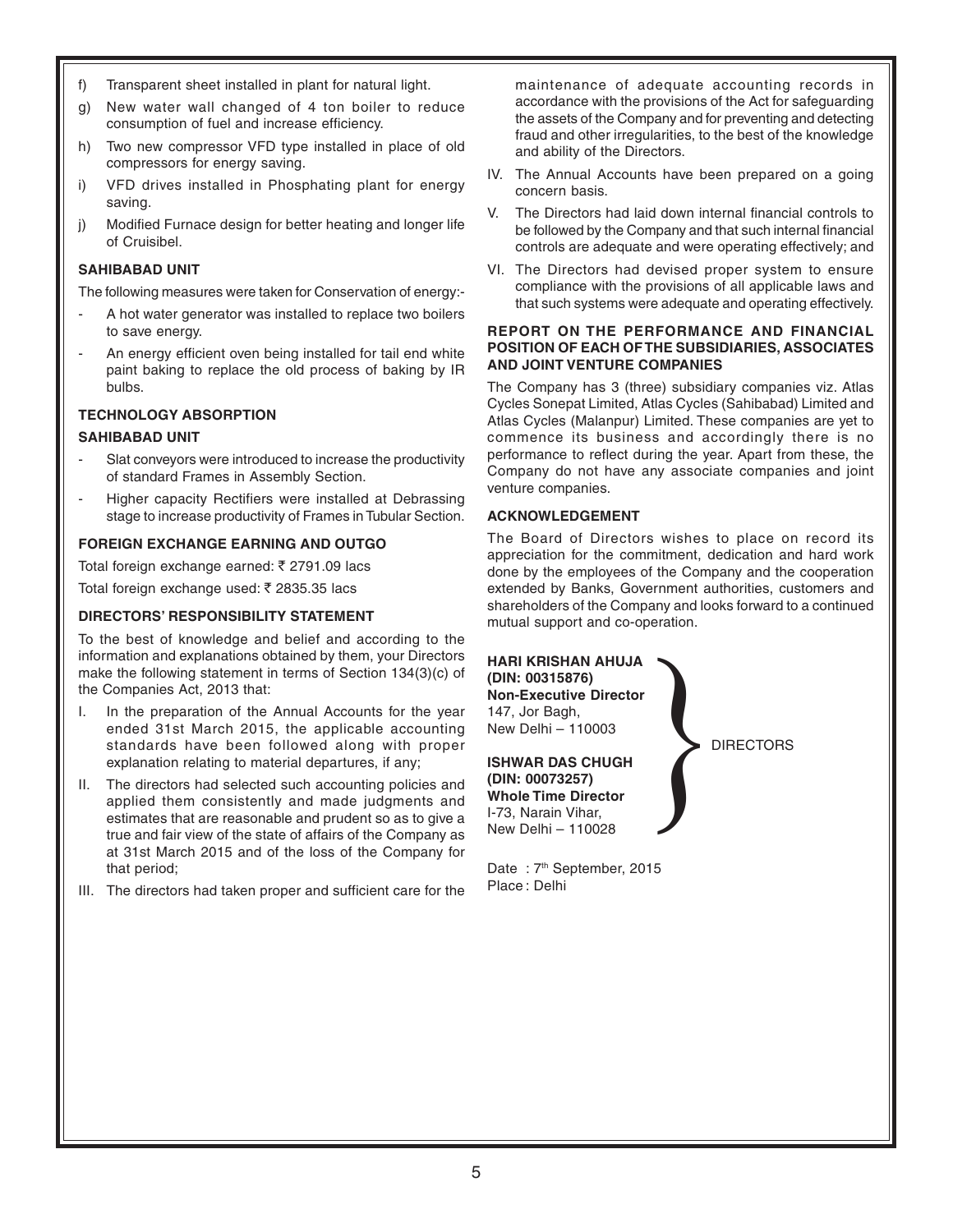# **SECRETARIAL AUDIT REPORT**

FOR THE FINANCIAL YEAR ENDED ON 31ST MARCH, 2015 [Pursuant to section 204(1) of the Companies Act, 2013 and rule No.9 of the Companies (Appointment and Remuneration of Managerial Personnel) Rules, 2014.

To,

The Members,

ATLAS CYCLES (HARYANA) LIMITED

Atlas Road, Industrial Area

Sonepat -131001 (Haryana) India.

I have conducted the secretarial audit of the compliance of applicable statutory provisions and the adherence to good corporate practices by **ATLAS CYCLES (HARYANA) LIMITED** (hereinafter called the Company). Secretarial Audit was conducted in a manner that provided me a reasonable basis for evaluating the corporate conducts / statutory compliances and expressing my opinion thereon.

Based on my verification of the Company's books, papers, minute books, forms and returns filed and other records maintained by the Company and also the information provided by the Company, its officers, agents and authorized representatives during the conduct of secretarial audit, I hereby report that in my opinion, the Company has, during the audit period covering the financial year ended on **31st March 2015 ('Audit Period'**) complied with the statutory provisions listed hereunder and also that the Company has proper Boardprocesses and compliance-mechanism in place to the extent, in the manner and subject to the reporting made hereinafter : I have examined the books, papers, minute books, forms and returns filed and other records maintained by the Company for the financial year ended **on 31st March 2015** according to the provisions of:

- (i) The Companies Act, 2013 (the Act) and the rules made there under;
- (ii) The Securities Contracts (Regulation) Act, 1956 ('SCRA') and the rules made there under;
- (iii) The Depositories Act, 1996 and the Regulations and Byelaws framed there under;
- (iv) Foreign Exchange Management Act, 1999 and the rules and regulations made there under to the extent of Foreign Direct Investment, Overseas Direct Investment and External Commercial Borrowings;
- (v) The following Regulations and Guidelines prescribed under the Securities and Exchange Board of India Act, 1992 ('SEBI Act') viz.: —
	- (a) The Securities and Exchange Board of India (Substantial Acquisition of Shares and Takeovers) Regulations, 2011;
	- (b) The Securities and Exchange Board of India (Prohibition of Insider Trading) Regulations, 1992;
	- (c) The Securities and Exchange Board of India (Issue of Capital and Disclosure Requirements) Regulations, 2009 **(Not Applicable to the Company during the Audit Period);**
	- (d) The Securities and Exchange Board of India (Employee Stock Option Scheme and Employee Stock

Purchase Scheme) Guidelines, 1999 **(Not Applicable to the Company during the Audit Period)**;

- (e) The Securities and Exchange Board of India (Issue and Listing of Debt Securities) Regulations, 2008 **(Not Applicable to the Company during the Audit Period);**
- (f) The Securities and Exchange Board of India (Registrars to an Issue and Share Transfer Agents) Regulations, 1993 regarding the Companies Act and dealing with client;
- (g) The Securities and Exchange Board of India (Delisting of Equity Shares) Regulations, 2009 **(Not Applicable to the Company during the Audit Period);** and
- (h) The Securities and Exchange Board of India (Buyback of Securities) Regulations, 1998 **(Not Applicable to the Company during the Audit Period);**
- (VI) and other applicable laws like Factories Act, 1948, The Payment of Gratuity Act, 1972.

I have also examined compliance with the applicable clauses of the following:

- (i) Secretarial Standards issued by The Institute of Company Secretaries of India **(Not applicable to the Company during audit period).**
- (ii) The Listing Agreements entered into by the Company with Bombay Stock Exchange **(BSE),** National Stock Exchange **(NSE)** and Delhi Stock Exchange **(DSE).**

During the period under review, the Company has complied with the provisions of the Act, Rules, Regulations, Guidelines, Standards, etc. mentioned above, **subject to the following observations** :-

**Observation No.1** Non-compliance of Revised Clause-49 (IV), 49 (VI) of Listing agreement and section 178(1) of Companies Act, 2013 and Rule 6 of the Companies (Meetings of Board and its Powers) Rules, 2014, regarding constitution of Nomination and Remuneration Committee and Risk Management Committee.

**Company's Response:** Now the Company has complied with aforementioned provisions of listing agreement. The Company has constituted Nomination and Remuneration Committee and Risk Management Committee in the board meeting held on 5th March 2015.

**Observation No.2** Non-Compliance of Clause-41 of Listing Agreement regarding delayed submission of financial result for the **year ended 31st March,2014 , the quarter ended 30th September,2014 and the quarter ended 31st December,2014.**Company has also received notices of penalty in this regard from the Stock Exchanges (NSE/BSE) .

**Company's Response**: The Audited financial results for the year ended 31st March, 2014 & other unaudited quarterly results were not compiled timely due to ostensible reason that there was system error in Malanpur Unit which led to some operational difficulties in the reconciliation of financial results of all three units of the Company viz. Sonepat, Sahibabad and Malanpur and audit thereof.

**Observation No.3** Non-compliance of section 74 of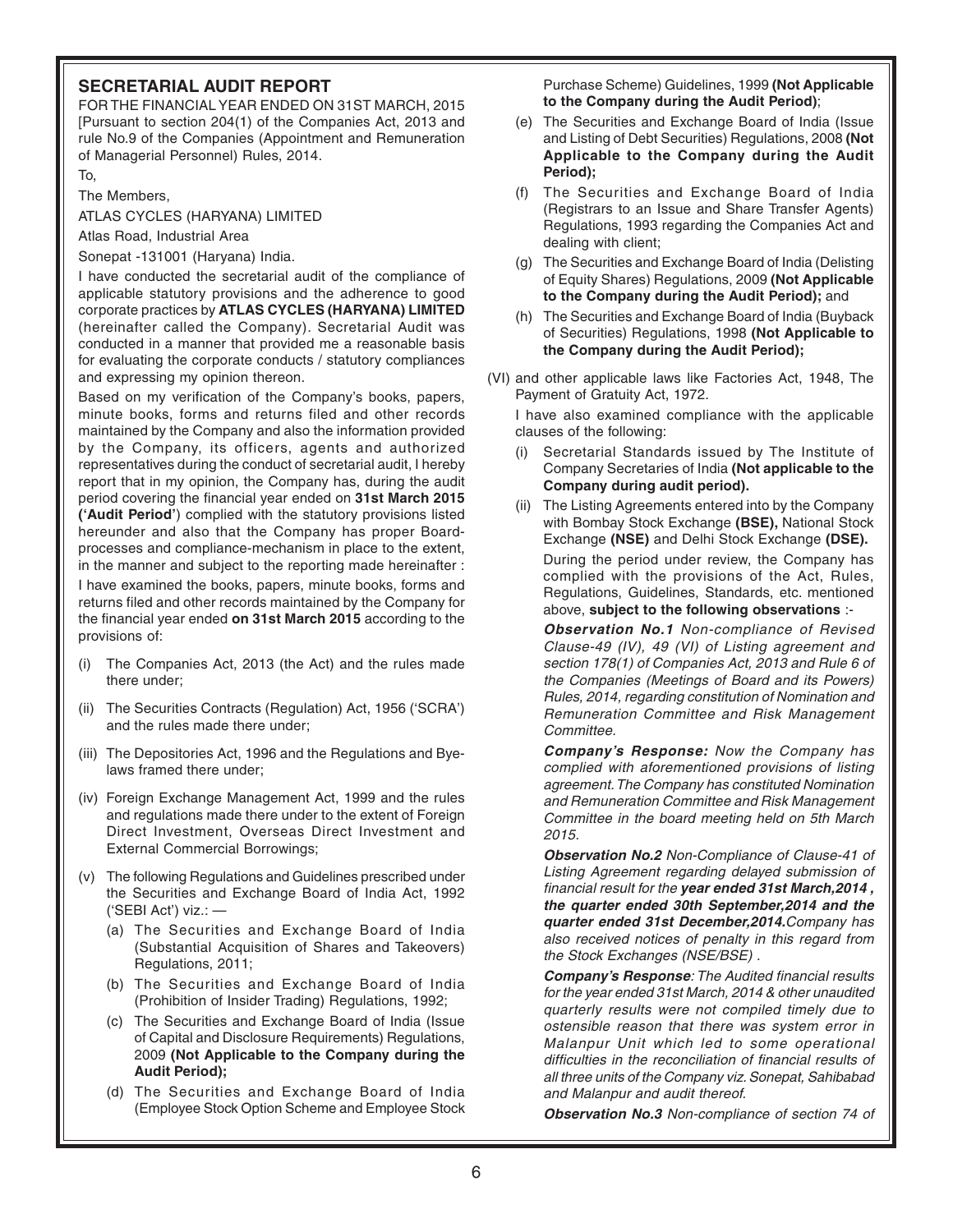Companies Act, 2013 and Rule 20 of Companies (Acceptance of Deposit) Rules, 2014 regarding filling a Statement regarding deposits existing as on the date of commencement of the Act in **form DPT-4** and **Repayment** of deposits outstanding as on 31st March, 2014 till the end of the financial year. However, the Company is repaying its fixed deposits as and when they are becoming due.

**Company's Response:** Due to financial constraints because of heavy losses incurred by the company in the last year as well as in the current year, company is repaying fixed deposits as and when they are becoming due for repayment as per their scheme of fixed deposits.

#### **I further report that**

The Board of Directors of the Company is duly constituted with proper balance of Executive Directors, Non-Executive Directors and Independent Directors. The changes in the composition of the Board of Directors that took place during the period under review were carried out in compliance with the provisions of the Act.

Adequate notice is given to all Directors to schedule the Board Meetings, agenda and detailed notes on agenda were sent at least seven days in advance and a system exists for seeking and obtaining further information and clarifications on the agenda items before the meeting and for meaningful participation at the meeting.

All decision at Board Meeting and Committee are carried through while the dissenting members' views are captured and recorded as part of the minutes.

I further report that there are adequate systems and processes in the Company commensurate with the size and operations of the company to monitor and ensure compliance with applicable laws, rules, regulations and guidelines.

#### **For Mukesh Arora & Co.**

**Company Secretaries Mukesh Arora F.C.S No. 4819 C.P No. 4405 New Delhi, 03rd September, 2015**

**This report is to be read with our letter of even date which is annexed as Annexure-A and forms an integral part of this report.**

#### **Annexure A**

To The Members ATLAS CYCLES (HARYANA) LIMITED Atlas Road, Industrial Area Sonepat -131001 (Haryana) India.

Our report of even date is to be read along with this letter

- 1. Maintenance of Secretarial Record is the responsibility of the management of the company. Our responsibility is to express an opinion on these secretarial records based on audit
- 2. I have followed the audit practices and process as were appropriate to obtain reasonable assurance about the correctness of the contents of the secretarial records. The verification was done on the test basis to ensure that correct facts are reflected in secretarial records. I believe that the process and practices, we followed provide a reasonable basis for our opinion
- 3. I have not verified that correctness and appropriateness of financial records and books of Accounts of the company
- 4. Where ever required, I have obtained the Management representation about the compliance of laws, rules and regulations and happening of events etc.
- 5. The compliance of the provisions of corporate and other applicable, laws, rules, regulations, standards is the responsibility of management. Our Examination was limited to the verification of procedures on test basis
- 6. The Secretarial Audit report is neither an assurance as to the future viability of the company nor of the efficacy or effectiveness with which the Management has conducted the affairs of the Company.

**Signature: Date: 3rd September, 2015 Place: New Delhi**

**(Mukesh Arora) Practicing Company Secretary Member ship No. 4819 Certificate of Practice No. 4405**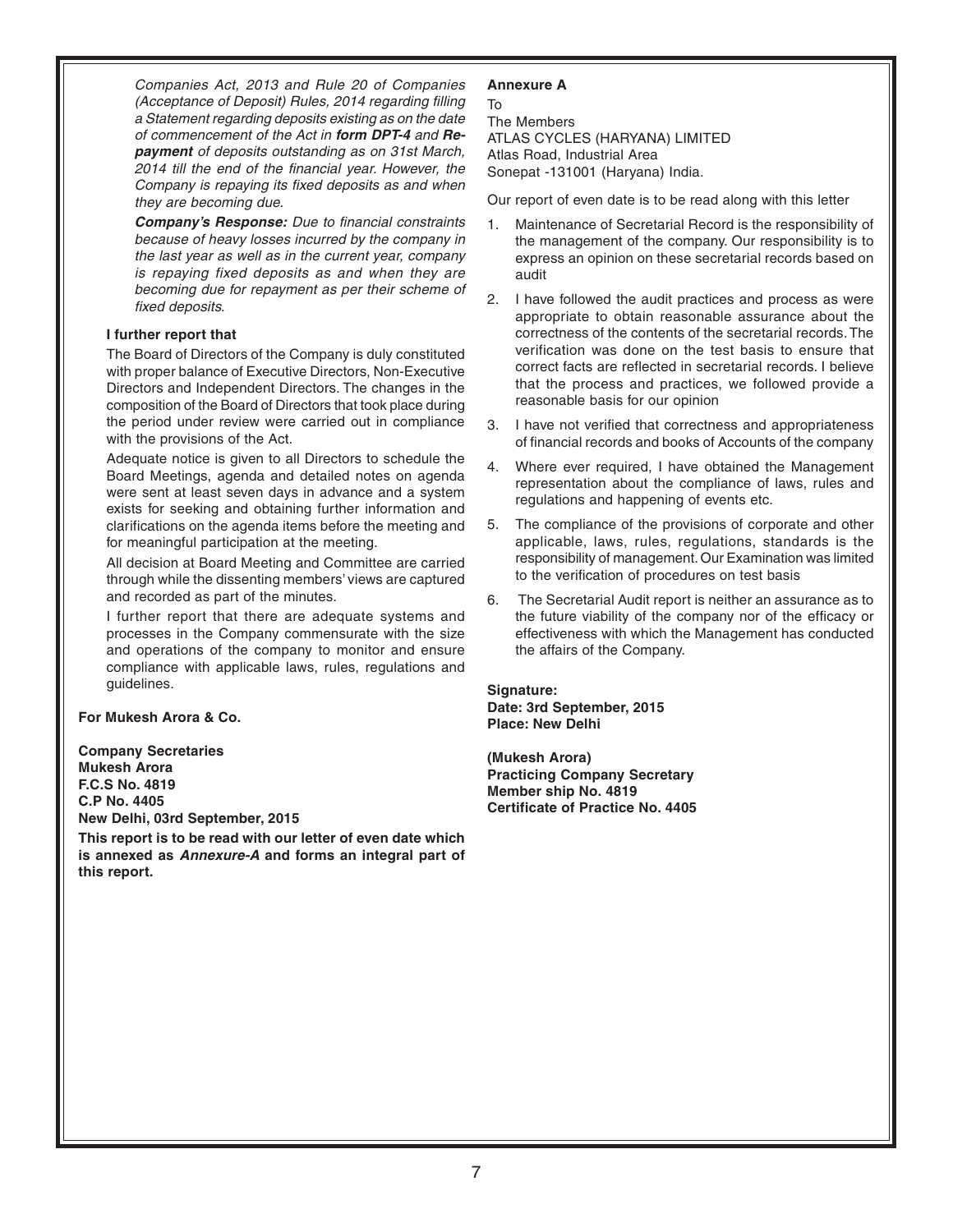#### **FORM NO. MGT 9 EXTRACT OF ANNUAL RETURN As on financial year ended on 31.03.2015 Pursuant to Section 92 (3) of the Companies Act, 2013 and rule 12(1) of the Company (Management & Administration) Rules, 2014.**

# **I. REGISTRATION & OTHER DETAILS:**

|    | <b>CIN</b>                                                                    | L35923HR1950PLC001614                                                                                                             |
|----|-------------------------------------------------------------------------------|-----------------------------------------------------------------------------------------------------------------------------------|
| 2. | <b>Registration Date</b>                                                      | 31st march, 1950                                                                                                                  |
| 3. | Name of the Company                                                           | Atlas cycles (Haryana) limited                                                                                                    |
| 4. | Category/Sub-category of the Company                                          | Public company /limited by shares                                                                                                 |
| 5. | Address of the Registered office<br>& contact details                         | Atlas road industrial area Sonepat -131001 (haryana)                                                                              |
| 6. | Whether listed or Unlisted                                                    | Listed                                                                                                                            |
| 7. | Name, Address & contact details of the<br>Registrar & Transfer Agent, if any. | <b>MAS SERVICES LIMITED</b><br>T-34, 2nd floor, okhla industrialArea, phase-2,<br>New Delhi-110020<br>Tel: (011) 26387281, 82, 83 |

#### **II. PRINCIPAL BUSINESS ACTIVITIES OF THE COMPANY (All** the business activities contributing 10 % or more of the total turnover of the company shall be stated)

| S. No. I | Name and Description of main products / services    | NIC Code of the<br><b>Product/service</b> | % to total turnover<br>of the company |
|----------|-----------------------------------------------------|-------------------------------------------|---------------------------------------|
|          | Manufacturers Of Bicycles and parts and accessories | 3761 & 3768                               | 100%                                  |

#### **III. PARTICULARS OF HOLDING,SUBSISIARY AND ASSOCIATE COMPANIES**

| S. No. | Name and address<br>of the company         | <b>CIN/GLN</b>        |                   | Holding/Subsidiary/<br>$%$ of<br>shares held | <b>Applicable</b><br><b>Section</b> |
|--------|--------------------------------------------|-----------------------|-------------------|----------------------------------------------|-------------------------------------|
|        | <b>Atlas Cycles</b><br>(Malanpur) Limited  | U35929HR1999PLC034259 | <b>SUBSIDIARY</b> | 100%                                         | 2(87)                               |
| 2      | <b>Atlas Cycles</b><br>(Sahibabad) Limited | U35929HR1999PLC034260 | <b>SUBSIDIARY</b> | 100%                                         | 2(87)                               |
| 3      | <b>Atlas Cycles</b><br>Sonepat Limited     | U35929HR1999PLC034261 | <b>SUBSIDIARY</b> | 100%                                         | 2(87)                               |

#### **IV. SHARE HOLDING PATTERN (Equity Share Capital Breakup as percentage of Total Equity) Category-wise Share Holding**

| Category of<br><b>Shareholders</b>           |              | No. of Shares held at the beginning<br>of the year [As on 31-March-2014] |              | No. of Shares held at the end<br>of the year [As on 31-March-2015] |        |          |              |                                  |                                |
|----------------------------------------------|--------------|--------------------------------------------------------------------------|--------------|--------------------------------------------------------------------|--------|----------|--------------|----------------------------------|--------------------------------|
|                                              | <b>Demat</b> | <b>Physical</b>                                                          | <b>Total</b> | $%$ of<br>Total<br><b>Shares</b>                                   | Demat  | Physical | <b>Total</b> | $%$ of<br>Total<br><b>Shares</b> | % Change<br>during<br>the year |
| A. Promoters                                 |              |                                                                          |              |                                                                    |        |          |              |                                  |                                |
| $(1)$ Indian                                 |              |                                                                          |              |                                                                    |        |          |              |                                  |                                |
| a) Individual/ HUF                           | 771110       | 62639                                                                    | 833749       | 25.64                                                              | 771310 | 62639    | 833949       | 25.65                            | 0.01                           |
| b) Central Govt                              | Nil          | Nil                                                                      | Nil          | Nil                                                                | Nil    | Nil      | Nil          | Nil                              | Nil                            |
| c) State Govt(s)                             | Nil          | Nil                                                                      | Nil          | Nil                                                                | Nil    | Nil      | Nil          | Nil                              | Nil                            |
| d) Bodies Corp.                              | 33532        | 587084                                                                   | 620616       | 19.08                                                              | 33532  | 587084   | 620616       | 19.08                            | Nil                            |
| e) Banks / Fl                                | Nil          | Nil                                                                      | Nil          | Nil                                                                | Nil    | Nil      | Nil          | Nil                              | Nil                            |
| f) Any other                                 | Nil          | Nil                                                                      | Nil          | Nil                                                                | Nil    | Nil      | Nil          | Nil                              | Nil                            |
| <b>Total shareholding</b><br>of Promoter (A) | 804642       | 649723                                                                   | 1454365      | 44.72                                                              | 804842 | 649723   | 1454565      | 44.73                            | 0.01                           |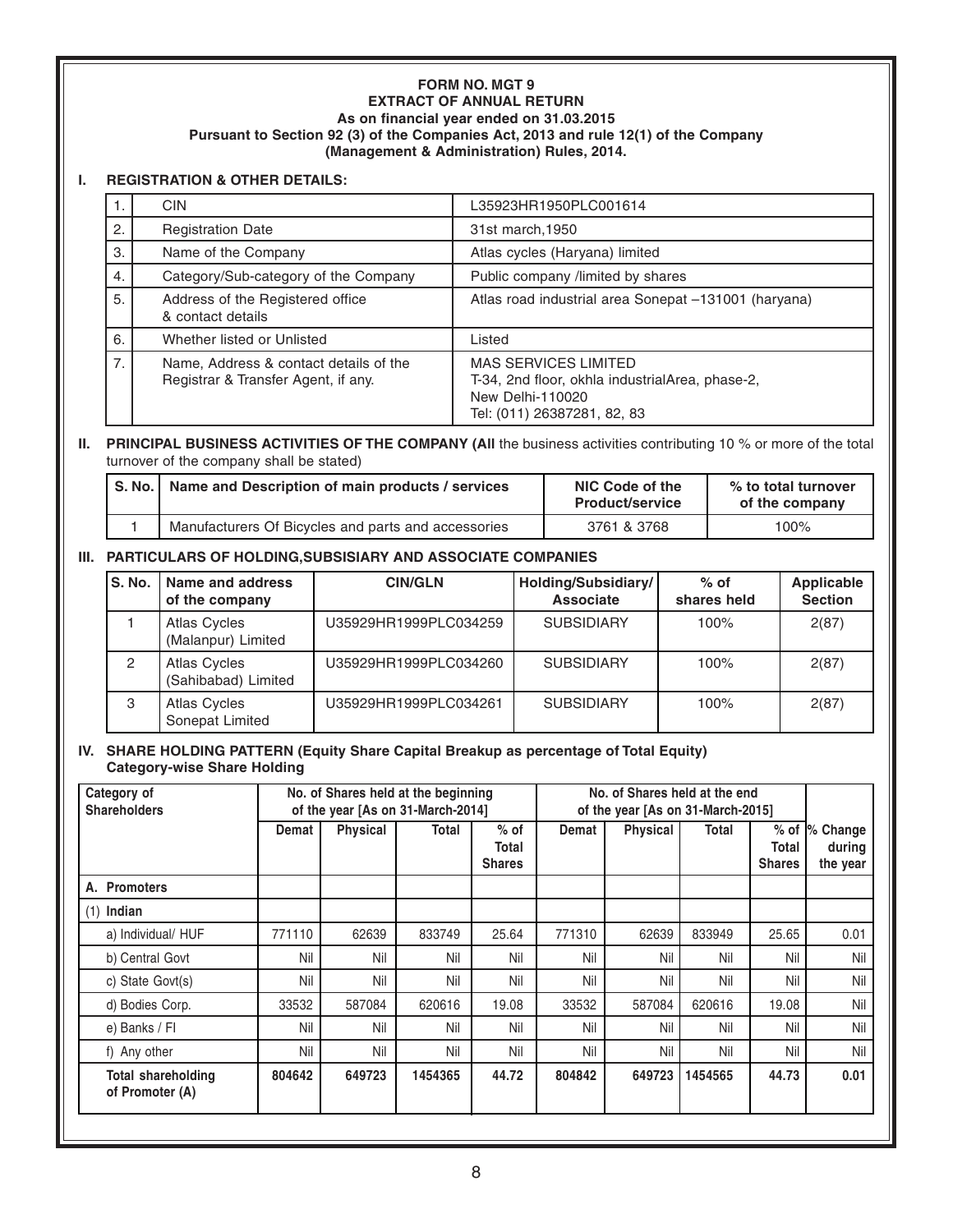| Category of<br><b>Shareholders</b>                                                        |         | No. of Shares held at the beginning<br>of the year [As on 31-March-2014] |              |                                         |         | No. of Shares held at the end<br>of the year [As on 31-March-2015] |              |                                         |                                |
|-------------------------------------------------------------------------------------------|---------|--------------------------------------------------------------------------|--------------|-----------------------------------------|---------|--------------------------------------------------------------------|--------------|-----------------------------------------|--------------------------------|
|                                                                                           | Demat   | <b>Physical</b>                                                          | <b>Total</b> | $%$ of<br><b>Total</b><br><b>Shares</b> | Demat   | <b>Physical</b>                                                    | <b>Total</b> | $%$ of<br><b>Total</b><br><b>Shares</b> | % Change<br>during<br>the year |
| <b>B.</b> Public Shareholding                                                             |         |                                                                          |              |                                         |         |                                                                    |              |                                         |                                |
| 1. Institutions                                                                           |         |                                                                          |              |                                         |         |                                                                    |              |                                         |                                |
| a) Mutual Funds                                                                           | Nil     | 953                                                                      | 953          | 0.03                                    | Nil     | 953                                                                | 953          | 0.03                                    | Nil                            |
| b) Banks / Fl                                                                             | 6117    | Nil                                                                      | 6117         | 0.19                                    | 3896    | Nil                                                                | 3896         | 0.12                                    | 0.07                           |
| c) Central Govt                                                                           | Nil     | Nil                                                                      | Nil          | Nil                                     | Nil     | Nil                                                                | Nil          | Nil                                     | Nil                            |
| d) State Govt(s)                                                                          | Nil     | Nil                                                                      | Nil          | Nil                                     | Nil     | Nil                                                                | Nil          | Nil                                     | Nil                            |
| e) Venture Capital Funds                                                                  | Nil     | Nil                                                                      | Nil          | Nil                                     | Nil     | Nil                                                                | Nil          | Nil                                     | Nil                            |
| f) Insurance Companies                                                                    | Nil     | Nil                                                                      | Nil          | Nil                                     | Nil     | Nil                                                                | Nil          | Nil                                     | Nil                            |
| g) Flls                                                                                   | 9147    | Nil                                                                      | 9147         | 0.28                                    | 9147    | Nil                                                                | 9147         | 0.28                                    | Nil                            |
| h) Foreign Venture<br>Capital Funds                                                       | Nil     | Nil                                                                      | Nil          | Nil                                     | Nil     | Nil                                                                | Nil          | Nil                                     | Nil                            |
| i) Others (specify)                                                                       | Nil     | Nil                                                                      | Nil          | Nil                                     | Nil     | Nil                                                                | Nil          | Nil                                     | Nil                            |
| Sub-total (B)(1):-                                                                        | 15264   | 953                                                                      | 16217        | 0.50                                    | 13043   | 953                                                                | 13996        | 0.43                                    | 0.07                           |
| 2. Non-Institutions                                                                       |         |                                                                          |              |                                         |         |                                                                    |              |                                         |                                |
| Bodies corp.<br>a)                                                                        |         |                                                                          |              |                                         |         |                                                                    |              |                                         |                                |
| i) Indian                                                                                 | 223418  | 5373                                                                     | 228791       | 7.04                                    | 198579  | 5373                                                               | 203952       | 6.27                                    | 0.77                           |
| ii) Overseas                                                                              | Nil     | Nil                                                                      | Nil          | Nil                                     | Nil     | Nil                                                                | Nil          | Nil                                     | Nil                            |
| b) Individuals                                                                            |         |                                                                          |              |                                         |         |                                                                    |              |                                         |                                |
| i) Individual shareholders<br>holding nominal share<br>capital up to Rs. 1 lakh           | 986778  | 209930                                                                   | 1196708      | 36.80                                   | 1074877 | 200131                                                             | 1275008      | 39.21                                   | 2.41                           |
| ii) Individual shareholders<br>holding nominal share<br>capital in excess<br>of Rs 1 lakh | 301624  | 23770                                                                    | 325394       | 10.01                                   | 219864  | 23770                                                              | 243634       | 7.49                                    | 2.52                           |
| c) Others (specify)                                                                       |         |                                                                          |              |                                         |         |                                                                    |              |                                         |                                |
| Non Resident Indians                                                                      | 7093    | 297                                                                      | 7390         | 0.23                                    | 6445    | 297                                                                | 6742         | 0.21                                    | 0.02                           |
| Overseas Corporate<br><b>Bodies</b>                                                       | Nil     | Nil                                                                      | Nil          | Nil                                     | Nil     | Nil                                                                | Nil          | Nil                                     | Nil                            |
| Foreign Nationals                                                                         | Nil     | Nil                                                                      | Nil          | Nil                                     | Nil     | Nil                                                                | Nil          | Nil                                     | Nil                            |
| <b>Clearing Members</b>                                                                   | 23054   | Nil                                                                      | 23054        | 0.71                                    | 54021   | Nil                                                                | 54021        | 1.66                                    | 0.95                           |
| <b>Trusts</b>                                                                             | Nil     | Nil                                                                      | Nil          | Nil                                     | 1       | Nil                                                                | $\mathbf{1}$ | 0.00                                    | 0.00                           |
| Foreign Bodies - D R                                                                      | Nil     | Nil                                                                      | Nil          | Nil                                     | Nil     | Nil                                                                | Nil          | Nil                                     | Nil                            |
| Sub-total (B)(2):-                                                                        | 1541967 | 239370                                                                   | 1781337      | 54.78                                   | 1553787 | 229571                                                             | 1783358      | 54.84                                   | 0.06                           |
| <b>Total Public</b><br>Shareholding (B)=<br>$(B)(1)+(B)(2)$                               | 1557231 | 240323                                                                   | 1797554      | 55.28                                   | 1566830 | 230524                                                             | 1797354      | 55.27                                   | 0.01                           |
| C. Shares held by Custodian<br>for GDRs & ADRs                                            | Nil     | Nil                                                                      | Nil          | Nil                                     | Nil     | Nil                                                                | Nil          | Nil                                     | Nil                            |
| Grand Total (A+B+C)                                                                       | 2361873 | 890046                                                                   | 3251919      | 100.00                                  | 2371672 | 880247                                                             | 3251919      | 100                                     | Nil                            |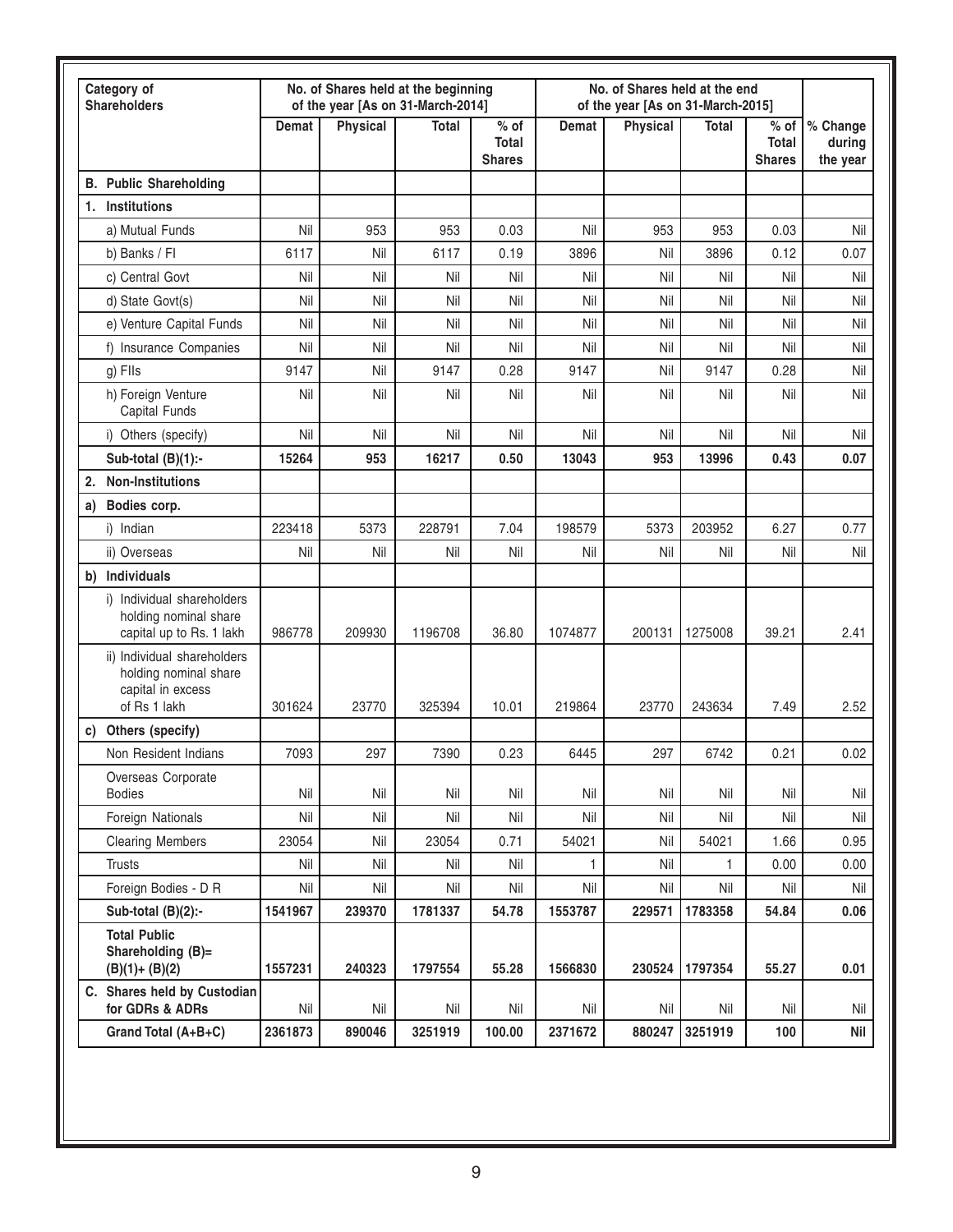| S.<br>No.      | <b>Shareholder's Name</b> |                         | Shareholding at the<br>beginning of the year     |                                                             |                         | Share holding at<br>the end of the year          |                                                             |                                                       |
|----------------|---------------------------|-------------------------|--------------------------------------------------|-------------------------------------------------------------|-------------------------|--------------------------------------------------|-------------------------------------------------------------|-------------------------------------------------------|
|                |                           | No. of<br><b>Shares</b> | % of total<br><b>Shares</b><br>of the<br>company | % of Shares<br>Pledged/<br>encumbered<br>to total<br>shares | No. of<br><b>Shares</b> | % of total<br><b>Shares</b><br>of the<br>company | % of Shares<br>Pledged/<br>encumbered<br>to total<br>shares | % change<br>in share<br>holding<br>during<br>the year |
| 1              | Sanjay Kapur              | 12,000                  | 0.37                                             | 0.00                                                        | 12,000                  | 0.37                                             | 0.00                                                        | 0.00                                                  |
| $\sqrt{2}$     | Sanjay Kapur              | 94,599                  | 2.91                                             | 0.00                                                        | 94,599                  | 2.91                                             | 0.00                                                        | 0.00                                                  |
| 3              | Sanjay Kapur              | 18,339                  | 0.56                                             | 0.00                                                        | 18,339                  | 0.56                                             | 0.00                                                        | 0.00                                                  |
| 4              | Vikram Kapur              | 45,534                  | 1.40                                             | 0.00                                                        | 45,534                  | 1.40                                             | 0.00                                                        | 0.00                                                  |
| 5              | Vikram Kapur(HUF)         | 20,660                  | 0.64                                             | 0.00                                                        | 20,660                  | 0.64                                             | 0.00                                                        | 0.00                                                  |
| 6              | Gautam Kapur              | 5,076                   | 0.16                                             | 0.00                                                        | 5,076                   | 0.16                                             | 0.00                                                        | 0.00                                                  |
| $\overline{7}$ | Gautam Kapur              | 28,674                  | 0.88                                             | 0.00                                                        | 28,674                  | 0.88                                             | 0.00                                                        | 0.00                                                  |
| 8              | Gautam Kapur              | 95,654                  | 2.94                                             | 0.00                                                        | 95,754                  | 2.94                                             | 0.00                                                        | 0.00                                                  |
| 9              | Girish Kapur              | 29,452                  | 0.91                                             | 0.00                                                        | 29,452                  | 0.91                                             | 0.00                                                        | 0.00                                                  |
| 10             | Girish Kapur              | 5,013                   | 0.15                                             | 0.00                                                        | 5,013                   | 0.15                                             | 0.00                                                        | 0.00                                                  |
| 11             | Girish Kapur              | 76,019                  | 2.34                                             | 0.00                                                        | 76,119                  | 2.34                                             | 0.00                                                        | 0.00                                                  |
| 12             | Girish Kapur              | 18,465                  | 0.57                                             | 0.00                                                        | 18,465                  | 0.57                                             | 0.00                                                        | 0.00                                                  |
| 13             | Rajiv Kapur               | 43,145                  | 1.33                                             | 0.00                                                        | 43,145                  | 1.33                                             | 0.00                                                        | 0.00                                                  |
| 14             | RajivKapur(HUF)           | 47,219                  | 1.45                                             | 0.00                                                        | 47,219                  | 1.45                                             | 0.00                                                        | 0.00                                                  |
| 15             | Jai Dev Kapur             | 17,442                  | 0.54                                             | 0.00                                                        | 17,442                  | 0.54                                             | 0.00                                                        | 0.00                                                  |
| 16             | Salil Kapur               | 266                     | 0.01                                             | 0.00                                                        | 266                     | 0.01                                             | 0.00                                                        | 0.00                                                  |
| 17             | Arun Kapur                | 27,676                  | 0.85                                             | 0.00                                                        | 27,676                  | 0.85                                             | 0.00                                                        | 0.00                                                  |
| 18             | Arun Kapur                | 6,509                   | 0.20                                             | 0.00                                                        | 6,509                   | 0.20                                             | 0.00                                                        | 0.00                                                  |
| 19             | Arun Kapur                | 2,044                   | 0.06                                             | 0.00                                                        | 2,044                   | 0.06                                             | 0.00                                                        | 0.00                                                  |
| 20             | Arun Kapur                | 2,073                   | 0.06                                             | 0.00                                                        | 2,073                   | 0.06                                             | 0.00                                                        | 0.00                                                  |
| 21             | Arun Kapur                | 974                     | 0.03                                             | 0.00                                                        | 974                     | 0.03                                             | 0.00                                                        | 0.00                                                  |
| 22             | Neely Kapur               | 162                     | 0.00                                             | 0.00                                                        | 162                     | 0.00                                             | 0.00                                                        | 0.00                                                  |
| 23             | Angad Kapur               | 25,900                  | 0.80                                             | 0.00                                                        | 25,900                  | 0.80                                             | 0.00                                                        | 0.00                                                  |
| 24             | Meera Kapur               | 11,823                  | 0.36                                             | 0.00                                                        | 11,823                  | 0.36                                             | 0.00                                                        | 0.00                                                  |
| 25             | Bimla Kapur               | 6,458                   | 0.20                                             | 0.00                                                        | 6,458                   | 0.20                                             | 0.00                                                        | 0.00                                                  |
| 26             | Bimla Kapur               | 3,000                   | 0.09                                             | 0.00                                                        | 3,000                   | 0.09                                             | 0.00                                                        | 0.00                                                  |
| 27             | Bimla Kapur               | 2,643                   | 0.08                                             | 0.00                                                        | 2,643                   | 0.08                                             | 0.00                                                        | 0.00                                                  |
| 28             | Bimla Kapur               | 3,594                   | 0.11                                             | 0.00                                                        | 3,594                   | 0.11                                             | 0.00                                                        | 0.00                                                  |
| 29             | B.D. Kapur (HUF)          | 18,119                  | 0.56                                             | 0.00                                                        | 18,119                  | 0.56                                             | 0.00                                                        | 0.00                                                  |
| 30             | Achla Bawa                | 950                     | 0.03                                             | 0.00                                                        | 950                     | 0.03                                             | 0.00                                                        | 0.00                                                  |
| 31             | Rahul Kapur               | 653                     | 0.02                                             | 0.00                                                        | 653                     | 0.02                                             | 0.00                                                        | 0.00                                                  |
| 32             | Rahul Kapur               | 12,175                  | 0.37                                             | 0.00                                                        | 12,175                  | 0.37                                             | 0.00                                                        | 0.00                                                  |
| 33             | Rishav Kapur              | 12,175                  | 0.37                                             | 0.00                                                        | 12,175                  | 0.37                                             | 0.00                                                        | 0.00                                                  |
| 34             | Rishav Kapur              | 654                     | 0.02                                             | 0.00                                                        | 654                     | 0.02                                             | 0.00                                                        | 0.00                                                  |
| 35             | Radhika Girish Kapur      | 11,288                  | 0.35                                             | 0.00                                                        | 11,288                  | 0.35                                             | 0.00                                                        | 0.00                                                  |
| 36             | Bindu Kapur               | 12,131                  | 0.37                                             | 0.00                                                        | 12,131                  | 0.37                                             | 0.00                                                        | 0.00                                                  |
| 37             | Abhinav Kapur             | 24,350                  | 0.75                                             | 0.00                                                        | 24,350                  | 0.75                                             | 0.00                                                        | 0.00                                                  |
| 38             | Malti P Mehra             | 1.                      | 0.00                                             | 0.00                                                        | 1.                      | 0.00                                             | 0.00                                                        | 0.00                                                  |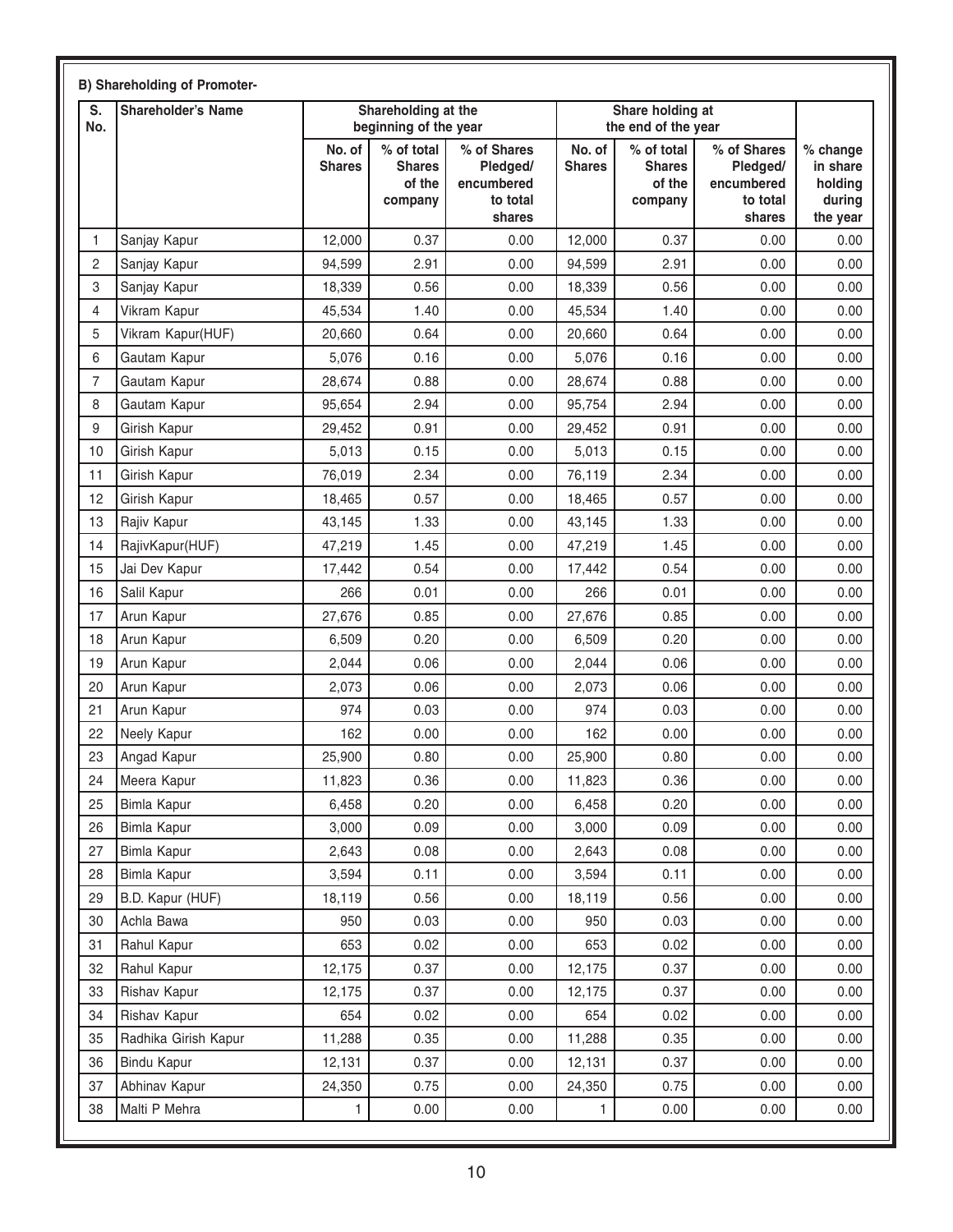| S.<br>No. | <b>Shareholder's Name</b>             |                         | Shareholding at the<br>beginning of the year     |                                                             |                         | Share holding at<br>the end of the year          |                                                             |                                                       |
|-----------|---------------------------------------|-------------------------|--------------------------------------------------|-------------------------------------------------------------|-------------------------|--------------------------------------------------|-------------------------------------------------------------|-------------------------------------------------------|
|           |                                       | No. of<br><b>Shares</b> | % of total<br><b>Shares</b><br>of the<br>company | % of Shares<br>Pledged/<br>encumbered<br>to total<br>shares | No. of<br><b>Shares</b> | % of total<br><b>Shares</b><br>of the<br>company | % of Shares<br>Pledged/<br>encumbered<br>to total<br>shares | % change<br>in share<br>holding<br>during<br>the year |
| 39        | Sita Singh                            | 2,668                   | 0.08                                             | 0.00                                                        | 2,668                   | 0.08                                             | 0.00                                                        | 0.00                                                  |
| 40        | Ashwin Kapur                          | 13,099                  | 0.40                                             | 0.00                                                        | 13,099                  | 0.40                                             | 0.00                                                        | 0.00                                                  |
| 41        | Prashant Kapur                        | 13,099                  | 0.40                                             | 0.00                                                        | 13,099                  | 0.40                                             | 0.00                                                        | 0.00                                                  |
| 42        | Sakshi Kapur                          | 7,635                   | 0.23                                             | 0.00                                                        | 7,635                   | 0.23                                             | 0.00                                                        | 0.00                                                  |
| 43        | Siddhant Kapur                        | 26,198                  | 0.81                                             | 0.00                                                        | 26,198                  | 0.81                                             | 0.00                                                        | 0.00                                                  |
| 44        | Renu Aggarwal                         | 1                       | 0.00                                             | 0.00                                                        |                         | 0.00                                             | 0.00                                                        | 0.00                                                  |
| 45        | Shri Jagdish Kapur(HUF)               | 17,224                  | 0.53                                             | 0.00                                                        | 17,224                  | 0.53                                             | 0.00                                                        | 0.00                                                  |
| 46        | Madhvi Malhotra                       | 10,916                  | 0.34                                             | 0.00                                                        | 10,916                  | 0.34                                             | 0.00                                                        | 0.00                                                  |
| 47        | Milton cycles Industries<br>Pvt. Ltd. | 3,25,846                | 10.02                                            | 0.00                                                        | 3,25,846                | 10.02                                            | 0.00                                                        | 0.00                                                  |
| 48        | Limrose Engg. Works Pvt. Ltd.         | 2,57,650                | 7.92                                             | 0.00                                                        | 2,57,650                | 7.92                                             | 0.00                                                        | 0.00                                                  |
| 49        | Corona RimMfg. Co. Ltd                | 3,588                   | 0.11                                             | 0.00                                                        | 3,588                   | 0.11                                             | 0.00                                                        | 0.00                                                  |
| 50        | Jankidas & Sons Pyt. Ltd              | 33,532                  | 1.03                                             | 0.00                                                        | 33,532                  | 1.03                                             | 0.00                                                        | 0.00                                                  |
|           | <b>TOTAL</b>                          | 14,54,365               | 44.72                                            | 0.00                                                        | 14,54,565               | 44.72                                            | 0.00                                                        | 0.00                                                  |

**C) Change in Promoters' Shareholding (please specify, if there is no change)**

| S.<br>No. | Name         | Shareholding                                                                           |                                           | Date                   | Increase/<br>in (Decrease)<br>Shareholding | Reason          | <b>Cumulative Shareholding</b><br>During the Year<br>(01-Apr-14) to (31-Mar-15) |                                           |
|-----------|--------------|----------------------------------------------------------------------------------------|-------------------------------------------|------------------------|--------------------------------------------|-----------------|---------------------------------------------------------------------------------|-------------------------------------------|
|           |              | No. of shares<br>at the beginning<br>$(01-Apr-14)$<br>end of the year<br>$(31-Mar-15)$ | % of total<br>shares<br>of the<br>company |                        |                                            |                 | No. of<br>shares                                                                | % of total<br>shares<br>of the<br>company |
| 1.        | Gautam Kapur | 95,654                                                                                 | 2.94                                      | 01-Apr-14<br>18-Mar-15 | 100                                        | <b>Transfer</b> | 95,754                                                                          | 2.94                                      |
|           |              | 95,754                                                                                 | 2.94                                      | 31-Mar-15              |                                            |                 | 95,754                                                                          | 2.94                                      |
| 2.        | Girish Kapur | 76.019                                                                                 | 2.34                                      | 01-Apr-14<br>18-Mar-15 | 100                                        | <b>Transfer</b> | 76.119                                                                          | 2.34                                      |
|           |              | 76,119                                                                                 | 2.34                                      | 31-Mar-15              |                                            |                 | 76,119                                                                          | 2.34                                      |

# **D) Shareholding Pattern of top ten Shareholders: (Other than Directors, Promoters and Holders of GDRs and ADRs):**

| S.<br>No. | Name                             | <b>Shareholding</b>                                                                    |                                           | Date                   | Increase/<br>in (Decrease)<br>Shareholding | Reason            | <b>Cumulative Shareholding</b><br>During the Year<br>(01-Apr-14) to (31-Mar-15) |                                           |
|-----------|----------------------------------|----------------------------------------------------------------------------------------|-------------------------------------------|------------------------|--------------------------------------------|-------------------|---------------------------------------------------------------------------------|-------------------------------------------|
|           |                                  | No. of shares<br>at the beginning<br>$(01-Apr-14)$<br>end of the year<br>$(31-Mar-15)$ | % of total<br>shares<br>of the<br>company |                        |                                            |                   | No. of<br>shares                                                                | % of total<br>shares<br>of the<br>company |
|           | Meera Harshad<br>kumar Tanna     | 22,766<br>22.766                                                                       | 0.70<br>0.70                              | 01-Apr-14<br>31-Mar-15 |                                            | Nil move-<br>ment | 22,766<br>22,766                                                                | 0.70<br>0.70                              |
| 2.        | Harshad Kumar<br>Prabhudas Tanna | 31,905<br>31.905                                                                       | 0.98<br>0.98                              | 01-Apr-14<br>31-Mar-15 |                                            | Nil move-<br>ment | 31,905<br>31,905                                                                | 0.98<br>0.98                              |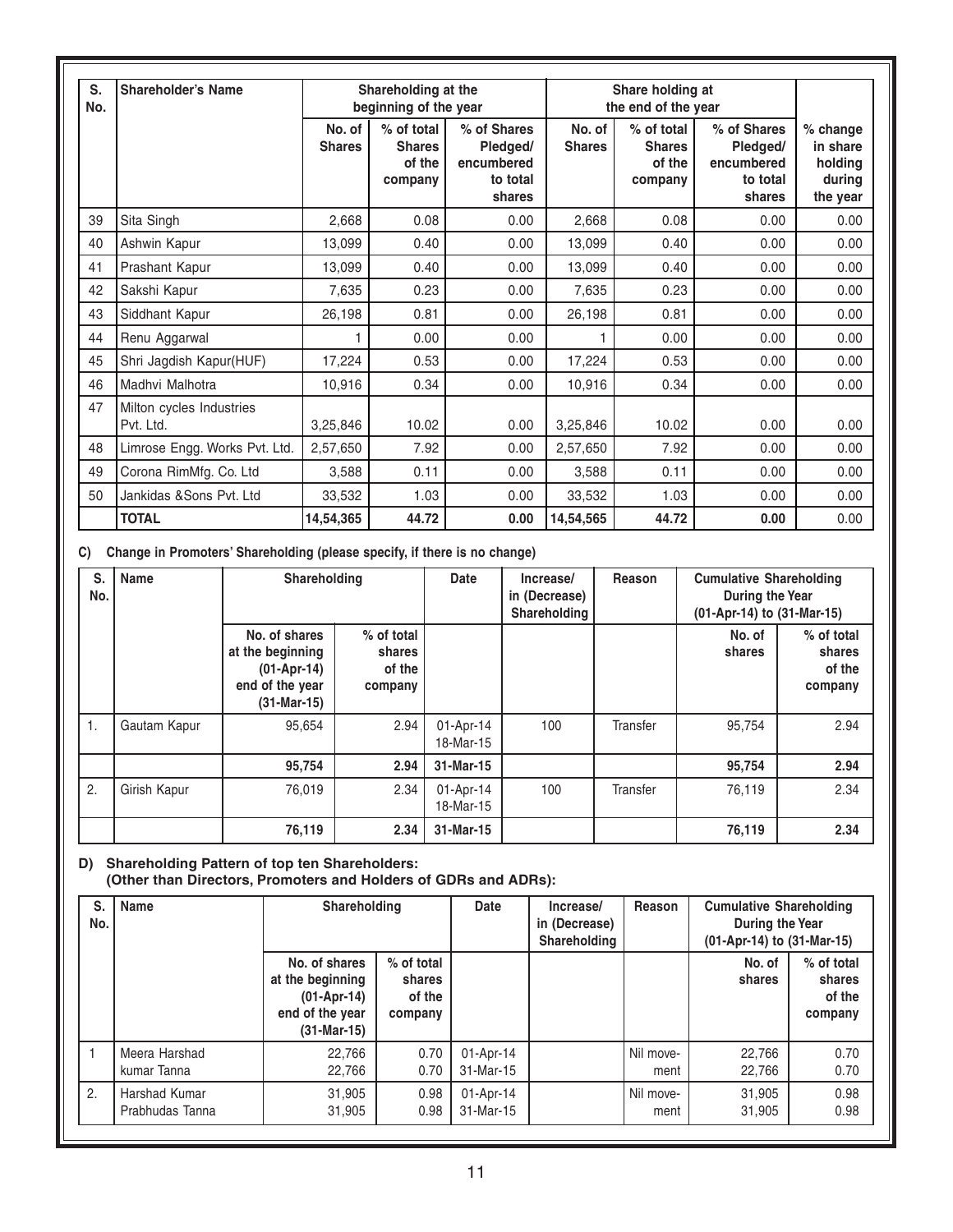| S.<br>No. | <b>Name</b>                          | Shareholding                                                                           |                                           | <b>Date</b>                                                   | Increase/<br>in (Decrease)<br>Shareholding | Reason                                  | <b>Cumulative Shareholding</b><br><b>During the Year</b><br>(01-Apr-14) to (31-Mar-15) |                                           |  |
|-----------|--------------------------------------|----------------------------------------------------------------------------------------|-------------------------------------------|---------------------------------------------------------------|--------------------------------------------|-----------------------------------------|----------------------------------------------------------------------------------------|-------------------------------------------|--|
|           |                                      | No. of shares<br>at the beginning<br>$(01-Apr-14)$<br>end of the year<br>$(31-Mar-15)$ | % of total<br>shares<br>of the<br>company |                                                               |                                            |                                         | No. of<br>shares                                                                       | % of total<br>shares<br>of the<br>company |  |
| 3.        | My Money Capital<br>Services Pvt.Ltd | 17,558<br>3,826                                                                        | 0.54<br>0.12                              | 01-Apr-14<br>08-Aug-14<br>31-Mar-15                           | (13, 732)                                  | Transfer                                | 17,558<br>3,826<br>3,826                                                               | 0.54<br>0.12<br>0.12                      |  |
| 4.        | Dipak KanayalalShah                  | 33,500                                                                                 | 1.03                                      | 01-Apr-14<br>12-Dec-14<br>31-Mar-15                           | (33,500)                                   | Transfer                                | 33,500<br>0<br>0                                                                       | 1.03<br>0.00<br>0.00                      |  |
| 5.        | Rahul Dhruv                          | 36,000<br>40,500                                                                       | 1.07<br>1.25                              | 01-Apr-14<br>31-Oct-14<br>31-Mar-15                           | 4.500                                      | Transfer                                | 33,500<br>40,500<br>40,500                                                             | 1.03<br>1.25<br>1.25                      |  |
| 6.        | Ramesh Chand                         | 17,000<br>25,000                                                                       | 0.52<br>0.77                              | 01-Apr-14<br>12-May-14<br>30-Dec-14<br>20-Mar-15<br>31-Mar-15 | (1,000)<br>11,000<br>(2,000)               | Transfer<br>Transfer<br><b>Transfer</b> | 17,000<br>16,000<br>27,000<br>25,000<br>25,000                                         | 0.52<br>0.49<br>0.83<br>0.77<br>0.77      |  |
| 7.        | My Money SecurityLtd.                | 54,000<br>64,099                                                                       | 1.67<br>1.97                              | 01-Apr-14<br>31-Mar-15                                        | 10,099                                     | <b>Transfer</b>                         | 54,000<br>64,099                                                                       | 1.67<br>1.97                              |  |
| 8.        | Ramnath Ramdittamal<br>Mukhija       | 24,189<br>24,189                                                                       | 0.74                                      | 01-Apr-14<br>31-Mar-15                                        |                                            | Nil move-<br>ment                       | 24,189<br>24,189                                                                       | 0.74<br>0.74                              |  |
| 9.        | Hafeez Sorab Contractor              | 39,160<br>0<br>0                                                                       | 1.22                                      | 01-Apr-14<br>30-Jan-15<br>31-Mar-15                           | (39, 160)<br>$\mathbf{0}$                  | Transfer                                | 39,160<br>0<br>$\mathbf{0}$                                                            | 1.22<br>0.00<br>0.00                      |  |
| hо.       | Niramal M Bang                       | 36,502                                                                                 | 1.12                                      | 01-Apr-14<br>16-May-14<br>31-Mar-15                           | (36,502)                                   | Transfer                                | (36, 502)<br>0<br>0                                                                    | 1.12<br>0.00<br>0.00                      |  |

# **E) Shareholding of Directors and Key Managerial Personnel:**

| S.<br>No.      | <b>Name</b>               | Shareholding                                                                           |                                           | <b>Date</b>                          | Increase/<br>in (Decrease)<br>Shareholding | Reason          | <b>Cumulative Shareholding</b><br>During the Year<br>(01-Apr-14) to (31-Mar-15) |                                           |
|----------------|---------------------------|----------------------------------------------------------------------------------------|-------------------------------------------|--------------------------------------|--------------------------------------------|-----------------|---------------------------------------------------------------------------------|-------------------------------------------|
|                |                           | No. of shares<br>at the beginning<br>$(01-Apr-14)$<br>end of the year<br>$(31-Mar-15)$ | % of total<br>shares<br>of the<br>company |                                      |                                            |                 | No. of<br>shares                                                                | % of total<br>shares<br>of the<br>company |
| Α              | <b>DIRECTOR</b>           |                                                                                        |                                           |                                      |                                            |                 |                                                                                 |                                           |
| $\mathbf{1}$   | Mr.Hari krishan Ahuja     | 200<br>0                                                                               | 0.01<br>0.000                             | $1-Apr-14$<br>18-Mar-15<br>31-Mar-15 | (200)                                      | Transfer        | $\Omega$<br>0                                                                   | 0.00<br>0.00                              |
| $\overline{2}$ | Mr. Hira Lal Bhatia       | $\mathbf{0}$<br>0                                                                      | 0.00<br>0.00                              | $1-Apr-14$<br>31-Mar-15              | 0                                          | Nil<br>Movement | $\mathbf{0}$<br>0                                                               | 0.00<br>0.00                              |
| 3              | Mr. Vikram Khosla         | 0<br>0                                                                                 | 0.00<br>0.00                              | $1-Apr-14$<br>31-Mar-15              | $\mathbf{0}$                               | Nil<br>Movement | $\mathbf{0}$<br>0                                                               | 0.00<br>0.00                              |
| 4              | Mr. Kartik Roop Rai.      | $\mathbf{0}$<br>0                                                                      | 0.00<br>0.00                              | $1-Apr-14$<br>31-Mar-15              | 0                                          | Nil<br>Movement | $\mathbf{0}$<br>0                                                               | 0.00<br>0.00                              |
| 5              | Mr. Sanjiv Kavaljit Singh | $\mathbf{0}$<br>0                                                                      | 0.00<br>0.00                              | $1-Apr-14$<br>31-Mar-15              | 0                                          | Nil<br>Movement | $\mathbf{0}$<br>0                                                               | 0.00<br>0.00                              |
|                |                           |                                                                                        |                                           |                                      |                                            |                 |                                                                                 |                                           |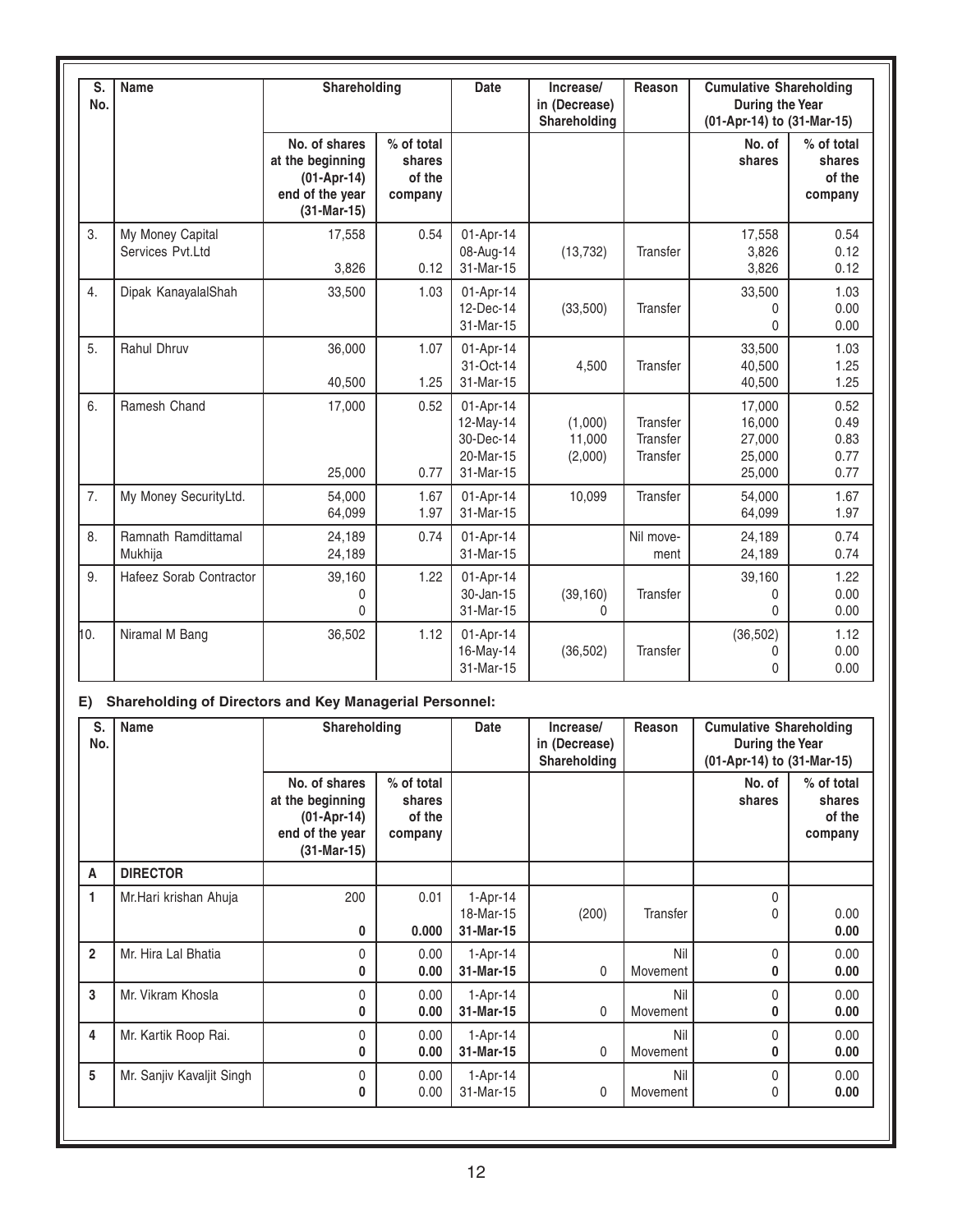| S.<br>No.      | <b>Name</b>                               | Shareholding                                                                           |                                           | <b>Date</b>             | Increase/<br>in (Decrease)<br><b>Shareholding</b> | Reason          | <b>Cumulative Shareholding</b><br>During the Year<br>(01-Apr-14) to (31-Mar-15) |                                           |
|----------------|-------------------------------------------|----------------------------------------------------------------------------------------|-------------------------------------------|-------------------------|---------------------------------------------------|-----------------|---------------------------------------------------------------------------------|-------------------------------------------|
|                |                                           | No. of shares<br>at the beginning<br>$(01-Apr-14)$<br>end of the year<br>$(31-Mar-15)$ | % of total<br>shares<br>of the<br>company |                         |                                                   |                 | No. of<br>shares                                                                | % of total<br>shares<br>of the<br>company |
| 6              | Mr. Surinder Mohan<br>Mehra**             | 400<br>400                                                                             | 0.01<br>0.01                              | $1-Apr-14$<br>31-Mar-15 | $\mathbf{0}$                                      | Nil<br>Movement | 400<br>400                                                                      | 0.01<br>0.01                              |
| $\overline{7}$ | Mrs. Veena Buber**                        | 0<br>0                                                                                 | 0.00<br>0.00                              | $1-Apr-14$<br>31-Mar-15 | $\mathbf{0}$                                      | Nil<br>Movement | $\Omega$<br>0                                                                   | 0.00<br>0.00                              |
| B              | <b>Key Managerial</b><br><b>Personnel</b> |                                                                                        |                                           |                         |                                                   |                 |                                                                                 |                                           |
| 1              | Mr. I.D Chugh<br>(Whole time Director)    | 60<br>60                                                                               | 0.00<br>0.00                              | $1-Apr-14$<br>31-Mar-15 | $\mathbf{0}$                                      | Nil<br>Movement | $\Omega$<br>0                                                                   | 0.00<br>0.00                              |
| $\overline{2}$ | Mr. Chander Mohan Dhall<br>(Manager)      | 0<br>0                                                                                 | 0.00<br>0.00                              | $1-Apr-14$<br>31-Mar-15 | $\mathbf{0}$                                      | Nil<br>Movement | $\Omega$<br>0                                                                   | 0.00<br>0.00                              |
| 3              | Mr. Jaspreet Singh<br>(Company Secretary) | 0<br>0                                                                                 | 0.00<br>0.00                              | $1-Apr-14$<br>31-Mar-15 | $\mathbf{0}$                                      | Nil<br>Movement | $\Omega$<br>0                                                                   | 0.00<br>0.00                              |

**\*\* Mr.Surinder Mohan Mehra Resigned as on 13th Aug-2014 and Mrs Veena Buber was appointed as on 26th March,2015 via resolution by circulation and her appointment was ratified in Board Meeting held on 29th April 2015.**

#### **VI. REMUNERATION OF DIRECTORS AND KEY MANAGERIAL PERSONNEL-**

**A.** Remuneration to Managing Director, Whole-time Directors and/or Manager:

| S.<br>No.      | <b>Particulars of Remuneration</b>                                                     | <b>Whole Time Director</b><br>(I.D Chugh) | <b>Manager</b><br>(C.M Dhall) | <b>Total Amount</b> |
|----------------|----------------------------------------------------------------------------------------|-------------------------------------------|-------------------------------|---------------------|
|                | <b>Gross salary</b>                                                                    |                                           |                               |                     |
|                | (a) Salary as per provisions contained in section<br>17(1) of the Income-tax Act, 1961 | 12,47,692                                 | 11,66,352                     | 24,14,044           |
|                | Value of perquisites u/s 17(2) Income-tax Act, 1961<br>(b)                             | 0                                         | 3,34,800                      | 3,34,800            |
|                | (c) Profits in lieu of salary under section 17(3)<br>Income- tax Act, 1961             | $\Omega$                                  | $\mathbf 0$                   | 0                   |
| $\overline{2}$ | <b>Stock Option</b>                                                                    | 0                                         | $\mathbf{0}$                  | 0                   |
| 3              | <b>Sweat Equity</b>                                                                    | $\Omega$                                  | 0                             | 0                   |
| 4              | <b>Commission</b>                                                                      |                                           |                               |                     |
|                | as % of profit<br>٠                                                                    | $\Omega$                                  | $\Omega$                      | 0                   |
|                | others, specify<br>$\bullet$                                                           | $\Omega$                                  | $\Omega$                      | $\Omega$            |
| 5              | <b>Others</b>                                                                          | 35,000*                                   | $\Omega$                      | 35,000              |
|                | Total (A)                                                                              | 12,82,692                                 | 15,01,152                     | 24,49,044           |

**\* Conveyance for attending the Board Meetings and Committee Meetings.**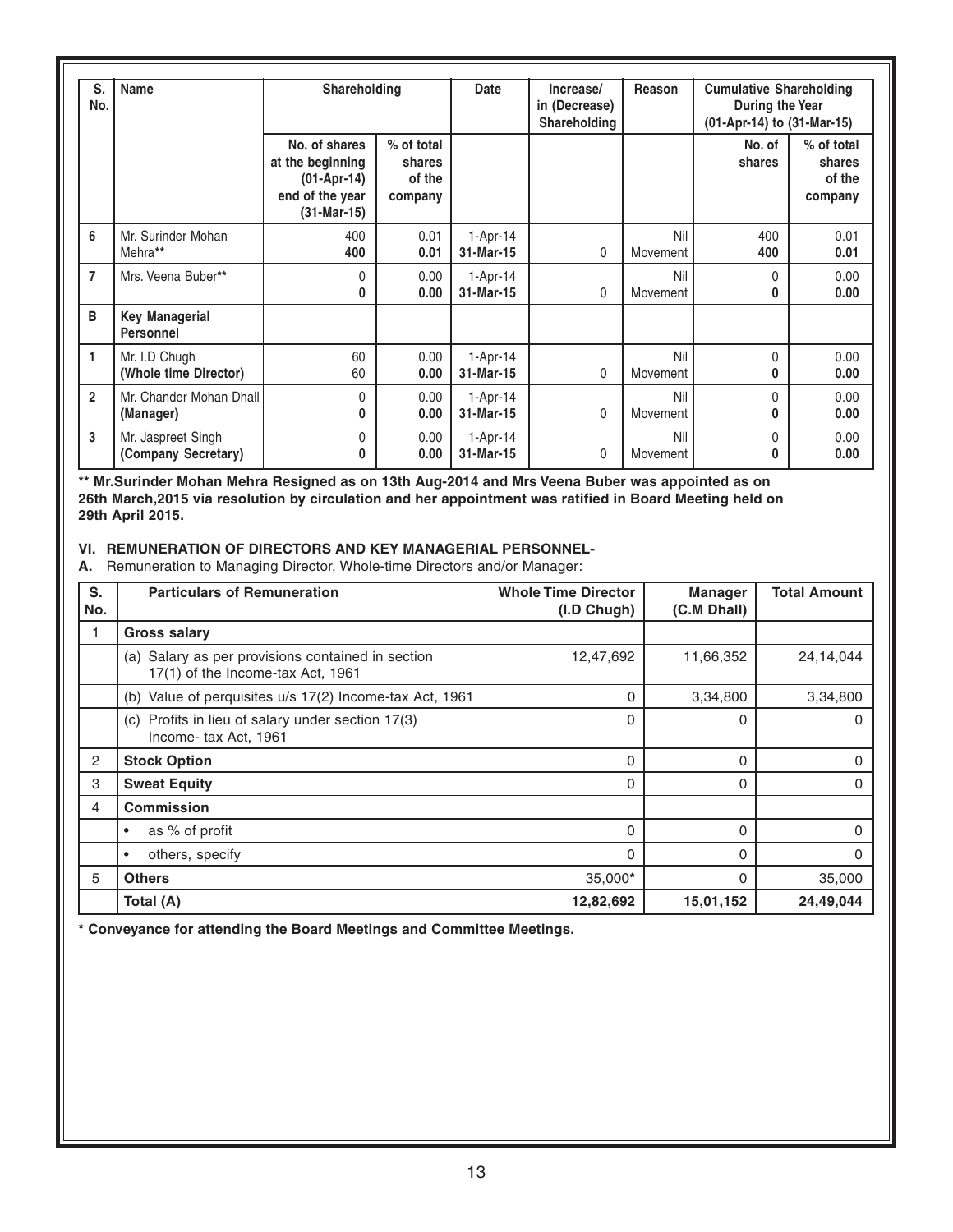| S.<br>No.      | Particulars of<br><b>Remuneration</b>          | <b>Name of Directors</b>           |                              |                      |                                |                                 |                                               |                      |          |
|----------------|------------------------------------------------|------------------------------------|------------------------------|----------------------|--------------------------------|---------------------------------|-----------------------------------------------|----------------------|----------|
|                |                                                | Mr.Hari<br><b>Krishan</b><br>Ahuja | Mr. HiraLal<br><b>Bhatia</b> | Mr. Vikram<br>Khosla | <b>Mr. Kartik</b><br>Roop Rai. | Mr. Sanjiv<br>Kavaljit<br>Singh | <b>Mr.Surinder</b><br><b>Mohan</b><br>Mehra** | Mrs.Veena<br>Buber** | (in Rs)  |
| 1              | <b>Independent Directors</b>                   |                                    |                              |                      |                                |                                 |                                               |                      |          |
|                | Fee for attending                              |                                    |                              | 75,000               | 81,000                         | 52,000                          | 0                                             | N.A.                 | 2,08,000 |
|                | board meetings (in Rs)                         |                                    |                              |                      |                                |                                 |                                               |                      |          |
|                | Commission                                     | N.A                                |                              | 0                    | $\mathbf{0}$                   | $\mathbf{0}$                    | 0                                             |                      | $\bf{0}$ |
|                | Others, please specify*                        |                                    |                              | 25,000               | 26,000                         | 17,500                          | 0                                             |                      | 68,500   |
|                | Total (1)                                      |                                    |                              | 1,00,000             | 1,07,000                       | 69,500                          |                                               |                      | 2,76,500 |
| $\overline{2}$ | <b>Other Non-Executive</b><br><b>Directors</b> |                                    |                              |                      |                                |                                 |                                               |                      |          |
|                | Fee for attending<br>board meetings (in Rs)    | 36,000                             | 1,05,000                     |                      | N.A.                           |                                 |                                               | 0                    | 1,41,000 |
|                | Commission                                     | 0                                  | 0                            |                      |                                |                                 |                                               | 0                    |          |
|                | Others, please specify**                       | 12,000                             | 35,000                       |                      |                                |                                 |                                               | $\mathbf{0}$         | 47,000   |
|                | Total (2)                                      | 48,000                             | 1,40,000                     |                      |                                |                                 |                                               |                      | 1,88,000 |
|                | Total $(B)=(1+2)$ (in Rs)                      | 48,000                             | 1,40,000                     | 1,00,000             | 1,07,000                       | 69,500                          | 0                                             | 0                    | 4,64,500 |

**\*Out of pocket expenses for attending the Board Meetings and Committee Meetings**

**\*\* Mr.Surinder Mohan Mehra Resigned as on 13th Aug-2014 and Mrs Veena Buber appointed as on 26th March,2015**

### **C. REMUNERATION TO KEY MANAGERIAL PERSONNEL OTHER THAN MD/MANAGER/WTD**

| S.<br>No.      | <b>Particulars of Remuneration</b>                                                     | <b>Key Managerial Personnel</b>            |                                    |                                         |                                         |
|----------------|----------------------------------------------------------------------------------------|--------------------------------------------|------------------------------------|-----------------------------------------|-----------------------------------------|
|                |                                                                                        | <b>CEO/CFO</b><br>Mr. C.M.<br><b>Dhall</b> | <b>CS</b><br>Mr. Jaspreet<br>Singh | <b>CFO</b><br>Mr.Sunil<br><b>Khanna</b> | <b>CFO</b><br>Mr. Ganesh<br><b>Iver</b> |
|                | <b>Gross salary</b>                                                                    |                                            |                                    |                                         |                                         |
|                | (a) Salary as per provisions contained in section<br>17(1) of the Income-tax Act, 1961 | 8,04,936                                   | 6,57,522                           | 10,46,072                               | 10,29,276                               |
|                | (b) Value of perquisites u/s 17(2) Income-tax<br>Act, 1961                             | 0                                          | 0                                  | 0                                       | 0                                       |
|                | (c) Profits in lieu of salary under section 17(3)<br>Income-tax Act, 1961              | 0                                          | 0                                  | 0                                       | 0                                       |
| $\overline{2}$ | <b>Stock Option</b>                                                                    | $\Omega$                                   | 0                                  | $\Omega$                                | 0                                       |
| 3              | <b>Sweat Equity</b>                                                                    | $\Omega$                                   | $\Omega$                           | 0                                       | 0                                       |
| 4              | <b>Commission</b>                                                                      | $\Omega$                                   | 0                                  | 0                                       | 0                                       |
|                | - as % of profit                                                                       | $\Omega$                                   | 0                                  | 0                                       | 0                                       |
|                | others, specify                                                                        | $\Omega$                                   | 0                                  | 0                                       | 0                                       |
| 5              | Others, please specify                                                                 | $\Omega$                                   | $\Omega$                           | 0                                       | 0                                       |
|                | <b>Total</b>                                                                           | 8,04,936                                   | 6,57,522                           | 10,46,072                               | 10,29,276                               |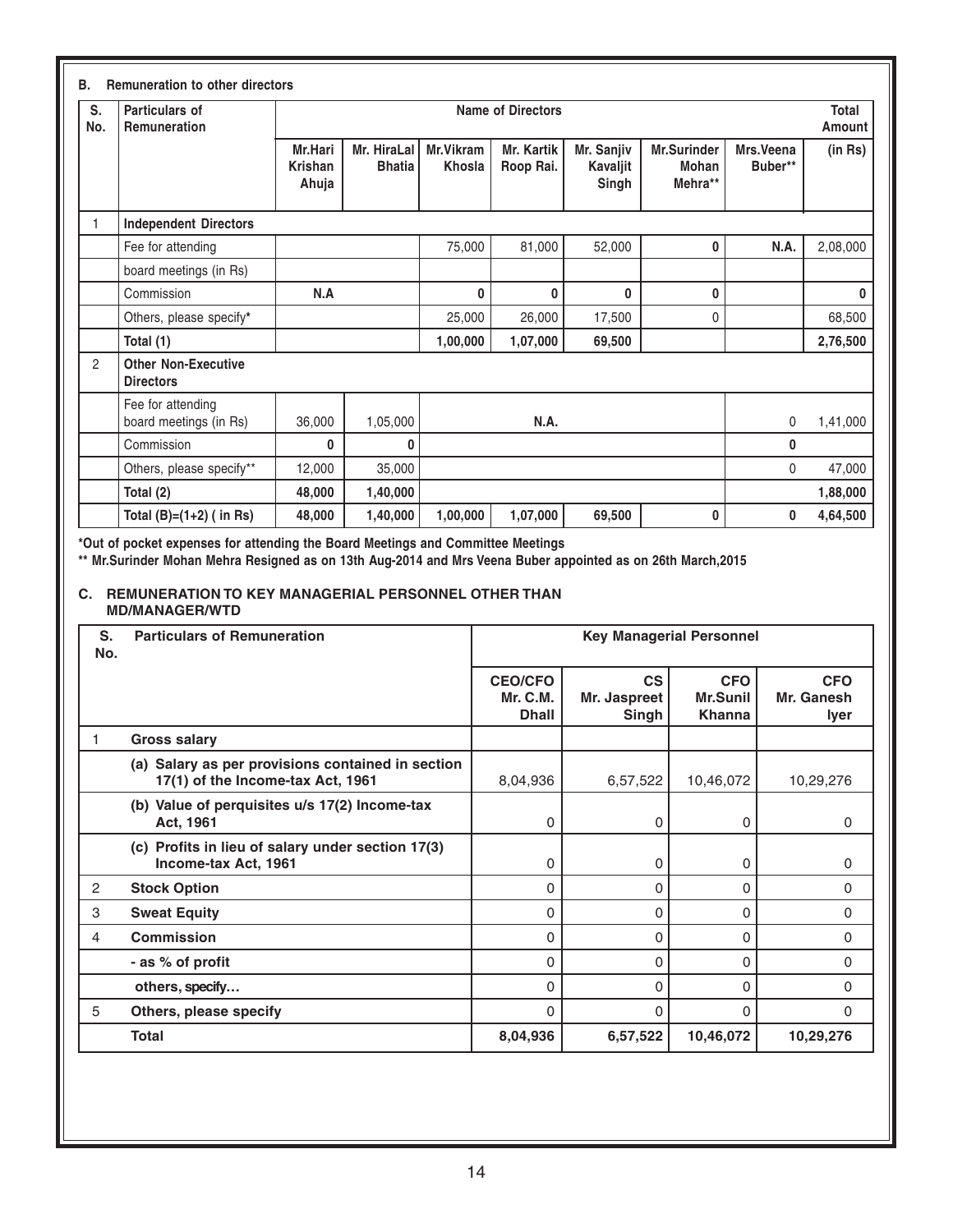| VII. PENALTIES / PUNISHMENT/ COMPOUNDING OF OFFENCES: |                                        |                                    |                                                                            |                                                  |                                          |  |  |
|-------------------------------------------------------|----------------------------------------|------------------------------------|----------------------------------------------------------------------------|--------------------------------------------------|------------------------------------------|--|--|
| <b>Type</b>                                           | Section of the<br><b>Companies Act</b> | <b>Brief</b><br><b>Description</b> | <b>Details of Penalty</b><br>/ Punishment<br>/ Compounding<br>fees imposed | <b>Authority</b><br>[RD / NCLT/<br><b>COURT]</b> | Appeal made,<br>if any (give<br>Details) |  |  |
| A. COMPANY                                            |                                        |                                    |                                                                            |                                                  |                                          |  |  |
| <b>Penalty</b>                                        |                                        |                                    | <b>NIL</b>                                                                 |                                                  |                                          |  |  |
| <b>Punishment</b>                                     |                                        |                                    |                                                                            |                                                  |                                          |  |  |
| Compounding                                           |                                        |                                    |                                                                            |                                                  |                                          |  |  |
| <b>DIRECTORS</b><br><b>B.</b>                         |                                        |                                    |                                                                            |                                                  |                                          |  |  |
| <b>Penalty</b>                                        |                                        |                                    | <b>NIL</b>                                                                 |                                                  |                                          |  |  |
| <b>Punishment</b>                                     |                                        |                                    |                                                                            |                                                  |                                          |  |  |
| Compounding                                           |                                        |                                    |                                                                            |                                                  |                                          |  |  |
| OTHER OFFICERS IN DEFAULT<br>$\mathbf{C}$ .           |                                        |                                    |                                                                            |                                                  |                                          |  |  |
| <b>Penalty</b>                                        |                                        |                                    | <b>NIL</b>                                                                 |                                                  |                                          |  |  |
| <b>Punishment</b>                                     |                                        |                                    |                                                                            |                                                  |                                          |  |  |
| Compounding                                           |                                        |                                    |                                                                            |                                                  |                                          |  |  |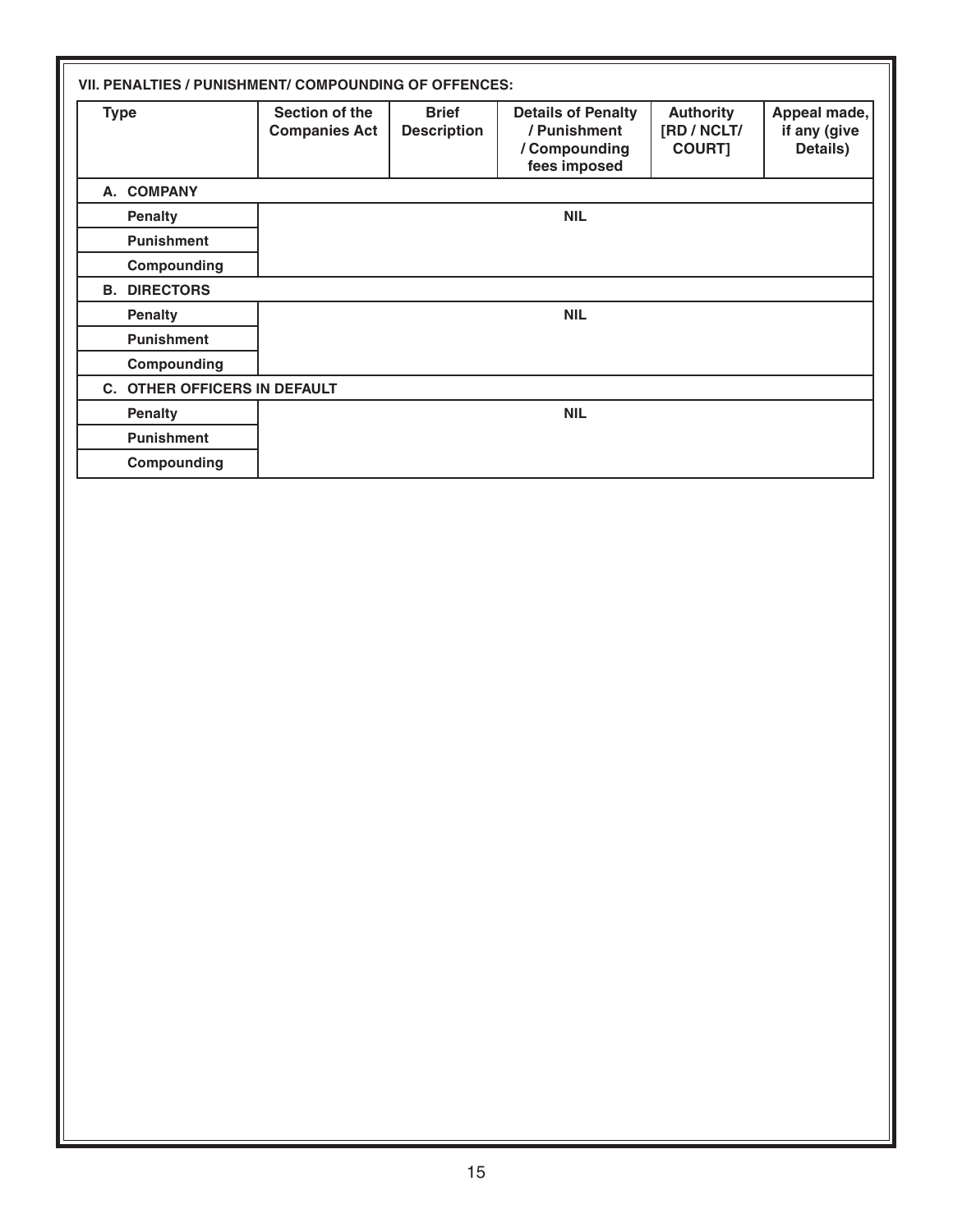# **CORPORATE GOVERNANCE REPORT 2014-2015 CIN:L35923HR1950PLC001614**

Corporate Governance is the set of policies, processes and practices governing the affairs of a Company in pursuit of its business goals. Corporate Governance is based on the principles of integrity, fairness, equity, transparency, accountability and commitment to values. Good governance practices stem from the culture and mindset of the organization. As stakeholders across the globe evince keen interest in the practices and performance of companies, Corporate Governance has emerged on the centre stage.

Over the years, governance processes and systems have been strengthened and institutionalized at Atlas. Effective implementation of these policies underpins the commitment of the Company to uphold highest principles of Corporate Governance consistent with the Company's goal to enhance shareholders' value.

Keeping in view the Company's size, complexity, global operations and corporate traditions, the Company's Governance framework is based on the following main principles:

- Constitution of Board of Directors of appropriate composition, size, varied expertise and commitment to discharge their responsibilities and duties.
- Ensuring timely flow of information to the Board and its Committees to enable them discharge their functions effectively.
- A sound system of risk management and internal control.
- Independent verification and safeguarding integrity of the Company's financial reporting.
- Timely and balanced disclosure of all material information concerning the Company to all stakeholders.
- Transparency and accountability.
- Fair and equitable treatment to all stakeholders including employees, customers, shareholders and investors.
- Compliance with all the rules and regulations.

The Company recognizes that good Corporate Governance is a continuing exercise and is committed to follow the best practices in the overall interest of the stakeholders.

In accordance with clause 49 of the Listing Agreement with National Stock Exchange of India Limited, BSE Limited and Delhi Stock Exchange Limited and the best practices followed internationally on Corporate Governance, the details of governance systems and processes are as under:

#### **1. COMPANY'S PHILOSOPHY ON CODE OF GOVERNANCE**

Corporate Governance deals with the complex set of relationships between the Company and its board of directors, management, shareholders, and other stakeholders. Your Company believes that changes are inevitable in the corporate world, whether relating to laws, rules, regulations, standards, procedures, public disclosures, thereby constantly posing challenges for the corporate to meet with the highest set of standards of business ethics and fair play. However adherence to Corporate Governance practices at each such time shall lead the way to transparent and just business operations.

Corporate Governance encompasses good practices, adherence to laws, procedures, standards and implicit rules that enable the management to take wise and sound decisions, whose results will have an impact not only on its shareholders, creditors, associates, employees and the government but society at large. The core objective of Corporate Governance is to maximize shareholder value through an open and transparent disclosure regime. Corporate Governance practice enables every stakeholder to have access to fullest information about the Company and its functioning thereby achieving stakeholder's satisfaction.

In view of the above statement, your Company reaffirms its commitment to excellence in Corporate Governance and constantly strives and endeavors to attain the high standards of business ethics and fair play, by employing the finest practices of corporate values and ethics. Your Company also believes that good Corporate Governance will also help to translate into being a responsible corporate citizen.

# **2. BOARD OF DIRECTORS**

#### **Composition and category**

The Board of Directors of the Company **("the Board")** provides leadership and guidance to the Company's Management and also supervises, directs and manages the performance of the Company. The Board has constituted various committees of Directors, for the matters requiring special attention and their effective and efficient disposal.

Your Company's Board is represented by professionally qualified Executive, Non-Executive and Independent Directors. The Board as on date is comprised of one Executive director, three non Executive Directors and three Independent directors.

Details of the Directors constituting the Board, their category, shareholding in the Company, number of Directorships in other public limited companies etc. are as follows:

| <b>Name of Director</b>                      | <b>Designation</b>     | Category of<br>Directorship | Shareholding<br>in the company | No. of other<br>Director ships $#$ | No. of Committee<br><b>Memberships Member</b> | Chairman   |
|----------------------------------------------|------------------------|-----------------------------|--------------------------------|------------------------------------|-----------------------------------------------|------------|
| Mr. Hari Krishan Ahuja<br>(DIN: 00315876)    | Director               | Non Executive               | <b>NIL</b>                     | 3                                  |                                               | <b>NIL</b> |
| Mr. Hira Lal Bhatia<br>(DIN: 00159258)       | <b>Director</b>        | Non Executive               | <b>NIL</b>                     | 3                                  | 2                                             | 2          |
| Mr. I. D. Chugh<br>(DIN: 00073257)           | Whole Time<br>Director | Executive                   | 60                             | 4                                  | 2                                             | <b>NIL</b> |
| Mr. Vikram Khosla<br>(DIN: 01574818)         | Director               | Independent                 | <b>NIL</b>                     | <b>NIL</b>                         | <b>NIL</b>                                    | <b>NIL</b> |
| Mr. Kartik Roop Rai<br>(DIN: 06789287)       | Director               | Independent                 | <b>NIL</b>                     | <b>NIL</b>                         |                                               |            |
| Mr. Sanjiv Kavaljit Singh<br>(DIN: 00015689) | Director               | Independent                 | <b>NIL</b>                     | <b>NIL</b>                         |                                               |            |
| Ms. Veena Buber*                             | Additional<br>Director | Non Executive               | <b>NIL</b>                     | <b>NIL</b>                         | <b>NIL</b>                                    | <b>NIL</b> |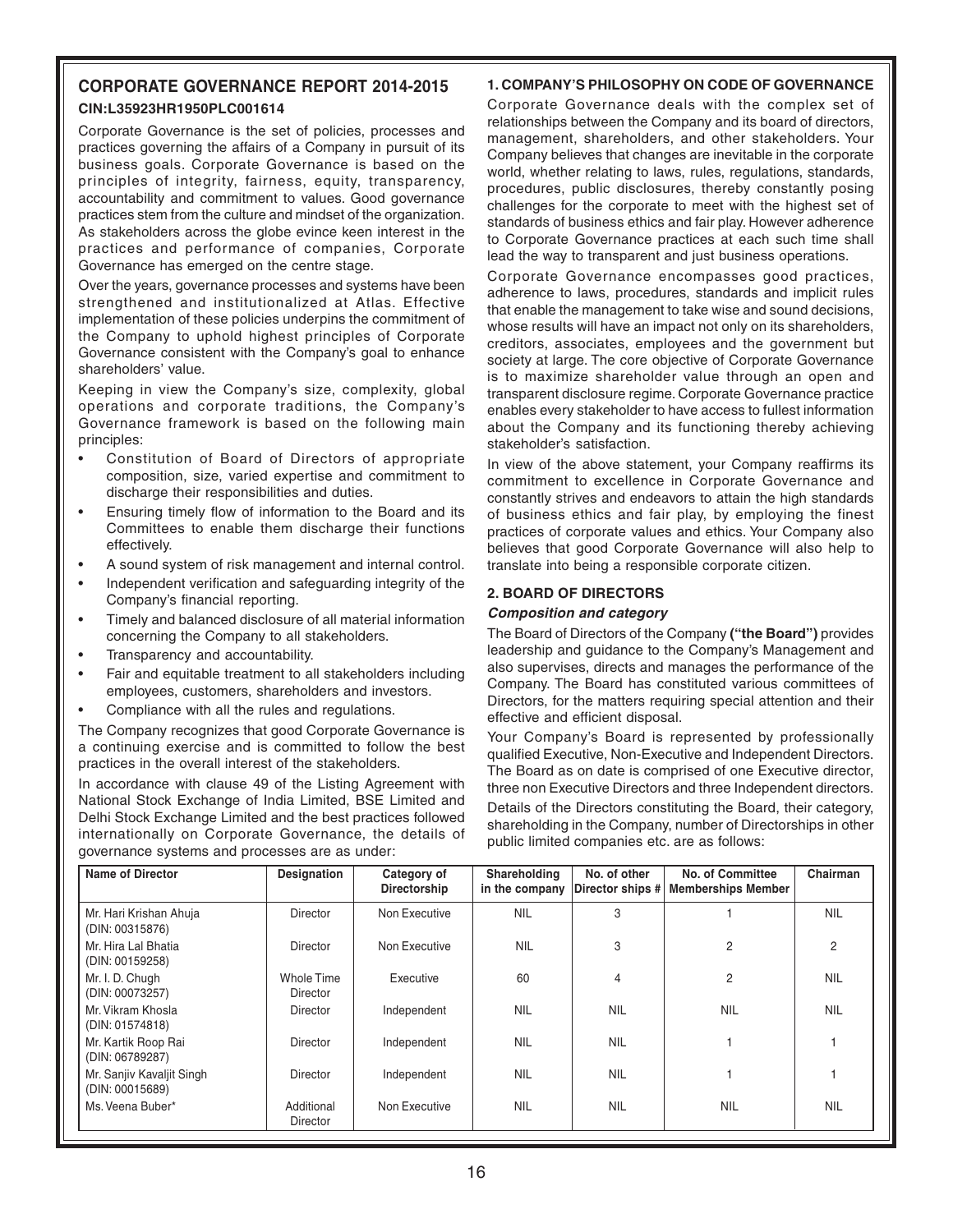**#** Excluding private limited companies and foreign companies. **#** Membership / Chairmanship of following Committees are considered : Audit Committee, Stakeholders Relationship Committee, Nomination & Remuneration Committee, Risk Management Committee.

\* Woman Non Executive Director was appointed as Additional Director as on 26th March, 2015 through Resolution by circulation whose appointment was ratified in the Board Meeting held on 29th April, 2015.

The ratio between Executive and Non-Executive Directors and Independent Directors is 1:3:3.

None of the Directors on the Board is a member of more than ten Committees and Chairman of more than five Committees across all companies in which they are Directors.

#### **Board Procedure**

The Board meets at least once in a quarter to review the quarterly performance and the financial results. The Board Meetings are generally scheduled in advance and the notice of each Board Meeting is given in writing to each Director. All the items on the agenda are accompanied by notes giving comprehensive information on the related subject and in certain matters such as financial/business plans, financial results, detailed presentations are made.

As the Secretarial Standards relating to Board Meetings and General Meetings became applicable to the Company with effect from 1st July, 2015, the Company started following the applicable Secretarial Standards relating to Board Meetings, Resolutions passed by circulation, Annual General Meeting, Extra-ordinary General Meetings and Postal Ballot.

The information as specified in Annexure I A to the Clause 49 of the Listing Agreement is regularly made available to the Board.

To enable the Board to discharge its responsibilities effectively, the members of the Board are briefed of every Board Meeting, on the overall performance of the Company, with presentations by business heads. Senior Management is invited to attend the Board Meeting so as to provide additional inputs to the items being discussed by the Board.

The Board's role, functions, responsibility and accountability are clearly defined. In addition to statutory matters requiring Board's approval, all major decisions involving policy formulation, strategy and business plans, annual operating and capital expenditure budgets, new investments, details of joint ventures, sale of business unit/ division, compliance with statutory/ regulatory requirements, major accounting provisions and write-offs are considered by the Board.

#### **Attendance of each director at the meetings of the Company**

The detail of attendance of each Director of the Company in Board Meetings held during the financial year 2014-15 is given below:

| Name of the Directors                     | <b>Attendance of Meeting</b><br>during 2014-15 |                 |  |
|-------------------------------------------|------------------------------------------------|-----------------|--|
|                                           | <b>Board Meetings</b>                          | <b>Last AGM</b> |  |
| Mr. Hari Krishan Ahuja<br>(DIN: 00315876) |                                                | No              |  |
| Mr. Hira Lal Bhatia<br>(DIN: 00159258)    | 10                                             | Yes             |  |

| Name of the Directors                         | <b>Attendance of Meeting</b><br>during 2014-15 |                 |  |
|-----------------------------------------------|------------------------------------------------|-----------------|--|
|                                               | <b>Board Meetings</b>                          | <b>Last AGM</b> |  |
| Mr. I. D. Chugh<br>(DIN: 00073257)            | 10                                             | Yes             |  |
| Mr. Sanjiv Kavaljit Singh<br>(DIN: 000 15689) | 7                                              | Yes             |  |
| Mr. Vikram Khosla<br>(DIN: 01574818)          | 10                                             | Yes             |  |
| Mr. Kartik Roop Rai<br>(DIN: 06789287)        | 10                                             | Yes             |  |
| Ms. Veena Buber<br>(DIN: 07163537)            | NII                                            | No              |  |
| Mr. Surender Mohan Mehral<br>(DIN: 06789189)  | NII                                            | No              |  |

**Number of Board Meetings held and the dates on which held**

Ten Board Meetings were held during the financial year 2014- 15. The Company has held at least one Board Meeting in every three months and the maximum time gap between any two such meetings was not more than four months.

The details of the Board Meetings are as under:

| Date               |   | Board Strength   No. of Directors<br>present |
|--------------------|---|----------------------------------------------|
| May 29, 2014       | 6 | 5                                            |
| August 13, 2014    | 6 |                                              |
| September 3, 2014  | 6 | 4                                            |
| September 30, 2014 | 6 | 5                                            |
| October 5, 2014    | 6 | 5                                            |
| November 10, 2014  | 6 | 6                                            |
| November 19, 2014  | 6 | 6                                            |
| January 19, 2015   | 6 | 5                                            |
| February 12, 2015  | 6 | 5                                            |
| March 5, 2015      | 6 | 6                                            |

#### **Agenda and Minutes**

All the departments of the Company communicate to the Company Secretary well in advance with regard to matters requiring approval of the Board/Committees of the Board to enable him to include the same in the agenda for the Board/ Committee meeting(s). Agenda papers are generally circulated to the Board/Committee members well in advance before the meeting.

The Company Secretary while preparing the agenda and minutes of the Board/Committee meeting has ensured adherence to the applicable provisions of the law including the Companies Act, 2013. The applicable Secretarial Standards issued by the Institute of Company Secretaries of India (ICSI) are also being followed by the Company. The draft minutes of the proceedings of each meeting duly initialed by the Chairman of the meeting are being circulated to the members for their comments and thereafter, confirmed by the Board/Committee in its next meeting. The Board also takes note of the minutes of the Committee Meetings duly approved by their respective Chairman.

All material information is incorporated in the agenda papers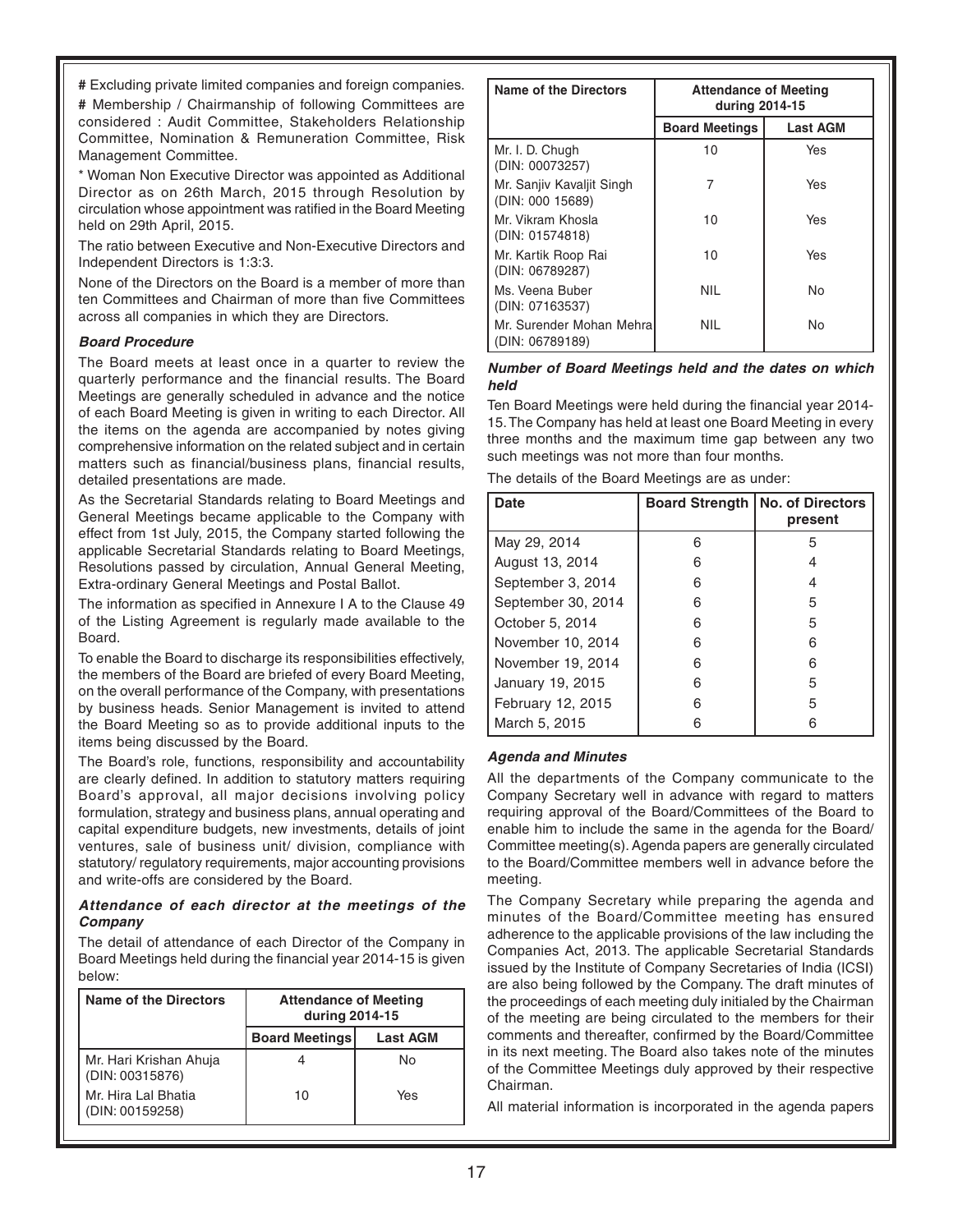for facilitating meaningful and focused discussions at the meeting. The information regularly supplied to the Board interalia includes the following:

- Annual operating plans and budgets and any updates thereon.
- Capital budgets and updates, if any.
- Quarterly results of the Company and its operating divisions or business segments.
- Minutes of meetings of Audit Committee and other committees of the Board.
- Legal compliance report and certificate
- Information on recruitment, resignation and remuneration of senior officers.
- Show cause, demand, prosecution notices and penalty notices issued, if any against the Company having material impact.
- Fatal or serious accidents, dangerous occurrences, material effluent or pollution problems, if any.
- Any material default in financial obligations to or by the Company, or substantial non-recoveries against sale, if any.
- Any issue, which involves possible public or product liability claims of substantial nature, including any judgment or order which, may have passed strictures on the conduct of the Company or taken an adverse view regarding another enterprise that can have negative implication on the Company, if any.
- Details of any joint venture or collaboration agreement, if any.
- Transactions that involve substantial payment towards goodwill, brand equity, or intellectual property, if any.
- Significant labour problems and their proposed solutions. Any significant development in human resources/industrial relations front like signing of wage agreement, implementation of Voluntary Retirement Scheme etc., if any.
- Sale of material, nature of investment, subsidiaries, assets, which is not in normal course of business, if any.
- Quarterly details of foreign exchange exposures and the steps taken by management to limit the risks of adverse exchange rate movement, if material.
- Non-compliance of any regulatory, statutory nature or listing requirements and shareholders service such as delay in share transfer, etc.

#### **3. SEPARATE MEETING OF INDEPENDENT DIRECTORS**

The Independent Directors of the Company meets at least once in a year as per the requirement of Clause 49 of the Listing Agreement. The Meeting of Independent Directors was held on 13th August, 2015 in which majority of Independent Directors were present.

The Independent Directors in the Meeting, inter-alia:

- Reviewed the performance of Non-Independent Directors and the Board as whole.
- Reviewed the performance of Chairman of the Company, taking into account the views of Executive Directors and Non Executive Directors.
- Assessed the quality, quantity and timeliness of flow of

information between the Company and the Board that is necessary for the Board to effectively and reasonably perform their duties.

#### **4. FAMILIARIZATION PROGRAMME FOR INDEPENDENT DIRECTORS**

The familiarization programme for Independent Directors is designed based on requirement of Clause 49 of the Listing Agreement entered with the Stock Exchanges viz. National Stock Exchange India Limited, BSE Limited and Delhi Stock Exchange Limited. This is available on the website of the Company www.AtlasBicycles.com. The familiarisation programme aims at familiarizing the Independent Directors to understand the business of the Company in depth that would facilitate their active participation in managing the Company and to facilitate them to understand their roles, responsibilities, powers, duties etc.

#### **5. CODE OF CONDUCT**

The Board of Directors of the Company has formulated a Code of Conduct for all Board Members and Senior Management Members of the Company. The Code of Conduct has been posted on the website of the Company.

All the Directors and Senior Management Members have affirmed compliance with the Code of Conduct as approved and adopted by the Board of Directors. A declaration to that effect signed by the Chief Executive Officer forms part of the Annual Report of the Company.

# **6. WHISTLE BLOWER POLICY**

The Company has adopted the Code of Ethics & Business Conduct, which lays down the principles and standards that should govern the actions of the Company and its employees. Any actual or potential violation of the Code, howsoever insignificant or perceived as such, would be a matter of serious concern for the Company. The role of employees in pointing out such violations of the Code cannot be undermined. Accordingly, this Whistle blower Policy ("the Policy") has been formulated with a view to provide a mechanism for employees of the Company to raise concerns on any violations of legal or regulatory requirements, incorrect or misrepresentation of any financial statements and reports, etc.

The Whistle blower policy intends to cover serious concerns that could have grave impact on the operations and performance of the business of the Company.

The policy neither releases employees from their duty of confidentiality in the course of their work, nor is it a route for taking up a grievance about a personal situation.

#### **7. AUDIT COMMITTEE**

#### **Broad Terms of Reference**

The Audit Committee of the Board of Directors of the Company, inter-alia, provides assurance to the Board on the adequacy of the internal control systems and financial disclosures.

The Terms of Reference of the Audit Committee are wide enough to cover the matters specified for Audit Committee under Clause 49 of the Listing Agreement as well as in Section 177 of the Companies Act, 2013 and inter-alia includes:

a. oversight of the Company's financial reporting process and the disclosure of its financial information to ensure that the financial statement is correct, sufficient and credible;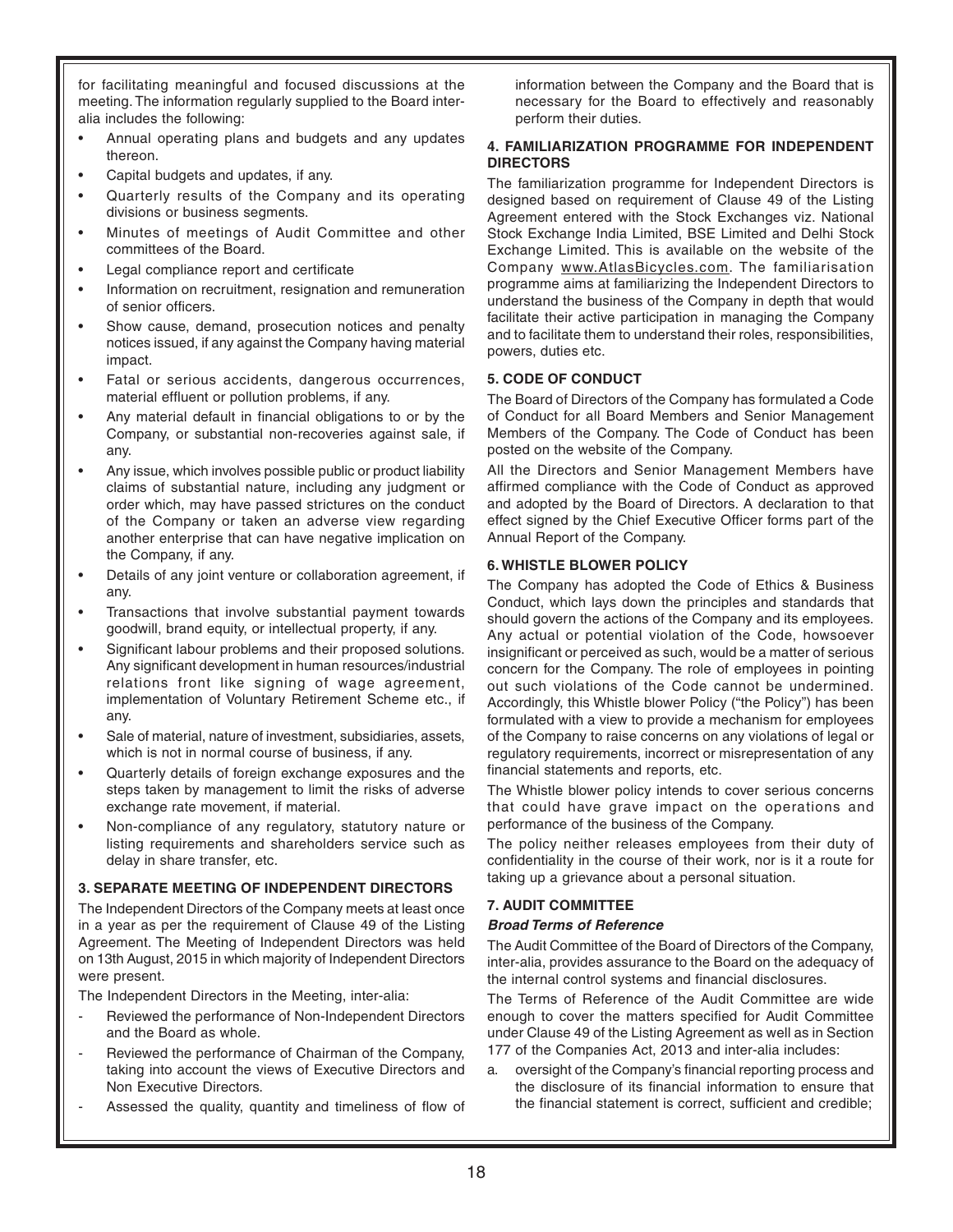- b. recommending to the Board, the appointment, reappointment and, if required, the replacement or removal of the Statutory Auditors and the fixation of audit fees;
- c. reviewing, with the management, the annual financial statement before submission to the Board for approval,
- d. reviewing with the management, the quarterly financial statements before submission to the Board for approval;
- e. reviewing with the management, performance of statutory and internal auditors, adequacy of the internal control systems;
- f. discussion with internal auditors any significant findings and follow up thereon;
- g. discussion with statutory auditors before audit commences, about the nature and scope of audit as well as post-audit discussion to ascertain any area of concern;

In fulfilling the above role, the Audit Committee has powers to investigate any activity within its terms of reference, to seek information from employees and to obtain outside legal and professional advice.

The Audit Committee, while reviewing the Annual Financial Statements also reviewed the applicability of various Accounting Standards (AS) referred to Section 133 of the Companies Act, 2013. Compliance of the Accounting Standards as applicable to the Company has been ensured in the Financial Statements for the year ended March 31, 2015.

#### **Composition**

The Audit Committee comprised of three Directors and all the directors were Non–Executive till 4th March 2015, from 5th March, 2015 onwards the Audit Committee comprises of three Directors one of them is Non Executive Director and remaining two are Independent Directors of the Company. The Composition of Audit Committee is changed in accordance with the provisions of Clause 49(III)(A) of the Listing Agreement and Section 177 of the Companies Act, 2013. All these Directors possess adequate knowledge of corporate finance, accounts and company law.

The Meetings of the Audit Committee are attended by the Company Secretary. The Company Secretary acts as Secretary to the Committee. The Minutes of the Audit Committee Meetings are noted by the Board of Directors at the subsequent Board Meeting.

The constitution of Audit Committee as on 31st March, 2015 comprised of the following:

| Name of Member                               | <b>Designation</b> | Category                  |
|----------------------------------------------|--------------------|---------------------------|
| Mr. Kartik Roop Rai<br>(DIN: 06789287)       | Chairman           | Independent<br>Director   |
| Mr. Sanjiv Kavaljit Singh<br>(DIN: 00015689) | Member             | Independent<br>Director   |
| Mr. Hira Lal Bhatia<br>(DIN: 00159258)       | Member             | Non-executive<br>Director |

#### **Meetings and attendance**

The Audit committee held five meetings during the financial year ended March 31, 2015 and the gap between two meetings did not exceed four months. The Audit Committee Meetings were held on 29.05.2014, 13.08.2014, 03.09.2014, 10.11.2014 and 12.02.2015.

The attendance of the members at the Audit Committee Meetings are as under:

| <b>Name of Members</b>                    | No. of<br>meetings<br>held | No. of<br>meetings<br>attended<br>during | Leave of<br>absence<br>sought |
|-------------------------------------------|----------------------------|------------------------------------------|-------------------------------|
| Mr. Hari Krishan Ahuja<br>(DIN: 00315876) | 5                          |                                          | 3                             |
| Mr. Ishwar Das Chugh<br>(DIN: 00073257)   | 5                          | 5                                        | NIL                           |
| Mr. Hira Lal Bhatia<br>(DIN: 00159258)    | 5                          | 5                                        | <b>NIL</b>                    |

#### **8. NOMINATION AND REMUNERATION COMMITTEE**

The Nomination and Remuneration Committee and its Policy are in compliance with Section 178 of the Companies Act, 2013 read along with the applicable rules thereto and Clause 49 under the Listing Agreement. The Committee was formed as on 5th of March, 2015. The Objectives of the Committee is to:

- Formulate the criteria for determining qualifications, positive attributes and independence of a director.
- Identify persons who are qualified to become Director and persons who may be appointed in Key Managerial and Senior Management positions in accordance with the criteria laid down in this policy.
- Recommend to the Board, appointment and removal of Director, KMP and Senior Management Personnel.

#### **Evaluation Criteria**

- a) The Committee shall identify and ascertain the integrity, qualification, expertise and experience of the person for appointment as Director, KMP or at Senior Management level and recommend to the Board his / her appointment.
- b) A person should possess adequate qualification, expertise and experience for the position he / she is considered for appointment. The Committee has discretion to decide whether qualification, expertise and experience possessed by a person is sufficient / satisfactory for the concerned position.
- c) The Company shall not appoint or continue the employment of any person as Managing Director, Wholetime Director or Manager who has attained the age of seventy years. Provided that the term of the person holding this position may be extended beyond the age of seventy years with the approval of shareholders by passing a special resolution based on the explanatory statement annexed to the notice for such motion indicating the justification for extension of appointment beyond seventy years.

#### **Remuneration Policy**

- a) The remuneration / compensation / commission etc. to the Whole-time Director, KMP and Senior Management Personnel is determined by the Committee and recommended to the Board for approval. The remuneration / compensation / commission etc. is subject to the prior/ post approval of the shareholders of the Company and Central Government, wherever required.
- b) The remuneration and commission to be paid to the Wholetime Director shall be in accordance with the percentage /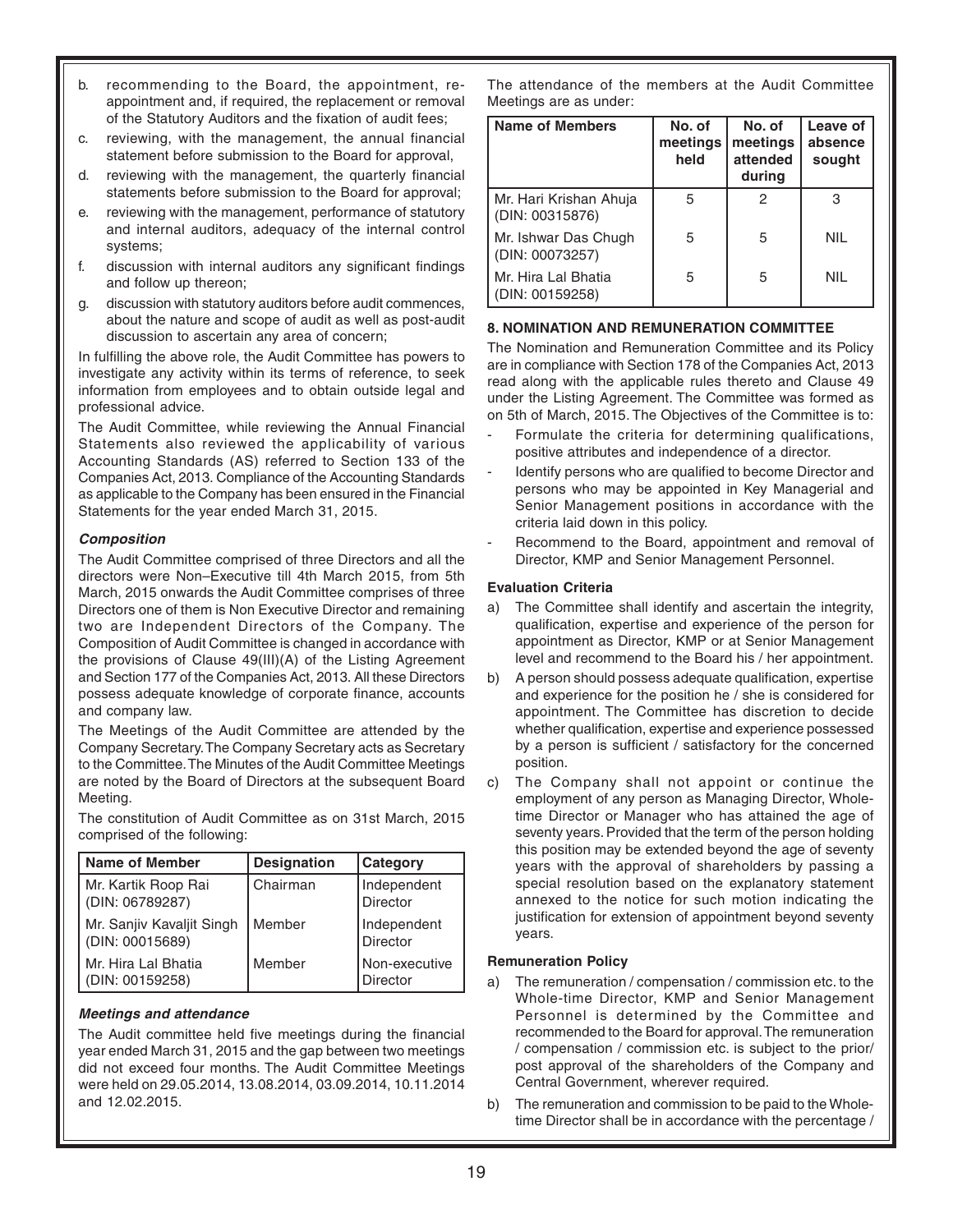slabs / conditions laid down in the Articles of Association of the Company and as per the provisions of the Act.

- c) Increments to the existing remuneration/ compensation structure may be recommended by the Committee to the Board which should be within the slabs approved by the Shareholders in the case of Whole-time Director.
- d) Where any insurance is taken by the Company on behalf of its Whole-time Director, Chief Executive Officer, Chief Financial Officer, the Company Secretary and any other employees for indemnifying them against any liability, the premium paid on such insurance shall not be treated as part of the remuneration payable to any such personnel. Provided that if such person is proved to be guilty, the premium paid on such issuance shall be treated as part of the remuneration.

#### **A. Whole Time Director**

- Salary and commission within the limits prescribed under the Companies Act, 2013.

- Annual increments depending upon individual's performance. - No sitting fees.

#### **B. Non-Executive Directors**

- Sitting fees and out of pocket expenses for attending meetings. The remuneration payable to Whole Time Director was decided by the Board of Directors while renewing his appointment for five years from 31.03.2013 shareholders' approval was obtained

at the Annual General Meeting held on 30.09.2013.

The remuneration payable to non-executive directors is decided by the Board of Directors.

#### **Details of remuneration paid during 2014-2015.**

#### **A. Whole Time Director**

| <b>Name</b>                        | Shri I.D. Chugh |
|------------------------------------|-----------------|
| Salary                             | 736,440         |
| Long Service Allowance             | 2430            |
| House Rent Allowance               | 145,620         |
| <b>Other Allowance</b>             | 159,040         |
| <b>Super Annuation</b>             | 103,320         |
| <b>Provident Fund Contribution</b> | 90803           |
| Leave Travel Assistance            | 63570           |
| <b>Medical Expenses</b>            | 37,272          |
| Total                              | 1338495         |

Plus Conveyance for attending the Board Meetings and Committee Meetings is  $\overline{\xi}$  35,000.

#### **B. Non-Executive Directors**

Remuneration by way of sitting fees and out of pocket expenses for attending the meetings of the Board and Committees.

| <b>Name of Director</b>                   | <b>Sitting</b><br>Fee | Out of<br><b>Pocket</b> | <b>Total</b> |
|-------------------------------------------|-----------------------|-------------------------|--------------|
|                                           | (5)                   | expenses<br>(₹)         | (₹)          |
| Mr. Hari Krishan Ahuja<br>(DIN: 00315876) | $36,000/-$            | $12,000/-$              | 48000/-      |
| Mr. Hira Lal Bhatia<br>(DIN: 00159258)    | 1,05,000/-            | $35,000/-$              | 1,40,000/-   |
| Mr. Veena Buber<br>(DIN: 07163537)        |                       | 0                       | 0            |

| <b>Name of Director</b>                                                                     | <b>Sitting</b><br>Fee<br>(₹) | Out of<br><b>Pocket</b><br>expenses | <b>Total</b><br>(₹) |
|---------------------------------------------------------------------------------------------|------------------------------|-------------------------------------|---------------------|
| Mr. Vikram Khosla<br>(DIN: 01574818)                                                        | 75,000/-                     | $25.000/-$                          | $ 1,00,000/- $      |
| Mr. Kartik Roop Rai<br>(DIN: 06789287)                                                      | 81,000/-                     | $26.000/-$                          | $1,07,000/-$        |
| Mr. Sanjiv Kavaljit Singh<br>(DIN: 00015689)<br>Mr. Surinder Mohan<br>Mehra (DIN: 06789189) | $52,500/-$                   | 17,500/-                            | 70,000/-            |

#### **9. STAKEHOLDER'S RELATIONSHIP COMMITTEE Composition**

The Stakeholder's Relationship Committee comprises of Executive and Non-Executive Directors. The composition of Stakeholder's Relationship Committee is as follows:

| Name of Member                                   | Designation   Category |                           |
|--------------------------------------------------|------------------------|---------------------------|
| I Mr. Hira Lal Bhatia<br>$ $ (DIN: 00159258)     | I Chairman             | Non-executive<br>Director |
| Mr. Ishwar Das Chugh   Member<br>(DIN: 00073257) |                        | Executive Director        |

#### **Terms of Reference**

The Stakeholder's Relationship Committee, inter alia, oversees and reviews all matters connected with the investor services in connection with applications received and shares allotted in the Initial Public Offer, status of refund account, conversion of partly paid shares into fully paid shares, rematerialization and dematerialization of shares and transfer of shares of the Company. The Committee oversees performance of the Registrar and Transfer Agent of the Company and recommends measures for overall improvement in the quality of investor services.

The Secretarial Department of the Company and the Registrar and Share Transfer Agent, Mas Services Limited attend to all grievances of the shareholders and investors received directly or through SEBI, Stock Exchanges, Ministry of Corporate Affairs, Registrar of Companies etc.

The Minutes of the Stakeholder's Relationship Committee are noted by the Board of Directors at the Board Meetings.

Continuous efforts are made to ensure that grievances are more expeditiously redressed to the complete satisfaction of the investors.

#### **Meetings**

Five Stakeholders Relationship Committee Meetings were held during the year on 29.05.2014, 13.08.2014, 10.11.2014, 19.01.2015 and 12.02.2015. The attendance of each member as at 31st March, 2015 is as given below:

| <b>Name of Members</b>                    | No. of<br>meetings<br>held<br>during<br>tenure | No. of<br>meetings<br>attended<br>during<br>tenure | Leave<br>of<br>absence<br>sought |
|-------------------------------------------|------------------------------------------------|----------------------------------------------------|----------------------------------|
| Mr. Ishwar. Das. Chugh<br>(DIN: 00073257) | 5                                              | 5                                                  | <b>NIL</b>                       |
| Mr. Hira Lal Bhatia<br>(DIN: 00159258)    | 5                                              | 5                                                  | NIL                              |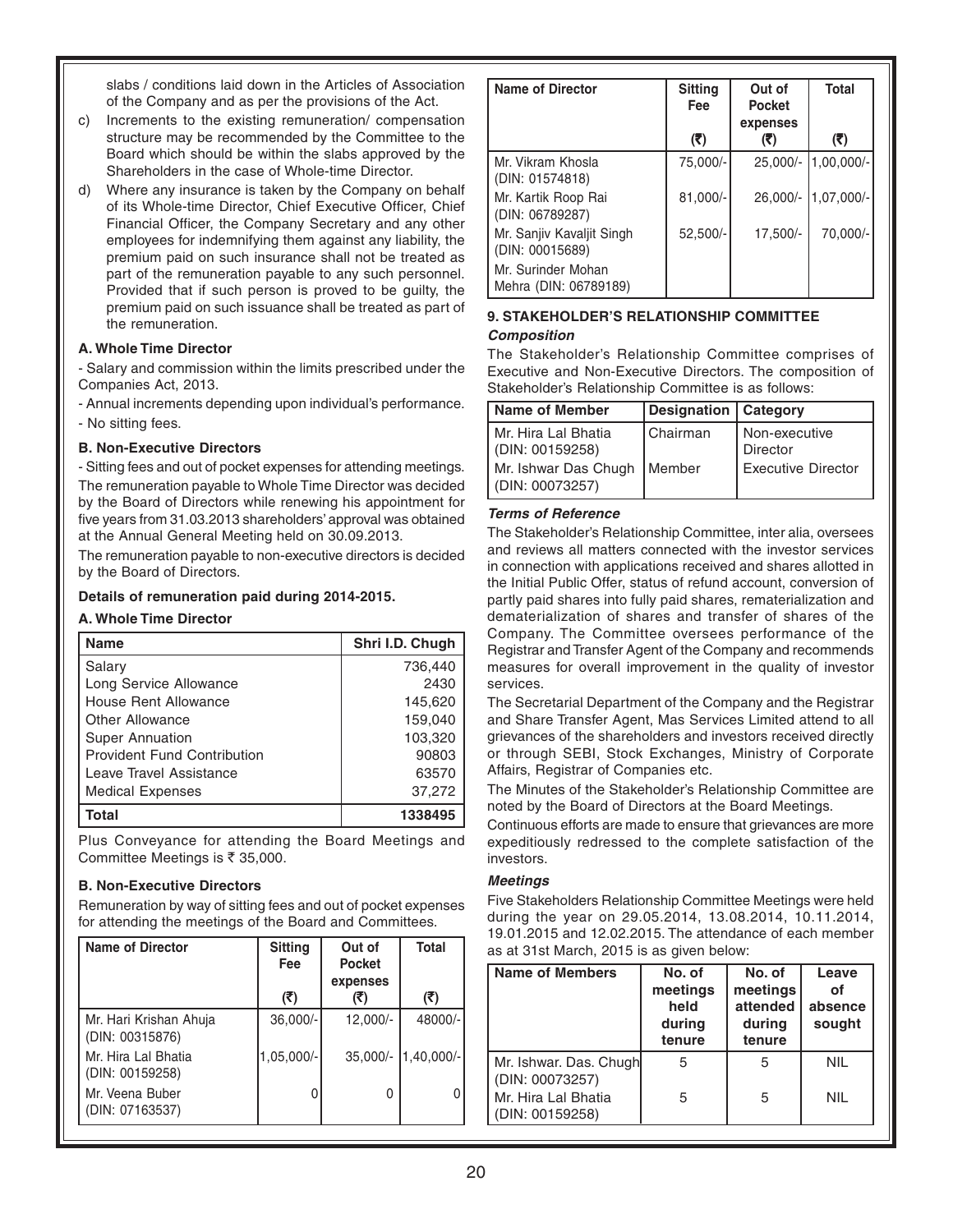#### **Complaints received and redressed during the year 2014- 2015**

During the year 14 letters/complaints were received from shareholders / debentureholders all of which were replied / resolved to the full satisfaction of the shareholders.

# **10. SHARE TRANSFER SUB-COMMITTEE**

Shri I.D. Chugh (DIN: 00073257), Whole Time Director of the Company has been delegated the power to approve share transfers.

There were no share transfers pending for registration for more than 21 days during the year.

# **11. RISK MANAGEMENT COMMITTEE**

The Risk Management Committee and its Policy formulated in compliance with Clause 49(VI) of the Listing Agreement entered by Company with National Stock Exchange of India Limited, BSE Limited and Delhi Stock Exchange Limited. The Committee was formed on 5th of March, 2015.

#### **Composition**

The Committee comprises of one Executive Director and two Non-Executive Directors. The composition of Risk Management Committee is as follows:

| <b>Name of Member</b>                              | Designation   Category |                                  |
|----------------------------------------------------|------------------------|----------------------------------|
| l Mr. Hira Lal Bhatia<br>(DIN: 00159258)           | Chairman               | Non-executive<br>Director        |
| Mr. Ishwar Das Chugh<br>(DIN: 00073257)            | Member                 | <b>Whole Time</b><br>Director    |
| Mr. Hari Krishan Ahuja   Member<br>(DIN: 00315876) |                        | Non-Executive<br><b>Director</b> |

# **Risk Management Policy**

The Risk Management Committee formulated a policy called Risk Management policy for minimizing the risk of the Company. The same is available on website of the Company.

# **12. RELATED PARTY TRANSACTON POLICY**

The Board of Directors of the Company formulates a policy for entering into Related Party Transactions in accordance with the Provisions of Section 188 of the Companies Act, 2013 read with Rules made there under and as per Clause 49(VII) of Listing Agreement. All related party transactions are entered into at arm's length, in ordinary course of business and are not material.

# **A. APPROVAL AND REVIEW**

- a) All Related Party Transactions (including any modification/ renewal thereof) are entered with prior approval of the Audit Committee.
- b) The Audit Committee grants omnibus approval to proposed Related Party Transactions in accordance with Clause 49(VII)(D) of the Listing Agreement accepting those transactions which fall under Section 188 of the Companies Act, 2013, subject to the following conditions:
- i. transaction is repetitive in nature;
- ii. the Committee is satisfied of the need of the transaction.
- iii. the omnibus approval shall specify (i) the name of the related party, nature of transaction, period of transaction, maximum amount of transaction that can be entered into, (ii) the indicative base price / current contracted price and

the formula for variation in the price if any and (iii) such other conditions as the Committee may deem fit;

Provided that where the need for Related Party Transaction cannot be foreseen and aforesaid details are not available, the Committee grants omnibus approval for such transactions subject to their value not exceeding Rs.1 crore per transaction.

- iv. Transactions are not ratified by the Board in its next meeting.
- c) All Related Party Transactions which are 'Material' shall also require prior approval of the shareholders by way of special resolution and all Related Parties shall abstain from voting, irrespective of whether they are party to the particular transaction or not. Provided that if the legal requirement is relaxed or made stringent on this requirement, then the same will be followed.
- d) All Related Party Transactions, are reviewed by the Audit Committee on quarterly basis.

#### **B. MATERIAL RELATED PARY TRANSACTION**

Subject to the provisions of Clause 49 of the Listing Agreement, a transaction with a related party shall be considered material if the transaction / transactions to be entered into individually or taken together with previous transactions during a financial year, exceeds 10% of the annual consolidated turnover of the Company as per the last audited financial statement of the Company.

#### **13. COMPLIANCE OFFICER**

Mr. Jaspreet Singh, Company Secretary act as the Compliance officer of the Company for complying with the requirements of the Listing Agreement with the Stock Exchange and requirements of SEBI (Prohibition of Insider Trading) Regulation, 1992 / 2015.

#### **14. SUBSIDIARY COMPANIES**

The Company has three wholly owned Subsidiary Companies viz. Atlas Cycles Sonepat Limited, Atlas Cycles (Sahibabad) Limited and Atlas Cycles (Malanpur) Limited.

The minutes of Board Meetings of Atlas Cycles Sonepat Limited held on 29.05.2014, 13.08.2014, 03.09.2014, 10.11.2014, and 12.02.2015 were placed at the Board Meeting of the holding Company Atlas Cycles (Haryana) Limited for review on 13.08.2014, 10.11.2014, 12.02.2015, and 06.04.2015 respectively.

The minutes of Board Meetings of Atlas Cycles (Sahibabad) Limited held on 29.05.2014, 13.08.2014, 03.09.2014, 10.11.2014, and 12.02.2015 were placed at the Board Meeting of the holding Company Atlas Cycles (Haryana) Limited for review on 13.08.2014, 10.11.2014, 12.02.2015, and 06.04.2015 respectively.

The minutes of Board Meetings of Atlas Cycles (Malanpur) Limited held on 29.05.2014, 13.08.2014, 03.09.2014, 10.11.2014, and 12.02.2015 were placed at the Board Meeting of the holding Company Atlas Cycles (Haryana) Limited for review on 13.08.2014, 10.11.2014, 12.02.2015, and 06.04.2015 respectively.

#### **15. CORPORATE GOVERNANCE MANUAL**

The Board of Directors of the Company approved and adopted a comprehensive Corporate Governance Manual setting out the procedures for effective functioning of the Board and its Committees. It also incorporates the Code of Conduct and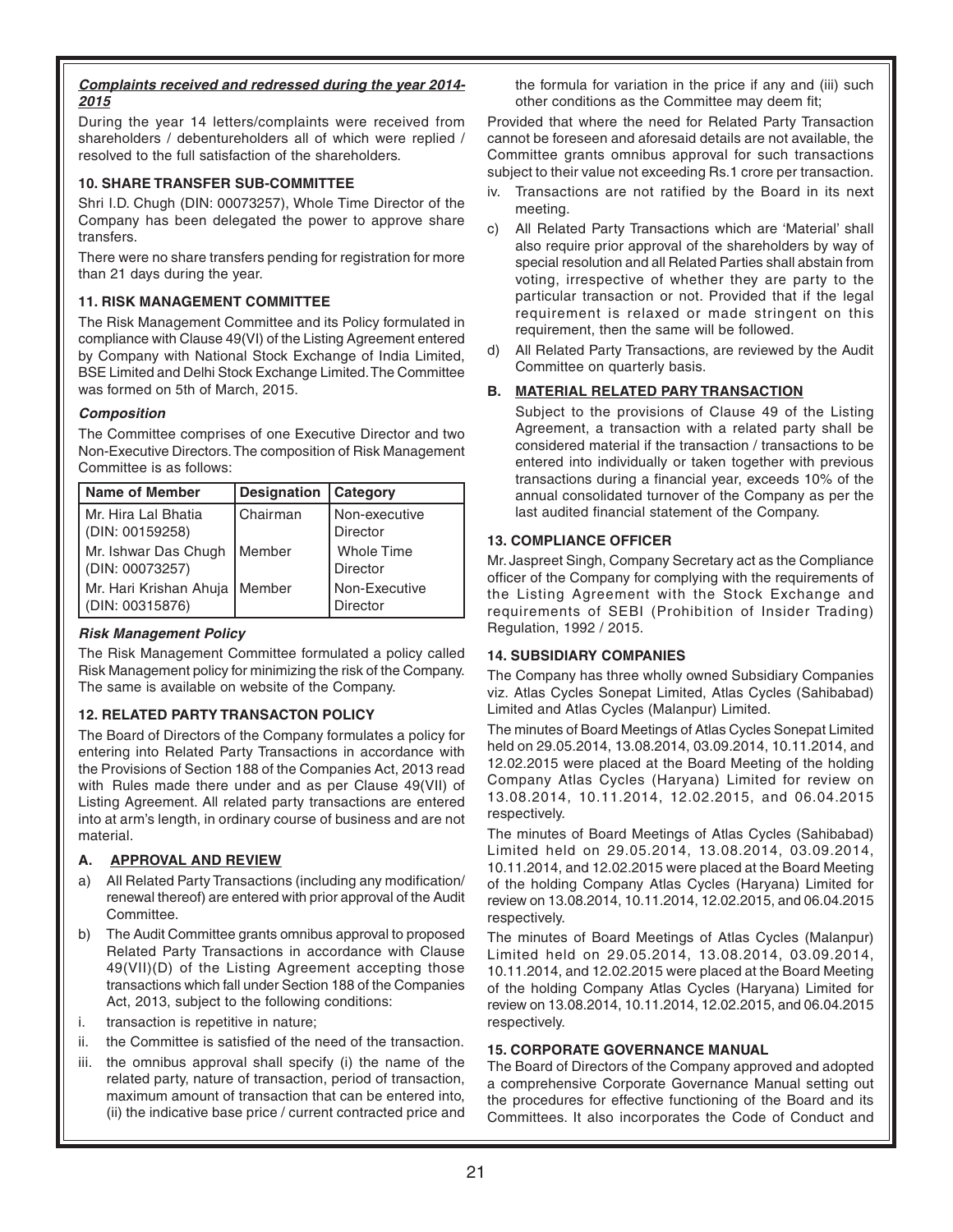Ethics for Directors and Senior Management. It has also incorporated Code of Conduct relating to Insider Trading titled "Code of Practices and Procedures and Code Of Conduct to Regulate, Monitor and Report Trading in Securities and Fair Disclosure of Unpublished Price Sensitive Information pursuant to the requirements of the Securities and Exchange Board of India (Prohibition of Insider Trading) Regulations, 2015". These are regularly monitored and reviewed.

#### **16. LEGAL COMPLIANCE REPORTING**

As required under Clause 49 of the Listing agreement, the Board periodically reviews compliance of various laws applicable to the Company.

#### **17. ANNUAL GENERAL MEETINGS**

The details of last three Annual General Meetings of the Company are given hereunder:

| Year    | AGM                     | Date                                   | <b>Time</b>  | Venue                          | <b>Special</b><br><b>Resolution</b><br>passed              |
|---------|-------------------------|----------------------------------------|--------------|--------------------------------|------------------------------------------------------------|
| 2011-12 | 61 <sup>st</sup><br>AGM | 29th<br>September,<br>2012             | 4:00<br>p.m. | Atlas                          | <b>NIL</b>                                                 |
| 2012-13 | 62 <sup>nd</sup><br>AGM | 30 <sup>th</sup><br>September,<br>2013 | 4:00<br>p.m. | Cycles<br>(Haryana)<br>Limited | <b>NIL</b>                                                 |
| 2013-14 | 63 <sup>rd</sup><br>AGM | 30 <sup>th</sup><br>September,<br>2014 | 4:00<br>p.m. | Industrial<br>Area.<br>Sonepat | Acceptance of<br>Deposits as per<br>Companies Act,<br>2013 |

# **18. POSTAL BALLOT**

No special resolution was passed through Postal Ballot during the financial year 2014-2015.

#### **19. EXTRAORDINARY GENERAL MEETING**

No Extraordinary General Meeting was held during the financial year 2014-2015.

#### **20. DISCLOSURES**

**a) Disclosure on materially significant related party transactions that are not in conflict with the interests of the Company at large.**

Related party transactions as per AS-18 have been dealt with in scheduled 9 (Notes forming part of the accounts). However, these transactions are not in conflict with the interest of the Company.

#### **b) Disclosure of Accounting Treatment**

In the preparation of the financial statements, the Company has followed the Accounting Standards referred in Section 133 of the Companies Act, 2013. The significant accounting policies which are consistently applied are set out in Notes to Accounts.

# **c) Risk Management**

Business risk evaluation and management is an ongoing process within the Company. During the year under review, a detailed exercise on 'Risk Assessment and Management' was carried out covering the entire gamut of business operations.

#### **d) Details of non compliance by the Company, penalties, and strictures imposed on the Company by Stock Exchange or SEBI or any Statutory Authority, on any matter related to capital markets, during the last three years.**

The Company has complied with all the requirements of the Listing Agreement entered into with National Stock Exchange of India Limited, BSE Limited and Delhi Stock Exchange Limited as well as the regulations and guidelines of SEBI. During the year, due to ostensible reason that there was system error in Malanpur Unit of the Company which let to some operational difficulties in the reconciliation of financial results of all the three units of the Company viz. Sonepat, Sahibabad and Malanpur and accordingly there were delay in timely submission of Financial Results to the Stock Exchanges for the Quarter ended 30th September 2014, 31st December 2014 and for the Quarter & Year ended 31st March 2014. Apart from this Company also delayed in filing with Annual Report 2014 with Stock exchanges late and conducted its AGM late on 30th December 2015. Accordingly, there were penalties imposed by the National Stock Exchange of India Limited amounting to  $\bar{\tau}$  21.62 Lacs and BSE Limited amounting to  $\bar{\tau}$  3.56 Lacs. The Company is in the process of considering possibilities of reduction of penalties or any condonation or waiver thereof and will pay the penalties thereafter. Apart from this, there were no strictures or penalties imposed either by SEBI or the Stock Exchange or any statutory authority for non-compliance of any matter related to the capital market since the listing of the Company.

# **21. MEANS OF COMMUNICATION**

- The Board of Directors of the Company approves and takes on record the quarterly, half yearly and yearly financial results, in the Performa prescribed by Clause 41 of the Listing Agreement.
- The Audited financial results for the year ended 31st March, 2014 & other unaudited quarterly results were not filed with Stock Exchanges or published in newspapers on time due to ostensible reason that there was system error in Malanpur Unit of the Company which led to some operational difficulties in the reconciliation of financial results of all the three units of the Company viz. Sonepat, Sahibabad and Malanpur.
- The approved financial results are sent forthwith to the National Stock Exchange of India Limited, BSE Limited and Delhi Stock Exchange Limited and are published in a National English Newspaper, viz, Financial Express. In addition, the same are published in a local language newspaper, viz., Dainik Tribune, with in forty-eight hours of approval thereof.
- The Company's financial results and official news releases are being displayed on the Company's website i.e. www.atlasbicycles.com.
- No formal presentations or analysis were made to the institutional investors during the year under review.
- Management Discussion and Analysis forms part of the Annual Report, which is posted to the shareholders of the Company.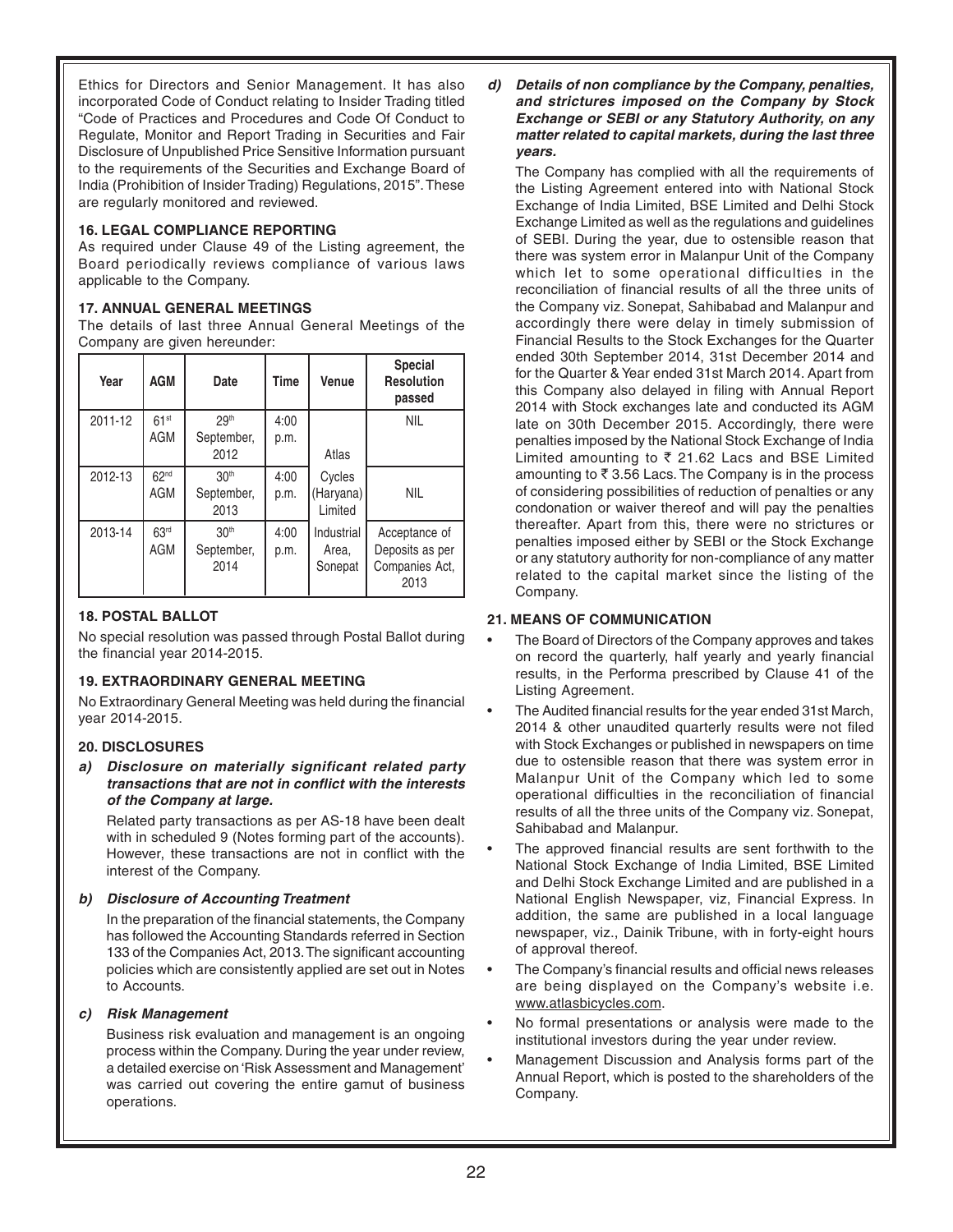#### **22. MANAGEMENT DISCUSSION & ANALYSIS REPORT**

A detailed review of the progress of the project and the future outlook of the Company and its business, as stipulated under Clause 49 of the Listing Agreement with the National Stock Exchange of India Limited, BSE Limited and Delhi Stock Exchange Limited, is presented in a separate section forming part of this Annual Report.

# **23. CORPORATE ETHICS**

As a responsible corporate citizen, the Company consciously follows corporate ethics in both business and corporate interactions. The Company has framed various codes and policies, which act as guiding principles for carrying business in ethical way. Our various policies are:

- Code of Conduct for Directors and Senior Management Personnel;
- Code of Practices and Procedures and Code Of Conduct to Regulate, Monitor and Report Trading in Securities and Fair Disclosure of Unpublished Price Sensitive Information pursuant to the requirements of the Securities and Exchange Board of India (Prohibition of Insider Trading) Regulations, 2015;
- Policy on Material Related Party Transactions;
- Policy on Familiarization Programme for Independent Directors;
- Risk Management Policy;
- Nomination & Remuneration Policy

#### **24. CEO/CFO CERTIFICATION**

The Chief Executive Officer and the Chief Financial Officer(s) have submitted the certificate to the Board as required under Clause 49(IX) of the Listing Agreement.

#### **25. REPORT ON CORPORATE GOVERNANCE**

The Company has submitted Quarterly Compliance Reports to the Stock Exchange within 15 days from the close of each quarter as per the format given in Clause 49, duly signed by the compliance Officer.

#### **26. GENERAL SHAREHOLDERS INFORMATION**

| <b>Registered office</b>                                |                |                             | Industrial Area,                |  |
|---------------------------------------------------------|----------------|-----------------------------|---------------------------------|--|
|                                                         |                | Atlas Road, Sonepat- 131001 |                                 |  |
| <b>Annual General Meeting</b>                           |                |                             |                                 |  |
| Day, Date and Time                                      | Wednesdav.     |                             |                                 |  |
|                                                         |                |                             | 30th September, 2015, 4:00 p.m. |  |
| <b>Venue</b>                                            |                |                             | Atlas Cycles (Haryana) Limited  |  |
|                                                         |                |                             | Industrial Area, Atlas Road,    |  |
|                                                         | Sonepat-131001 |                             |                                 |  |
| <b>Financial Calendar</b>                               |                |                             |                                 |  |
| • Financial reporting for the                           |                |                             | $:$ Middle of                   |  |
| quarter ending June 30, 2015                            |                |                             | August, 2015                    |  |
| • Financial reporting for the half                      |                | t.                          | Middle of                       |  |
| year ending September 30, 2015                          |                |                             | November, 2015                  |  |
| • Financial reporting for the quarter : Middle of       |                |                             |                                 |  |
| ending December 31, 2015                                |                |                             | February, 2016                  |  |
| • Financial reporting for the year                      |                |                             | : End May, 2016                 |  |
| ending March 31, 2016                                   |                |                             |                                 |  |
| <b>Book Closure Period</b>                              |                |                             |                                 |  |
| 24th Sentember, 2015 to 30th Sentember, 2015 (Roth dave |                |                             |                                 |  |

24th September, 2015 to 30th September, 2015 **(Both days inclusive)**

#### **Dividend payment Date**

When dividend is declared, dividend payment is made within 30 days of the date of declaration to those shareholders whose names appear on the Register of members on the date of Annual General Meeting.

#### **Listing of Equity Shares on Stock Exchange(s)**

National Stock Exchange of India Limited (NSE) Exchange Plaza, Bandra-Kurla Complex Bandra (E), MUMBAI – 400051

Bombay Stock Exchange Limited, (BSE) P. J. Towers, 25th Floor, Dalal Street, Mumbai-400001,

Delhi Stock Exchange Limited (DSE) DSE House, 3/1, Asaf Ali Road, NEW DELHI – 110002

#### **Listing Fees**

Annual Listing Fee for the year 2015-2016 has been paid to National Stock Exchange of India Limited and Bombay Stock Exchange Limited where the equity shares of the Company are listed, in the Month of April, 2015 i.e. within the stipulated time. Listing fees is not paid to Delhi Stock Exchange Limited as it is derecognized by the Securities and Exchange Board of India.

# **Stock Code**

|  | Scrip Code - National Stock Exchange of  |
|--|------------------------------------------|
|  | India Limited - "ATLASCYCLE"             |
|  | Bombay Stock Exchange Limited - '505029' |
|  | Delhi Stock Exchange Limited - "01174"   |
|  | ISIN for Equity Shares - INE446A01017    |

#### **Stock Market Data**

Monthly high and low prices of equity shares of Atlas Cycles (Haryana) Limited at the National Stock Exchange (NSE) and Bombay Stock Exchange Limited (BSE) during the year under review in comparison to NSE and BSE (Sensex) are given hereunder:

| <b>Month</b>      | <b>Equity Share Price on NSE and BSE</b> |                 |                           |            |
|-------------------|------------------------------------------|-----------------|---------------------------|------------|
|                   | <b>Share Price on NSE</b>                |                 | <b>Share Price on BSE</b> |            |
|                   | <b>HIGH</b><br>₹                         | <b>LOW</b><br>₹ | <b>HIGH</b><br>₹          | <b>LOW</b> |
|                   |                                          |                 |                           |            |
| April, 2014       | 236.10                                   | 232.90          | 256.70                    | 233.10     |
| May, 2014         | 281.95                                   | 223.00          | 281.15                    | 222.25     |
| June, 2014        | 288.20                                   | 250.00          | 288.60                    | 249.10     |
| <b>July, 2014</b> | 328.65                                   | 240.35          | 328.45                    | 239.40     |
| August, 2014      | 310.90                                   | 243.75          | 310.70                    | 245.05     |
| Sep., 2014        | 324.30                                   | 256.30          | 324.00                    | 257.00     |
| Oct., 2014        | 283.00                                   | 249.60          | 283.20                    | 251.00     |
| Nov., 2014        | 286.50                                   | 262.10          | 286.80                    | 264.45     |
| Dec., 2014        | 278.65                                   | 221.80          | 279.00                    | 222.25     |
| Jan., 2015        | 263.80                                   | 231.10          | 263.50                    | 230.00     |
| Feb., 2015        | 275.70                                   | 213.40          | 276.40                    | 212.40     |
| Mar., 2015        | 246.00                                   | 194.05          | 245.80                    | 193.50     |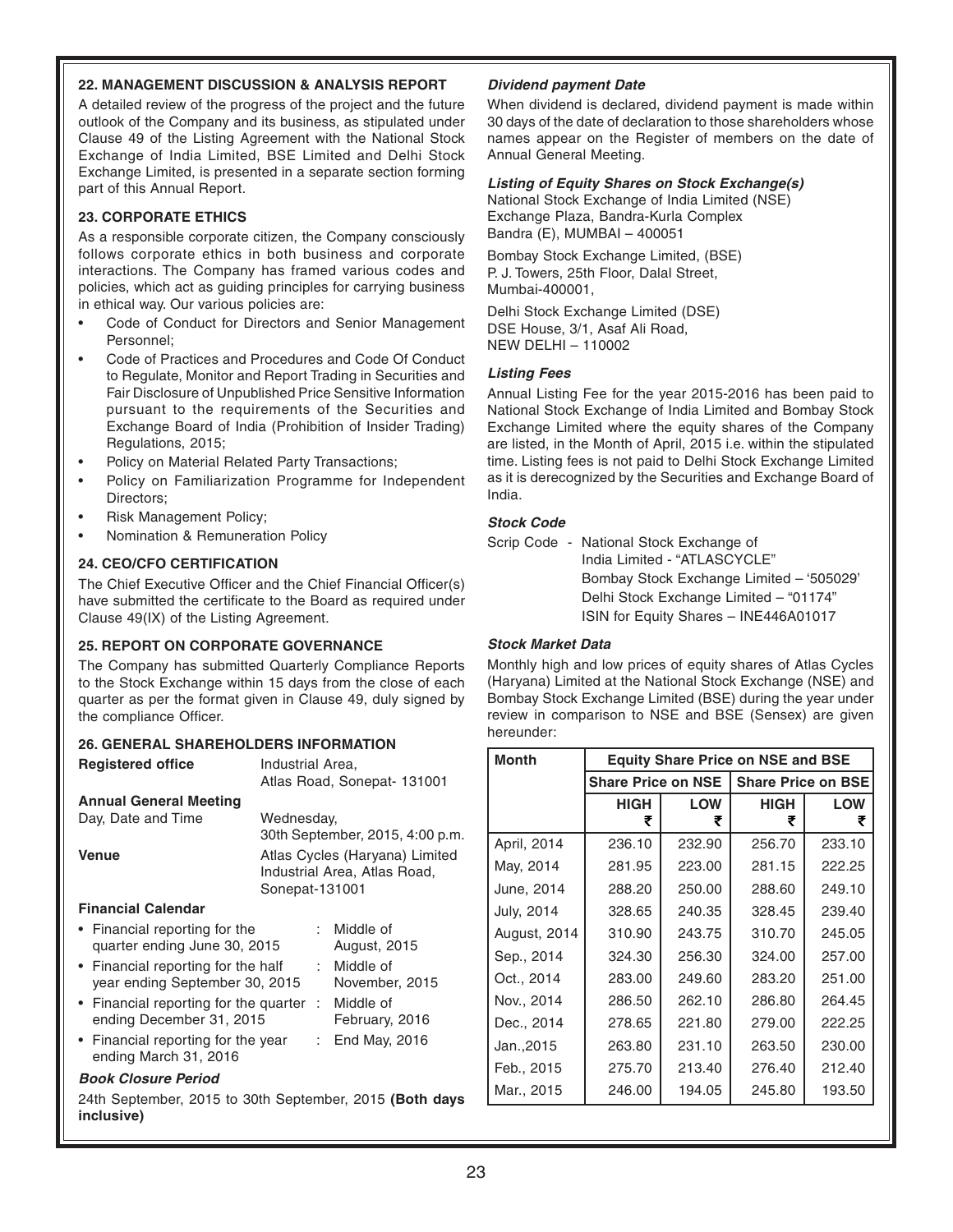# **Shareholding Pattern by Size DISTRIBUTION SCHEDULE AS ON 31/03/2015 NOMINAL VALUE OF EACH SHARE - RS. 10/-**

| <b>NO OF SH</b><br><b>HOLDERS</b> | %TO<br><b>TOTAL</b> | <b>SHARE HOLDING OF</b><br><b>NOMINAL VALUE OF RS</b> | <b>NO OF SHARE</b>   | <b>AMOUNT IN RS</b>        | % TO TOTAL |
|-----------------------------------|---------------------|-------------------------------------------------------|----------------------|----------------------------|------------|
| 9953                              | 94.944              | 1 TO 5000                                             | 709626               | 7096260                    | 21.822     |
| 254                               | 2.423               | 5001 TO 10000                                         | 189426               | 1894260                    | 5.825      |
| 116                               | 1.107               | 10001 TO 20000                                        | 167036               | 1670360                    | 5.137      |
| 53                                | 0.506               | 20001 TO 30000                                        | 131550               | 1315500                    | 4.045      |
| 23                                | 0.219               | 30001 TO 40000                                        | 83567                | 835670                     | 2.57       |
| 13                                | 0.124               | 40001 TO 50000                                        | 59494                | 594940                     | 1.83       |
| 28                                | 0.267               | 50001 TO 100000                                       | 188810               | 1888100                    | 5.806      |
| 43                                | 0.41                | 100001 AND ABOVE                                      | 1722410              | 17224100                   | 52.966     |
| 10483                             | 100                 | <b>TOTAL</b>                                          | 3251919              | 32519190                   | 100        |
| TOTAL SHARE HOLDERS IN NSDL       |                     | 5049                                                  | TOTAL SHARES IN NSDL |                            | 1875338    |
| TOTAL SHARE HOLDERS IN CDSL       |                     | 2550                                                  | TOTAL SHARES IN CDSL |                            | 496334     |
| TOTAL SHARE HOLDERS IN PHY        |                     | 2953                                                  |                      | <b>TOTAL SHARES IN PHY</b> | 880247     |

#### **Registrar and Share Transfer Agent**

M/s Mas Services Limited, Delhi has been appointed as the Registrar and Share Transfer Agent of the Company w.e.f. 01.02.2003 for handling the share transfer work both in physical and electronic form. All correspondence relating to share transfer, transmission, dematerialization, rematerialisation etc. can be made at the following address:

#### **MAS SERVICES LIMITED**

T-34, IInd Floor, Okhla Industrial Area, Phase II, New Delhi – 110020 Tel.: 011-26387281, 7282, 7283 Fax: 011-26387384 Contact Person: Mr. Sharwan Mangla (General Manager)

**Timing:** Monday to Friday, 10.00 a.m. to 1.00 p.m. and 2.00 p.m. to 4.00 p.m.

#### **Share Transfer System**

Shares sent for transfer in physical form are processed and transfer is completed by our Registrar and Share Transfer Agents within a period of 15 days from the date of receipt provided all the documents are in order. In case of shares in electronic form, the transfers are processed by NSDL/CDSL through respective Depository Participants. Share Transfer Requests under objection are returned within two weeks.

Shareholders can trade in the Company's share only in electronic form. The process for getting the shares dematerialized is as follows:

- Shareholder submits the share certificates along with Dematerialization request Form (DRF) to Depository Participant (DP).
- DP processes the DRF and generates a unique Dematerialization Request No.
- DP forwards DRF and share certificates to Registrar and Share Transfer Agent (RTA).
- RTA after processing the DRF confirms or rejects the request to Depositories.

If confirmed by the RTA, Depositories give credit to shareholder in his account maintained with DP.

This process takes approximately 10-15 days from the date of receipt of DRF. As trading in shares of the Company can be done only in electronic form, it is advisable that the shareholders who are holding shares in physical form get their shares dematerialized.

#### **Categories of Equity Shareholders as on March 31, 2015**

| <b>Category of Shareholder</b>  | No. of<br>shares held | Percentage of<br>shareholding |
|---------------------------------|-----------------------|-------------------------------|
| Promoters, Associates and       | 1454565               | 44.73                         |
| <b>Relatives</b>                |                       |                               |
| Mutual Funds/ UTI               | 953                   | 0.03                          |
| Financial Institution           | 3896                  | 0.12                          |
| Foreign Institutional Investors | 9147                  | 0.28                          |
| <b>Bodies Corporate</b>         | 203952                | 6.27                          |
| <b>General Public</b>           | 1518642               | 46.70                         |
| Non-Resident Indian / OCB       | 6742                  | 0.21                          |
| <b>Clearing Member</b>          | 54021                 | 1.66                          |
| Trust                           | 0                     | 0.00                          |
| <b>Total</b>                    | 3251919               | 100.00                        |

#### **Dematerialization of shares and liquidity**

As on 31.03.2015 of the total equity share, 72.93% were held in dematerialized Form and the balance 27.07% shares in physical form. The Company has not issued any GDRs/ ADRs/ Warrants or any convertible instruments which are pending for conversion.

#### **Plant Locations**

The Company's plants are located at Sonepat, Sahibabad, Malanpur, Bawal and Rasoi.

#### **Nomination**

Shareholders holding shares in physical form and desirous of making nomination in respect of their shareholding in the Company are requested to submit their request to the Registrar & Transfer Agent of the Company.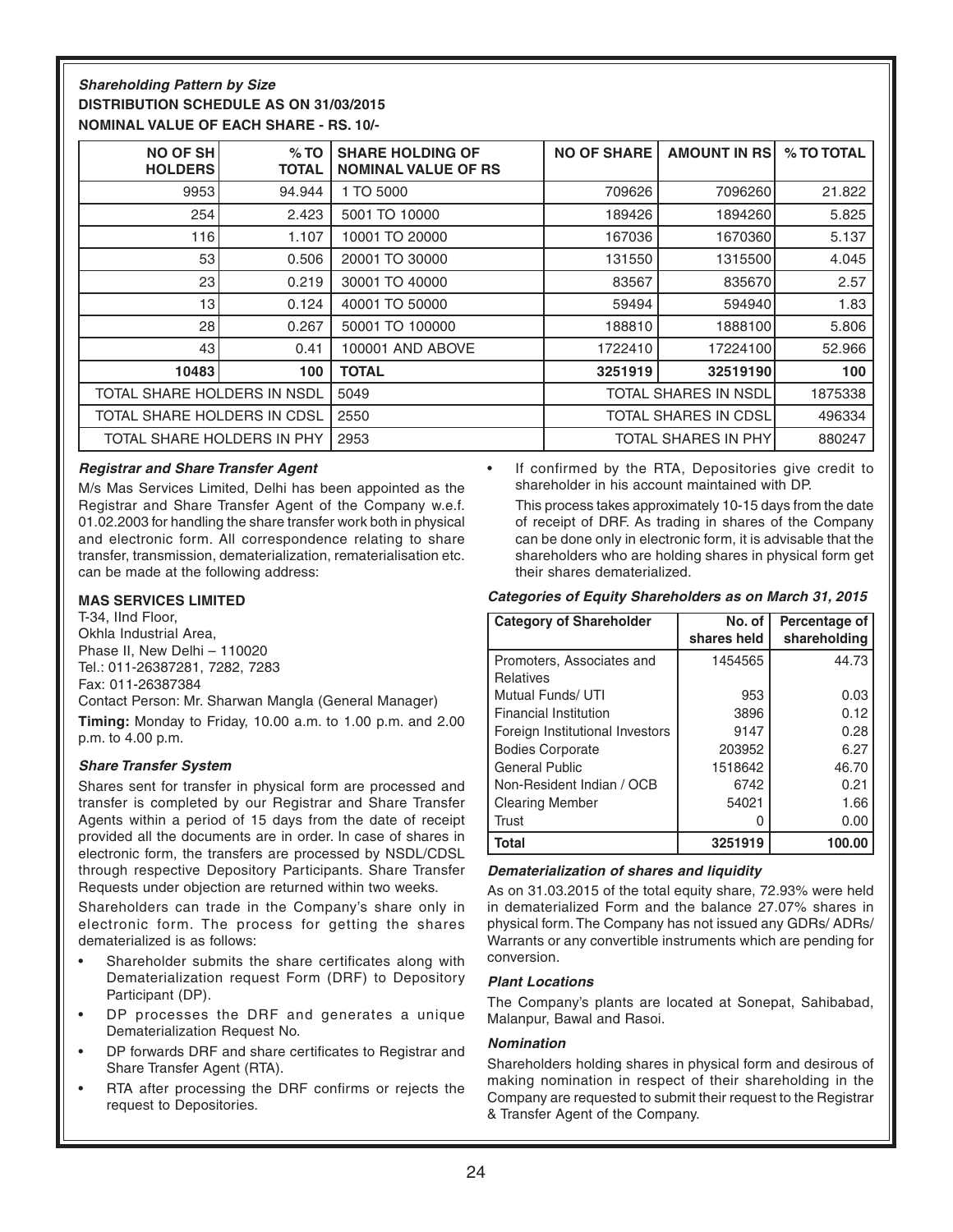#### **Address for Correspondence**

**(a) Investor Correspondence:** For any query in relation to the shares of the Company.

**For Shares held in Physical Form: MAS SERVICES LIMITED**

T-34, IInd Floor, Okhla Industrial Area, Phase II, New Delhi – 110020 Tel.: 011-26387281, 7282, 7283 Fax: 011-26387384

Contact Person: Mr. Sharwan Mangla (General Manager) **Timing:** Monday to Friday, 10.00 a.m. to 1.00 p.m. and 2.00 p.m. to 4.00 p.m.

#### **For Shares held in Demat Form:**

To the Investors' Depository Participant(s) and / or Mas Services Limited at the above mentioned address.

**(b) For grievance redressal and any query on Annual Report**

| Company Law Department       | Ph. No.: 0130-2200001 to 2200006         |
|------------------------------|------------------------------------------|
| Atlas Cycles (Haryana) Ltd.  | Fax No. 0130-2200018                     |
| Industrial Area. Atlas Road. | E-mail: companylaw@atlascyclesonepat.com |
| Sonepat - 131001             | Website: www.atlasbicycles.com           |

#### **22. COMPLIANCE CERTIFICATE OF THE AUDITORS**

The Statutory Auditors have certified that the Company has complied with the conditions of Corporate Governance as stipulated in Clause 49 of the Listing Agreement with BSE Limited, National Stock Exchange of India Limited and Delhi Stock Exchange Limited and the same forms part of this Annual Report.

The Certificate from the Statutory Auditors will be sent to the BSE Limited and National Stock Exchange of India Limited along with the Annual Report of the Company.

#### **23. RECONCILIATION OF SHARE CAPITAL AUDIT**

As stipulated by SEBI, a qualified Chartered Accountant or Practicing Company Secretary carries out Reconciliation of Share Capital Audit to reconcile the total admitted Capital with National Securities Depository Limited (NSDL) and Central Depository Services (India) Limited (CDSL) and the total issued and listed capital. This audit is carried out by Mr. Rajiv Bhasin, Chartered Accountant and the report thereon is submitted to the National Stock Exchange of India Limited, BSE Limited and Delhi Stock Exchange Limited.

The audit confirms that the total Listed and Paid-up Capital is in agreement with the aggregate of the total number of shares in dematerialized form (held with NSDL and CDSL) and total number of shares in physical form.

#### **24. OBSERVANCE OF THE SECRETARIAL STANDARDS ISSUED BY THE INSTITUTE OF COMPANY SECRETARIES OF INDIA**

The Institute of Company Secretaries of India (ICSI) has issued Secretarial Standards on important aspects like Board Meetings, General Meetings, Maintenance of Registers and Records, Minutes of Meetings and Transmission of Shares, etc. Now the Secretarial Standards relating to the Board Meetings and General Meetings of the Company have become mandatory to comply with with effect from 1st July 2015 and the Company is complying with the same.



Date: 7<sup>th</sup> September 2015 Place : Delhi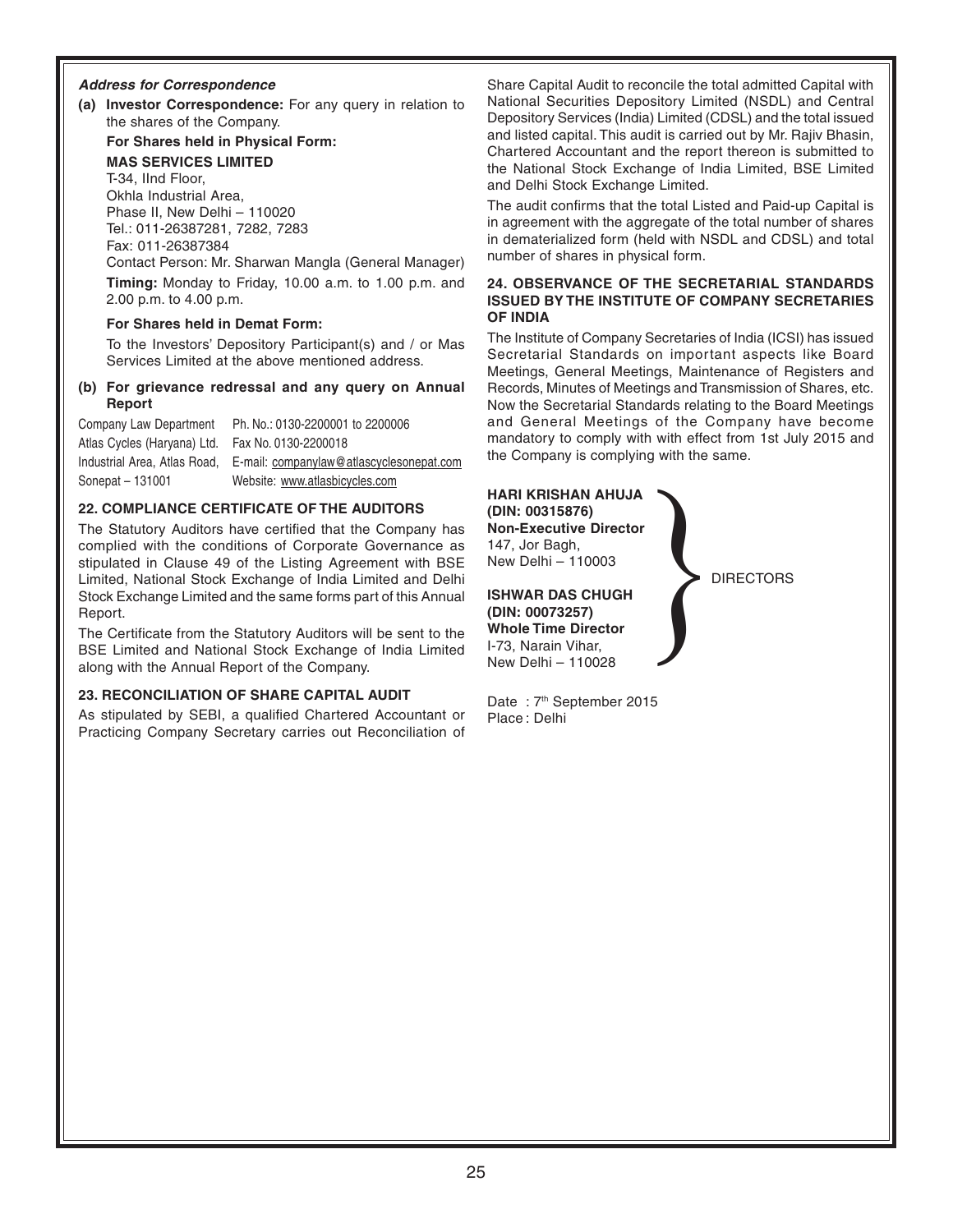# **DECLARATION REGARDING COMPLIANCE BY BOARD MEMBERS AND SENIOR MANAGEMENT MEMBERS WITH THE COMPANY'S CODE OF CONDUCT**

This is to confirm that the Company has adopted a Code of Conduct for its Directors and Senior Management Members. The Code is available on the Company's website.

I confirm that the Company has in respect of the financial year ended March 31, 2015 received from the Directors and Senior Management Members a declaration of compliance with the Code of Conduct as applicable to them.

For the purpose of this declaration, Senior Management Members means the members of Management Committee.

C.M DHALL CEO

Place : Delhi Date : 6th September 2015

# **CERTIFICATE FROM AUDITORS REGARDING COMPLIANCE OF CONDITIONS OF CORPORATE GOVERNANCE TO THE MEMBERS OF**

#### **ATLAS CYCLES (HARYANA) LIMITED**

#### **CIN: L35923HR1950PLC001614**

We have examined the compliance of condition of Corporate Governance by Atlas Cycles (Haryana) Ltd. for the year ended March 31, 2015 as stipulated in clause 49 of the listing agreement(s) of the said company with the Stock Exchange(s).

The compliance of conditions of Corporate Governance is the responsibility of the management. Our examination was limited to procedures and implementation thereof adopted by the company for ensuring the compliance of the conditions of Corporate Governance. It is neither an audit nor an expression of opinion on the financial statement of the company.

In our opinion and to the best of our information and according to the explanations given to us, we certify that the company has complied with the conditions of corporate governance as stipulated in the above mentioned Listing agreement(s) except that no meeting of Nomination And Remuneration Committee and Risk Management Committee was held during the FY 2014-15.

We state that in respect of investor grievances received during the year ended March 31, 2015 no investor grievances are pending for a period exceeding one month against the company as per the records maintained by the company.

We further state such compliance is neither an assurance as to the further viability of the company nor the efficiency or effectiveness with which the management has conducted the affairs of the company.

> For **Mehra Khanna & Co.** Chartered Accountants FR No:- 001141N

Place : Delhi (PARTNER) Date : 7<sup>th</sup> September 2015 **Mem.No: - 093845** Mem.No: - 093845

**CA. RAJIV BHASIN**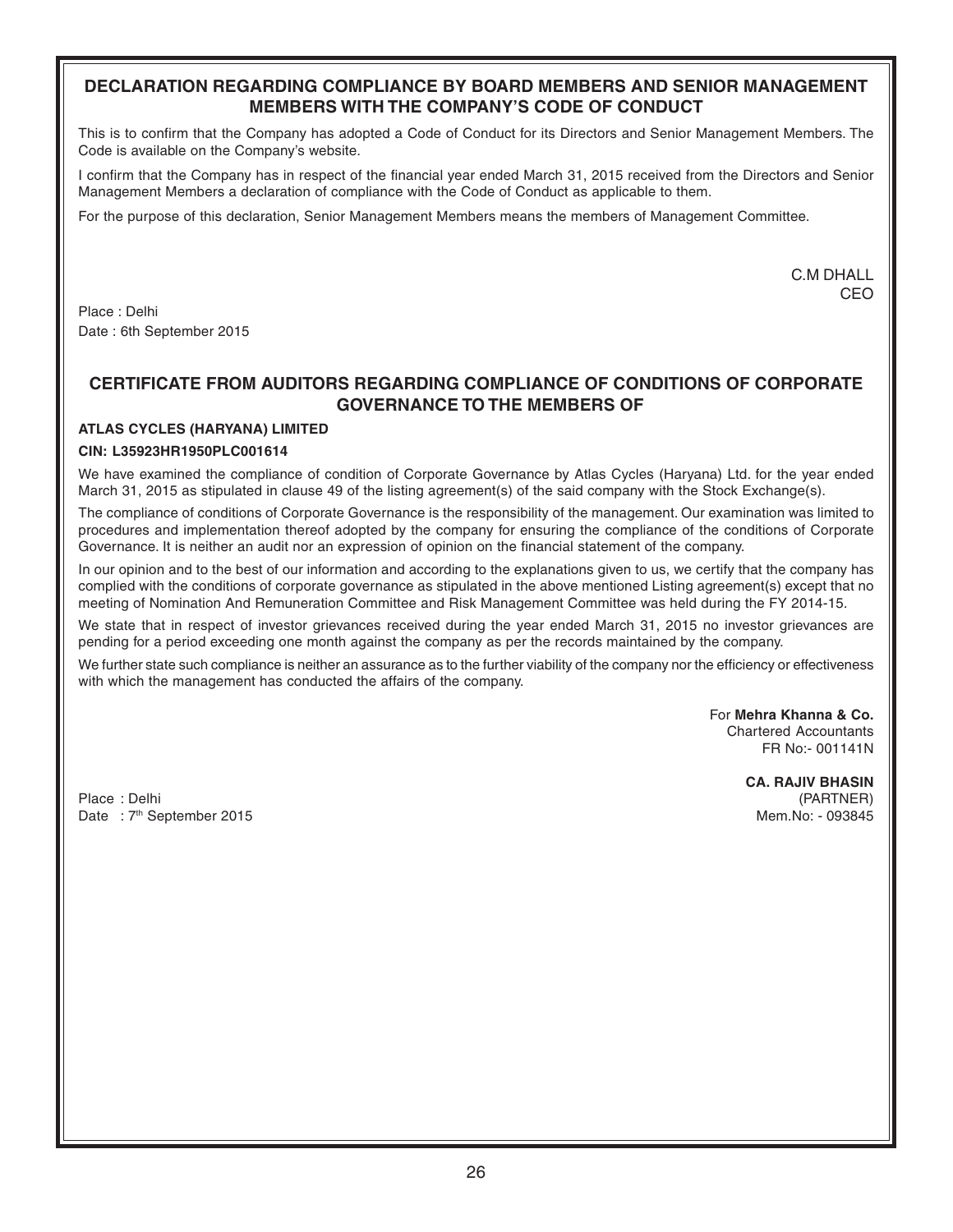# **MANAGEMENT DISCUSSION & ANALYSIS FORWARD LOOKING STATEMENTS**

This report contains forward-looking statements, which may be identified by the use of words like 'plans', 'expects', 'will', 'anticipates', 'believes', 'intends', 'projects', 'estimates' or other words of similar connotation. All statements that address expectations or projections about the future, including, but not limited to statements about the Company's strategy for growth, product development, market position, expenditures, and financial results, are forward-looking statements. Forwardlooking statements are based on certain assumptions and expectations of future events. The Company cannot guarantee that these assumptions and expectations are accurate or will be realized. The Company's actual results, performance or achievements could thus differ materially from those projected in any such forward looking statements. The Company assumes no responsibility to amend, modify or revise any forward looking statement, on the basis of any subsequent developments, information or events.

#### **INDUSTRY OVERVIEW**

India produces approximately 10% of the world annual bicycle production, which is estimated at 125 Million units. The annual domestic demand of bicycles in India is approximately 10 million units, out of which around 2.5 million units is a government demand for the various welfare schemes. Exports out of India are largely to Africa and the less developed economies and negligible to western markets. Today, the Indian bicycle manufacturing and bicycle parts industry is widely recognized for its quality standards in the international market.

The market for the premium or the lifestyle bikes targeted towards the lifestyle consumer is just about emerging on account of increasing individual incomes and higher aspiration levels of the middle income group. Growth in the "specials segment" (Sport Light Roadster, mountain terrain bike and children's bicycles) was higher than in the "standard segment. The definition of high end bikes itself is changing.

Not only are the price points changing but even definitions of the segment are. Hitherto, cycles were simplistically segmented into gents, ladies, kids and high end. But now the lifestyle bikes are being segmented in line with the global trend that is based on their usage. There are Road bikes, Mountain tarrain bikes and Children bikes etc.

The demand for these cycles at this stage is very limited but is set to grow at a frenetic pace in future. While the mass-market segment is experiencing a sluggish growth of between 4-6% annually the premium & lifestyle segment is growing at a CAGR of over 30%. The market size for the lifestyle cycles is estimated at not more than 0.25 million units annually but its only time that this segment will form an important part of the industry

M/S Atlas Cycles (Haryana) Limited is a Public Limited Company having presence in bicycles segment with a track record of more than 63 Years, having established brand both in Indian as well as International Market. The company is engaged in manufacturing of bicycles and its components and steel tubes with units at Sonepat, Sahibabad, Malanpur, Bawal and Rasoi.

Apart from rising input costs, cheap Chinese bicycles are also entering in domestic market.

# **OPPORTUNITY AND THREATS**

The areas of strength are promoters having long track record, rich experience and strong financial soundness, Atlas Brand is well accepted both in Indian as well as International Market and one of the largest cycle manufacturer in the world. However, the areas of weaknesses: Rising input cost i.e. prices of sheets, strips, Tyres, Tubes and other related chemicals are governed by external forces including its trend in International Market. Product obsolescence vis-a-vis non-acceptance of model could adversely affect the revenue stream and profitability. Further these are the major areas under business risk, promoters risk, and financial risk and so on.

#### **PRODUCTWISE PERFORMANCE**

The company has a recognized Research and Development centre recognized by the Government of India which is continuously working on development of new models and upgrading the present models. The company has introduced a number of new models in the market keeping in view the market trend and customer preference for fancy bicycles. Introduction of new models of fancy bicycle and E-bike has been continuously followed and the sale in this segment has gone up significantly. Further Atlas has widened its product range also.

# **OUT – LOOK**

Bicycle Industry is getting more and more competitive and to compete with the world leaders in producing high class bicycles and tapping export market the Indian bicycle industry needs to incorporate the latest Research and Development facilities and pay special attention to design development.

On the whole, the future of the bicycle industry is very challenging. With the globalization, the domestic market is open to goods and services from global companies because of low tariff. Thus the bicycle industry is facing very challenging time.

Protection is a thing of the past. Only those companies will survive which successfully structure and modernize technology to combat global competitiveness in terms of quality, cost and product development.

#### **RISK AND CONCERNS**

Small manufacturers in the unorganized sector have set up their units which certainly pose a threat to the organized sector. Cheap import from China supplying cheap and substandard products in the market is also threatening our bicycle industry. Steel Prices are changing on regular basis and there is a wide fluctuation in chemical industry and other metals including Nickels, Brass etc., which are governed by some external forces. Further as it is the product of necessity, it is not easy to increase the price on frequent intervals.

#### **INTERNAL CONTROL SYSTEM AND THEIR ADEQUACY**

To achieve effectiveness and efficiency of operation, reliability of financial reporting and compliance with applicable laws, rules, and regulations and compliance of significant policies, the Company has a well defined system of internal control throughout the organization. The internal audit department regularly probes the deficiency in operation of internal control and suggest ways to rectify such deficiencies. To improve efficiency and internal control company has introduced Microsoft-Navision 2009, an Enterprise Resource Planning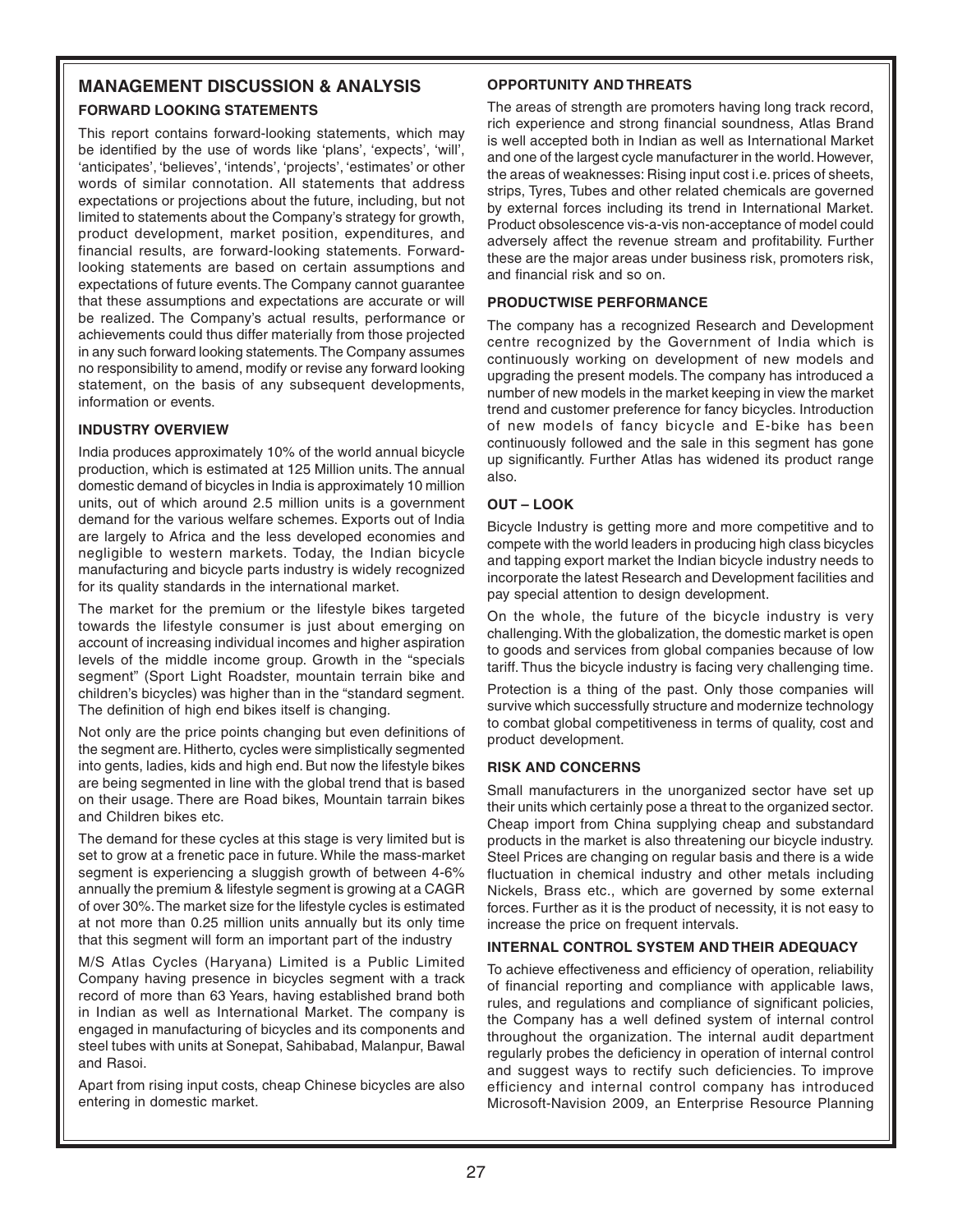(ERP) system. Due to the total integration, there is a consistent flow of accurate and easy to access data within all the departments. The company has adequate systems of internal control to provide reasonable assurance that assets are safeguarded and protected against loss from unauthorized use or disposition and those transactions are authorized, recorded and reported properly.

# **FINANCIAL PERFORMANCE**

The company achieved a turnover  $\bar{\tau}$  594.59 Crores during the year compared to  $\bar{\tau}$  650.11 crores during the previous year.

#### **HEALTH SAFETY AND ENVIRONMENT**

Atlas is fully committed to the safety, health and well-being of its employees and to minimizing the environmental impact on its business operations. A safe and healthy environment is maintained, and appropriate steps are taken with the object of minimizing the environmental impact on all processes and practices. The Company has a range of policies, including on quality, safety and health aspects to guide the employees work practices, actions and decisions. The Company strives to continuously improve the effectiveness of its policies and the employees are encouraged to contribute their mite in this direction. All employees are obliged to ensure that they fully understand all policies and do fully comply with the requirements.

#### **HUMAN RESOURCE AND INDUSTRIAL RELATIONS**

One of the "Key" reasons for the exponential growth of Atlas is undoubtedly its "People". The Company has always provided an open and challenging work environment wherein the staff members get an opportunity to rapidly gain and assimilate knowledge. Creativity and dedication of all the employees represent the most precious assets of the Company. For the growth of the organization, the human resource function has an important role to play not only in identifying and recruiting suitable individuals but also in developing and rewarding its employees. As such, we have remained focused on strengthening human capital through continuous training and development and by upgrading skills of employees to meet the Company's objectives. The Company has a union free

environment and the industrial relations scenario continued to be stable during the year.

#### **CAUTIONARY STATEMENT**

Statements in the Directors' Report & Management Discussion and Analysis describing the Company's objectives, projections, estimates, expectations or predictions may be "forward-looking statements" within the meaning of applicable securities laws and regulations. Actual results could differ materially from those expressed or implied. Important factors that could make a difference to the Company's operation include raw material availability and prices, cyclical demand and pricing in the Company's principal market, changes in Government regulations, tax regimes, economic developments within India and the countries in which the Company conducts business and other incidental factors.

#### **APPRECIATION**

Your Directors express their warm appreciation to all the employees working at various units for their diligence and contribution. Your Directors also wish to record their appreciation for the support and co-operation received from the dealers, agents, suppliers, bankers and all other stakeholders.

| <b>HARI KRISHAN AHUJA</b><br>(DIN: 00315876)<br><b>Non-Executive Director</b><br>147, Jor Bagh,<br>New Delhi - 110003 | <b>DIRECTORS</b> |
|-----------------------------------------------------------------------------------------------------------------------|------------------|
| <b>ISHWAR DAS CHUGH</b><br>(DIN: 00073257)<br><b>Whole Time Director</b><br>I-73, Narain Vihar,<br>New Delhi - 110028 |                  |

Date: 7<sup>th</sup> September 2015

Place : Delhi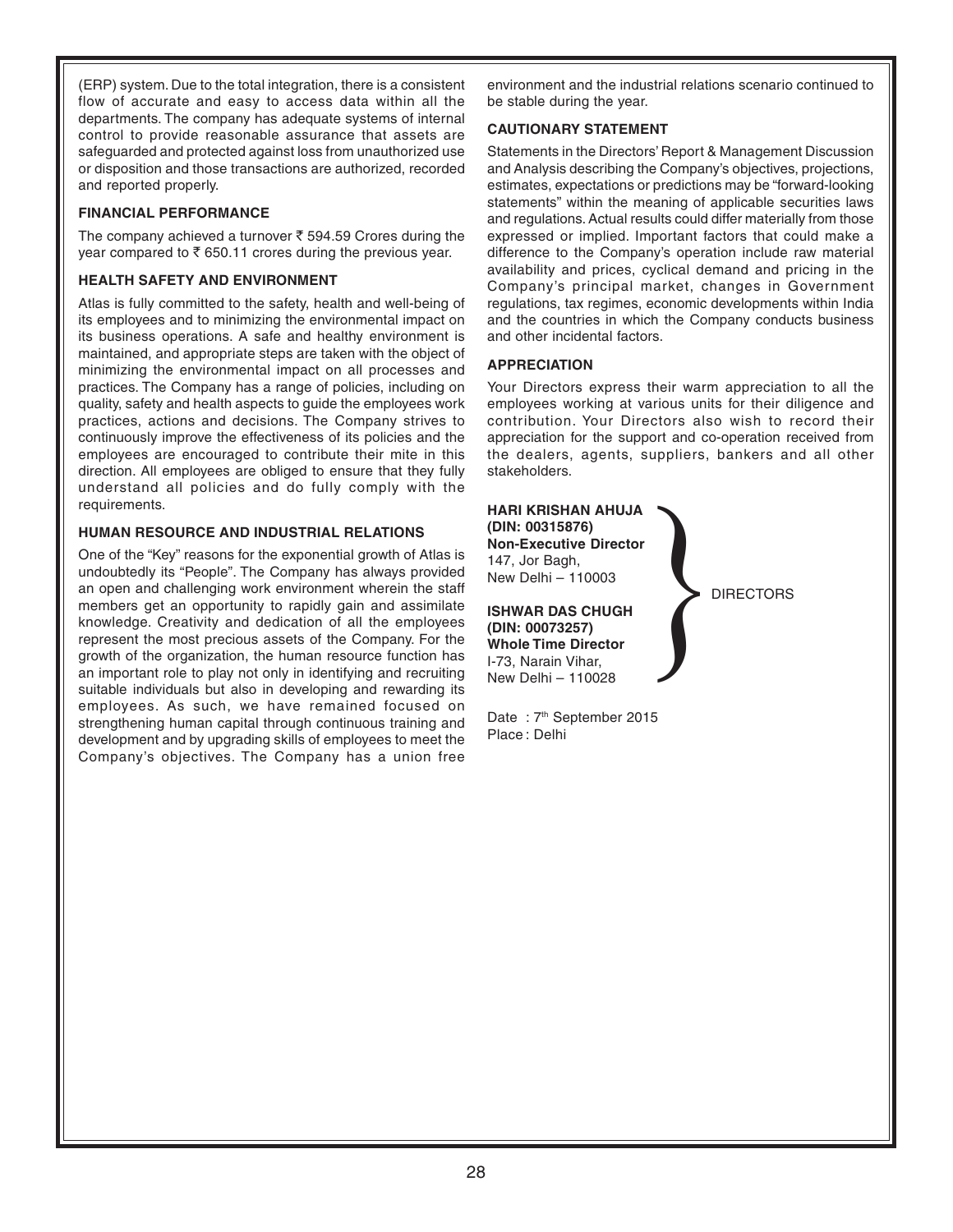# **INDEPENDENT AUDITORS' REPORT TO THE MEMBERS OF,**

#### **Atlas Cycles (Haryana) Limited,**

#### **Report on the Financial Statements**

We have audited the accompanying nancial statements of Atlas Cycles (Haryana) Limited ("the company"), which comprise of the Balance Sheet as at 31March2015, the Statement of Prot and Loss, the Cash Flow Statement for the year then ended, and a summary of signicant accounting policies and other explanatory information.

#### **Management's Responsibility for the Financial Statements**

The Company's Board of Directors is responsible for the matters in section134(5) of the Companies Act, 2013 ("the Act") with respect to the preparation of these nancial statements that give a true and fair view of the nancial position, nancial performance and cash ows of the Company in accordance with the accounting principles generally accepted in India, including the Accounting Standards specied under Section 133 of the Act, read with Rule 7 of the Companies (Accounts) Rules, 2014. This responsibility also includes the maintenance of adequate accounting records in accordance with the provisions of the Act for safeguarding of the assets of the Company and for preventing and detecting the frauds and other irregularities; selection and application of appropriate accounting policies; making judgments and estimates that are reasonable and prudent; and design, implementation and maintenance of internal nancial control, that were operating eectively for ensuring the accuracy and completeness of the accounting records, relevant to the preparation and presentation of the nancial statements that give a true and fair view and are free from material misstatement, whether due to fraud or error.

#### **Auditor's Responsibility**

Our responsibility is to express an opinion on these nancial statements based on our audit. We have taken into account the provisions of the Act, the accounting and auditing standards and matters which are required to be included in the audit report under the provisions of the Act and the Rules made thereunder.

We conducted our audit in accordance with the Standards on Auditing specied under section143(10) of the Act. Those Standards require that we comply with ethical requirements and plan and perform the audit to obtain reasonable assurance about whether the nancial statements are free from material misstatement.

An audit involves performing procedures to obtain audit evidence about the amounts and disclosures in the nancial statements. The procedures selected depend on the auditor's judgment, including the assessment of the risks of material misstatement of the nancial statements, whether due to fraud or error. In making those risk assessments, the auditor considers internal nancial control relevant to the Company's preparation of the nancial statements that give true and fair view in order to design audit procedures that are appropriate in the circumstances. An audit also includes evaluating the appropriateness of accounting policies used and the reasonableness of the accounting estimates made by Company's Directors, as well as evaluating the overall presentation of the nancial statements.

We believe that the audit evidence we have obtained is sucient

and appropriate to provide a basis for our audit opinion on the nancial statements.

#### **Opinion**

In our opinion and to the best of our information and according to the explanations given to us, the aforesaid ûnancial statements, give the information required by the Act in the manner so required and give a true and fair view in conformity with the accounting principles generally accepted in India;

- a) In the case of the Balance Sheet, of the state of aairs of the Company as at March 31, 2015;
- b) In the case of the Statement of Prot and Loss, of the loss for the year ended on that date; and
- c) In the case of the Cash Flow Statement, of the cash ows for the year ended on that date.

#### **Report on other Legal and Regulatory Requirements**

As required by section 143(3) of the Act, we report that:

- a) We have sought and obtained all the information and explanations which to the best of our knowledge and belief were necessary for the purposes of our audit.
- b) In our opinion proper books of account as required by law have been kept by the Company so far as appears from our examination of those books
- c) The Balance Sheet, the Statement of Prot and Loss, and Cash Flow Statement dealt with by this Report are in agreement with the books of account.
- d) In our opinion, the aforesaid nancial statements comply with the Accounting Standards specied under Section 133 of the Act, read with Rule 7 of the Companies (Accounts) Rules, 2014.
- e) On the basis of written representations received from the directors as on 31March, 2015, taken on record by the Board of Directors, none of the directors is disqualied as on 31 March, 2015, from being appointed as a director in terms of Section 164(2) of the Act.
- f) With respect to the other matters included in the Auditor'sReport and to our best of our information and according to the explanations given to us:
	- i. The Company has disclosed the impact of pending litigations on its nancial position in its nancial statements– Refer NoteXX to the nancial statements;
	- ii. The Company did not have any long-term contracts including derivatives contracts for which there were any material foreseeable losses.
	- iii. There has been no delay in transferring amounts, required to be transferred, to the Investor Education and Protection Fund by the Company.

**For Mehra Khanna & Co** Chartered Accountants **Firm Registration No: 001141N**

**CA Rajiv Bhasin** Place: Delhi Partner<br>Date: 7th September, 2015 Membership No:093845 Date: 7th September, 2015

# **ANNEXURE TO INDEPENDENT AUDITORS REPORTS**

The Annexure referred to in our Independent Auditors' Report to the Members of the Company on the standalone financial statements for the year ended 31 March, 2015 we report that: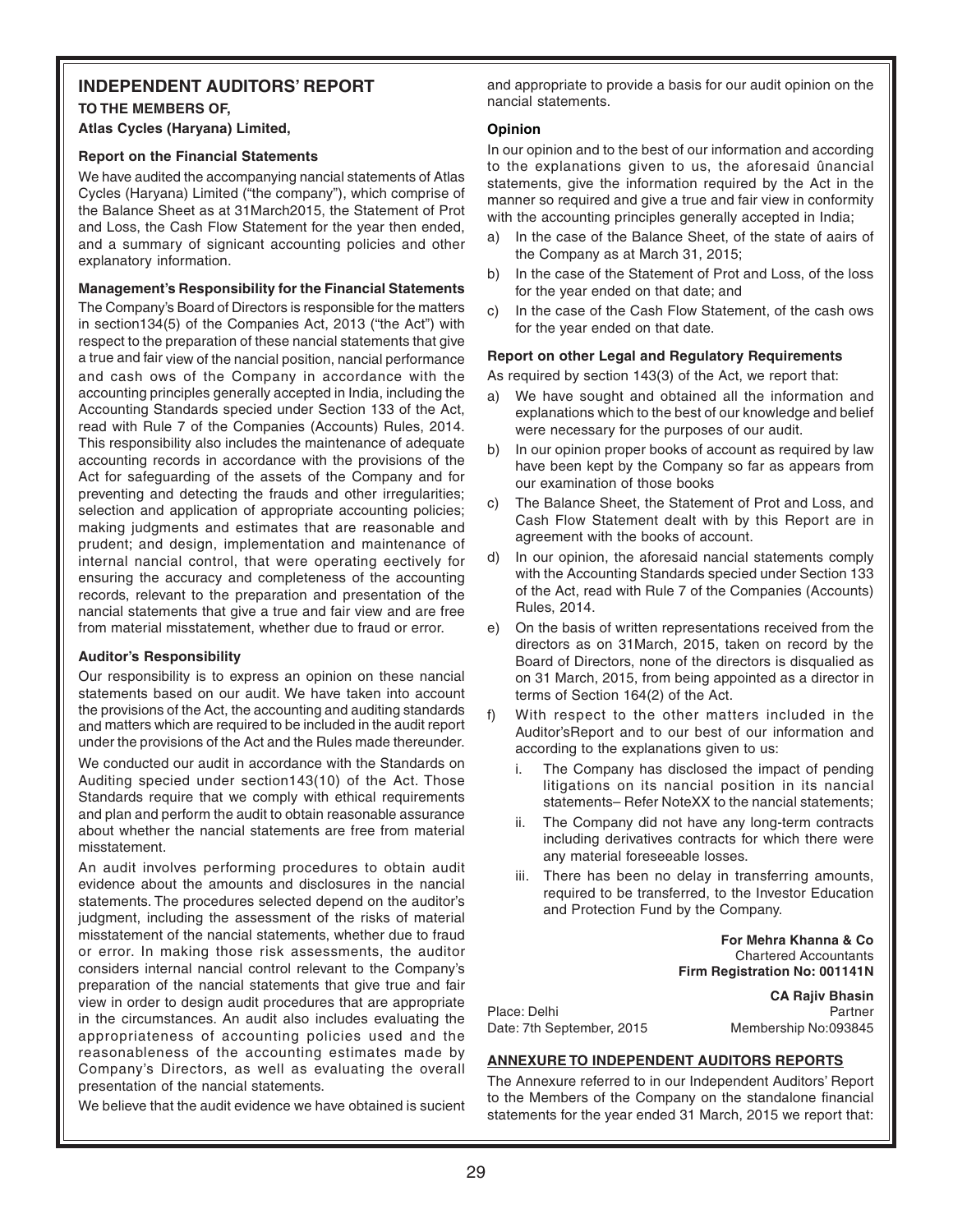#### 1) **In respect of its Fixed Assets:**

- (a) The Company has maintained proper records showing full particulars, including quantitative details and situation of fixed assets on the basis of available information.
- (b) The company has a phased program of physical verification of all Fixed Assets, over a period of three years, which in our opinion is reasonable having regard to the size of the Company and the nature of its business; accordingly, the physical verification part of the fixed Assets was carried out by the management during the year and we are informed that no material discrepancies were noticed on such verification.
- 2) In respect of its inventories :
	- a. Physical verification of inventories other than those held by the third parties have been conducted by the management.
	- b. The procedures of physical verification of inventories followed by the management are reasonable and adequate in relation to the size of the Company and the nature of its business.
	- c. The Company is maintaining proper records of inventory. The discrepancies noticed on verification between the physical stocks and the book records were not material.
- 3) In our opinion the company has not granted any loans secured or unsecured to companies, firm or other parties covered in the register maintained under section 189 of the companies Act, 2013.
- 4) In our opinion and according to the information and explanation given to us, there is an adequate internal control system commensurate with the size of the company and the nature of its business for the purchase of fixed assets, inventory and for the sale of goods and services. Further on the basis of our examination of the books and records of the company, and according to the information and explanations given to us, we have neither come across nor have been informed of any continuing failure to correct major weaknesses in internal control system.
- 5) Company has made contravention of Sec 74 of Companies Act, 2013 and Rule 20 of Companies (Acceptance of Deposits) Rules 2014 regarding filling a Statement regarding deposits existing as on the date of commencement of the Act in form DPT-4 and repayment of deposits outstanding as on 31st March 2014 till the end of the financial year. However, the company is repaying its fixed deposits as and when they are becoming due. According to the information and explanation given to us, no order has been passed against the company by Company Law Board or National Company Law Tribunal or Reserve Bank of India or any court or any other Tribunal.
- 6) The Central Government has not prescribed the maintenance of cost records under section 148(1) of the Act for any of the services or product by the company.
- 7) (a) According to the information and explanation given to us, and the records of the company examined by

us, the company is generally not regular in depositing with the appropriate authorities undisputed statutory dues including provident fund, employees state insurance, income-tax, sale tax, duty of excise, value added tax, cess. However, according to the information and explanation given to us, below mentioned undisputed material amounts payable in respect of statutory dues were in arrears as at 31st March, 2015 for a period more than six months from the date they became payable.

| <b>Name</b> | <b>Amount (INR)</b> |
|-------------|---------------------|
| PF          | 18,01,532           |
| ESI         | 61,472              |
| <b>TDS</b>  | 13,09,698           |
| Sales Tax   | 21,33,814           |
| Excise      | 5,07,791            |
| Service Tax | 4,46,151            |
| Total       | 62,60,458           |

However, all the aforesaid amounts are paid before the Balance Sheet date.

- (b) According to the information and explanation given to us, there are no dues of income-tax, sales tax, value added tax, cess and any other statutory dues which have not been deposited on account of any disputes.
- (c) According to the information and explanations given to us, there are no amounts required to be transferred to Investor Education and Protection fund in accordance with the relevant provisions of the companies Act and rules made there under.
- 8) The Company does not have accumulated losses as at the end of 31st March, 2015. The company has made cash loss during the period covered by our audit and also in the immediately preceding financial period.
- 9) Based on our audit procedures and on the information and explanation given by management, company has defaulted in repayment of dues to IDBI and India Factoring.
- 10) According to information and explanations given to us, the company has not given guarantees for loans taken by others from banks or financial institutions.
- 11) The company did not have any term loans outstanding during the year.
- 12) According to the information and explanation given to us, no fraud on or by the company has been noticed or reported during the year.

**For Mehra Khanna & Co** Chartered Accountants **Firm Registration No: 001141N**

Place: Delhi Partner<br>Date: 7th September, 2015 Membership No:093845 Date: 7th September, 2015

**CA Rajiv Bhasin**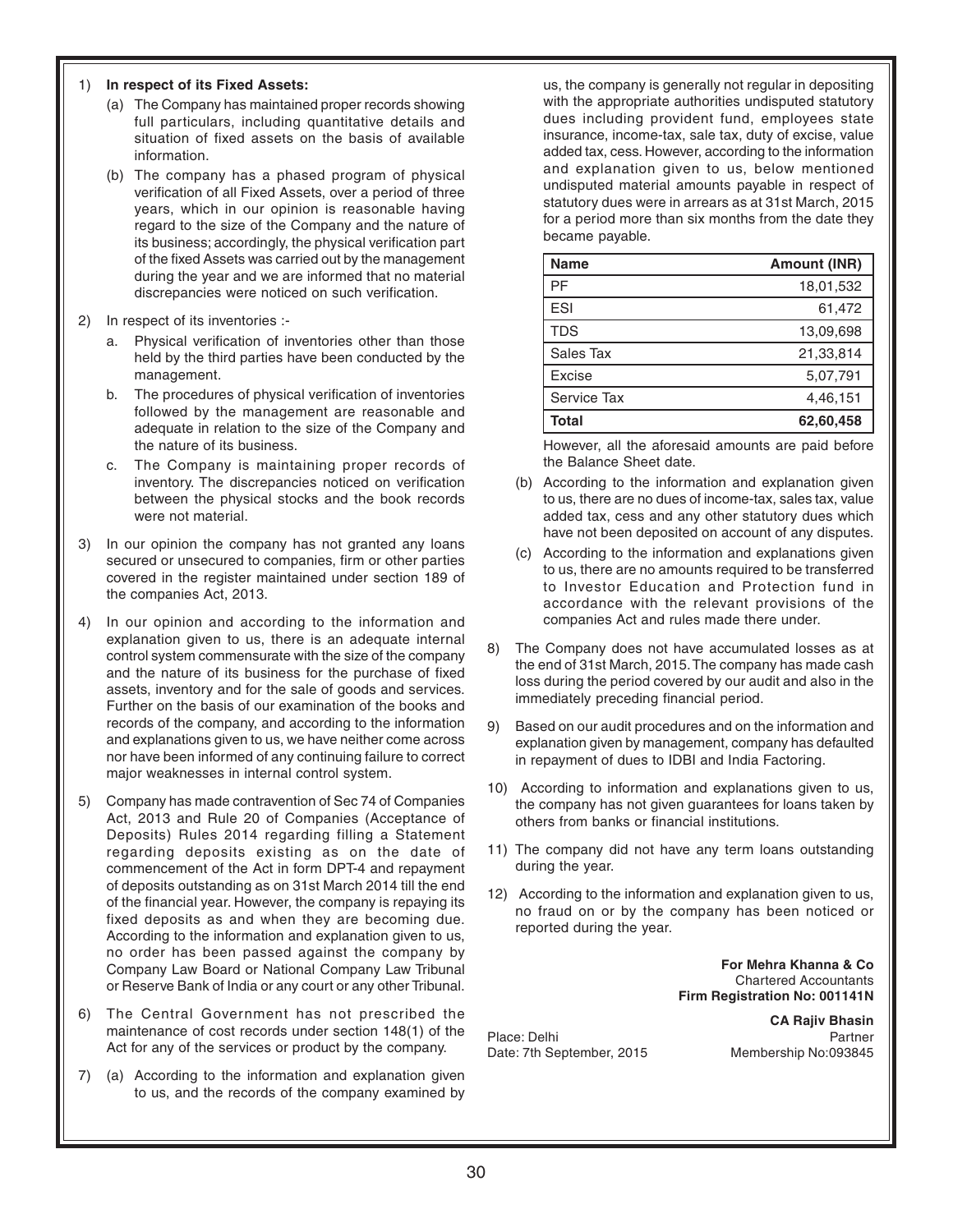| <b>Atlas Cycles (Haryana) Limited</b>                                                                                                         |                                           |                                |                        |                        |
|-----------------------------------------------------------------------------------------------------------------------------------------------|-------------------------------------------|--------------------------------|------------------------|------------------------|
| <b>Balance Sheet as at 31st March, 2015</b><br>$(5 \in \text{In}$ Lacs)                                                                       |                                           |                                |                        |                        |
| <b>DESCRIPTION</b>                                                                                                                            |                                           | Note No.                       | 31.03.2015             | 31.03.2014             |
| <b>EQUITY AND LIABILITIES</b>                                                                                                                 |                                           |                                |                        |                        |
| <b>SHAREHOLDERS FUNDS</b>                                                                                                                     |                                           |                                |                        |                        |
| Share Capital                                                                                                                                 |                                           | 2<br>3                         | 325.19                 | 325.19<br>11,296.80    |
| Reserves and Surplus                                                                                                                          |                                           |                                | 9,401.60<br>9,726.79   | 11,621.99              |
|                                                                                                                                               |                                           |                                |                        |                        |
| <b>SHARE APPLICATION MONEY PENDING ALLOTMENT</b><br><b>NON-CURRENT LIABILITIES</b>                                                            |                                           |                                |                        |                        |
| Long-term borrowings                                                                                                                          |                                           | 4                              | 79.24                  | 939.00                 |
| Deferred tax liabilities (net)                                                                                                                |                                           | 5                              |                        | 364.00                 |
| Other Long term liabilities                                                                                                                   |                                           | 6                              | 271.88                 | 270.45                 |
| Long-term provisions                                                                                                                          |                                           | $\overline{7}$                 | 82.37                  | 73.39                  |
|                                                                                                                                               |                                           |                                | 433.49                 | 1,646.84               |
| <b>CURRENT LIABILITIES</b>                                                                                                                    |                                           |                                |                        |                        |
| Short-term borrowings<br>Trade payables                                                                                                       |                                           | 8<br>9                         | 9,445.27<br>9,916.10   | 8,296.10<br>12,611.65  |
| Other current liabilities                                                                                                                     |                                           | 10                             | 3,869.61               | 5,011.62               |
| Short-term provisions                                                                                                                         |                                           | $\overline{7}$                 | 2,536.24               | 3,814.18               |
|                                                                                                                                               |                                           |                                | 25,767.22              | 29,733.54              |
| <b>TOTAL</b>                                                                                                                                  |                                           |                                | 35,927.50              | 43,002.38              |
| <b>ASSETS</b>                                                                                                                                 |                                           |                                |                        |                        |
| <b>NON-CURRENT ASSETS</b>                                                                                                                     |                                           |                                |                        |                        |
| <b>Fixed Assets</b>                                                                                                                           |                                           | 11                             |                        |                        |
| Tangible assets                                                                                                                               |                                           |                                | 9,215.81               | 9,037.05               |
| Intangible assets<br>Capital work-in-progress                                                                                                 |                                           |                                | 428.42                 | 439.89                 |
| Intangible assets under development                                                                                                           |                                           |                                |                        |                        |
| Non-current investments                                                                                                                       |                                           | 12                             | 65.03                  | 131.59                 |
| Deferred tax assets (net)                                                                                                                     |                                           | 5                              | 543.48                 |                        |
| Long-term loans and advances                                                                                                                  |                                           | 13<br>14                       | 1,805.71               | 1,696.05               |
| Other non-current assets                                                                                                                      |                                           |                                | 10.46                  | 2.90                   |
|                                                                                                                                               |                                           |                                | 12,068.91              | 11,307.48              |
| <b>CURRENT ASSETS</b>                                                                                                                         |                                           |                                |                        |                        |
| <b>Current investments</b><br>Inventories                                                                                                     |                                           | 12<br>15                       | 1,234.62<br>4,477.64   | 1,073.36<br>9,267.73   |
| Trade receivables                                                                                                                             |                                           | 16                             | 11,853.85              | 16,237.65              |
| Cash and Bank Balances                                                                                                                        |                                           | 17                             | 553.87                 | 287.27                 |
| Short-term loans and advances                                                                                                                 |                                           | 13                             | 5,732.58               | 4,815.25               |
| Other current assets                                                                                                                          |                                           | 18                             | 6.02                   | 13.64                  |
| <b>TOTAL</b>                                                                                                                                  |                                           |                                | 23,858.59<br>35,927.50 | 31,694.90<br>43,002.38 |
| <b>Significant Accounting Policies</b>                                                                                                        |                                           | 1.                             |                        |                        |
|                                                                                                                                               |                                           |                                |                        |                        |
|                                                                                                                                               | C.M.Dhall<br>C.E.O / C.F.O.<br>(Unit III) | <b>Ganesh Iyer</b><br>(Unit I) |                        | S.Khanna<br>(Unit II)  |
| Notes referred to above form an integral part of the financial statements<br>This is the Balance Sheet referred to in our report of even date |                                           |                                |                        |                        |
| For <b>MEHRA KHANNA &amp; CO</b><br><b>Chartered Accountants</b><br>FRN:01141N                                                                |                                           |                                |                        |                        |
| <b>CA.RAJIV BHASIN</b>                                                                                                                        | <b>JASPREET SINGH KOHLI</b>               | <b>HARI KRISHAN AHUJA</b>      |                        | <b>DIRECTORS</b>       |
| <b>PARTNER</b>                                                                                                                                | Company Secretary                         | <b>I.D.CHUGH</b>               |                        |                        |
| M.NO:093845                                                                                                                                   |                                           |                                |                        |                        |
| Delhi: the 7th September, 2015                                                                                                                |                                           |                                |                        |                        |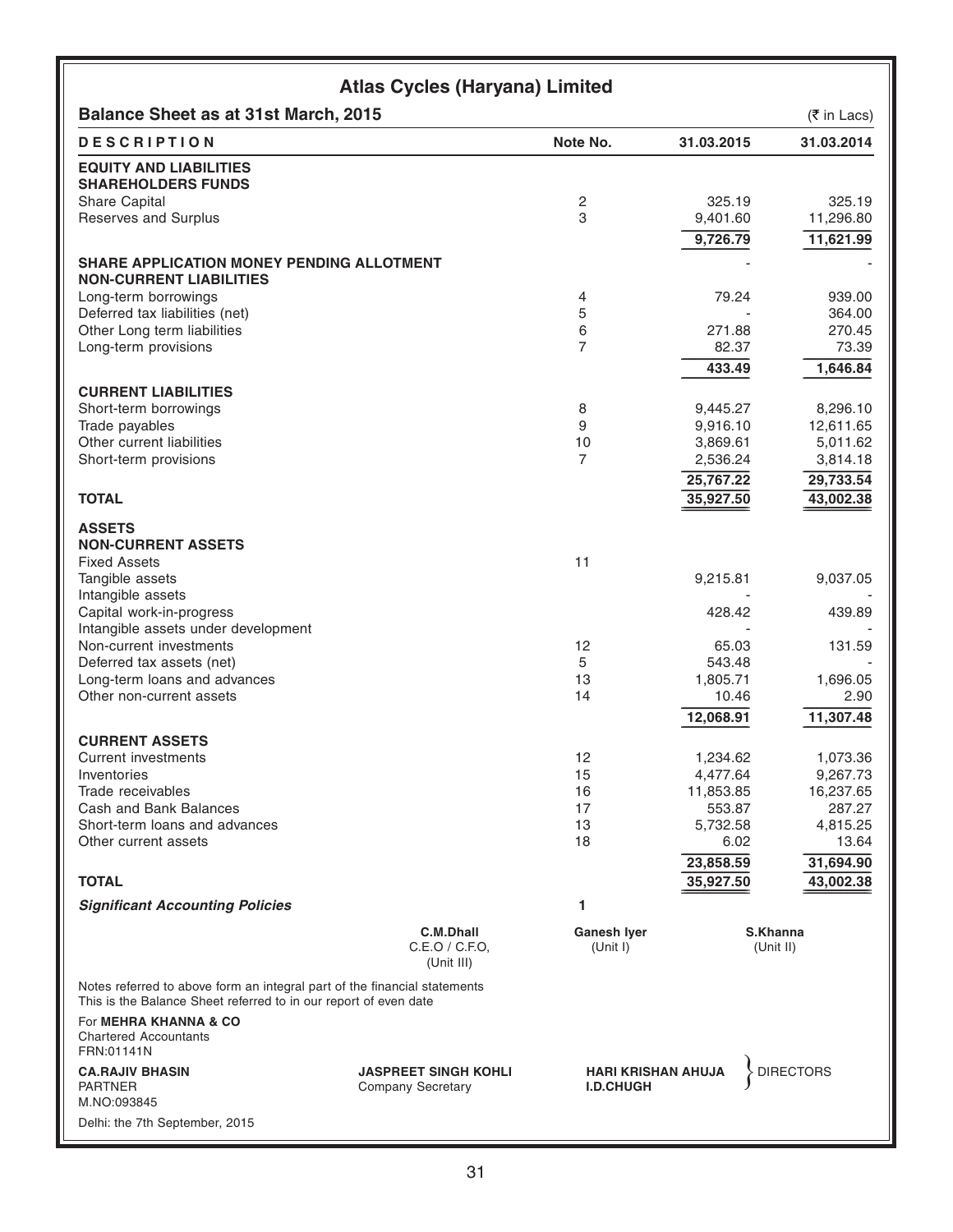| <b>Atlas Cycles (Haryana) Limited</b>                                         |                                           |                                |            |                       |
|-------------------------------------------------------------------------------|-------------------------------------------|--------------------------------|------------|-----------------------|
| Statement of Profit & Loss for the year ended 31st March, 2015<br>(₹ in Lacs) |                                           |                                |            |                       |
| <b>DESCRIPTION</b>                                                            |                                           | Note No.                       | 31.03.2015 | 31.03.2014            |
| <b>INCOME</b>                                                                 |                                           |                                |            |                       |
| Revenue from operations (gross)                                               |                                           | 19                             | 62,671.92  | 68,478.98             |
| Less :- Rebate                                                                |                                           |                                | 2,095.11   | 2,220.22              |
| Less :- Excise Duty on sales                                                  |                                           |                                | 1,118.18   | 1,247.35              |
| Revenue from operations (net)                                                 |                                           |                                | 59,458.63  | 65,011.41             |
| Other Income                                                                  |                                           | 20                             | 850.72     | 178.90                |
| <b>TOTAL</b>                                                                  |                                           |                                | 60,309.35  | 65,190.31             |
| <b>EXPENSES</b>                                                               |                                           |                                |            |                       |
| Cost of materials consumed                                                    |                                           | 21                             | 44,744.04  | 48,055.08             |
| Purchases of trading goods                                                    |                                           |                                | 524.46     | 351.28                |
| Changes in inventories of finished goods,                                     |                                           |                                |            |                       |
| work in progress and trading goods                                            |                                           | 22                             | 564.59     | (149.64)              |
| Employee benefits expense                                                     |                                           | 23                             | 3,691.88   | 4,021.58              |
| Finance costs                                                                 |                                           | 24                             | 1,107.43   | 922.01                |
| Depreciation and amortization expense                                         |                                           | 25                             | 662.85     | 713.34                |
| <b>Other expenses</b>                                                         |                                           | 26                             |            |                       |
| Manufacturing expenses                                                        |                                           |                                | 7,199.66   | 7,933.12              |
| Administration expenses                                                       |                                           |                                | 1,553.03   | 1,857.64              |
| Selling expenses                                                              |                                           |                                | 3,059.13   | 2,976.53              |
| <b>TOTAL</b>                                                                  |                                           |                                | 63,107.07  | 66,680.94             |
| Profit before exceptional and extraordinary items and tax                     |                                           |                                | (2,797.72) | (1,490.63)            |
| Profit before extraordinary items and tax                                     |                                           |                                | (2,797.72) | (1,490.63)            |
| <b>Profit before tax</b>                                                      |                                           |                                | (2,797.72) | (1,490.63)            |
| <b>Tax expense</b>                                                            |                                           |                                |            |                       |
| Provision for current tax                                                     |                                           |                                | 5.00       | 7.00                  |
| Provision for deferred tax                                                    |                                           |                                | (907.48)   | (490.00)              |
| Profit / (Loss) for the year from continuing operations                       |                                           |                                | (1,895.24) | (1,007.63)            |
| Profit/(Loss) for the year                                                    |                                           |                                | (1,895.24) | (1,007.63)            |
| Earnings per share (in $\overline{\tau}$ )                                    |                                           |                                |            |                       |
| Basic                                                                         |                                           |                                | (86.19)    | (30.99)               |
| <b>Diluted</b>                                                                |                                           |                                | (86.19)    | (30.99)               |
| <b>Significant Accounting Policies</b>                                        |                                           | 1                              |            |                       |
|                                                                               | C.M.Dhall<br>C.E.O / C.F.O.<br>(Unit III) | <b>Ganesh Iyer</b><br>(Unit I) |            | S.Khanna<br>(Unit II) |
| Notes referred to above form an integral part of the financial statements     |                                           |                                |            |                       |
| This is the Balance Sheet referred to in our report of even date              |                                           |                                |            |                       |
| For MEHRA KHANNA & CO<br><b>Chartered Accountants</b><br>FRN:01141N           |                                           |                                |            |                       |
| <b>CA.RAJIV BHASIN</b>                                                        | <b>JASPREET SINGH KOHLI</b>               | HARI KRISHAN AHUJA             |            | <b>DIRECTORS</b>      |
| <b>PARTNER</b>                                                                | <b>Company Secretary</b>                  | <b>I.D.CHUGH</b>               |            |                       |
| M.NO:093845                                                                   |                                           |                                |            |                       |
| Delhi: the 7th September, 2015                                                |                                           |                                |            |                       |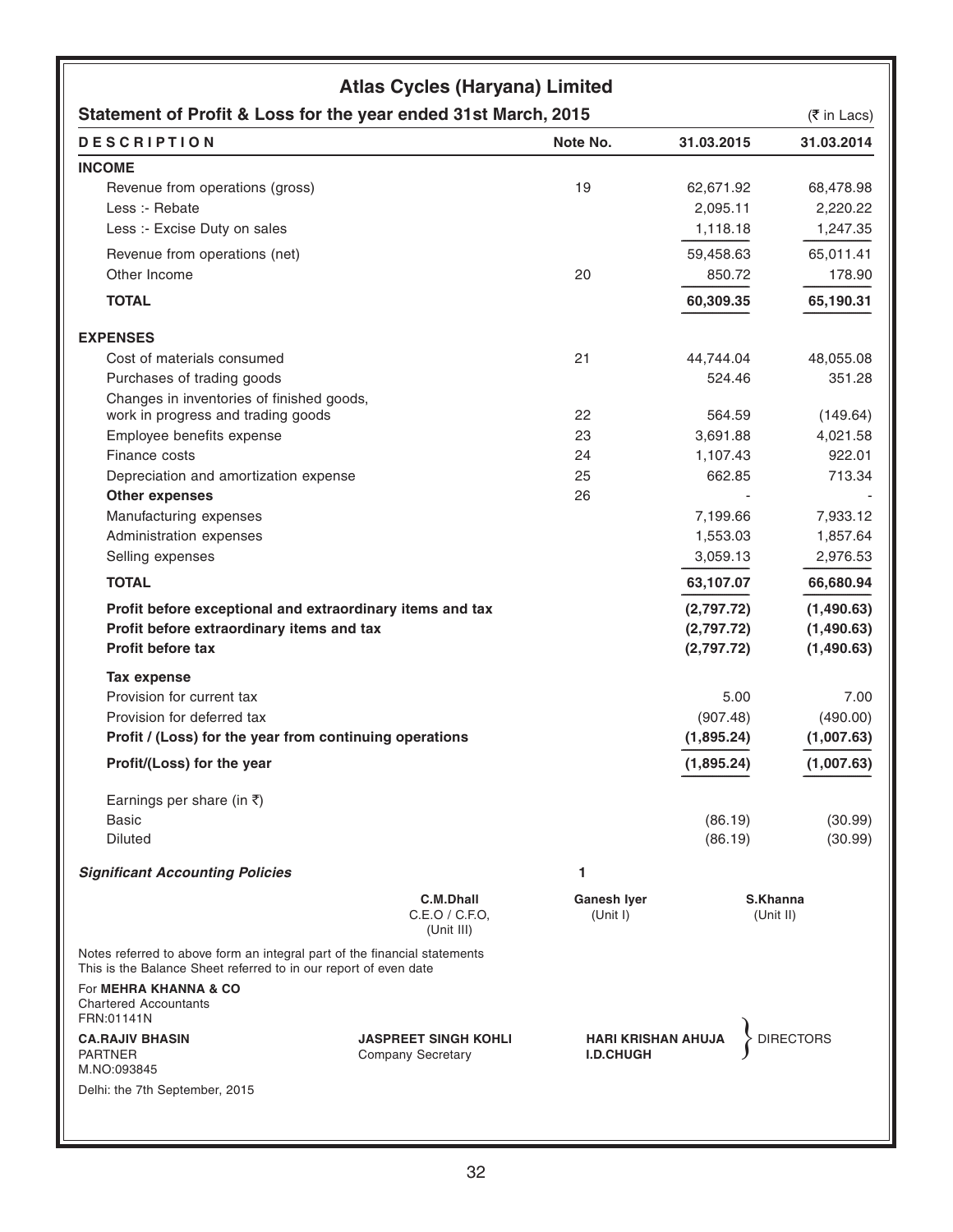| <b>Atlas Cycles (Haryana) Limited</b>                          |                                                                                                                                                                                                                                                                                                                                     |                                                  |                                               |                                                                                       |                                                                                    |  |
|----------------------------------------------------------------|-------------------------------------------------------------------------------------------------------------------------------------------------------------------------------------------------------------------------------------------------------------------------------------------------------------------------------------|--------------------------------------------------|-----------------------------------------------|---------------------------------------------------------------------------------------|------------------------------------------------------------------------------------|--|
| <b>CASH FLOW STATEMENT FOR THE YEAR ENDED 31ST MARCH, 2015</b> |                                                                                                                                                                                                                                                                                                                                     |                                                  |                                               |                                                                                       | $(5 \in \text{In}$ Lacs)                                                           |  |
|                                                                | <b>PARTICULARS</b>                                                                                                                                                                                                                                                                                                                  |                                                  |                                               | 31.03.2015                                                                            | 31.03.2014                                                                         |  |
| A                                                              | <b>CASH FLOW FROM OPERATING ACTIVITIES</b><br>Net Profit beforeInterest tax and extra ordinary items                                                                                                                                                                                                                                |                                                  |                                               | (2,523.47)                                                                            | (632.80)                                                                           |  |
|                                                                | Adjustments for<br>Depreciation & Misc. Write Offs                                                                                                                                                                                                                                                                                  |                                                  |                                               | 662.85                                                                                | 713.34                                                                             |  |
|                                                                | <b>Operating Profit before Working Capital Changes</b>                                                                                                                                                                                                                                                                              |                                                  |                                               | (1,860.62)                                                                            | 80.54                                                                              |  |
|                                                                | Adjustments for:<br>(Increase)/Decrease in Trade & other Receivables<br>(Increase)/Decrease in Inventories<br>(Increase)/Decrease in Loans and Advances<br>(Decrease)/Increase in Trade Payables<br>(Decrease)/Increase in Other Current Liabilities<br>Direct Taxes Paid /refund<br><b>Net Cash Flow from Operating Activities</b> |                                                  |                                               | 4,383.81<br>4,790.09<br>(1,000.30)<br>(2,695.54)<br>(1,438.41)<br>(80.29)<br>2,098.74 | (2,634.81)<br>2,006.54<br>1,692.14<br>437.40<br>(1,702.74)<br>(120.45)<br>(241.38) |  |
|                                                                |                                                                                                                                                                                                                                                                                                                                     |                                                  |                                               |                                                                                       |                                                                                    |  |
|                                                                | <b>B. CASH FLOW FROM INVESTING ACTIVITIES</b><br><b>Purchase of Fixed Assets</b><br>Proceeds on Sale of Fixed Assets<br>Dividend Income<br>Net proceds /(Purchase) from sale of Investments                                                                                                                                         |                                                  |                                               | (920.00)<br>713.37<br>56.71<br>30.14                                                  | (799.47)<br>135.18<br>16.99<br>314.79                                              |  |
|                                                                | <b>Net Cash Used in Investing Activities</b>                                                                                                                                                                                                                                                                                        |                                                  |                                               | (119.79)                                                                              | (332.51)                                                                           |  |
|                                                                | C. CASH FLOW FROM FINANCING ACTIVITIES<br>Proceeds/ (Repayment) from Borrowings<br>Interest Paid<br><b>Interest Received</b><br>Dividends Paid                                                                                                                                                                                      |                                                  |                                               | (664.24)<br>(1, 107.43)<br>28.15<br>(8.33)                                            | 325.99<br>(922.01)<br>34.01<br>(148.07)                                            |  |
|                                                                | <b>Net Cash Used in Financing Activities</b>                                                                                                                                                                                                                                                                                        |                                                  |                                               | (1,751.85)                                                                            | (710.08)                                                                           |  |
|                                                                | Net Increase/(Decrease) in Cash and Cash Equivalents                                                                                                                                                                                                                                                                                |                                                  |                                               | 227.10                                                                                | (1,283.97)                                                                         |  |
|                                                                | Cash & Cash Equivalents as on 01.04.2014                                                                                                                                                                                                                                                                                            |                                                  |                                               | 255.44                                                                                | 1,539.41                                                                           |  |
|                                                                | Cash and Cash Equivalents as on 31.03.2015                                                                                                                                                                                                                                                                                          |                                                  |                                               | 482.54                                                                                | 255.44                                                                             |  |
|                                                                | Note: Figures of the previous year have been re-grouped & re-arranged, whereever necessary.<br>: Figures in brackets represent negative figures.                                                                                                                                                                                    |                                                  |                                               |                                                                                       |                                                                                    |  |
|                                                                |                                                                                                                                                                                                                                                                                                                                     | C.M.Dhall<br>C.E.O/C.E.O.<br>(Unit III)          | <b>Ganesh lyer</b><br>(Unit I)                | S.Khanna<br>(Unit II)                                                                 |                                                                                    |  |
|                                                                | Notes referred to above form an integral part of the financial statements<br>This is the Balance Sheet referred to in our report of even date<br>For MEHRA KHANNA & CO<br><b>Chartered Accountants</b><br>FRN:01141N                                                                                                                |                                                  |                                               |                                                                                       |                                                                                    |  |
|                                                                | <b>CA.RAJIV BHASIN</b><br><b>PARTNER</b><br>M.NO:093845                                                                                                                                                                                                                                                                             | <b>JASPREET SINGH KOHLI</b><br>Company Secretary | <b>HARI KRISHAN AHUJA</b><br><b>I.D.CHUGH</b> |                                                                                       | <b>DIRECTORS</b>                                                                   |  |
|                                                                | Delhi: the 7th September, 2015                                                                                                                                                                                                                                                                                                      |                                                  |                                               |                                                                                       |                                                                                    |  |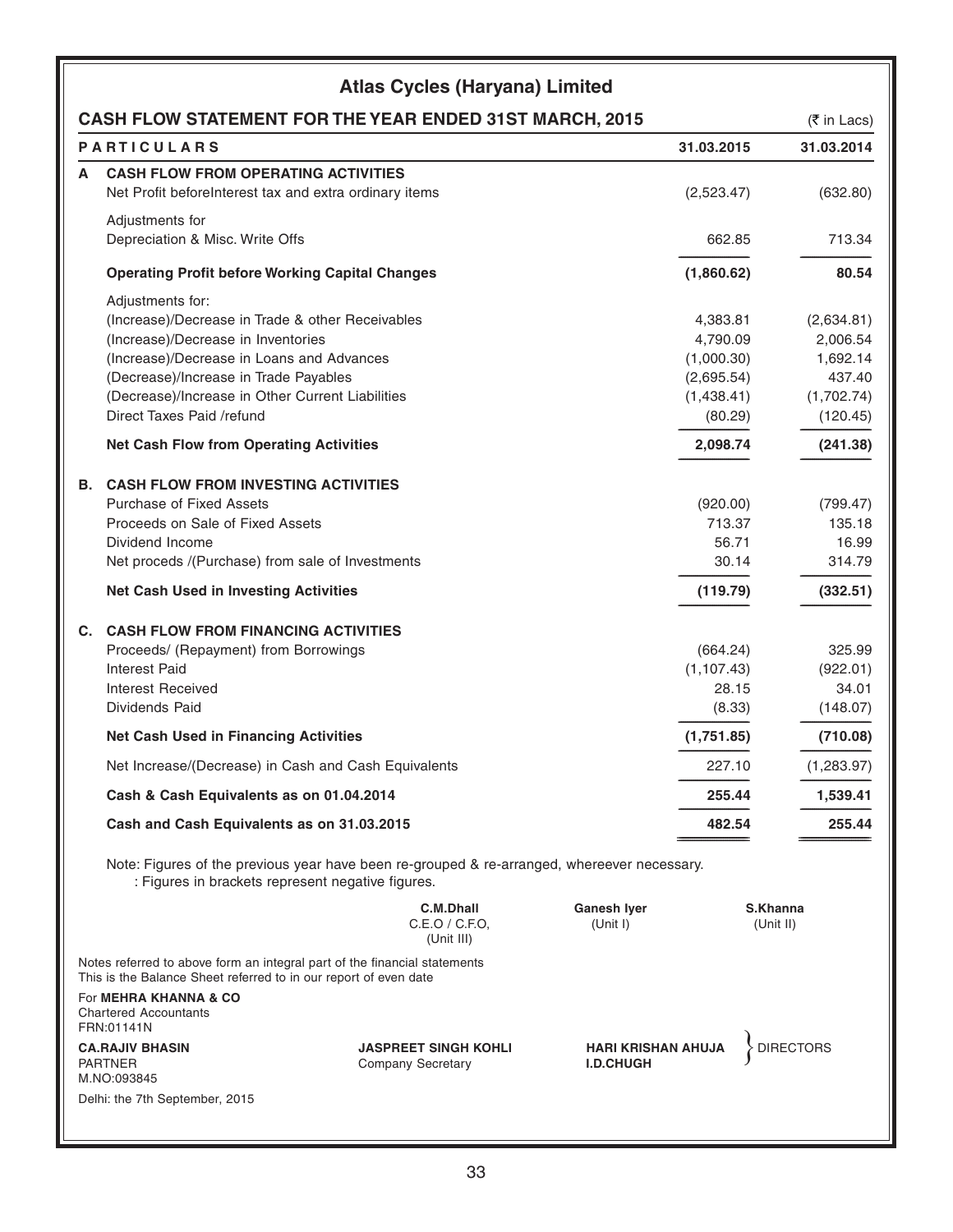#### **Note No. DESCRIPTION SIGNIFICANT ACCOUNTING POLICIES**

#### **1 SIGNIFICANT ACCOUNTING POLICIES**

#### **1. BASIS OF PREPARATION OF FINANCIAL STATEMENTS**

These financial statements have been prepared to comply with the Generally Accepted Accounting Principles in India (Indian GAAP), including the Accounting Standards notified under the relevant provisions of the Companies Act, 2013. The financial statements are prepared on accrual basis under the historical cost convention, except for certain Fixed Assets which are carried at revalued amounts. The financial statements are presented in Indian rupees rounded off to the nearest rupees in lacs.

#### **2. USE OF ESTIMATES**

The preparation of financial statements in conformity with Indian GAAP requires judgements, estimates and assumptions to be made that affect the reported amount of assets and liabilities, disclosure of contingent liabilities on the date of the financial statements and the reported amount of revenues and expenses during the reporting period. Difference between the actual results and estimates are recognised in the period in which the results are known/materialised.

#### **3. FIXED ASSETS**

Tangible Assets are stated at cost net of recoverable taxes, trade discounts and rebates and include amounts added on revaluation, less accumulated depreciation and impairment loss, if any. The cost of Tangible Assets comprises its purchase price, borrowing cost and any cost directly attributable to bringing the asset to its working condition for its intended use, net charges on foreign exchange contracts and adjustments arising from exchange rate variations attributable to the assets.Subsequent expenditures related to an item of Tangible Asset are added to its book value only if they increase the future benefits from the existing asset beyond its previously assessed standard of performance. Projects under which assets are not ready for their intended use are disclosed under Capital Work-in-Progress.Land and Building at Sonepat and at Rasoi were revalued on 30th June, 1986. Subsequent additions to these units are shown at cost.

#### 4. Depreciation

Depreciation on Fixed Assets is provided to the extent of depreciable amount on the Written down Value (WDV) Method except in case of assets pertaining to Sahibabad, Malanpur and Bawal Unit where depreciation is provided on Straight Line Method (SLM). Depreciation is provided based on useful life of the assets as prescribed in Schedule II to the Companies Act, 2013.

5. Revenue Recognition

Revenue is recognised only when risks and rewards incidental to ownership are transferred to the customer, it can be reliably measured and it is reasonable to expect ultimate collection. Gross sales are inclusive of applicable excise duty and but are exclusive of sales tax.Dividend income is recognised when the right to receive payment is established.Interest income is recognised on a time proportion basis taking into account the amount outstanding and the interest rate applicable.

6. Investments

Current investments are carried at lower of cost and quoted/fair value, computed category-wise. Non-Current investments are stated at cost. Provision for diminution in the value of Non-Current investments is made only if such a decline is other than temporary.

7. Inventories

Items of inventories are measured at lower of cost and net realisable value after providing for obsolescence, if any, except in case of by-products which are valued at net realisable value. Cost of inventories comprises of cost of purchase, cost of conversion and other costs including manufacturing overheads incurred in bringing them to their respective present location and condition.

8. Borrowing Costs

Borrowing costs include exchange differences arising from foreign currency borrowings to the extent they are regarded as an adjustment to the interest cost. Borrowing costs that are attributable to the acquisition or construction of qualifying assets are capitalised as part of the cost of such assets. A qualifying asset is one that necessarily takes substantial period of time to get ready for its intended use. All other borrowing costs are charged to the Profit and Loss Statement in the period in which they are incurred.

9. Provisions, Contingent Liabilities and Contingent Assets

Provision is recognised in the accounts when there is a present obligation as a result of past event(s) and it is probable that an outflow of resources will be required to settle the obligation and a reliable estimate can be made. Provisions are not discounted to their present value and are determined based on the best estimate required to settle the obligation at the reporting date. These estimates are reviewed at each reporting date and adjusted to reflect the current best estimates. Contingent liabilities are disclosed unless the possibility of outflow of resources is remote. Contingent assets are neither recognised nor disclosed in the financial statements.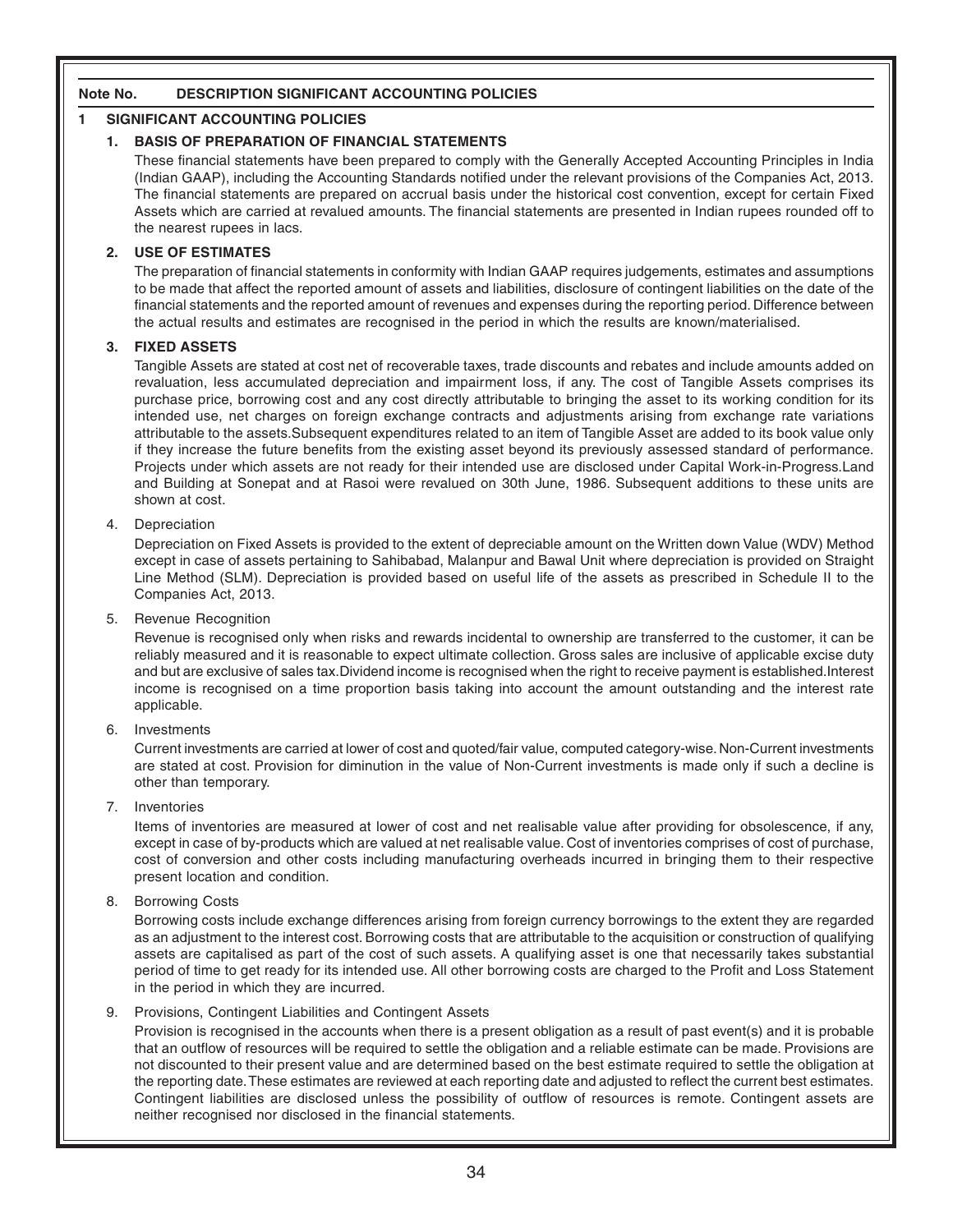#### 10. Income Taxes

Tax expense comprises of current tax and deferred tax. Current tax is measured at the amount expected to be paid to the tax authorities, using the applicable tax rates. Deferred income tax reflect the current period timing differences between taxable income and accounting income for the period and reversal of timing differences of earlier years/period. Deferred tax assets are recognised only to the extent that there is a reasonable certainty that sufficient future income will be available except that deferred tax assets, in case there are unabsorbed depreciation or losses, are recognised if there is virtual certainty that sufficient future taxable income will be available to realise the same. Deferred tax assets and liabilities are measured using the tax rates and tax law that have been enacted or substantively enacted by the Balance Sheet date.

11. Research and Development Expenses

Revenue expenditure pertaining to research is charged to the Profit and Loss Statement. Development costs of products are charged to the Profit and Loss Statement unless a product's technological feasibility has been established, in which case such expenditure is capitalised.

#### **Recognition of opening and closing balances of Defined Benefit Obligation**

| <b>GRATUITY</b>                                         | <b>Gratuity (Funded)</b> |                  |  |
|---------------------------------------------------------|--------------------------|------------------|--|
|                                                         | 2014-15                  | 2013-14          |  |
| Defined Benefit obligation at the beginning of the year | 1217.00                  | 1264.00          |  |
| <b>Current Service Cost</b>                             | 59.00                    | 142              |  |
| Interest cost                                           | 103.00                   | 102 <sub>2</sub> |  |
| Benefit paid                                            | $-211.00$                | $-291.00$        |  |
| Defined Benefit obligation at the year end              | 1168.00                  | 1217.00          |  |

| <b>INVESTMENT DETAILS</b>          | Investement as on<br>3/31/2015 |           | Investement as on<br>3/31/2014 |       |
|------------------------------------|--------------------------------|-----------|--------------------------------|-------|
| <b>Investment Detail:</b>          | <b>Value</b>                   | $\%$      | Value                          | %     |
| <b>GOI Securities</b>              | 474.33                         | 19.48%    | 474.33                         | 16.69 |
| <b>Public Securities</b>           | 650.62                         | 26.72%    | 650.62                         | 35.84 |
| <b>State Government Securities</b> | 390.9                          | 16.05%    | 390.9                          | 11.60 |
| <b>Private Securities</b>          | 815.7                          | $33.50\%$ | 815.7                          | 8.38  |
| In banks                           | 103.30                         | 4.24%     | 72.1                           | 27.49 |
|                                    | 2434.85                        | 100.00%   | 2403.65                        | 100   |

| <b>Acturial assumptions</b>              |         | <b>Gratuity (Funded)</b> |
|------------------------------------------|---------|--------------------------|
|                                          | 2014-15 | 2013-14                  |
| Discount rate (Per Annum)                | 8.00    | 8.00                     |
| Expected rate of return plan (Per Annum) | 8.75    | 9.40                     |
| Rate of escalation of salary (Per Annum) | 8.00    | 7.00                     |

The estimats of rate of escalation in salary considered in acturial valuation, takes into account seniority and promotion other relevant factors. The above information is certified by the actuary As per the Accounting Standard 15 " Employees benefit", the disclosure as defined in the accounting Standard are given below:

|    | <b>Defined Contribution Plan</b>                |                                                                                                                                         | 31.3.2015 | 31.3.2014 |
|----|-------------------------------------------------|-----------------------------------------------------------------------------------------------------------------------------------------|-----------|-----------|
|    |                                                 | Employer's Contribution to Provident Fund                                                                                               | 77.75     | 56.69     |
|    | Employers Contribution to Supper Annuation Fund |                                                                                                                                         | 16        | 38.63     |
|    | <b>Employers Contribution to Gratuity Fund</b>  |                                                                                                                                         | 83.79     | 106.22    |
|    |                                                 | <b>NOTES TO ACCOUNT</b>                                                                                                                 |           |           |
| 1. |                                                 | <b>CONTIGENT LIABILITIES IN RESPECT OF</b>                                                                                              | 2015      | 2014      |
|    | a)                                              | Surety bonds executed in favour of President of India through Customs &<br>Excise authorities for payment of Central Excise/Custom duty | 165.00    | 165.00    |
|    | b)                                              | Two surety bonds in favour of government of<br>Haryana for payment of Central & Local Sales Tax                                         | 30.40     | 30.40     |
|    | C)                                              | Guarantees given by bank                                                                                                                | 230.04    | 563.05    |
|    | d)                                              | In respect of Entry Tax matters                                                                                                         | 0.00      | 5.00      |
|    | e)                                              | In respect of Excise matters                                                                                                            | 0.00      | 52.00     |
|    | f)                                              | In respect of Sales Tax matters                                                                                                         | 580.50    | 568.07    |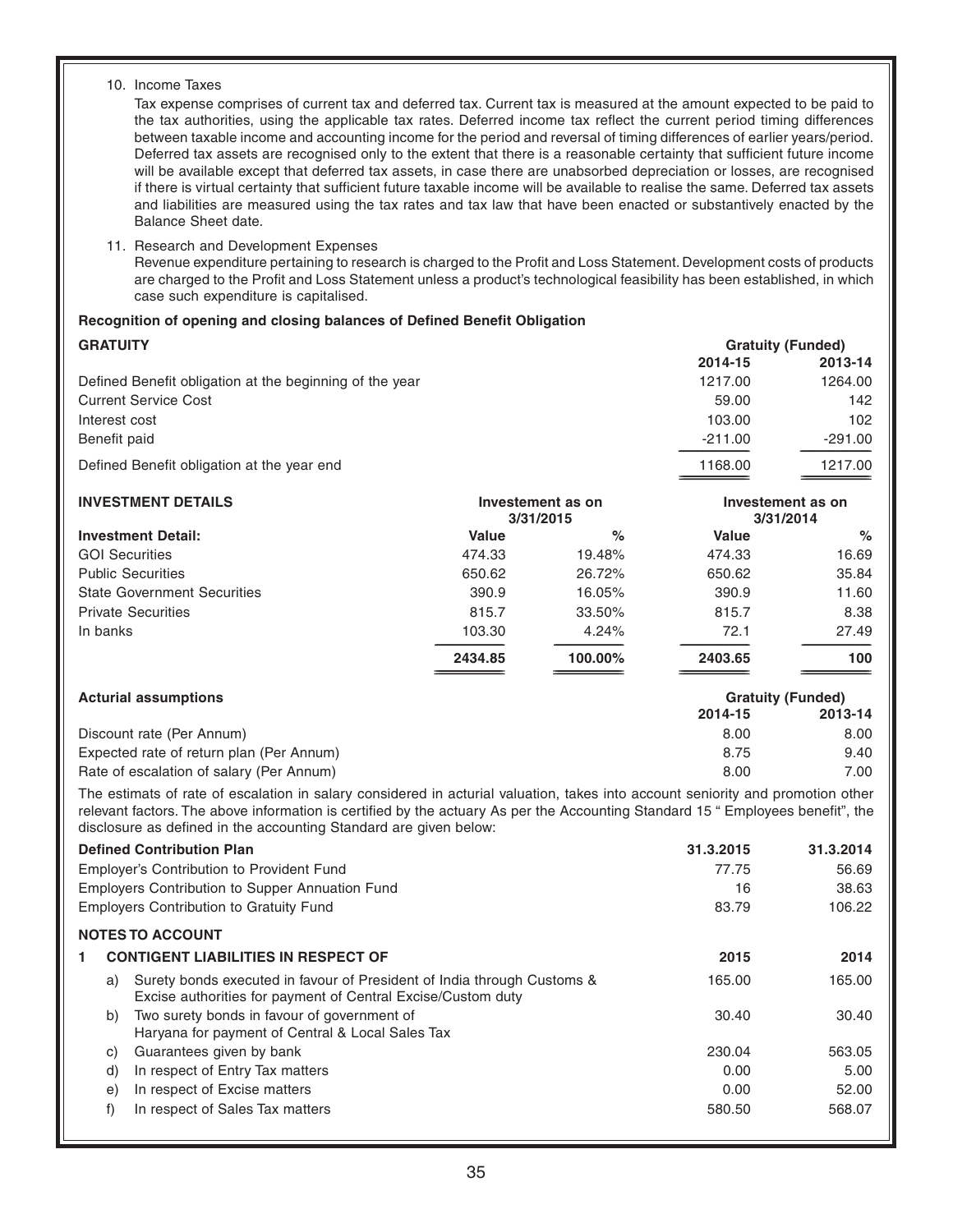|                                           |                                  |                       | 2015                 |                       | 2014                 |
|-------------------------------------------|----------------------------------|-----------------------|----------------------|-----------------------|----------------------|
| <b>Units</b>                              |                                  | Quantity<br>(in lacs) | <b>Value</b><br>₹    | Quantity<br>(in lacs) | Value<br>₹           |
| Sheets & Strips<br>(i)                    | Kgs.                             | 32.01647              | 1.647.67             | 41.07                 | 2,462.38             |
| (ii)<br>Tyres                             | Nos.                             | 43.51                 | 4,642.89             | 50.82                 | 5,516.34             |
| (iii)<br>Tubes                            | Nos.                             | 42.67106              | 1,784.68             | 48.55                 | 2,047.16             |
| <b>Rims</b><br>(iv)<br>Other Items<br>(v) | Nos.<br>$\overline{\phantom{a}}$ | 34.65<br>0            | 3,234.95<br>1.879.03 | 37.18                 | 3.229.73<br>1,850.87 |
| (vi) Components                           | -                                | 0                     | 31,581.42            |                       | 32,948.60            |
|                                           |                                  |                       | 44,770.64            |                       | 48,055.08            |

#### **3 VALUE OF IMPORTED AND INDIGENOUS RAW MATERIAL SPARE PARTS AND COMPONENTS CONSUMED DURING THE YEAR**

|   |                                                                        | Indigenous              |                  | Imported                 |                   |
|---|------------------------------------------------------------------------|-------------------------|------------------|--------------------------|-------------------|
|   |                                                                        | Value (そ)               | Percentage       | Value (そ)                | <b>Percentage</b> |
|   | <b>Raw Material</b><br>(i)                                             | 11,310.20<br>13255.61   | 100<br>(100)     | <b>NIL</b><br><b>NIL</b> | $\Omega$<br>(0)   |
|   | Components<br>(ii)                                                     | 30,372.98<br>(32118.33) | 90.77<br>(92.30) | 3,087.46<br>(2681.14)    | 9.23<br>(7.70)    |
|   | Previous Year figures are shown in brackets.                           |                         |                  |                          |                   |
| 4 | <b>VALUE OF TOTAL IMPORTS ON CIF BASIS</b>                             |                         |                  | 2015<br>₹                | 2014<br>₹         |
|   | Raw Material, Components & Spare Parts<br>(i)<br>Capital Goods<br>(ii) |                         |                  | 3,087.46                 | 2,681.14          |
|   |                                                                        |                         |                  | 3,087.46                 | 2,681.14          |
| 5 | <b>EXPENDITURE IN FOREING CURRENCY</b>                                 |                         |                  |                          |                   |
|   | Commission on export<br>(i)                                            |                         |                  | 30.35                    | 30.26             |
|   | Foreign Tours<br>(ii)                                                  |                         |                  | 41.85                    | 22.27             |
|   | Foreign Publicity & exhibition<br>(iii)                                |                         |                  | 1.73                     | 2.26              |
|   |                                                                        |                         |                  | 73.93                    | 54.79             |
| 6 | <b>EARNINGS IN FOREIGN EXCHANGE</b>                                    |                         |                  |                          |                   |
|   | F.O.B. Value of goods exported                                         |                         |                  | 2,791.09                 | 2,481.00          |

#### **7 RELATED PARTY DISCLOSURES UNDER ACCOUNTING STANDARD 18**

#### **A. Name of associated parties and nature of related party relationship**

- i) **Associated Companies** : Milton Cycles Inds Ltd, Janki Das & Sons (P) Ltd,Romer Engineering Works (P) Ltd
- ii) **Subsidiary Companies are:** Atlas Cycles (Sonipat) Ltd, Atlas Cycles (Sahibabad) Ltd,

Atlas Cycles (Malanpur) Ltd.,

Directors & Employees (As at 31.03.2014) : Sh. I.D.Chugh,

Sh. H.K.Ahuja, Sh. H.L.Bhatia, Sh. Vikram Khosla, Sh. Kartik Roop Rai, Sh. Sanjiv Kavaljit Singh, Sh. Veena Buber, Sh. Vikram Kapur, Sh. Salil Kapur, Sh. Gautam Kapur, Sh. Girish Kapur, Sh. Sanjay Kapur, Sh. Rajiv Kapur, Sh. Angad Kapur, Sh. Rishav Kapur, Sh.Prashant Kapur, Sh. Rahul Kapur,Sh.Sidhant Kapur,Sh.Abhinav Kapur,Sh.Ashwin Kapur.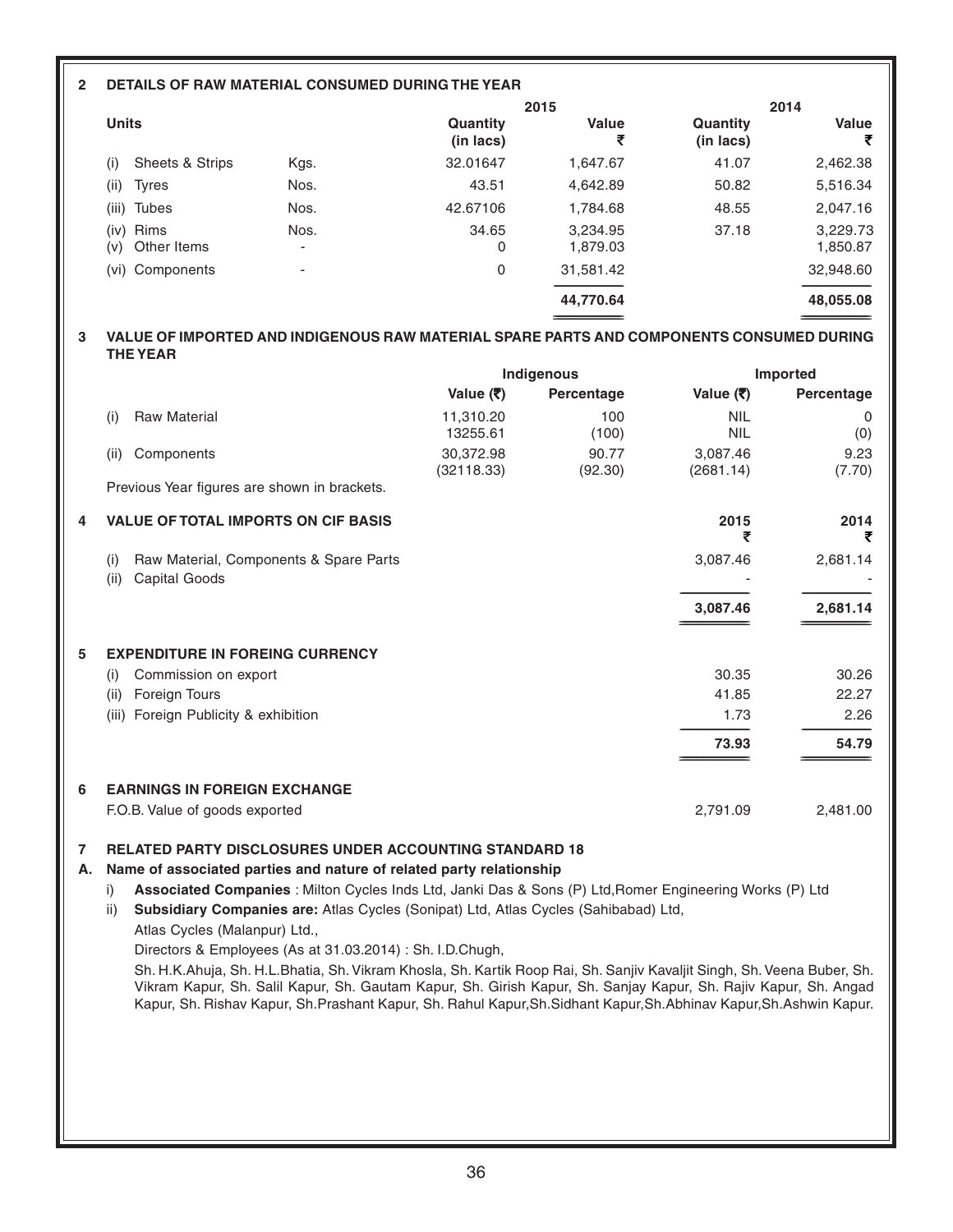| В. | <b>Transactions with the Associated Parties and Subsidiaries</b>                                                                |                                           |                                 |                       | $\bar{\tau}$ in lacs |
|----|---------------------------------------------------------------------------------------------------------------------------------|-------------------------------------------|---------------------------------|-----------------------|----------------------|
|    |                                                                                                                                 |                                           |                                 | 2015                  | 2014                 |
|    | Sale of Goods                                                                                                                   |                                           |                                 | 62.41                 | 638.27               |
|    | Rent                                                                                                                            |                                           |                                 | 4.32                  | 4.32                 |
|    | <b>Purchase of Goods</b>                                                                                                        |                                           |                                 | 3878.54               | 4434.20              |
|    | Balances on year end                                                                                                            |                                           |                                 | 53.46                 | 42.31                |
|    | <b>Guarantee Given</b>                                                                                                          |                                           |                                 | 20.00                 | 20.00                |
|    | C. Transactions with key managerial persons:                                                                                    |                                           |                                 |                       |                      |
|    | Remunerations: ₹483.64 Lacs (Previous Year ₹430.59 Lacs)                                                                        |                                           |                                 |                       |                      |
| 8  | Figure of the Previous Year have been re-arranged, wherever necessary.                                                          |                                           |                                 |                       |                      |
| 9  | The Computation of Net Profit in accordance with Section 198 of the Companies Act, 1956 and commission payable<br>to Directors: |                                           |                                 |                       |                      |
|    |                                                                                                                                 |                                           |                                 | 2015                  | 2014                 |
|    |                                                                                                                                 |                                           |                                 | ₹                     | ₹                    |
|    | (a) Computation of profit for managerial remuneration<br>Profit as per Profit & Loss A/c                                        |                                           |                                 | $-2797.72$            | $-1511.99$           |
|    | Add: Directors remuneration including perquisites                                                                               |                                           |                                 | 13.38                 | 14.06                |
|    | Add: Bad debts                                                                                                                  |                                           |                                 |                       |                      |
|    |                                                                                                                                 |                                           |                                 | $-2784.34$            | $-1497.93$           |
|    | Less: Profit on Sale of Assets<br>Add: Depreciation as per Profit & Loss A/c                                                    |                                           |                                 | 623.51                | $-13.16$<br>713.34   |
|    | Less: Depreciation as per Section 350 of companies Act, 1956                                                                    |                                           |                                 |                       | $-869.86$            |
|    | <b>Net Profit</b>                                                                                                               |                                           |                                 | (2, 160.83)           | (1,667.61)           |
|    | Commission eligible for payment @ 0.5% of the Net Profit<br>(Previous Year 0.5%)                                                |                                           |                                 |                       |                      |
|    | Actual Commission Paid to a Whole Time Director                                                                                 |                                           |                                 |                       | 1.29                 |
|    | (b) Remuneration paid to a whole time director                                                                                  |                                           |                                 | 2015                  | 2014                 |
|    | Salary                                                                                                                          |                                           |                                 | 11.44                 | 10.84                |
|    | Long Service Allowance<br><b>Provident Fund Contribution</b>                                                                    |                                           |                                 | 0.02<br>0.91          | 0.02<br>0.86         |
|    | Leave Travel Assistance                                                                                                         |                                           |                                 | 0.64                  | 0.60                 |
|    | <b>Medical Expenses</b>                                                                                                         |                                           |                                 | 0.37                  | 0.45                 |
|    | Commission                                                                                                                      |                                           |                                 |                       | 1.29                 |
|    |                                                                                                                                 |                                           |                                 | 13.38                 | 14.06                |
|    |                                                                                                                                 |                                           |                                 |                       |                      |
|    |                                                                                                                                 | C.M.Dhall<br>C.E.O / C.F.O.<br>(Unit III) | <b>Ganesh Iyer</b><br>(Unit I)  | S.Khanna<br>(Unit II) |                      |
|    | Notes referred to above form an integral part of the financial statements                                                       |                                           |                                 |                       |                      |
|    | This is the Balance Sheet referred to in our report of even date                                                                |                                           |                                 |                       |                      |
|    | For <b>MEHRA KHANNA &amp; CO</b><br><b>Chartered Accountants</b>                                                                |                                           |                                 |                       |                      |
|    | FRN:01141N                                                                                                                      |                                           |                                 |                       |                      |
|    | <b>CA.RAJIV BHASIN</b>                                                                                                          | <b>JASPREET SINGH KOHLI</b>               | HARI KRISHAN AHUJA<br>I.D.CHUGH |                       | <b>DIRECTORS</b>     |
|    | <b>PARTNER</b><br>M.NO:093845                                                                                                   | Company Secretary                         |                                 |                       |                      |
|    | Delhi: the 7th September, 2015                                                                                                  |                                           |                                 |                       |                      |
|    |                                                                                                                                 |                                           |                                 |                       |                      |
|    |                                                                                                                                 |                                           |                                 |                       |                      |
|    |                                                                                                                                 |                                           |                                 |                       |                      |
|    |                                                                                                                                 |                                           |                                 |                       |                      |
|    |                                                                                                                                 |                                           |                                 |                       |                      |
|    |                                                                                                                                 |                                           |                                 |                       |                      |
|    |                                                                                                                                 |                                           |                                 |                       |                      |
|    |                                                                                                                                 |                                           |                                 |                       |                      |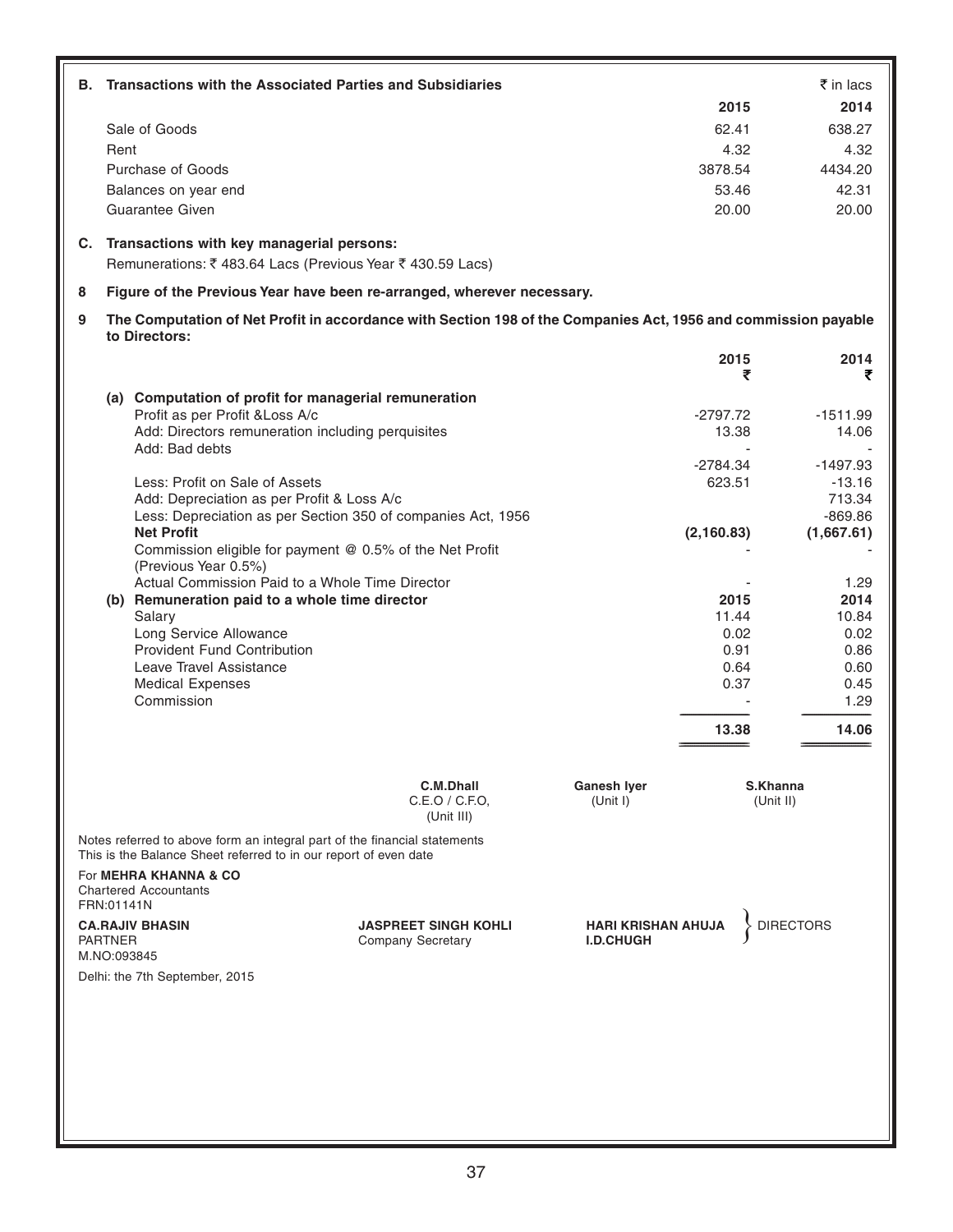|                |          | <b>Atlas Cycles (Haryana) Limited</b>                                                                                                                                                                                                                                                                                                                                                                                                                                                                                                                                                                                                                         |                                                                  |                                              |
|----------------|----------|---------------------------------------------------------------------------------------------------------------------------------------------------------------------------------------------------------------------------------------------------------------------------------------------------------------------------------------------------------------------------------------------------------------------------------------------------------------------------------------------------------------------------------------------------------------------------------------------------------------------------------------------------------------|------------------------------------------------------------------|----------------------------------------------|
|                |          | <b>Notes to Financial Statements</b>                                                                                                                                                                                                                                                                                                                                                                                                                                                                                                                                                                                                                          |                                                                  | $(5 \in \text{Ln}$ Lacs)                     |
|                |          | Note No. DESCRIPTION                                                                                                                                                                                                                                                                                                                                                                                                                                                                                                                                                                                                                                          | 31.03.2015                                                       | 31.03.2014                                   |
| $\overline{2}$ |          | <b>SHARE CAPITAL</b><br><b>AUTHORISED</b><br>30,000(30,000) 6 1/4% P.A. free of Income tax cumulative<br>redeemable Preference shares of ₹100 each<br>97,00,000(97,00,000) Equity Shares of ₹10/- each                                                                                                                                                                                                                                                                                                                                                                                                                                                        | 30.00<br>970.00<br>1,000.00                                      | 30.00<br>970.00<br>1,000.00                  |
|                |          | <b>ISSUED, SUBSCRIBED AND PAID UP</b>                                                                                                                                                                                                                                                                                                                                                                                                                                                                                                                                                                                                                         |                                                                  |                                              |
|                |          | 32,51,919 (32,51,919) Equity Shares of ₹ 10/- each fully paid up                                                                                                                                                                                                                                                                                                                                                                                                                                                                                                                                                                                              | 325.19                                                           | 325.19                                       |
|                |          | <b>TOTAL - SHARE CAPITAL</b>                                                                                                                                                                                                                                                                                                                                                                                                                                                                                                                                                                                                                                  | 325.19                                                           | 325.19                                       |
|                | (a)      | <b>RECONCILIATION OF THE NUMBER OF EQUITY SHARES</b><br><b>OUTSTANDING AT THE BEGINNING AND AT THE END OF</b><br>THE REPORTING YEAR<br><b>END OF THE REPORTING YEAR</b><br>Equity Shares outstanding at the beginning of the year<br>Equity Shares issued during the year                                                                                                                                                                                                                                                                                                                                                                                     | <b>No. of Shares</b><br>3,251,919                                | <b>No. of Shares</b><br>3,251,919            |
|                |          | Shares outstanding at the end of the year                                                                                                                                                                                                                                                                                                                                                                                                                                                                                                                                                                                                                     | 3,251,919                                                        | 3,251,919                                    |
|                | (c)      | (b) TERMS/RIGHT ATTACHED TO EQUITY SHARES<br>The company has only one class of equity shares having a par value of $\bar{\tau}$ 10 per share. Each holder of equity shares is entitled<br>to one vote per share. The company declares and pays dividends in Indian rupees. The dividend proposed, if any, by the Board<br>of Directors is subject to the approval of the shareholders in the ensuing Annual General Meeting and also has equal right in<br>distribution of Profit/Surplus in proportions to the number of equity shares held by the shareholders.<br>EQUITY SHARES IN THE COMPANY HELD BY EACH SHAREHOLDER HOLDING MORE THAN 5% SHARES ARE AS |                                                                  |                                              |
|                |          | <b>UNDER:</b>                                                                                                                                                                                                                                                                                                                                                                                                                                                                                                                                                                                                                                                 | 2015                                                             | 2014                                         |
|                | d)<br>e) | <b>No. of Shares</b><br><b>NAME OF THE EQUITY SHAREHOLDER</b><br>Milton Cycles Industries Ltd<br>325846<br>Limrose Enng Works Pvt Ltd<br>257650<br>Company has not issued any ESOP Plan, or Conversion of Bonds/Debentures<br>Company has not issued any shares by way of Bonus/ Right Shares and has not Buy-back any shares in the preceding five<br>years                                                                                                                                                                                                                                                                                                  | %<br><b>No. of Shares</b><br>10.02%<br>325846<br>7.92%<br>257650 | ℅<br>10.02%<br>7.92%                         |
|                |          | Note No. DESCRIPTION                                                                                                                                                                                                                                                                                                                                                                                                                                                                                                                                                                                                                                          | 31.03.2015                                                       | 31.03.2014                                   |
| 3              |          | <b>RESERVES AND SURPLUS</b><br>(a) SECURITY PREMIUM ACCOUNT<br>As per last account<br>Add: On Conversion of Foreign Currency Convertible Bonds                                                                                                                                                                                                                                                                                                                                                                                                                                                                                                                | 606.20<br>606.20                                                 | 606.20<br>606.20                             |
|                | (b)      | <b>FIXED ASSETS REVALUATION RESERVE</b>                                                                                                                                                                                                                                                                                                                                                                                                                                                                                                                                                                                                                       |                                                                  |                                              |
|                |          | As per last account<br>Add:- Transferred from Statement of Profit and Loss<br>Less:- Written Back during the year                                                                                                                                                                                                                                                                                                                                                                                                                                                                                                                                             | 389.74                                                           | 389.74                                       |
|                |          |                                                                                                                                                                                                                                                                                                                                                                                                                                                                                                                                                                                                                                                               | 389.74                                                           | 389.74                                       |
|                | (c)      | <b>GENERAL RESERVE</b><br>As per last account<br>Add: Transferred from Statement of Profit and Loss                                                                                                                                                                                                                                                                                                                                                                                                                                                                                                                                                           | 11,158.83                                                        | 11,158.79<br>11,158.79                       |
|                |          | (d) SURPLUS - STATEMENT OF PROFIT AND LOSS                                                                                                                                                                                                                                                                                                                                                                                                                                                                                                                                                                                                                    | 11,158.83                                                        |                                              |
|                |          | As per last account<br>Add: Profit after Tax for the year<br><b>NET PROFIT</b><br>Amount Available for appropriation<br><b>APPROPRIATIONS</b><br><b>Debenture Redemption Reserve</b><br>General Reserve<br><b>Proposed Dividend</b><br>Corporate Dividend Tax                                                                                                                                                                                                                                                                                                                                                                                                 | (857.93)<br>(1,895.24)<br>(2,753.17)<br>(2,753.17)               | 149.73<br>(1,007.66)<br>(857.93)<br>(857.93) |
|                |          | Net Surplus in the Statement of Profit and Loss<br><b>TOTAL - RESERVE &amp; SURPLUS</b>                                                                                                                                                                                                                                                                                                                                                                                                                                                                                                                                                                       | (2,753.17)<br>9,401.60                                           | (857.93)<br>11,296.80                        |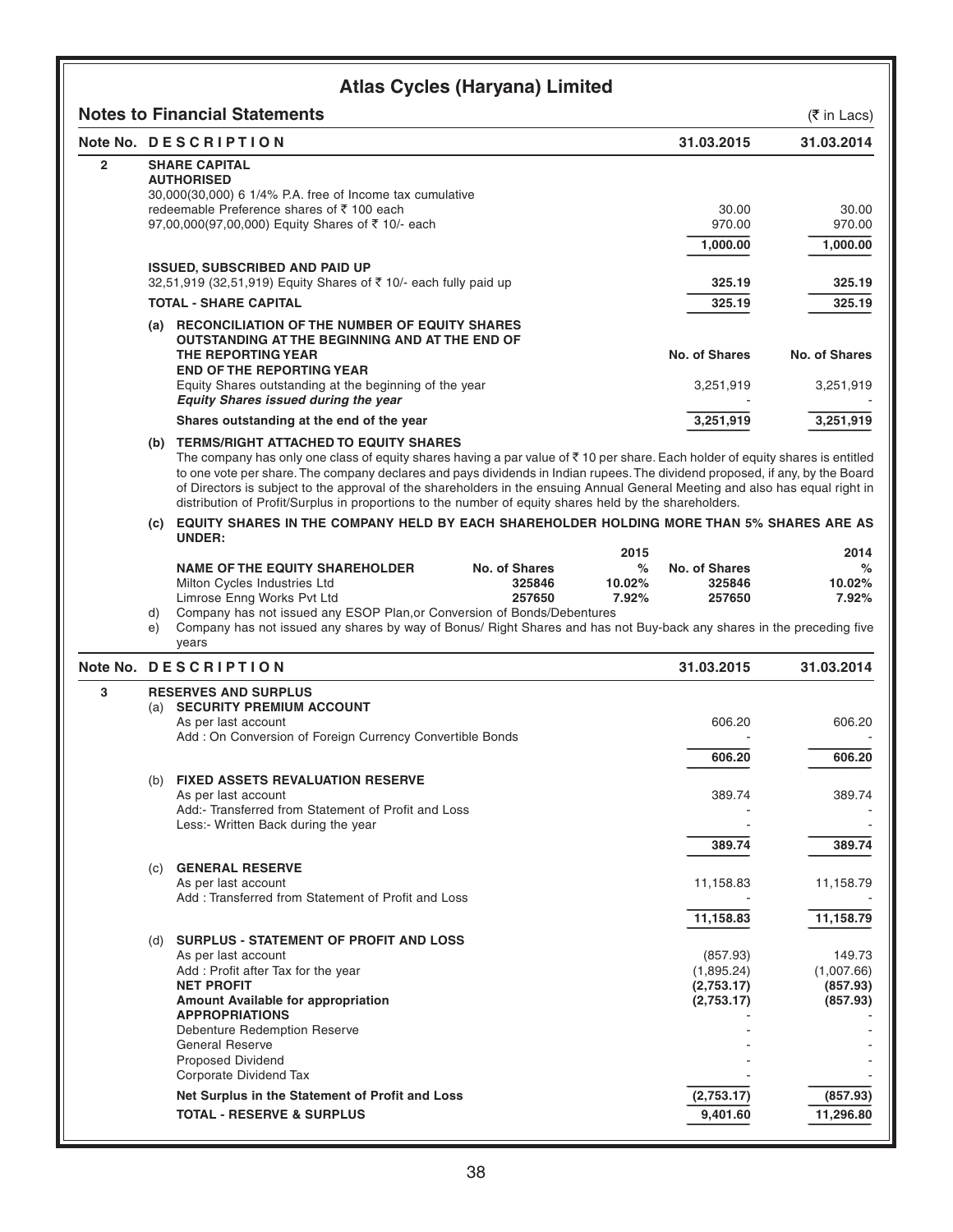|   |                                                                                                                                                                                                                                                                |                            |            |                         | $(5 \in \text{Ln}$ Lacs) |
|---|----------------------------------------------------------------------------------------------------------------------------------------------------------------------------------------------------------------------------------------------------------------|----------------------------|------------|-------------------------|--------------------------|
|   |                                                                                                                                                                                                                                                                | <b>Non-Current Portion</b> |            | <b>Current Maturity</b> |                          |
|   | Note No. DESCRIPTION                                                                                                                                                                                                                                           | 31.03.2015                 | 31.03.2014 | 31.03.2015              | 31.03.2014               |
| 4 | <b>LONG-TERM BORROWINGS</b><br><b>SECURED</b><br><b>TERM LOAN FROM BANKS</b><br>(a)                                                                                                                                                                            |                            |            |                         |                          |
|   | Rupee term loan                                                                                                                                                                                                                                                |                            |            |                         | 661.39                   |
|   | (b) CAR LOAN FROM BANKS                                                                                                                                                                                                                                        | 79.24                      | 78.65      | 87.14                   | 46.57                    |
|   | <b>TOTAL SECURED LONG</b><br><b>TERM BORROWINGS</b>                                                                                                                                                                                                            | 79.24                      | 78.65      | 87.14                   | 707.96                   |
|   | UNSECURED LONG TERM BORROWINGS<br>(a) PUBLIC FIXED DEPOSITS                                                                                                                                                                                                    |                            | 860.35     | 686.32                  | 1,019.14                 |
|   | <b>TOTAL UNSECURED LONG</b><br><b>TERM BORROWINGS</b>                                                                                                                                                                                                          |                            | 860.35     | 686.32                  | 1,019.14                 |
|   | <b>TOTAL - LONG TERM BORROWINGS</b>                                                                                                                                                                                                                            | 79.24                      | 939.00     | 773.46                  | 1,727.10                 |
|   | Term Loan from Central Bank of India is secured against first pari passu charge on respective unit's immovable<br>property and future assets which it may acquire in future and carries interest @ 13% p.a and is repayable on 3<br>yearly equal installments. |                            |            |                         |                          |

2 The Company accepts fixed deposits from the public which carries interest @ 11% p.a. for FDRs less than  $\bar{\tau}$ 2,00,000/- for a period of one year and 11.5% p.a for more than one year irrespective of amount.

3 Vehicle loans are secured by way of hypothecation of vehicle concerned and carries interest from 8.5% p.a. to 13% p.a. on different loans and repayable in 36 / 48 equal installments.

4 Term loan from Bank is secured against first pari passu charge on immovable property and future assets which it may acquire in future and carries interest @ 15% p.a and is repayable on six monthly equal installments from the date of disbursement i.e October 2013.

|   | Note No. DESCRIPTION                                                 | <b>Deferred Tax</b><br><b>Liability/Asset</b><br>as at 31.03.2014 | <b>Charge/(Credit)</b><br>for the year | <b>Deferred Tax</b><br><b>Liability/Asset</b><br>as at 31.03.2015 |
|---|----------------------------------------------------------------------|-------------------------------------------------------------------|----------------------------------------|-------------------------------------------------------------------|
| 5 | DEFERRED TAX LIABILITY (NET)<br><b>DEFERRED TAX LIABILITY</b><br>(a) |                                                                   |                                        |                                                                   |
|   | Difference between book & tax depreciation                           | 364.00                                                            | 907.48                                 | 543.48                                                            |
|   | <b>Total Deferred Tax Liability</b>                                  | 364.00                                                            | 907.48                                 | 543.48                                                            |
|   | DEFERRED TAX LIABILITY (NET)                                         | 364.00                                                            | 907.48                                 | 543.48                                                            |
|   | Note No. DESCRIPTION                                                 |                                                                   | 31.03.2015                             | 31.03.2014                                                        |
| 6 | <b>OTHER LONG TERM LIABILITIES</b>                                   |                                                                   |                                        |                                                                   |
|   | <b>Security Deposits</b>                                             |                                                                   | 260.67                                 | 270.45                                                            |
|   | <b>LADT PAYABLE A/C</b>                                              |                                                                   | 11.21                                  |                                                                   |
|   | <b>TOTAL - OTHER LONG TERM LIABILITIES</b>                           |                                                                   | 271.88                                 | 270.45                                                            |
|   |                                                                      |                                                                   |                                        |                                                                   |

|   | Note No. DESCRIPTION       | Long-Term  |            | <b>Short-Term</b> |            |
|---|----------------------------|------------|------------|-------------------|------------|
|   |                            | 31.03.2015 | 31.03.2014 | 31.03.2015        | 31.03.2014 |
| 7 | <b>PROVISIONS</b>          |            |            |                   |            |
|   | For Employee Beneifts      |            |            | 122.08            |            |
|   | Leave Encashment etc       | 82.37      | 73.39      |                   | 308.99     |
|   | For Taxation               |            |            | 1,939.97          | 1,949.10   |
|   | For Proposed Dividend      |            |            |                   |            |
|   | For Corporate Dividend Tax |            |            |                   |            |
|   | For Dealers Discount       |            |            | 34.05             | 142.11     |
|   | For Bills Payable          |            |            | 65.59             | 21.59      |
|   | Others                     |            |            | 374.55            | 1,392.39   |
|   | <b>TOTAL - PROVISIONS</b>  | 82.37      | 73.39      | 2,536.24          | 3,814.18   |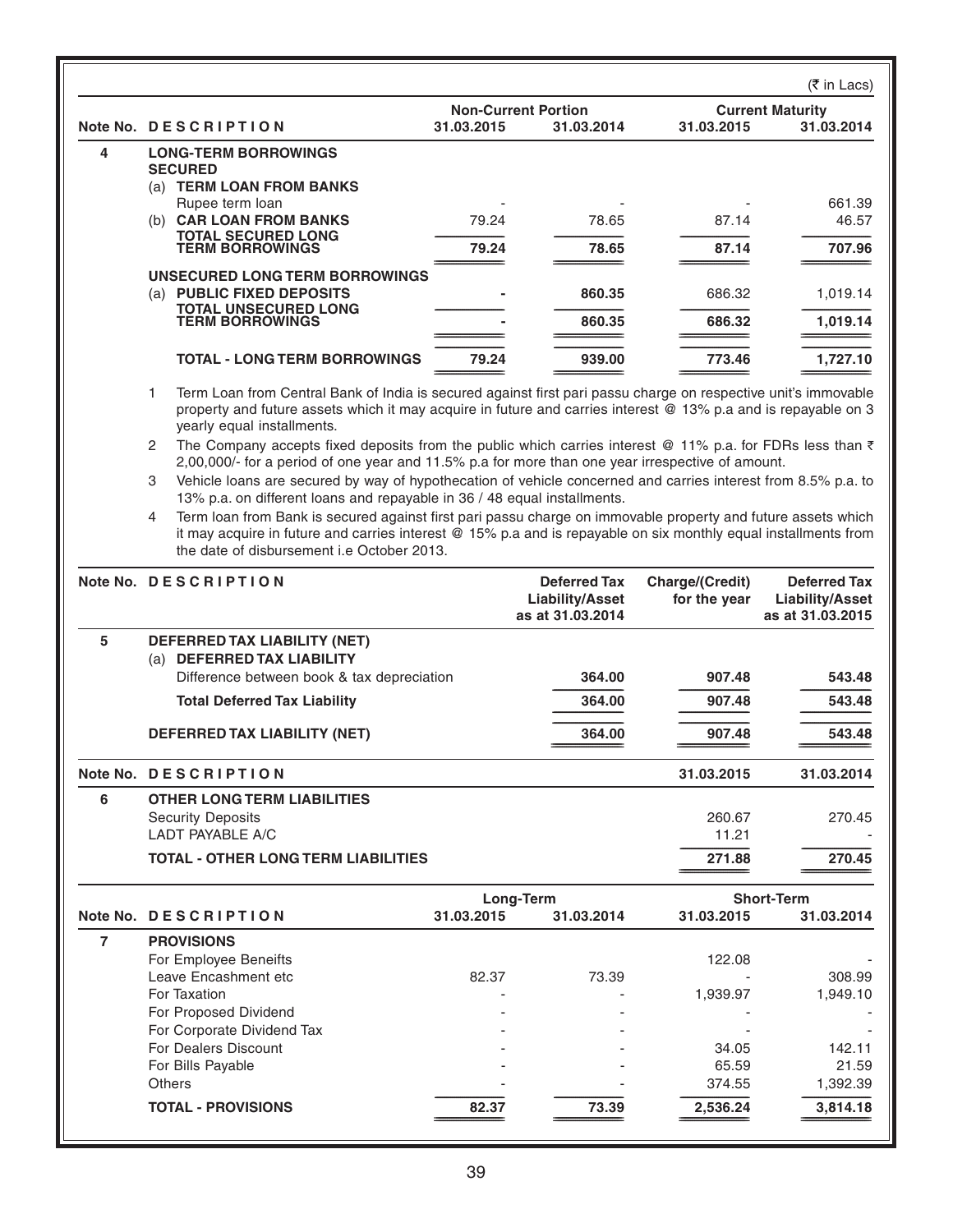|   |     |                                                                                                              |            | $(5 \in \text{Ln}$ Lacs) |
|---|-----|--------------------------------------------------------------------------------------------------------------|------------|--------------------------|
|   |     | Note No. DESCRIPTION                                                                                         | 31.03.2015 | 31.03.2014               |
| 8 |     | <b>SHORT TERM BORROWINGS</b><br><b>SECURED SHORT TERM BORROWINGS</b>                                         |            |                          |
|   | (a) | Working Capital Facility from Bank                                                                           | 6,886.30   | 5,594.57                 |
|   | (c) | Short Term Loans                                                                                             | 625.71     | 325.87                   |
|   | (d) | Bills Discounting from Bank/Financial Institution                                                            | 1,933.26   | 2,375.66                 |
|   |     | <b>TOTAL SECURED SHORT TERM BORROWINGS</b>                                                                   | 9,445.27   | 8,296.10                 |
|   |     | UNSECURED SHORT TERM BORROWINGS                                                                              |            |                          |
|   | (a) | Loan from Body Corporate                                                                                     | ۰          |                          |
|   |     | <b>TOTAL UNSECURED SHORT TERM BORROWINGS</b>                                                                 |            |                          |
|   |     | <b>TOTAL - SHORT TERM BORROWINGS</b>                                                                         | 9.445.27   | 8,296.10                 |
|   |     | Cash Credit Limit from Consortium banks is secured against Hypothecation of Inventory and Book Debts and Ist |            |                          |

1 Cash Credit Limit from Consortium banks is secured against Hypothecation of Inventory and Book Debts and Ist Charge over Fixed Assets of the Company which is repayable on demand and carries Interest @ 15.25% p.a.

2 Bills Discounting facility from SIDBI is fully secured by the stock against the bills discounted and IInd charge over the Fixed Assets of the Company and carries interest @ 13.50% p.a.

3 Overdraft Limit from HDFC Bank is Secured against the lien on the Mutual Funds and carries interest which is repayable on demand and carries interest @ 12.25% p.a.

4 Short Term Corporate Loans carries interest @ 18% p.a..

5 Bill Discounting Facility from IDBI bank is secured against second charge on current and fixed assets of Malanpur Unit.

6 Unsecured Billl Discounting Facility from India Factoring Finance Limited carries interest@ 15% p.a.

|    | Note No. DESCRIPTION                                                                                               | 31.03.2015 | 31.03.2014 |
|----|--------------------------------------------------------------------------------------------------------------------|------------|------------|
| 9  | <b>TRADE PAYABLES</b>                                                                                              |            |            |
|    | Trade Payables (including Acceptances)                                                                             |            |            |
|    | Dues to Micro and Small enterprises                                                                                | 3,275.96   | 4,040.92   |
|    | Dues to other than Micro and Small enterprises                                                                     | 6,640.14   | 8,570.73   |
|    | <b>TOTAL TRADE PAYABLES</b>                                                                                        | 9,916.10   | 12,611.65  |
|    | Note No. DESCRIPTION                                                                                               | 31.03.2015 | 31.03.2014 |
| 10 | <b>OTHER CURRENT LIABILITIES</b>                                                                                   |            |            |
|    | Current maturities of Long term Borrowings. (Refer note no 4)                                                      | 773.46     | 1,727.10   |
|    | Interest accrued but not due on borrowings.                                                                        | 34.96      | 134.80     |
|    | Interest accrued and due on borrowings.                                                                            |            | 2.49       |
|    | <b>Statutory Dues</b>                                                                                              | 215.83     | 174.37     |
|    | Due to Customer and others                                                                                         | 451.88     | 363.66     |
|    | Security Deposits from Agents/Dealers/Others                                                                       | 101.68     | 99.62      |
|    | Advance Against Sale of Land #                                                                                     | 2,187.00   | 2,371.00   |
|    | Other Outstanding Liabilities                                                                                      | 95.00      | 120.45     |
|    | Liability towards Investors Education and Protection Fund under Section 205C<br>of the Companies Act, 1956 not due |            |            |
|    | Unpaid dividend                                                                                                    | 9.80       | 18.13      |
|    | <b>TOTAL OTHER CURRENT LIABILITIES</b>                                                                             | 3,869.61   | 6,720.82   |

# ₹ 15.50 Crores received as advance against sale of land of Rasoi Plant, ₹ 6.37 crores received as advance against sale of land of Bawal plant and  $\bar{\tau}$  1.84 crores as advance against sale of land in Sonipat.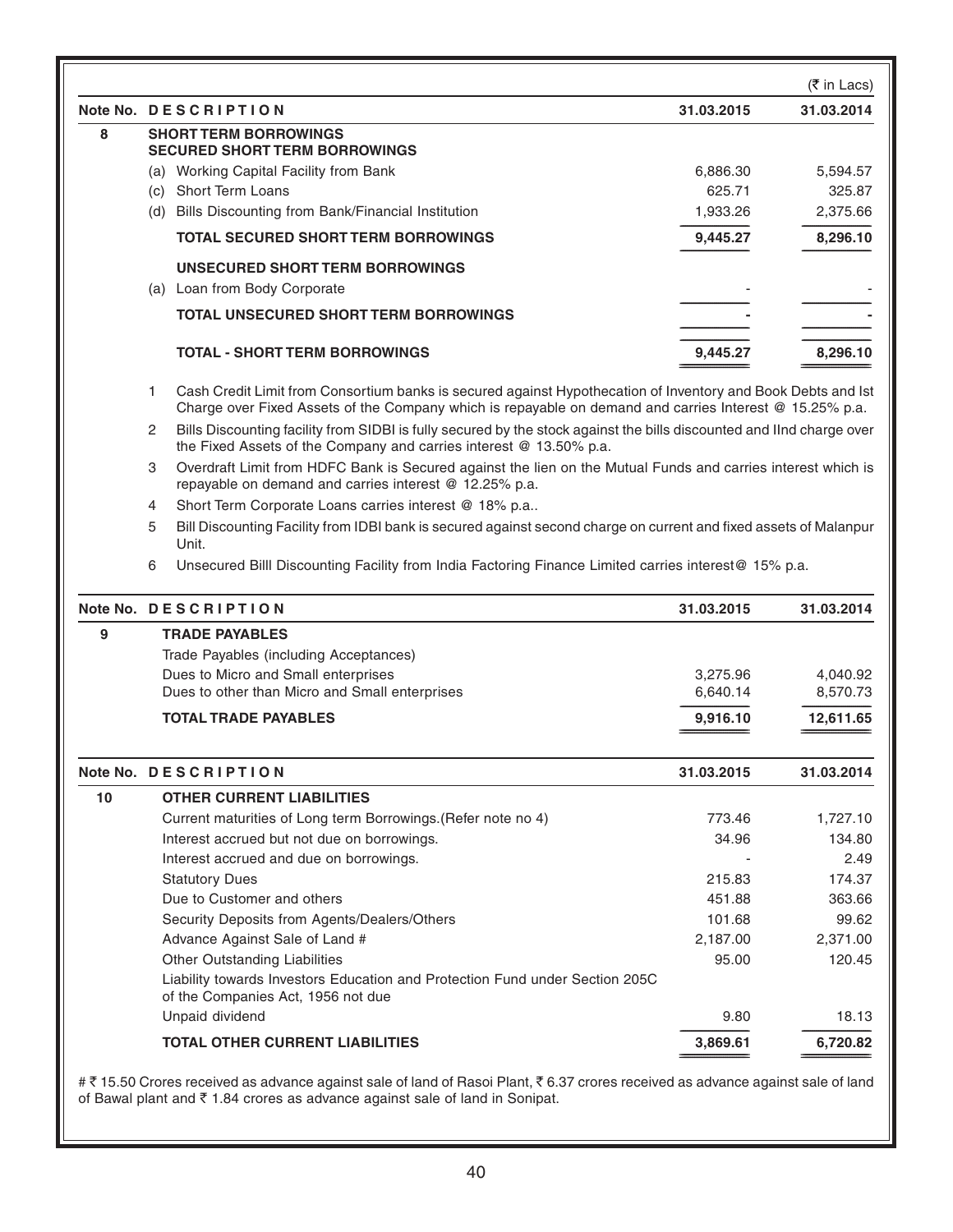| <b>Particulars</b>     | Land &<br><b>Building</b> | Plant &<br><b>Machinery</b> | Computer | <b>Vehicles</b> | <b>Electrical</b><br><b>Installation</b> | <b>Furniture</b><br>& Fixtures | <b>Under</b><br>Const.<br><b>Installation</b><br>Building/<br><b>Machinery</b> | <b>Total</b> |
|------------------------|---------------------------|-----------------------------|----------|-----------------|------------------------------------------|--------------------------------|--------------------------------------------------------------------------------|--------------|
| <b>COST</b>            | ₹                         | ₹                           | ₹        | ₹               | ₹                                        | ₹                              | ₹                                                                              | ₹            |
| As at 1st April, 2014  | 7,860.96                  | 7,567.61                    | 528.57   | 1,595.38        | 269.80                                   | 819.91                         | 439.89                                                                         | 19,082.13    |
| <b>Additions</b>       | 3.78                      | 677.09                      | 26.43    | 197.58          | 5.72                                     | 9.02                           | 0.39                                                                           | 920.00       |
| Sales/Adjustment       | 25.15                     | 5.27                        | 0.72     | 148.91          |                                          | 34.16                          | 11.86                                                                          | 226.06       |
| As at 31st March, 2015 | 7,839.59                  | 8,239.43                    | 554.29   | 1,644.05        | 275.52                                   | 794.77                         | 428.42                                                                         | 19,776.07    |
| <b>DEPRECIATION</b>    |                           |                             |          |                 |                                          |                                |                                                                                |              |
| As at 1st April, 2014  | 2,322.13                  | 5,041.93                    | 493.44   | 993.72          | 218.87                                   | 535.10                         |                                                                                | 9,605.19     |
| For the Year           | 206.23                    | 236.37                      | 19.58    | 117.07          | 17.94                                    | 65.66                          |                                                                                | 662.85       |
| Sales/Adjustment       | 4.12                      | 4.17                        | 0.53     | 96.79           |                                          | 30.59                          |                                                                                | 136.20       |
| As at 31st March, 2015 | 2,524.25                  | 5,274.13                    | 512.48   | 1,014.00        | 236.82                                   | 570.17                         |                                                                                | 10,131.83    |
| <b>NET ASSETS</b>      |                           |                             |          |                 |                                          |                                |                                                                                |              |
| As at 31st March, 2015 | 5,315.35                  | 2,965.30                    | 41.81    | 630.05          | 38.70                                    | 224.61                         | 428.42                                                                         | 9,644.23     |
| As at 31st March, 2014 | 5,538.83                  | 2,525.68                    | 35.13    | 601.66          | 50.93                                    | 284.81                         | 439.89                                                                         | 9,476.94     |

| Note No.    | <b>DESCRIPTION</b>                                                                                            | 31.03.2015 |               |                |           | 31.03.2014                      |               |                |                      |         |
|-------------|---------------------------------------------------------------------------------------------------------------|------------|---------------|----------------|-----------|---------------------------------|---------------|----------------|----------------------|---------|
|             |                                                                                                               |            | Face<br>Value | <b>Nos</b>     |           | <b>Amount Amount</b><br>in Lacs | Face<br>Value | <b>Nos</b>     | <b>Amount Amount</b> | in Lacs |
| 12          | <b>INVESTMENTS</b>                                                                                            |            |               |                |           |                                 |               |                |                      |         |
|             | <b>NON CURRENT INVESTMENTS</b>                                                                                |            |               |                |           |                                 |               |                |                      |         |
| Α           | <b>Investment in Shares of Wholly Owned</b><br><b>Subsidiary Companies Fully Paid (Unquoated)</b>             |            |               |                |           |                                 |               |                |                      |         |
|             | 50000 (Previous Year 50000) Equity Shares<br>of ₹10/- each fully paid up in ATLAS CYCLES<br>(SONIPAT) LTD.    | [A]        | 10            | 50000          | 500000    |                                 | 10            | 50000          | 500000               |         |
|             | 50000 (Previous Year 50000) Equity Shares<br>of ₹ 10/- each fully paid up in ATLAS CYCLES<br>(SAHIBABAD) LTD. | [A]        | 10            | 50000          | 500000    |                                 | 10            | 50000          | 500000               |         |
|             | 50000 (Previous Year 50000) Equity Shares<br>of ₹ 10/- each fully paid up in ATLAS CYCLES<br>(MALANPUR) LTD.  | [A]        | 10            | 50000          | 500000    |                                 | 10            | 50000          | 500000               |         |
|             | <b>Total A</b>                                                                                                |            |               |                | 1,500,000 | 15.00                           |               |                | 1,500,000            | 15.00   |
| в           | <b>Equity Shares Fully Paid Up - Trade Un Quoted</b>                                                          |            |               |                |           |                                 |               |                |                      |         |
|             | Ambojini Property Developers Pvt. Ltd.                                                                        |            | 10            | 1410           | 14,100    |                                 | 10            | 1410           | 14,100               |         |
|             | Amit Enterprises & Builders Pvt. Ltd.                                                                         |            |               |                |           |                                 | 10            | 2              | 20                   |         |
|             | Dardode Job Realities Pvt. Ltd.                                                                               |            |               |                |           |                                 | 100           | 2              | 200                  |         |
|             | Lavim Developers Pvt. Ltd.                                                                                    |            |               |                |           |                                 | 30            | 10             | 300                  |         |
|             | Godrej Landmark Redevelopers Pvt.Ltd.                                                                         |            | 1000          | 66             | 539,436   |                                 | 1000          | 66             | 539,436              |         |
|             | Mantri Hamlet Pvt. Ltd.                                                                                       |            | 10            | $\overline{2}$ | 20        |                                 | 10            | $\overline{2}$ | 20                   |         |
|             | <b>Total B</b>                                                                                                |            |               |                | 553,556   | 5.54                            |               |                | 554,076              | 5.54    |
| $\mathbf c$ | Debentures Fully Paid Up - Un Quoted                                                                          |            |               |                |           |                                 |               |                |                      |         |
|             | 10% OCD Godrej Landmark Redevelopers Pvt. Ltd.                                                                |            | 100           | 19680          | 1,968,000 |                                 | 100           | 19680          | 1,968,000            |         |
|             | 10% OCD Ambojini Property Developers Pvt. Ltd.                                                                |            | 100           | 16062          | 1,606,200 |                                 | 100           | 16062          | 1,606,200            |         |
|             | 10% OCD Amit Enterprises & Builders Pvt. Ltd.                                                                 |            |               |                |           |                                 | 100           | 9408           | 940,800              |         |
|             | 10% OCD Dardode Jog Realities Pvt. Ltd.                                                                       |            |               |                |           |                                 | 100           | 8511           | 851,100              |         |
|             | 15% OCD Lavim Developers Pvt. Ltd.                                                                            |            |               |                |           |                                 | 100           | 9512           | 951,200              |         |
|             | 10% OCD Mantri Hamlet Pvt. Ltd.                                                                               |            | 100           | 7845           | 784,500   |                                 | 100           | 7845           | 784,500              |         |
|             | <b>Total C</b>                                                                                                |            |               |                | 4,358,700 | 43.59                           |               |                | 7,101,800            | 71.02   |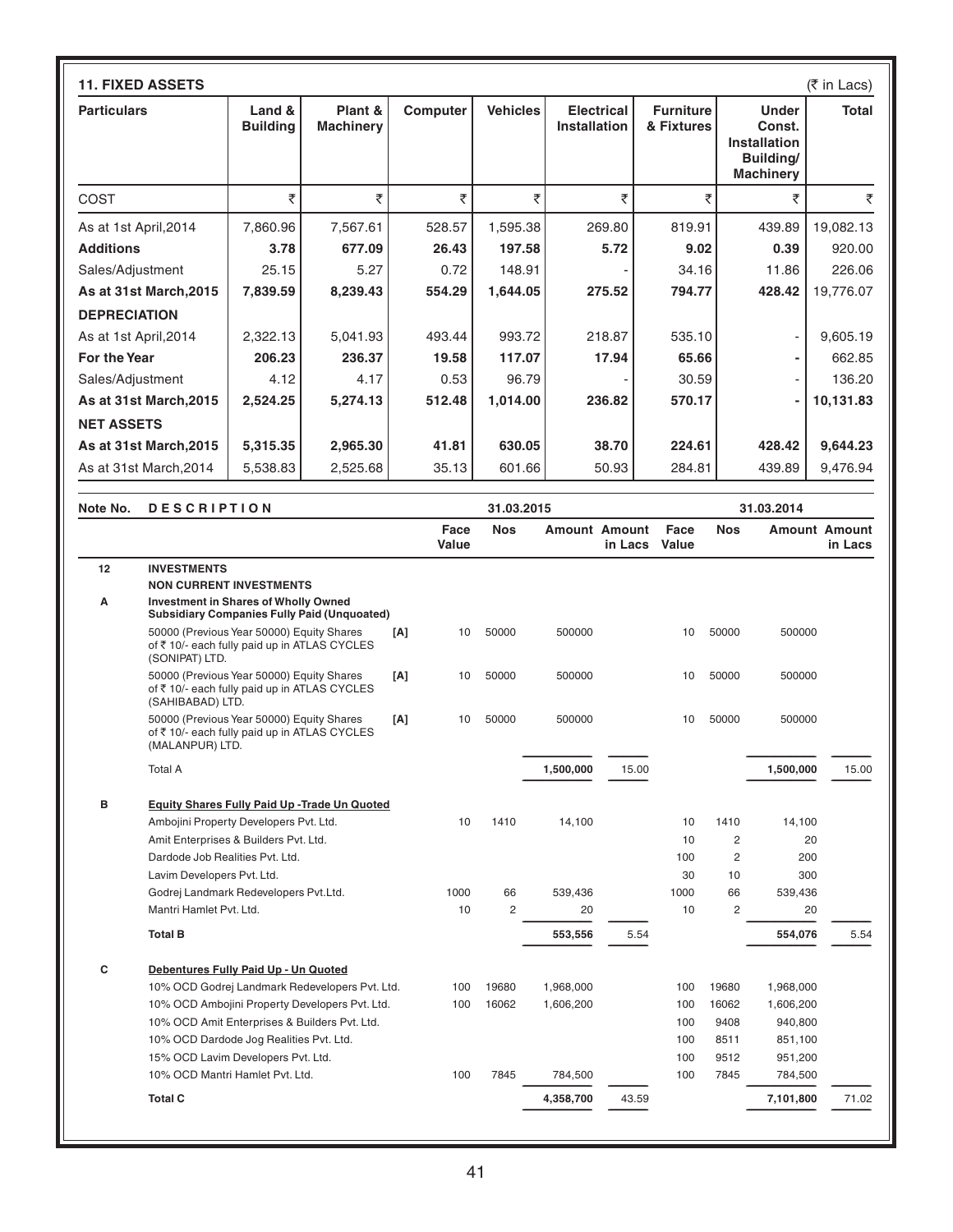| Note No. | <b>DESCRIPTION</b>                                                                                                                                     |               | 31.03.2015  |                 |                                 |                 | 31.03.2014  |               |                                 |  |
|----------|--------------------------------------------------------------------------------------------------------------------------------------------------------|---------------|-------------|-----------------|---------------------------------|-----------------|-------------|---------------|---------------------------------|--|
|          |                                                                                                                                                        | Face<br>Value | Nos         |                 | <b>Amount Amount</b><br>in Lacs | Face<br>Value   | Nos         |               | <b>Amount Amount</b><br>in Lacs |  |
| D        | <b>Unquoated Mutual Fund</b>                                                                                                                           |               |             |                 |                                 |                 |             |               |                                 |  |
|          | THE OCIAN'S ART FUND-(D)<br>[D]                                                                                                                        | 100           | 46000       | 4,600,000       |                                 | 100             | 46000       | 4,600,000     |                                 |  |
|          | <b>LESS Provosion for Investment</b>                                                                                                                   |               |             | 4,600,000       |                                 |                 |             | 4,600,000     |                                 |  |
|          | <b>Total D</b>                                                                                                                                         |               |             |                 |                                 |                 |             |               |                                 |  |
|          |                                                                                                                                                        |               |             |                 |                                 |                 |             |               |                                 |  |
| Е        | <b>Unquoted Government Securities</b><br>12 years National Defence Certificate for the face value<br>of ₹1750 each pledged with Government authorities |               |             | 1750            |                                 |                 |             | 1,750.00      |                                 |  |
|          | 7 Years National Savings Cerificate pledged with<br>Excise authorities                                                                                 |               |             | 10000           |                                 |                 |             | 10,000.00     |                                 |  |
|          | Total (E)                                                                                                                                              |               |             | 11750           | 0.12                            |                 |             | 11,750.00     | 0.12                            |  |
| F        | <b>Unquoted Fixed Deposit</b>                                                                                                                          |               |             |                 |                                 |                 |             |               |                                 |  |
|          | Fixed Deposits having Maturity more than 12 Months                                                                                                     |               |             |                 |                                 |                 |             | 3911864       |                                 |  |
|          | Total F                                                                                                                                                |               |             |                 |                                 |                 |             | 3,911,864     | 39.12                           |  |
|          | TOTAL UNQUOTED NON CURRENT INVESTMENT                                                                                                                  | Total A-F     |             | 6,424,006.00    |                                 | 64.24 Total A-F |             | 13,079,490.00 | 130.79                          |  |
|          | Quoted Non Current Investment                                                                                                                          |               |             |                 |                                 |                 |             |               |                                 |  |
| G        |                                                                                                                                                        |               |             |                 |                                 |                 |             |               |                                 |  |
|          | <b>Quoted Shares</b>                                                                                                                                   |               |             |                 |                                 |                 |             |               |                                 |  |
|          | Central Bank of India                                                                                                                                  |               | 778 100.000 | 79,356          |                                 |                 | 778 100.000 | 79,356        |                                 |  |
|          | <b>Total Quoted Non Current Investment G</b>                                                                                                           |               |             | 79,356.00       | 0.79                            |                 |             | 79,356.00     | 0.79                            |  |
|          | <b>TOTAL NON CURRENT INVETMENT</b>                                                                                                                     |               |             | 6,503,362.00    | 65.03                           |                 |             | 13,158,846.00 | 131.58                          |  |
|          | <b>CURRENT INVESTMENTS</b><br>(At lower of Cost and Fair Value)                                                                                        |               |             |                 |                                 |                 |             |               |                                 |  |
| 12(b)    | <b>CURRENT INVESTMENTS</b>                                                                                                                             |               |             |                 |                                 |                 |             |               |                                 |  |
|          | BIRLA SUNLIFE MUTUAL FUND                                                                                                                              |               |             |                 |                                 |                 |             |               |                                 |  |
|          | Birla Sunlife Income Plus - Growth                                                                                                                     |               |             |                 |                                 |                 | 10 186874   | 10,000,000    |                                 |  |
|          | Birla Sunlife Dynamic Bond Fund -Retail(D)                                                                                                             |               | 10 475081   | 10147821        |                                 |                 | 10 1243158  | 24,800,000    |                                 |  |
|          | <b>FRANKLIN TEMPLETON MUTUAL FUND</b>                                                                                                                  |               |             |                 |                                 |                 |             |               |                                 |  |
|          | Templeton India Short Term Income Retail-G<br><b>HDFC MUTUAL FUND</b>                                                                                  | 1000          | 4645        | 9999900         |                                 | 1000            | 4645        | 9,999,900     |                                 |  |
|          | HDFC Corporate Debt Opp.Fund - R-G                                                                                                                     |               | 10 268 1205 | <i>30000000</i> |                                 |                 |             |               |                                 |  |
|          | <b>HDFC MIP- Short Term- G</b>                                                                                                                         |               | 10 438245   | 10092952        |                                 |                 |             |               |                                 |  |
|          | <b>AXIS MUTUA FUND</b>                                                                                                                                 |               |             |                 |                                 |                 |             |               |                                 |  |
|          | Axis Short Term Fund-G                                                                                                                                 |               | 10 712721   | 10000000        |                                 |                 |             |               |                                 |  |
|          | <b>IDFC MUTUAL FUND</b>                                                                                                                                |               |             |                 |                                 |                 |             |               |                                 |  |
|          | IDFC SSIF-Short Term-Plan-A-G                                                                                                                          |               | 10 451267   | 9999900         |                                 |                 | 10 451267   | 9,999,900     |                                 |  |
|          | IDFC SSIF-Medium Term-Plan-A-G                                                                                                                         |               | 10 427625   | 10000000        |                                 |                 | 10 747317   | 15,000,000    |                                 |  |
|          | IDFC SSIF-Investment-Plan-A-G                                                                                                                          | 10            |             |                 |                                 |                 | 10 349676   | 10,000,000    |                                 |  |
|          | <b>RELIANCE MUTUAL FUND</b>                                                                                                                            |               |             |                 |                                 |                 |             |               |                                 |  |
|          | Reliance Medium Term Fund                                                                                                                              | 10            | 4660        | 49718           |                                 | 10              | 2608        | 27,572        |                                 |  |
|          | Reliance Dynamic Bond Fund-G                                                                                                                           |               | 10 1091996  | 20710149        |                                 | 10              | 0           |               |                                 |  |
|          | Reliance Fixed Horizo XXIV Sr 9 G                                                                                                                      |               |             |                 |                                 |                 | 10 1000000  | 10,000,000    |                                 |  |
|          | <b>HSBC MUTUAL FUND</b>                                                                                                                                |               |             |                 |                                 |                 |             |               |                                 |  |
|          | HSBC Fixed Term Sr-94-Ten -G                                                                                                                           |               |             |                 |                                 |                 | 10 500000   | 5,000,000     |                                 |  |
|          | <b>HSBC Capital Protection Oriented Fund</b>                                                                                                           |               | 10 100000   | 1000000         |                                 |                 | 10 100000   | 1,000,000     |                                 |  |
|          | UTI MUTUAL FUND-(G)                                                                                                                                    |               |             |                 |                                 |                 |             |               |                                 |  |
|          | UTI Short Term Income Fund -Insti. - G                                                                                                                 |               | 10 598770   | 10000000        |                                 |                 |             |               |                                 |  |
|          |                                                                                                                                                        |               |             |                 |                                 |                 |             |               |                                 |  |
|          | KOTAK MUTUAL FUND-(D)                                                                                                                                  |               |             |                 |                                 |                 |             |               |                                 |  |
|          | Kotak Liquid Scheme Plan -A D/D                                                                                                                        | 1000          | 1195        | 1461544         |                                 |                 |             |               |                                 |  |
|          | PRINCIPAL MUTUAL FUND-(D)                                                                                                                              |               |             |                 |                                 |                 |             |               |                                 |  |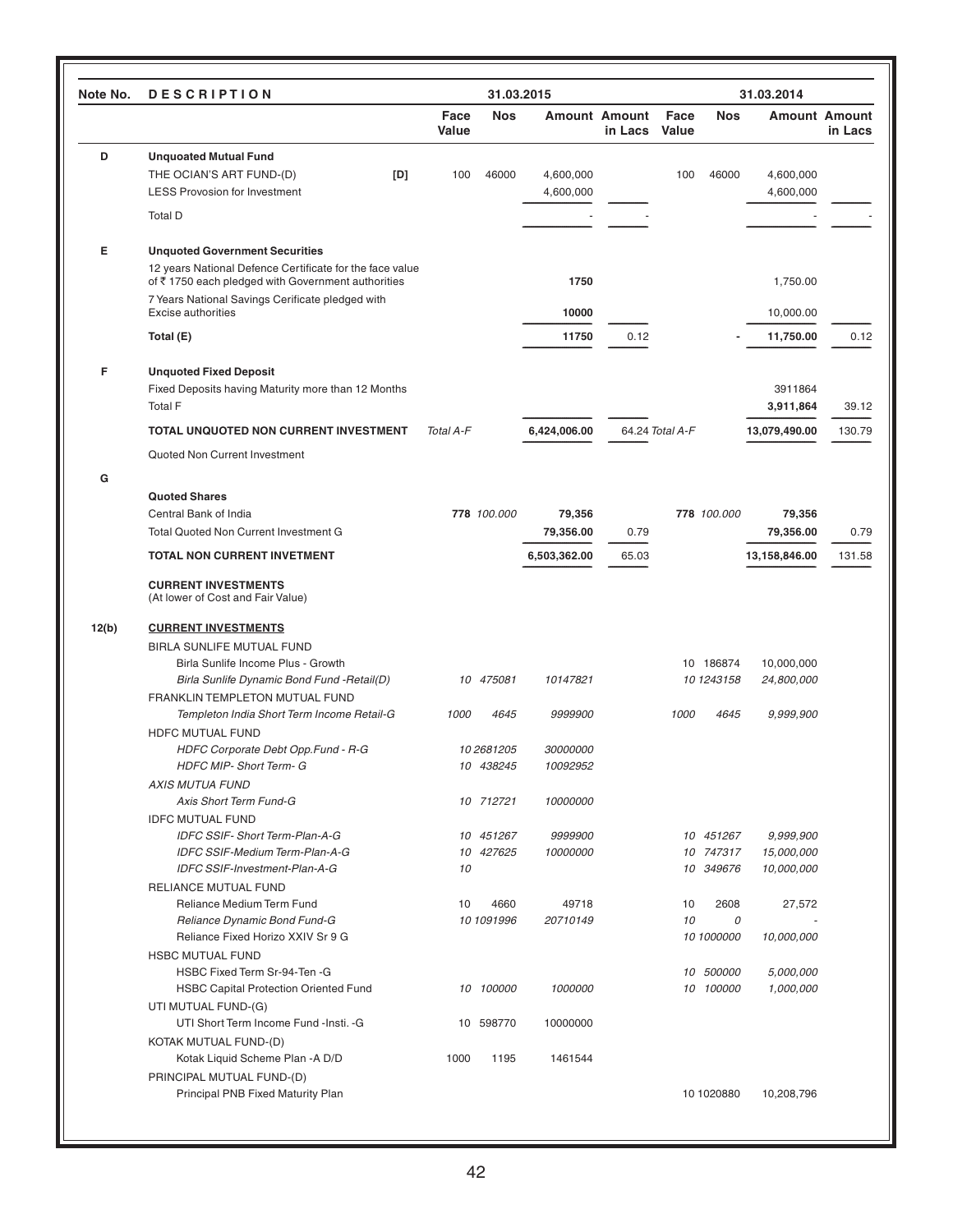| Note No. | <b>DESCRIPTION</b>                                                                                                                                    |               | 31.03.2015     |             |                                 |               |            | 31.03.2014           |                           |
|----------|-------------------------------------------------------------------------------------------------------------------------------------------------------|---------------|----------------|-------------|---------------------------------|---------------|------------|----------------------|---------------------------|
|          |                                                                                                                                                       | Face<br>Value | <b>Nos</b>     |             | <b>Amount Amount</b><br>in Lacs | Face<br>Value | <b>Nos</b> | <b>Amount Amount</b> | in Lacs                   |
|          | MORGAN STANLAY MUTUAL FUND<br>Morgan Stanlay Liquid Fund-D                                                                                            |               |                |             |                                 | 1000          | 1102       | 1,300,000            |                           |
|          | <b>SUB TOTAL</b><br>[B]                                                                                                                               |               |                | 123,461,984 | 1,234.62                        |               |            | 107,336,168          | 1,073.36                  |
|          | NOTE : [GROWTH = $(G)$ ; DIVIDEND = $(D)$ ]                                                                                                           |               |                |             |                                 |               |            |                      |                           |
|          | <b>MARKET VALUE OF THE MUTUAL FUND</b>                                                                                                                |               |                | 132,598,325 | 1,325.98                        |               |            | 110,320,450          | 1,103.20                  |
|          | <b>Aggregate value of Current Investment</b>                                                                                                          |               |                | 123,461,984 | 1,235                           |               |            | 107,336,168          | 1,073                     |
|          | Aggregate value of unquoted investment                                                                                                                |               |                | 6,424,006   | 64                              |               |            | 13,079,490           | 131                       |
|          | Aggregate value of quoted investment                                                                                                                  |               |                | 79,356      | $\mathbf{1}$                    |               |            | 79,356               | $\mathbf{1}$              |
|          | Market value of quoted investment                                                                                                                     |               |                | 132,598,325 | 1,326                           |               |            | 110,320,450          | 1,103                     |
|          |                                                                                                                                                       |               |                |             |                                 |               |            |                      | (₹ in Lacs)               |
|          |                                                                                                                                                       |               | Long-Term      |             |                                 |               |            | <b>Short-Term</b>    |                           |
|          | Note No. DESCRIPTION                                                                                                                                  | 31.03.2015    |                | 31.03.2014  |                                 |               | 31.03.2015 |                      | 31.03.2014                |
| 13       | <b>LOANS AND ADVANCES</b><br>(Unsecured, Considered good unlesss<br>otherwise stated)                                                                 |               |                |             |                                 |               |            |                      |                           |
|          | Advance Recoverable in Cash or in kind                                                                                                                |               |                |             |                                 |               |            |                      |                           |
|          | or the value to be received                                                                                                                           |               | 1,340.47       |             | 1,340.47                        |               | 2,924.16   |                      | 2,139.12                  |
|          | Capital Advances<br><b>Security Deposits</b>                                                                                                          |               | 49.06<br>73.98 |             | 289.74<br>61.80                 |               | 287.55     |                      | 227.23                    |
|          | <b>Claims Recoverable</b>                                                                                                                             |               | 341.07         |             | 2.91                            |               |            |                      |                           |
|          | <b>Prepaid Taxes</b>                                                                                                                                  |               |                |             |                                 |               | 2,431.48   |                      | 2,365.32                  |
|          | <b>Prepaid Expenses</b>                                                                                                                               |               |                |             |                                 |               | 35.78      |                      | 34.20                     |
|          | <b>Balance with Goverment Authorities</b>                                                                                                             |               | 1.13           |             | 1.13                            |               | 53.61      |                      | 49.38                     |
|          | <b>TOTAL - LOANS AND ADVANCES</b>                                                                                                                     | 1,805.71      |                |             | 1,696.05                        |               | 5,732.58   |                      | 4,815.25                  |
|          |                                                                                                                                                       |               |                |             |                                 |               |            |                      |                           |
|          | Note No. DESCRIPTION                                                                                                                                  |               |                |             |                                 |               | 31.03.2015 |                      | (₹ in Lacs)<br>31.03.2014 |
|          |                                                                                                                                                       |               |                |             |                                 |               |            |                      |                           |
| 14       | <b>OTHER NON CURRENT ASSETS</b>                                                                                                                       |               |                |             |                                 |               |            |                      |                           |
|          | Deposit with original Maturity of more then 12 month<br>Interest accrued on Investment /FDR                                                           |               |                |             |                                 |               | 10.46      |                      | 2.90                      |
|          |                                                                                                                                                       |               |                |             |                                 |               |            |                      |                           |
|          | <b>Total Other Non Current Assets</b>                                                                                                                 |               |                |             |                                 |               | 10.46      |                      | 10.63                     |
|          | Note No. DESCRIPTION                                                                                                                                  |               |                |             |                                 |               | 31.03.2015 |                      | 31.03.2014                |
| 15       | <b>INVENTORIES</b><br>(As taken, valued and certifed by the Management)<br>(valued at lower of cost and net realisable value unless otherwise stated) |               |                |             |                                 |               |            |                      |                           |
|          | <b>Production Material</b>                                                                                                                            |               |                |             |                                 |               | 1,836.87   |                      | 2,618.46                  |
|          | Work in Progress                                                                                                                                      |               |                |             |                                 |               | 258.40     |                      | 437.34                    |
|          | <b>Finished Goods</b>                                                                                                                                 |               |                |             |                                 |               | 1,225.55   |                      | 1,641.66                  |
|          | Stock in Trade                                                                                                                                        |               |                |             |                                 |               | 56.42      |                      | 25.25                     |
|          | Store, Spares and Components                                                                                                                          |               |                |             |                                 |               | 1,004.91   |                      | 4,450.86                  |
|          | Loose Tools                                                                                                                                           |               |                |             |                                 |               | 59.48      |                      | 57.44                     |
|          | Scrap                                                                                                                                                 |               |                |             |                                 |               | 36.01      |                      | 36.72                     |
|          | <b>TOTAL - INVENTORIES</b>                                                                                                                            |               |                |             |                                 |               | 4,477.64   |                      | 9,267.73                  |
|          |                                                                                                                                                       |               |                |             |                                 |               |            |                      |                           |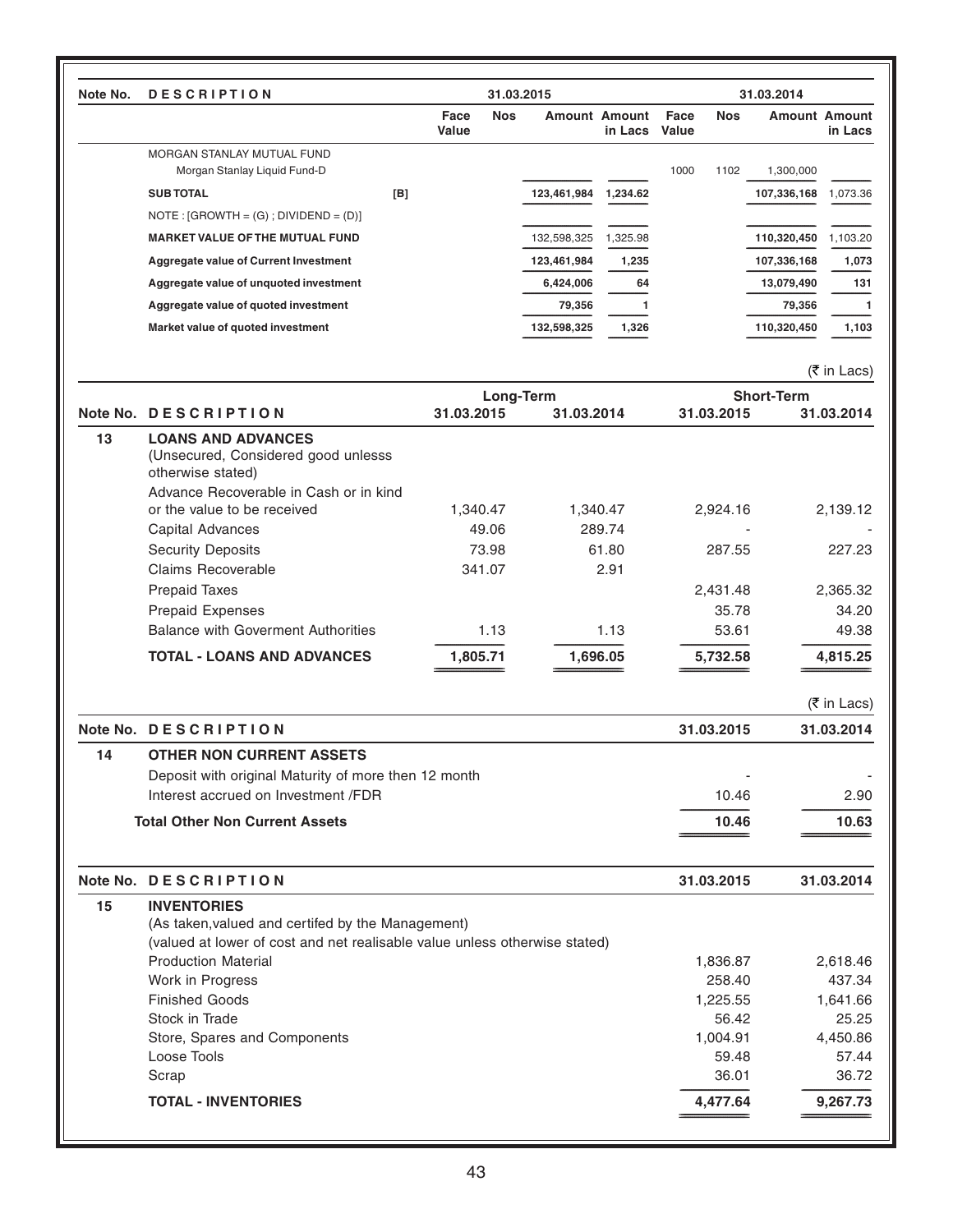|    |                                                                                                                              |                  | (₹ in Lacs)      |
|----|------------------------------------------------------------------------------------------------------------------------------|------------------|------------------|
|    | Note No. DESCRIPTION                                                                                                         | 31.03.2015       | 31.03.2014       |
| 16 | <b>TRADE RECEIVABLES</b><br>(Unsecured, Considered goods unless otherwise stated)<br>(a) OVERDUE EXCEEDING SIX MONTHS        |                  |                  |
|    | Unsecured, Considered good                                                                                                   | 3,170.34         | 1,728.81         |
|    | Doubtful<br>Less: Provision for doubtful receivable                                                                          | 150.88<br>150.88 | 150.88<br>150.88 |
|    |                                                                                                                              | 3,170.34         | 1,728.81         |
|    | (b) OVERDUE LESS THAN SIX MONTHS                                                                                             | 8,683.51         | 14,508.84        |
|    | <b>TOTAL - TRADE RECEIVABLE</b>                                                                                              | 11,853.85        | 16,237.65        |
|    | Note No. DESCRIPTION                                                                                                         | 31.03.2015       | 31.03.2014       |
| 17 | <b>CASH AND BANK BALANCES</b>                                                                                                |                  |                  |
|    | (a) CASH AND CASH EQUIVALENTS                                                                                                |                  |                  |
|    | <b>Balance with banks</b>                                                                                                    | 343.65           | 92.75            |
|    | Bank deposits with original maturity of less than three month<br>Unpaid dividend accounts                                    | 73.81<br>9.80    | 97.01<br>18.13   |
|    | Cash in hand                                                                                                                 | 55.24            | 47.55            |
|    | <b>Total Cash and Cash Equivalents</b>                                                                                       | 482.50           | 255.44           |
|    | (b) OTHER BANK BALANCES<br>Bank Deposits with original maturity of more than                                                 |                  |                  |
|    | three month but less than 12 months                                                                                          | 22.97            | 22.55            |
|    | Bank Deposits with original maturity of more than 12 months *                                                                | 48.40            | 9.28             |
|    | <b>TOTAL OTHER BANKS BALANCES</b>                                                                                            | 71.37            | 31.83            |
|    | <b>TOTAL - CASH &amp; BANK BALANCES</b>                                                                                      | 553.87           | 287.27           |
|    | Note No. DESCRIPTION                                                                                                         | 31.03.2015       | 31.03.2014       |
| 18 | <b>OTHER CURRENT ASSETS</b>                                                                                                  |                  |                  |
|    | (Unsecured, Considered good unlesss otherwise stated)<br>Interest accrued on Investment /FDR<br>Deferred Revenue Expenditure | 6.02             | 13.64            |
|    | <b>TOTAL OTHER CURRENT ASSETS</b>                                                                                            | 6.02             | 13.64            |
|    |                                                                                                                              |                  |                  |
|    | Note No. DESCRIPTION                                                                                                         | 31.03.2015       | 31.03.2014       |
| 19 | <b>REVENUE FROM OPERATIONS</b>                                                                                               |                  |                  |
|    | (a) <b>SALE OF PRODUCTS</b><br><b>Finished Goods</b>                                                                         | 61,844.91        | 68,140.91        |
|    | <b>Interunit Sales</b>                                                                                                       |                  |                  |
|    |                                                                                                                              | 61,844.91        | 68,140.91        |
|    | (b) OTHER OPERATING REVENUE<br><b>Export Benefits</b>                                                                        | 230.89           | 217.56           |
|    | <b>Scrap Sales</b>                                                                                                           | 594.94           | 120.51           |
|    | Miscellaneous Income                                                                                                         | 1.18             |                  |
|    |                                                                                                                              | 827.01           | 338.07           |
|    | <b>REVENUE FROM OPERATIONS (GROSS)</b>                                                                                       | 62,671.92        | 68,478.98        |
|    | <b>Rebate</b>                                                                                                                | 2,095.11         | 2,220.22         |
|    | <b>EXCISE DUTY ON SALES</b>                                                                                                  | 1,118.18         | 1,247.35         |
|    | <b>REVENUE FROM OPERATIONS (NET)</b>                                                                                         | 59,458.63        | 65,011.41        |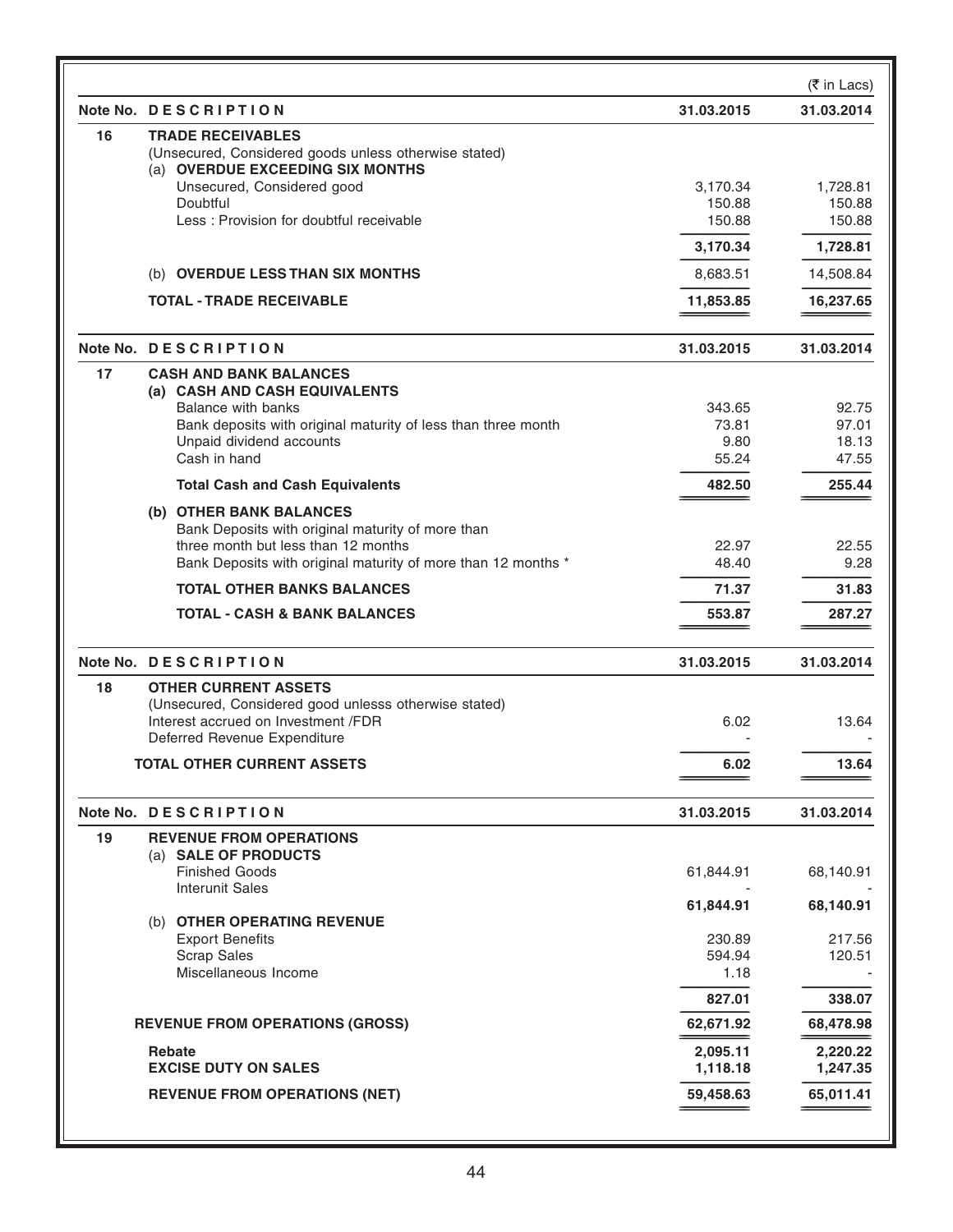|    |                                                                   |                      | (₹ in Lacs)          |
|----|-------------------------------------------------------------------|----------------------|----------------------|
|    | Note No. DESCRIPTION                                              | 31.03.2015           | 31.03.2014           |
| 20 | <b>OTHER INCOME</b><br>(a) INTEREST INCOME ON                     |                      |                      |
|    | Loans and Advances                                                | 1.10                 | 15.83                |
|    | <b>Banks</b>                                                      | 27.05                | 18.18                |
|    |                                                                   | 28.15                | 34.01                |
|    | (b) Dividend Income on Current Investment                         | 56.71                | 16.99                |
|    | NET GAIN/(LOSS) ON SALE OF CURRENT INVESTMENTS<br>(c)             |                      |                      |
|    | Gain on Sale                                                      | 124.84               | 74.52                |
|    |                                                                   | 124.84               | 74.52                |
|    | (d) NET GAIN/(LOSS) ON SALE OF FIXED ASSETS                       |                      |                      |
|    | Gain on Sale                                                      | 623.51               | 13.16                |
|    |                                                                   | 623.51               | 13.16                |
|    | <b>OTHER NON-OPERATING INCOME (NET)</b><br>(f)                    |                      |                      |
|    | Lease Rent                                                        |                      | 2.50                 |
|    | <b>Misc Receipts</b><br>Rent receipts                             | 4.34<br>13.17        | 21.87<br>15.85       |
|    |                                                                   | 17.51                | 40.22                |
|    | <b>TOTAL OTHER INCOME</b>                                         | 850.72               | 178.90               |
|    |                                                                   |                      |                      |
|    | Note No. DESCRIPTION                                              | 31.03.2015           | 31.03.2014           |
| 21 | <b>COST OF MATERIAL CONSUMED</b>                                  |                      |                      |
|    | Raw Material Consumed*                                            | 44,744.04            | 48,055.08            |
|    | <b>TOTAL COST OF MATERIAL CONSUMED</b>                            | 44,744.04            | 48,055.08            |
|    | *DETAIL OF RAW MATERIAL CONSUMED DURING THE YEAR                  |                      |                      |
|    |                                                                   | 31.03.2015           | 31.03.2014           |
|    | Sheets & Strips<br>(i)                                            | 1,647.67             | 2,462.38             |
|    | (ii) Tyres                                                        | 4,642.89             | 5,516.34             |
|    | (iii) Tubes<br>(iv) Rims                                          | 1,784.68<br>3,234.95 | 2,047.16<br>3,229.73 |
|    | Other Items<br>(v)                                                | 1,879.03             | 1,850.87             |
|    | (vi) Components                                                   | 31,554.81            | 32,948.60            |
|    |                                                                   | 44,744.04            | 48,055.08            |
|    | Note No. DESCRIPTION                                              | 31.03.2015           | 31.03.2014           |
| 22 | <b>CHANGES IN INVENTORIES OF FINISHED GOODS,</b>                  |                      |                      |
|    | <b>WORK IN PROGRESS AND TRADING GOODS</b><br><b>OPENING STOCK</b> |                      |                      |
|    | <b>Finished Goods</b>                                             | 1,641.66             | 1,587.75             |
|    | Work in Progress                                                  | 437.34               | 294.56               |
|    | Scrap<br>Stock In Trade                                           | 36.72<br>25.25       | 0.20<br>108.82       |
|    | <b>TOTAL OPENING STOCK</b>                                        | 2,140.97             | 1,991.33             |
|    | <b>CLOSING STOCK</b>                                              |                      |                      |
|    | <b>Finished Goods</b>                                             | 1,225.55             | 1,641.66             |
|    | Work in Progress                                                  | 258.40               | 437.34               |
|    | Scrap                                                             | 36.01                | 36.72                |
|    | Stock In Trade                                                    | 56.42                | 25.25                |
|    | <b>TOTAL CLOSING STOCK</b>                                        | 1,576.38             | 2,140.97             |
|    | <b>TOTAL - CHANGES IN INVENTORIES</b>                             | 564.59               | (149.64)             |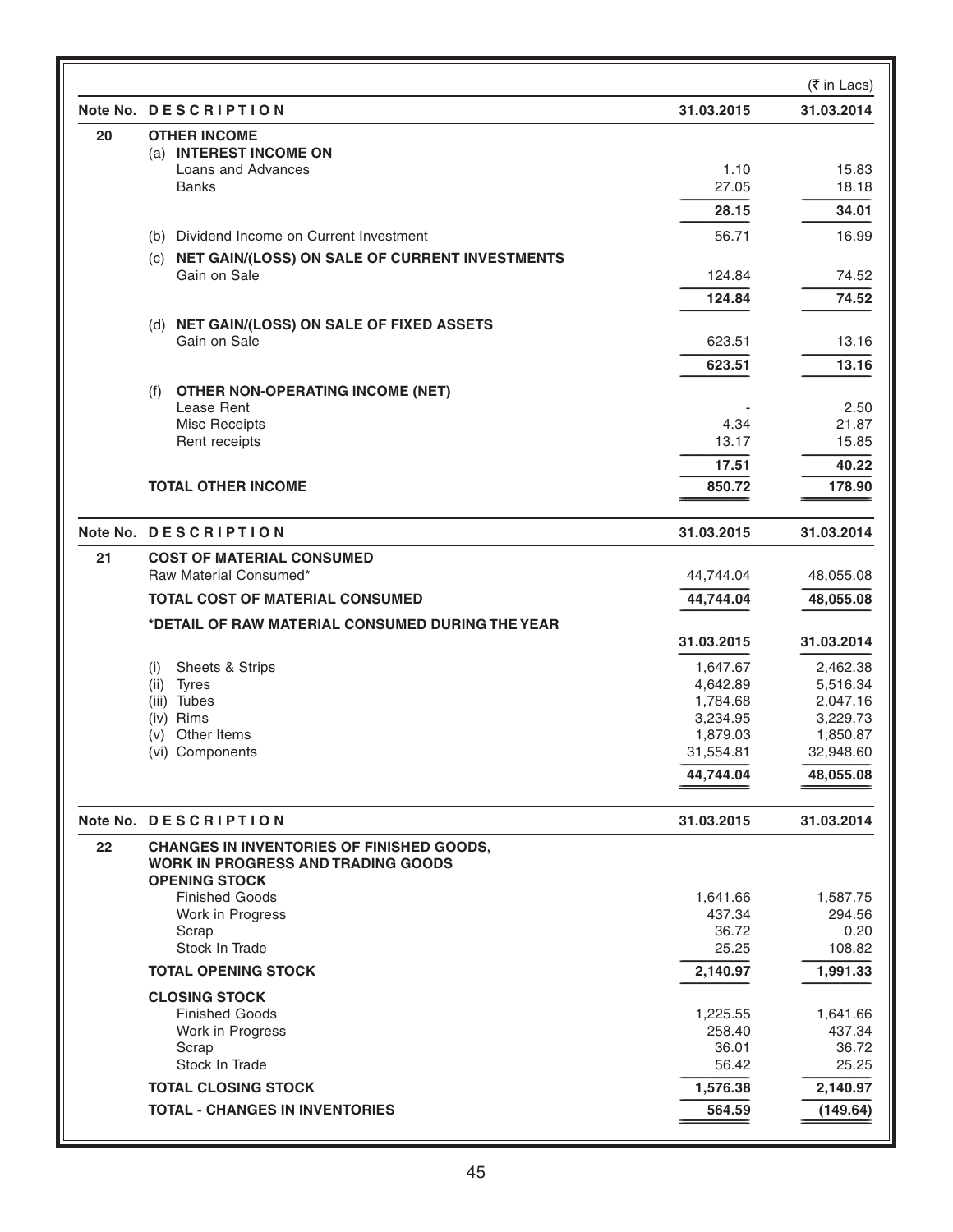|    |                                                |            | (₹ in Lacs) |
|----|------------------------------------------------|------------|-------------|
|    | Note No. DESCRIPTION                           | 31.03.2015 | 31.03.2014  |
| 23 | <b>EMPLOYEE BENEFITS EXPENDITURE</b>           |            |             |
|    | Salaries, Wages, Bonus and Other benefits      | 3,020.49   | 3,245.06    |
|    | Contribution to provident and other funds      | 396.10     | 435.76      |
|    | <b>Staff Welfare Expenses</b>                  | 275.29     | 340.76      |
|    | <b>TOTAL - EMPLOYEE BENEFITS EXPENDITURE</b>   | 3,691.88   | 4,021.58    |
|    |                                                |            |             |
|    | Note No. DESCRIPTION                           | 31.03.2015 | 31.03.2014  |
| 24 | <b>FINANCE COST</b>                            |            |             |
|    | <b>Interest Expenses</b>                       | 1,062.19   | 835.64      |
|    | <b>Other Borrowing Costs</b>                   | 45.24      | 86.37       |
|    | <b>TOTAL - FINANCE COST</b>                    | 1,107.43   | 922.01      |
|    |                                                |            |             |
|    | Note No. DESCRIPTION                           | 31.03.2015 | 31.03.2014  |
| 25 | <b>DEPRECIATION AND AMORTIZATION EXPENSES</b>  |            |             |
|    | Depreciation on Fixed Assets                   | 662.85     | 713.34      |
|    | <b>Amortisation Expenses</b>                   |            |             |
|    | TOTAL - DEPRECIATION AND AMORTIZATION EXPENSES | 662.85     | 713.34      |
|    |                                                |            |             |
|    | Note No. DESCRIPTION                           | 31.03.2015 | 31.03.2014  |
| 26 | <b>OTHER EXPENSES</b>                          |            |             |
|    | (a) MANUFACTURING EXPENSES                     |            |             |
|    | Consumption of Stores and Spare parts          | 3,498.52   | 3,901.98    |
|    | <b>Packing Material Consumed</b>               | 1,881.31   | 1,998.01    |
|    | Power and Fuel                                 | 899.40     | 993.04      |
|    | Labour Processing & Transportation Charges     | 241.61     | 357.55      |
|    | Repairs to Buildings                           | 178.01     | 169.62      |
|    | Repairs to Plant & Machinery                   | 208.89     | 183.40      |
|    | <b>Other Repairs</b>                           | 291.92     | 329.52      |
|    |                                                | 7,199.66   | 7,933.12    |
|    | (b) ADMINISTRATIVE EXPENSES                    |            |             |
|    | Insurance                                      | 35.99      | 35.17       |
|    | Rent                                           | 46.34      | 100.08      |
|    | Rates and Taxes                                | 169.10     | 156.41      |
|    | Legal and Professional                         | 150.61     | 57.86       |
|    | Printing & Stationary, Postage and Telephone   | 115.53     | 162.95      |
|    | Travelling & Conveyance                        | 470.00     | 538.71      |
|    | Director' Meeting Fees                         | 4.86       | 5.09        |
|    | Auditor's Remuneration*                        | 22.01      | 24.23       |
|    | Donation                                       | 2.45       | 8.31        |
|    | Miscellaneous Expenses                         | 536.14     | 768.83      |
|    |                                                | 1,553.03   | 1,857.64    |
|    |                                                |            |             |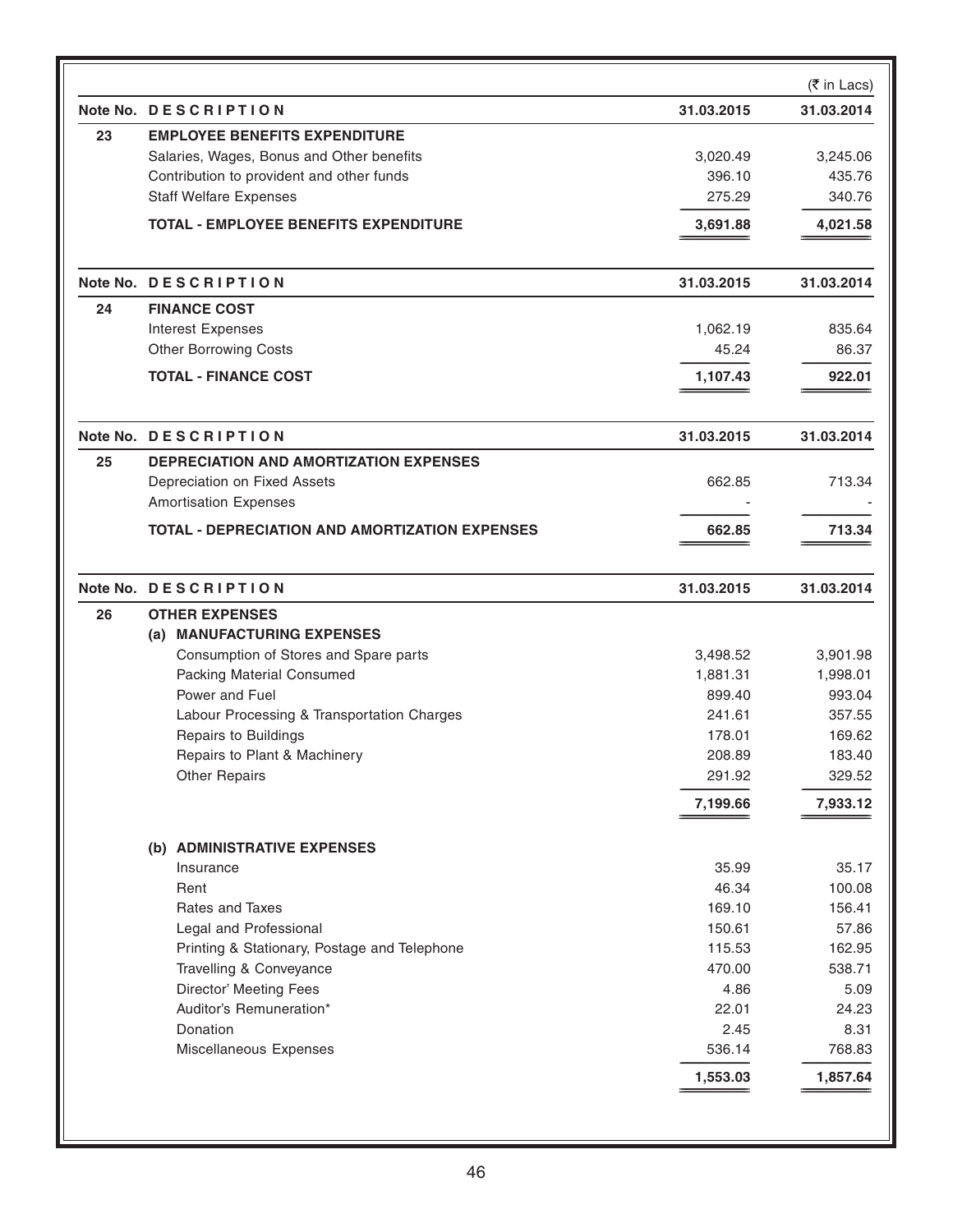|                                          |            | $(5 \in \text{In}$ Lacs) |
|------------------------------------------|------------|--------------------------|
| Note No. DESCRIPTION                     | 31.03.2015 | 31.03.2014               |
| (c) SELLING EXPENSES                     |            |                          |
| Freight & Forwarding Expenses            | 2,396.99   | 2,407.43                 |
| Commission on Sales                      | 111.52     | 117.09                   |
| <b>Bad Debts Written off</b>             | -          | 53.16                    |
| <b>Advertisement &amp; Publicity</b>     | 550.62     | 398.85                   |
|                                          | 3,059.13   | 2,976.53                 |
| <b>TOTAL - OTHER EXPENSES</b>            | 11,811.82  | 12,767.29                |
| * Payment to Auditors Include followings |            |                          |
| Audit Fee<br>(a)                         | 18.60      | 18.60                    |
| Tax Audit<br>(b)                         | 2.12       | 2.12                     |
| <b>Other Certifications</b><br>(c)       | 1.29       | 3.51                     |
| <b>TOTAL</b>                             | 22.01      | 24.23                    |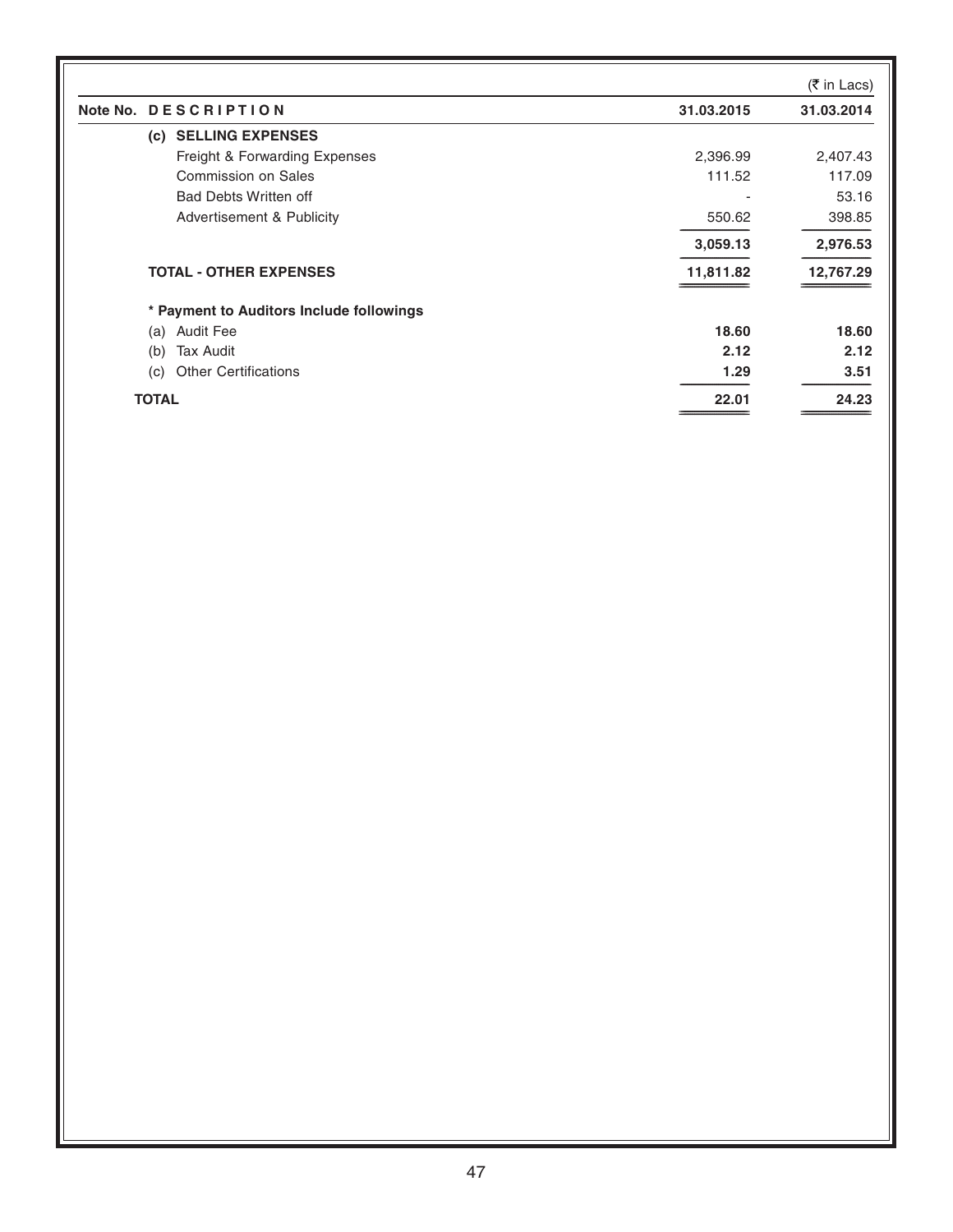# **INDEPENDENT AUDITOR'S OPINION**

#### **To the Members of Atlas Cycles (Haryana) Limited**

#### **Report on the Financial Statements**

We have audited the accompanying consolidated financial statements of Atlas Cycles (Haryana) Limited("the Company") and its Subsidiaries (collectively referred to as "the Group") which comprise the consolidated Balance Sheet as at 31st March, 2015, the consolidatedStatement of Profit and Loss and the consolidatedCash Flow Statement for the year then ended, and a summary of the significant accounting policies and other explanatory information.

#### **Management's Responsibility for the Financial Statements**

The Company's Management is responsible for the preparation of these consolidated financial statements that give a true and fair view of the consolidated financial position, consolidated financial performance and consolidated cash flows of the Group in accordance with the Accounting Principles generally accepted in India including Accounting Standards referred to in sub-section (3C) of section 211 of the Companies Act, 1956 ("the Act"). This responsibility includes the design, implementation and maintenance of internal control relevant to the preparation and presentation of the financial statements that give a true and fair view and are free from material misstatement, whether due to fraud or error.

#### **Auditors' Responsibility**

Our responsibility is to express an opinion on these consolidatedfinancial statements based on our audit. We conducted our audit in accordance with the Standards on Auditing issued by the Institute of Chartered Accountants of India. Those Standards require that we comply with the ethical requirements and plan and perform the audit to obtain reasonable assurance about whether the consolidated financial statements are free from material misstatement.

An audit involves performing procedures to obtain audit evidence about the amounts and the disclosures in the financial

statements. The procedures selected depend on the auditor's judgment, including the assessment of the risks of material misstatement of the consolidated financial statements, whether due to fraud or error. In making those risk assessments, the auditor considers the internal control relevant to the Group's preparation and fair presentation of the financial statements in order to design audit procedures that are appropriate in the circumstances. An audit also includes evaluating the appropriateness of accounting policies used and the reasonableness of the accounting estimates made by the Management, as well as evaluating the overall presentation of the consolidated financial statements.We believe that the audit evidence we have obtained is sufficient and appropriate to provide a basis for our audit opinion.

#### **Opinion**

In our opinion and to the best of our information and according to the explanations given to us,except for the effects of the matter described in the Basis of Qualified Opinion Paragraph the financial statements give the information required by the Act in the manner so required and give a true and fair view in conformity with the accounting principles generally accepted in India:

- (a) in the case of the Consolidated Balance Sheet, of the state of affairs of the Group as at 31st March, 2015;
- (b) in the case of the Consolidated Statement of Profit and Loss, of the loss of the Group for the year ended on that date, and
- (c) in the case of the Consolidated Cash Flow Statement, of the cash flows of the Group for the year ended on that date.

**For Mehra Khanna & Co** Chartered Accountants **Firm Registration No: 001141N**

Place: Delhi Partner Date: 7th September, 2015 Membership No:093845

**CA Rajiv Bhasin**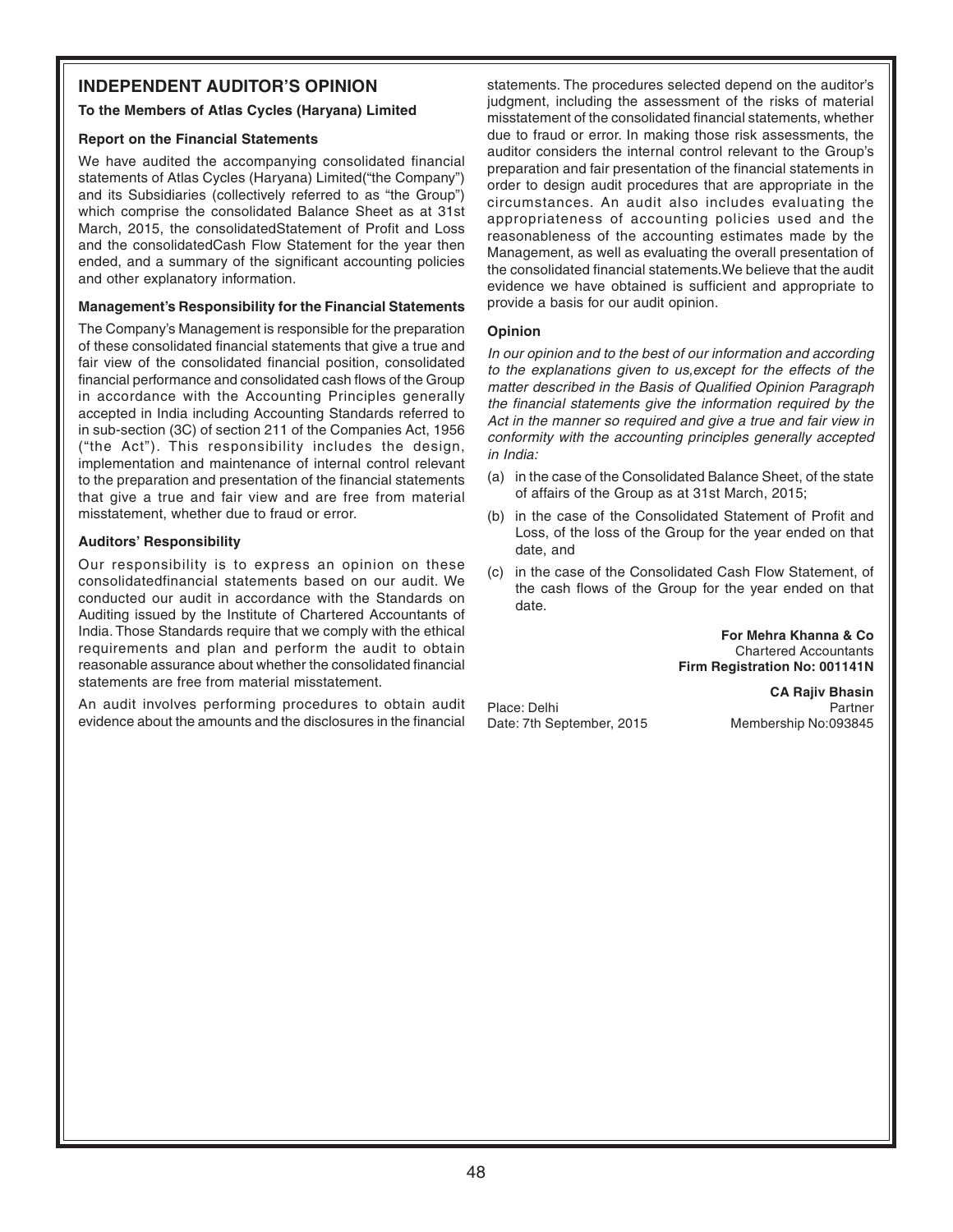|                                                                                                                                               | <b>Atlas Cycles (Haryana) Limited</b>                   |                                        |                        |                          |
|-----------------------------------------------------------------------------------------------------------------------------------------------|---------------------------------------------------------|----------------------------------------|------------------------|--------------------------|
| <b>Consolidated Balance Sheet as at 31st March, 2015</b>                                                                                      |                                                         |                                        |                        | $(5 \in \text{In}$ Lacs) |
| <b>DESCRIPTION</b>                                                                                                                            |                                                         | Note No.                               | 31.03.2015             | 31.03.2014               |
| <b>EQUITY AND LIABILITIES</b>                                                                                                                 |                                                         |                                        |                        |                          |
| <b>SHAREHOLDERS FUNDS</b>                                                                                                                     |                                                         |                                        |                        |                          |
| <b>Share Capital</b>                                                                                                                          |                                                         | 2                                      | 325.19                 | 325.19                   |
| Reserves and Surplus                                                                                                                          |                                                         | 3                                      | 9,401.60               | 11,296.80                |
|                                                                                                                                               |                                                         |                                        | 9,726.79               | 11,621.99                |
| <b>SHARE APPLICATION MONEY PENDING ALLOTMENT</b>                                                                                              |                                                         |                                        |                        |                          |
| <b>NON-CURRENT LIABILITIES</b><br>Long-term borrowings                                                                                        |                                                         | 4                                      | 79.24                  | 939.00                   |
| Deferred tax liabilities (net)                                                                                                                |                                                         | 5                                      |                        | 364.00                   |
| Other Long term liabilities                                                                                                                   |                                                         | 6                                      | 271.88                 | 270.45                   |
| Long-term provisions                                                                                                                          |                                                         | $\overline{7}$                         | 82.37                  | 73.39                    |
|                                                                                                                                               |                                                         |                                        | 433.49                 | 1,646.84                 |
| <b>CURRENT LIABILITIES</b>                                                                                                                    |                                                         |                                        |                        |                          |
| Short-term borrowings                                                                                                                         |                                                         | 8                                      | 9,445.27               | 8,296.10                 |
| Trade payables                                                                                                                                |                                                         | 9                                      | 9,916.10               | 12,611.65                |
| Other current liabilities                                                                                                                     |                                                         | 10<br>$\overline{7}$                   | 3,869.70               | 5,011.71                 |
| Short-term provisions                                                                                                                         |                                                         |                                        | 2,536.24               | 3,814.18                 |
| <b>TOTAL</b>                                                                                                                                  |                                                         |                                        | 25,767.31              | 29,733.63                |
|                                                                                                                                               |                                                         |                                        | 35,927.58              | 43,002.47                |
| <b>ASSETS</b><br><b>NON-CURRENT ASSETS</b>                                                                                                    |                                                         |                                        |                        |                          |
| <b>Fixed Assets</b>                                                                                                                           |                                                         | 11                                     |                        |                          |
| Tangible assets                                                                                                                               |                                                         |                                        | 9,215.81               | 9,037.05                 |
| Intangible assets                                                                                                                             |                                                         |                                        |                        |                          |
| Capital work-in-progress                                                                                                                      |                                                         |                                        | 428.42                 | 439.89                   |
| Intangible assets under development                                                                                                           |                                                         |                                        |                        |                          |
| Non-current investments                                                                                                                       |                                                         | 12                                     | 50.03                  | 116.59                   |
| Deferred tax assets (net)<br>Long-term loans and advances                                                                                     |                                                         | 5<br>13                                | 543.48<br>1,805.71     | 1,696.05                 |
| Other non-current assets                                                                                                                      |                                                         | 14                                     | 17.04                  | 9.32                     |
|                                                                                                                                               |                                                         |                                        | 12,060.49              | 11,298.90                |
| <b>CURRENT ASSETS</b>                                                                                                                         |                                                         |                                        |                        |                          |
| <b>Current investments</b>                                                                                                                    |                                                         | 12                                     | 1,234.62               | 1,073.36                 |
| Inventories                                                                                                                                   |                                                         | 15                                     | 4,477.64               | 9,267.73                 |
| Trade receivables                                                                                                                             |                                                         | 16                                     | 11,853.85              | 16,237.65                |
| Cash and Bank Balances                                                                                                                        |                                                         | 17                                     | 562.38                 | 295.94                   |
| Short-term loans and advances<br>Other current assets                                                                                         |                                                         | 13<br>18                               | 5,732.58<br>6.02       | 4,815.25<br>13.64        |
|                                                                                                                                               |                                                         |                                        |                        | 31,703.57                |
| <b>TOTAL</b>                                                                                                                                  |                                                         |                                        | 23,867.09<br>35,927.58 | 43,002.47                |
| <b>Significant Accounting Policies</b>                                                                                                        |                                                         | 1                                      | 0.00                   | 0.00                     |
|                                                                                                                                               | C.M.Dhall                                               |                                        | S.Khanna               |                          |
|                                                                                                                                               | C.E.O / C.F.O.<br>(Unit III)                            | <b>Ganesh Iyer</b><br>(Unit I)         |                        | (Unit II)                |
| Notes referred to above form an integral part of the financial statements<br>This is the Balance Sheet referred to in our report of even date |                                                         |                                        |                        |                          |
| For <b>MEHRA KHANNA &amp; CO</b><br><b>Chartered Accountants</b><br>FRN:01141N                                                                |                                                         |                                        |                        |                          |
| <b>CA.RAJIV BHASIN</b><br><b>PARTNER</b><br>M.NO:093845                                                                                       | <b>JASPREET SINGH KOHLI</b><br><b>Company Secretary</b> | HARI KRISHAN AHUJA<br><b>I.D.CHUGH</b> |                        | <b>DIRECTORS</b>         |
| Delhi: the 7th September, 2015                                                                                                                |                                                         |                                        |                        |                          |
|                                                                                                                                               |                                                         |                                        |                        |                          |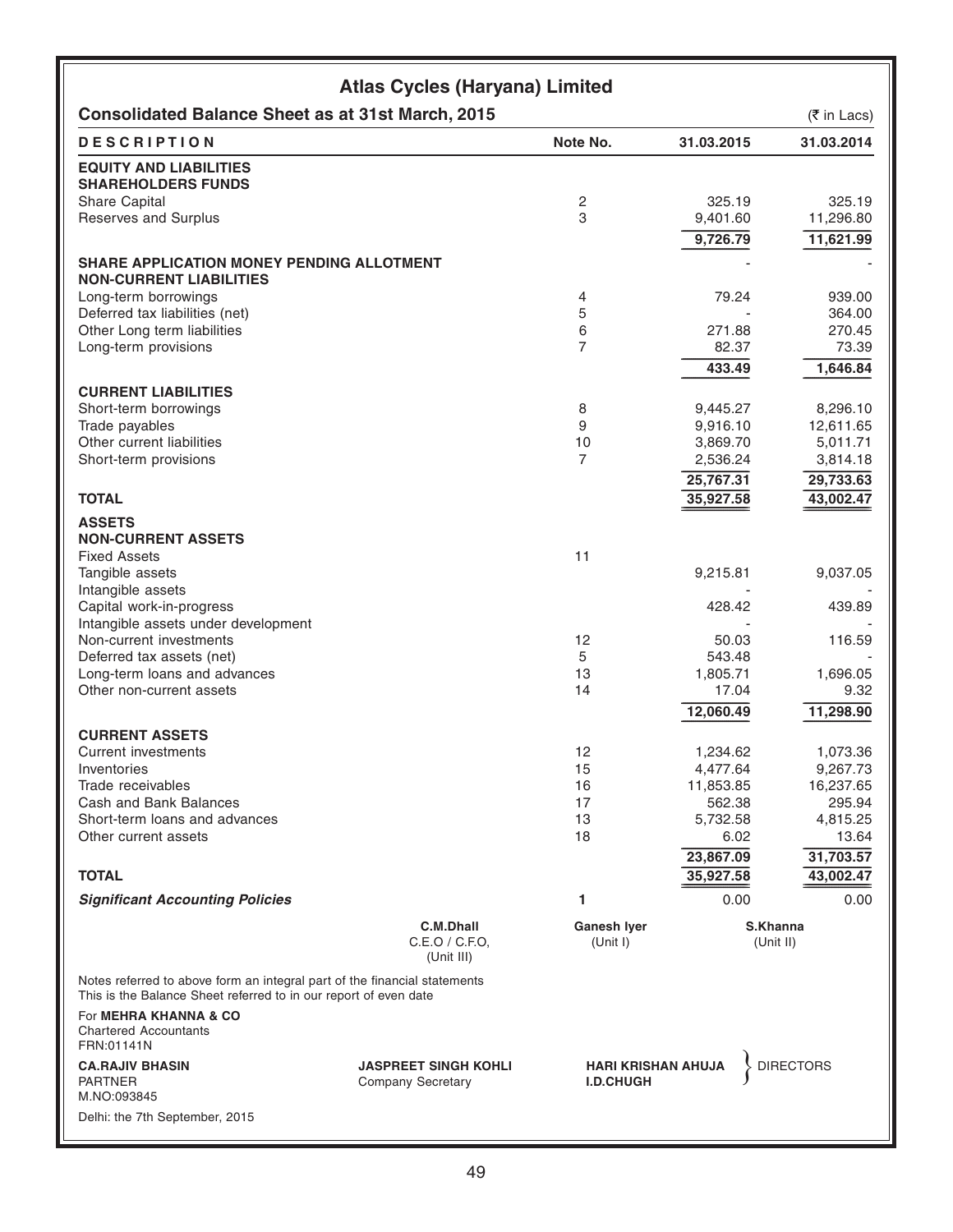|                                                                                                                                               | <b>Atlas Cycles (Haryana) Limited</b>                   |                                               |                       |                  |
|-----------------------------------------------------------------------------------------------------------------------------------------------|---------------------------------------------------------|-----------------------------------------------|-----------------------|------------------|
| Consolidated Statement of Profit & Loss for the year ended 31st March, 2015                                                                   |                                                         |                                               |                       | (₹ in Lacs)      |
| <b>DESCRIPTION</b>                                                                                                                            |                                                         | Note No.                                      | 31.03.2015            | 31.03.2014       |
| <b>INCOME</b>                                                                                                                                 |                                                         |                                               |                       |                  |
| Revenue from operations (gross)                                                                                                               |                                                         | 19                                            | 62,671.92             | 68,478.98        |
| Less :- Rebate                                                                                                                                |                                                         |                                               | 2,095.11              | 2,220.22         |
| Less :- Excise Duty on sales                                                                                                                  |                                                         |                                               | 1,118.18              | 1,247.35         |
| Revenue from operations (net)                                                                                                                 |                                                         |                                               | 59,458.63             | 65,011.41        |
| Other Income                                                                                                                                  |                                                         | 20                                            | 850.72                | 178.90           |
| <b>TOTAL</b>                                                                                                                                  |                                                         |                                               | 60,309.35             | 65,190.31        |
| <b>EXPENSES</b>                                                                                                                               |                                                         |                                               |                       |                  |
| Cost of materials consumed                                                                                                                    |                                                         | 21                                            | 44,744.04             | 48,055.08        |
| Purchases of trading goods                                                                                                                    |                                                         |                                               | 524.46                | 351.28           |
| Changes in inventories of finished goods,                                                                                                     |                                                         |                                               |                       |                  |
| work in progress and trading goods                                                                                                            |                                                         | 22                                            | 564.59                | (149.64)         |
| Employee benefits expense                                                                                                                     |                                                         | 23                                            | 3,691.88              | 4,021.58         |
| Finance costs                                                                                                                                 |                                                         | 24                                            | 1,107.43              | 922.01           |
| Depreciation and amortization expense                                                                                                         |                                                         | 25                                            | 662.85                | 713.34           |
| <b>Other expenses</b>                                                                                                                         |                                                         | 26                                            |                       |                  |
| Manufacturing expenses                                                                                                                        |                                                         |                                               | 7,199.66              | 7,933.15         |
| Administration expenses                                                                                                                       |                                                         |                                               | 1,553.03              | 1,857.64         |
| Selling expenses                                                                                                                              |                                                         |                                               | 3,059.13              | 2,976.53         |
| <b>TOTAL</b>                                                                                                                                  |                                                         |                                               | 63,107.07             | 66,680.97        |
| Profit before exceptional and extraordinary items and tax                                                                                     |                                                         |                                               | (2,797.72)            | (1,490.66)       |
| Profit before extraordinary items and tax                                                                                                     |                                                         |                                               | (2,797.72)            | (1,490.66)       |
| <b>Profit before tax</b>                                                                                                                      |                                                         |                                               | (2,797.72)            | (1,490.66)       |
| <b>Tax expense</b>                                                                                                                            |                                                         |                                               |                       |                  |
| Provision for current tax                                                                                                                     |                                                         |                                               | 5.00                  | 7.00             |
| Provision for deferred tax                                                                                                                    |                                                         |                                               | (907.48)              | (490.00)         |
| Profit / (Loss) for the year from continuing operations                                                                                       |                                                         |                                               | (1,895.24)            | (1,007.66)       |
| Profit/(Loss) for the year                                                                                                                    |                                                         |                                               | (1,895.24)            | (1,007.66)       |
| Earnings per share (in $\bar{\tau}$ )                                                                                                         |                                                         |                                               |                       |                  |
| <b>Basic</b>                                                                                                                                  |                                                         |                                               | (58.28)               | (30.99)          |
| <b>Diluted</b>                                                                                                                                |                                                         |                                               | (58.28)               | (30.99)          |
| <b>Significant Accounting Policies</b>                                                                                                        |                                                         | 1                                             |                       |                  |
|                                                                                                                                               | C.M.Dhall<br>C.E.O / C.F.O.<br>(Unit III)               | <b>Ganesh Iyer</b><br>(Unit I)                | S.Khanna<br>(Unit II) |                  |
| Notes referred to above form an integral part of the financial statements<br>This is the Balance Sheet referred to in our report of even date |                                                         |                                               |                       |                  |
| For MEHRA KHANNA & CO<br><b>Chartered Accountants</b><br>FRN:01141N                                                                           |                                                         |                                               |                       |                  |
| <b>CA.RAJIV BHASIN</b><br><b>PARTNER</b><br>M.NO:093845                                                                                       | <b>JASPREET SINGH KOHLI</b><br><b>Company Secretary</b> | <b>HARI KRISHAN AHUJA</b><br><b>I.D.CHUGH</b> |                       | <b>DIRECTORS</b> |
| Delhi: the 7th September, 2015                                                                                                                |                                                         |                                               |                       |                  |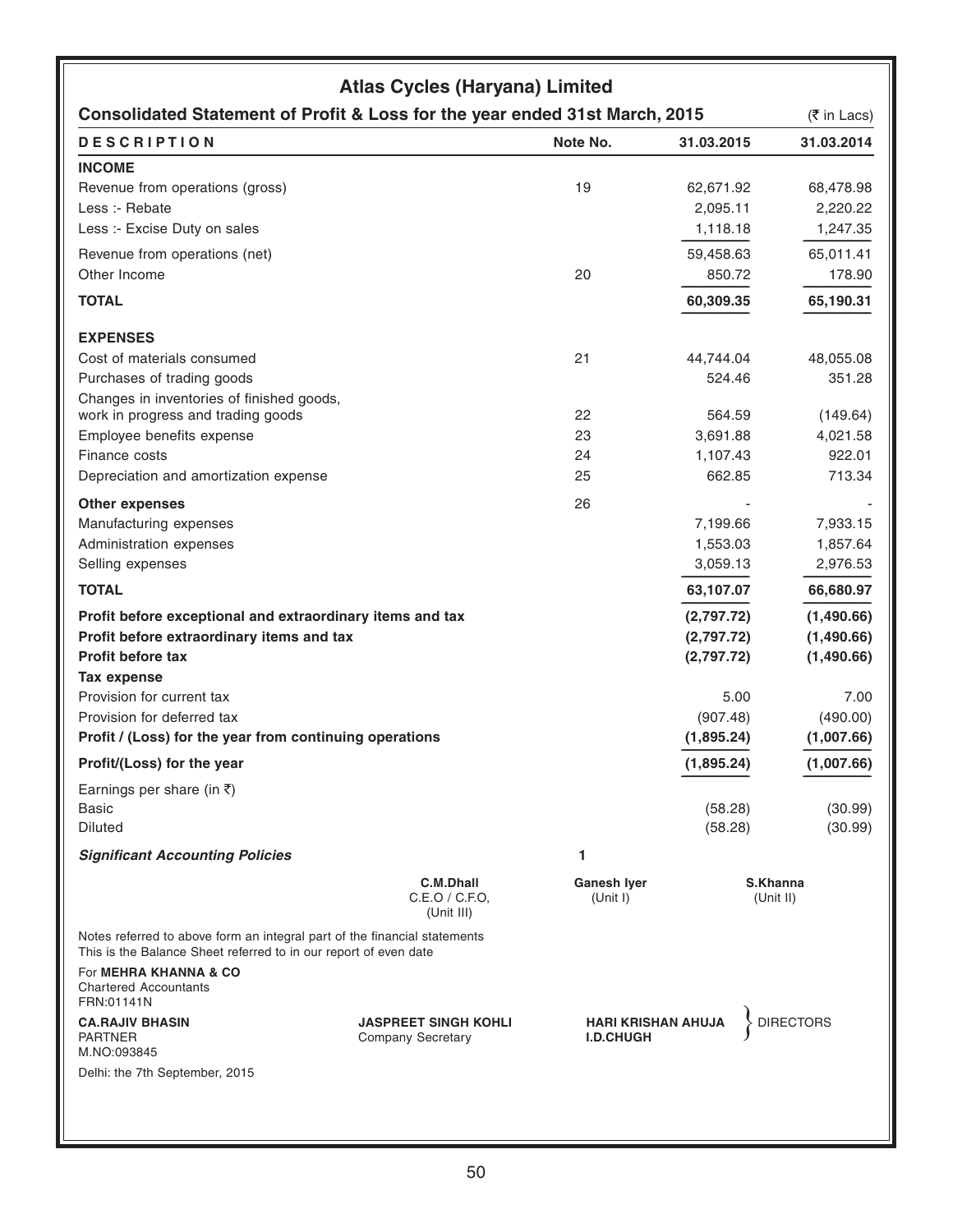|    |                                                                                                                                                            | <b>Atlas Cycles (Haryana) Limited</b>                   |                                               |                        |                    |
|----|------------------------------------------------------------------------------------------------------------------------------------------------------------|---------------------------------------------------------|-----------------------------------------------|------------------------|--------------------|
|    | <b>CONSOLIDATED CASH FLOW STATEMENT FOR THE YEAR ENDED 31ST MARCH, 2015</b>                                                                                |                                                         |                                               |                        | (₹ in Lacs)        |
|    | <b>PARTICULARS</b>                                                                                                                                         |                                                         |                                               | 31.03.2015             | 31.03.2014         |
| A  | <b>CASH FLOW FROM OPERATING ACTIVITIES</b><br>Net Profit beforeInterest tax and extra ordinary items<br>Adjustments for<br>Depreciation & Misc. Write Offs |                                                         |                                               | (2,523.47)<br>662.65   | (632.80)<br>713.34 |
|    |                                                                                                                                                            |                                                         |                                               |                        | 80.54              |
|    | Operating Profit before Working Capital Changes<br>Adjustments for:<br>(Increase)/Decrease in Trade & other Receivables                                    |                                                         |                                               | (1,860.81)<br>4,383.81 | (2,634.81)         |
|    | (Increase)/Decrease in Inventories                                                                                                                         |                                                         |                                               | 4,790.09               | 2,006.54           |
|    | (Increase)/Decrease in Loans and Advances                                                                                                                  |                                                         |                                               | (1,000.30)             | 1,692.14           |
|    | (Decrease)/Increase in Trade Payables                                                                                                                      |                                                         |                                               | (2,695.54)             | 437.40             |
|    | (Decrease)/Increase in Other Current Liabilities                                                                                                           |                                                         |                                               | (1,438.42)             | (1,702.74)         |
|    | Direct Taxes Paid /refund                                                                                                                                  |                                                         |                                               | (80.29)                | (120.45)           |
|    | <b>Net Cash Flow from Operating Activities</b>                                                                                                             |                                                         |                                               | 2,098.54               | (241.38)           |
| В. | <b>CASH FLOW FROM INVESTING ACTIVITIES</b>                                                                                                                 |                                                         |                                               |                        |                    |
|    | <b>Purchase of Fixed Assets</b>                                                                                                                            |                                                         |                                               | (920.00)               | (799.47)           |
|    | Proceeds on Sale of Fixed Assets                                                                                                                           |                                                         |                                               | 713.37                 | 135.18             |
|    | Dividend Income                                                                                                                                            |                                                         |                                               | 56.71                  | 16.99              |
|    | Net proceds /(Purchase) from sale of Investments                                                                                                           |                                                         |                                               | 30.14                  | 314.79             |
|    | <b>Net Cash Used in Investing Activities</b>                                                                                                               |                                                         |                                               | (119.79)               | (332.51)           |
| C. | <b>CASH FLOW FROM FINANCING ACTIVITIES</b>                                                                                                                 |                                                         |                                               |                        |                    |
|    | Proceeds/ (Repayment) from Borrowings                                                                                                                      |                                                         |                                               | (664.24)               | 325.99             |
|    | <b>Interest Paid</b>                                                                                                                                       |                                                         |                                               | (1, 107.43)            | (922.01)           |
|    | <b>Interest Received</b>                                                                                                                                   |                                                         |                                               | 28.15                  | 34.01              |
|    | Dividends Paid                                                                                                                                             |                                                         |                                               | (8.33)                 | (148.07)           |
|    | <b>Net Cash Used in Financing Activities</b>                                                                                                               |                                                         |                                               | (1,751.85)             | (710.08)           |
|    | Net Increase/(Decrease) in Cash and Cash Equivalents                                                                                                       |                                                         |                                               | 226.90                 | (1,283.97)         |
|    | Cash & Cash Equivalents as on 01.04.2014                                                                                                                   |                                                         |                                               | 264.11                 | 1,539.41           |
|    | Cash and Cash Equivalents as on 31.03.2015                                                                                                                 |                                                         |                                               | 491.01                 | 255.44             |
|    | Note: Figures of the previous year have been re-grouped & re-arranged, whereever necessary.<br>: Figures in brackets represent negative figures.           |                                                         |                                               |                        |                    |
|    |                                                                                                                                                            | C.M.Dhall<br>C.E.O / C.F.O.<br>(Unit III)               | <b>Ganesh Iyer</b><br>(Unit I)                | S.Khanna<br>(Unit II)  |                    |
|    | Notes referred to above form an integral part of the financial statements<br>This is the Balance Sheet referred to in our report of even date              |                                                         |                                               |                        |                    |
|    | For MEHRA KHANNA & CO<br><b>Chartered Accountants</b><br>FRN:01141N                                                                                        |                                                         |                                               |                        |                    |
|    | <b>CA.RAJIV BHASIN</b><br><b>PARTNER</b><br>M.NO:093845                                                                                                    | <b>JASPREET SINGH KOHLI</b><br><b>Company Secretary</b> | <b>HARI KRISHAN AHUJA</b><br><b>I.D.CHUGH</b> |                        | <b>DIRECTORS</b>   |
|    | Delhi: the 7th September, 2015                                                                                                                             |                                                         |                                               |                        |                    |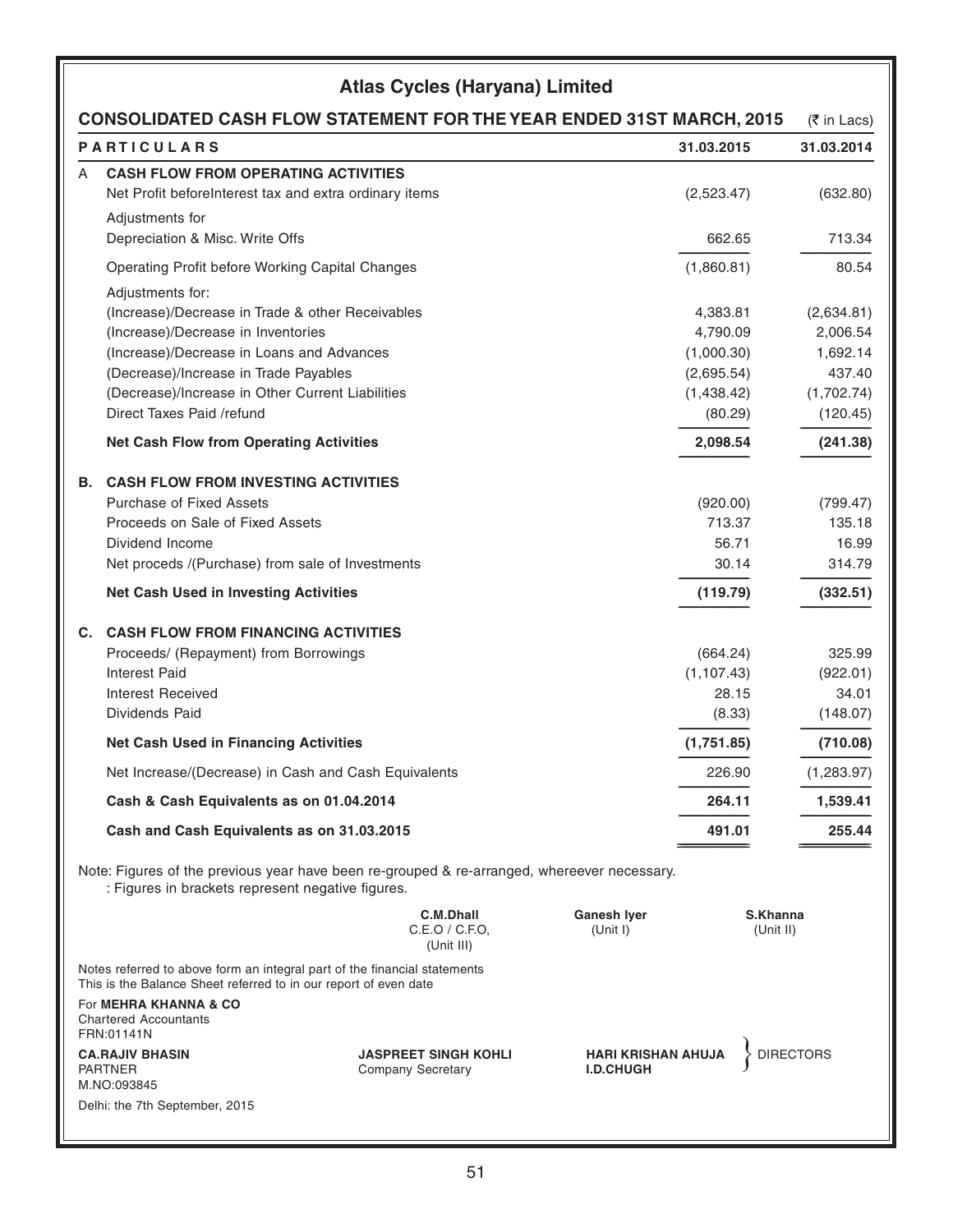#### **Note No. DESCRIPTION SIGNIFICANT ACCOUNTING POLICIES**

#### **1 SIGNIFICANT ACCOUNTING POLICIES**

#### **1. BASIS OF PREPARATION OF FINANCIAL STATEMENTS**

These financial statements have been prepared to comply with the Generally Accepted Accounting Principles in India (Indian GAAP), including the Accounting Standards notified under the relevant provisions of the Companies Act, 2013. The financial statements are prepared on accrual basis under the historical cost convention, except for certain Fixed Assets which are carried at revalued amounts. The financial statements are presented in Indian rupees rounded off to the nearest rupees in lacs.

#### **2. USE OF ESTIMATES**

The preparation of financial statements in conformity with Indian GAAP requires judgements, estimates and assumptions to be made that affect the reported amount of assets and liabilities, disclosure of contingent liabilities on the date of the financial statements and the reported amount of revenues and expenses during the reporting period. Difference between the actual results and estimates are recognised in the period in which the results are known/materialised.

#### **3. FIXED ASSETS**

Tangible Assets are stated at cost net of recoverable taxes, trade discounts and rebates and include amounts added on revaluation, less accumulated depreciation and impairment loss, if any. The cost of Tangible Assets comprises its purchase price, borrowing cost and any cost directly attributable to bringing the asset to its working condition for its intended use, net charges on foreign exchange contracts and adjustments arising from exchange rate variations attributable to the assets.Subsequent expenditures related to an item of Tangible Asset are added to its book value only if they increase the future benefits from the existing asset beyond its previously assessed standard of performance. Projects under which assets are not ready for their intended use are disclosed under Capital Work-in-Progress.Land and Building at Sonepat and at Rasoi were revalued on 30th June, 1986.Subsequent additions to these units are shown at cost.]

#### 4. Depreciation

Depreciation on Fixed Assets is provided to the extent of depreciable amount on the Written down Value (WDV) Method except in case of assets pertaining to Sahibabad, Malanpur and Bawal Unit where depreciation is provided on Straight Line Method (SLM). Depreciation is provided based on useful life of the assets as prescribed in Schedule II to the Companies Act, 2013.

5. Revenue Recognition

Revenue is recognised only when risks and rewards incidental to ownership are transferred to the customer, it can be reliably measured and it is reasonable to expect ultimate collection. Gross sales are inclusive of applicable excise duty and but are exclusive of sales tax.Dividend income is recognised when the right to receive payment is established.Interest income is recognised on a time proportion basis taking into account the amount outstanding and the interest rate applicable.

6. Investments

Current investments are carried at lower of cost and quoted/fair value, computed category-wise. Non-Current investments are stated at cost. Provision for diminution in the value of Non-Current investments is made only if such a decline is other than temporary.

7. Inventories

Items of inventories are measured at lower of cost and net realisable value after providing for obsolescence, if any, except in case of by-products which are valued at net realisable value. Cost of inventories comprises of cost of purchase, cost of conversion and other costs including manufacturing overheads incurred in bringing them to their respective present location and condition.

8. Borrowing Costs

Borrowing costs include exchange differences arising from foreign currency borrowings to the extent they are regarded as an adjustment to the interest cost. Borrowing costs that are attributable to the acquisition or construction of qualifying assets are capitalised as part of the cost of such assets. A qualifying asset is one that necessarily takes substantial period of time to get ready for its intended use. All other borrowing costs are charged to the Profit and Loss Statement in the period in which they are incurred.

9. Provisions, Contingent Liabilities and Contingent Assets

Provision is recognised in the accounts when there is a present obligation as a result of past event(s) and it is probable that an outflow of resources will be required to settle the obligation and a reliable estimate can be made. Provisions are not discounted to their present value and are determined based on the best estimate required to settle the obligation at the reporting date. These estimates are reviewed at each reporting date and adjusted to reflect the current best estimates. Contingent liabilities are disclosed unless the possibility of outflow of resources is remote. Contingent assets are neither recognised nor disclosed in the financial statements.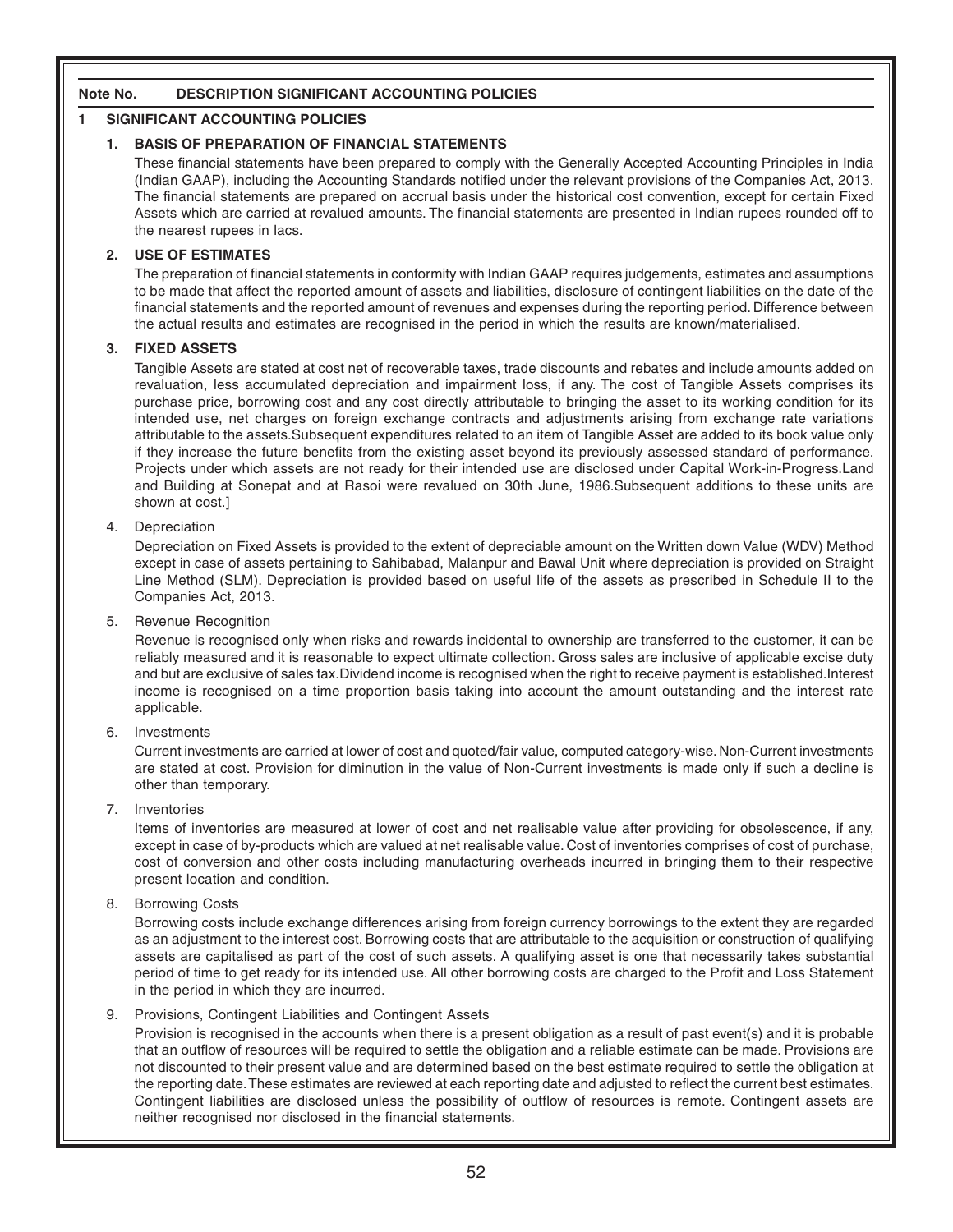#### 10. Income Taxes

Tax expense comprises of current tax and deferred tax. Current tax is measured at the amount expected to be paid to the tax authorities, using the applicable tax rates. Deferred income tax reflect the current period timing differences between taxable income and accounting income for the period and reversal of timing differences of earlier years/period. Deferred tax assets are recognised only to the extent that there is a reasonable certainty that sufficient future income will be available except that deferred tax assets, in case there are unabsorbed depreciation or losses, are recognised if there is virtual certainty that sufficient future taxable income will be available to realise the same. Deferred tax assets and liabilities are measured using the tax rates and tax law that have been enacted or substantively enacted by the Balance Sheet date.

11. Research and Development Expenses

Revenue expenditure pertaining to research is charged to the Profit and Loss Statement. Development costs of products are charged to the Profit and Loss Statement unless a product's technological feasibility has been established, in which case such expenditure is capitalised.

#### **Recognition of opening and closing balances of Defined Benefit Obligation**

| <b>GRATUITY</b>                                         |           | <b>Gratuity (Funded)</b> |
|---------------------------------------------------------|-----------|--------------------------|
|                                                         | 2014-15   | 2013-14                  |
| Defined Benefit obligation at the beginning of the year | 1217.00   | 1264.00                  |
| <b>Current Service Cost</b>                             | 59.00     | 142                      |
| Interest cost                                           | 103.00    | 102                      |
| Benefit paid                                            | $-211.00$ | $-291.00$                |
| Defined Benefit obligation at the year end              | 1168.00   | 1217.00                  |

| <b>INVESTMENT DETAILS</b>          | Investement as on<br>3/31/2015 | Investement as on<br>3/31/2014 |         |       |
|------------------------------------|--------------------------------|--------------------------------|---------|-------|
| <b>Investment Detail:</b>          | Value                          | $\%$                           | Value   | $\%$  |
| <b>GOI Securities</b>              | 474.33                         | 19.48%                         | 474.33  | 16.69 |
| <b>Public Securities</b>           | 650.62                         | 26.72%                         | 650.62  | 35.84 |
| <b>State Government Securities</b> | 390.9                          | 16.05%                         | 390.9   | 11.60 |
| <b>Private Securities</b>          | 815.7                          | 33.50%                         | 815.7   | 8.38  |
| In banks                           | 103.30                         | 4.24%                          | 72.1    | 27.49 |
|                                    | 2434.85                        | 100.00%                        | 2403.65 | 100   |

| <b>Acturial assumptions</b>              |         | <b>Gratuity (Funded)</b> |
|------------------------------------------|---------|--------------------------|
|                                          | 2014-15 | 2013-14                  |
| Discount rate (Per Annum)                | 8.00    | 8.00                     |
| Expected rate of return plan (Per Annum) | 8.75    | 9.40                     |
| Rate of escalation of salary (Per Annum) | 8.00    | 7.00                     |

The estimats of rate of escalation in salary considered in acturial valuation, takes into account seniority and promotion other relevant factors. The above information is certified by the actuary As per the Accounting Standard 15 " Employees benefit", the disclosure as defined in the accounting Standard are given below:

|   |    | <b>Defined Contribution Plan</b>                                        | 31.3.2015 | 31.3.2014 |
|---|----|-------------------------------------------------------------------------|-----------|-----------|
|   |    | <b>Employer's Contribution to Provident Fund</b>                        | 77.75     | 56.69     |
|   |    | <b>Employers Contribution to Supper Annuation Fund</b>                  | 16        | 38.63     |
|   |    | <b>Employers Contribution to Gratuity Fund</b>                          | 83.79     | 106.22    |
|   |    | <b>NOTES TO ACCOUNT</b>                                                 |           |           |
| 1 |    | <b>CONTIGENT LIABILITIES IN RESPECT OF</b>                              | 2015      | 2014      |
|   | a) | Surety bonds executed in favour of President of India through Customs & |           |           |
|   |    | Excise authorities for payment of Central Excise/Custom duty            | 165.00    | 165.00    |
|   | b) | Two surety bonds in favour of government of                             |           |           |
|   |    | Haryana for payment of Central & Local Sales Tax                        | 30.40     | 30.40     |
|   | C) | Guarantees given by bank                                                | 230.04    | 563.05    |
|   | d) | In respect of Entry Tax matters                                         | 0.00      | 5.00      |
|   | e) | In respect of Excise matters                                            | 0.00      | 52.00     |
|   | f) | In respect of Sales Tax matters                                         | 580.50    | 568.07    |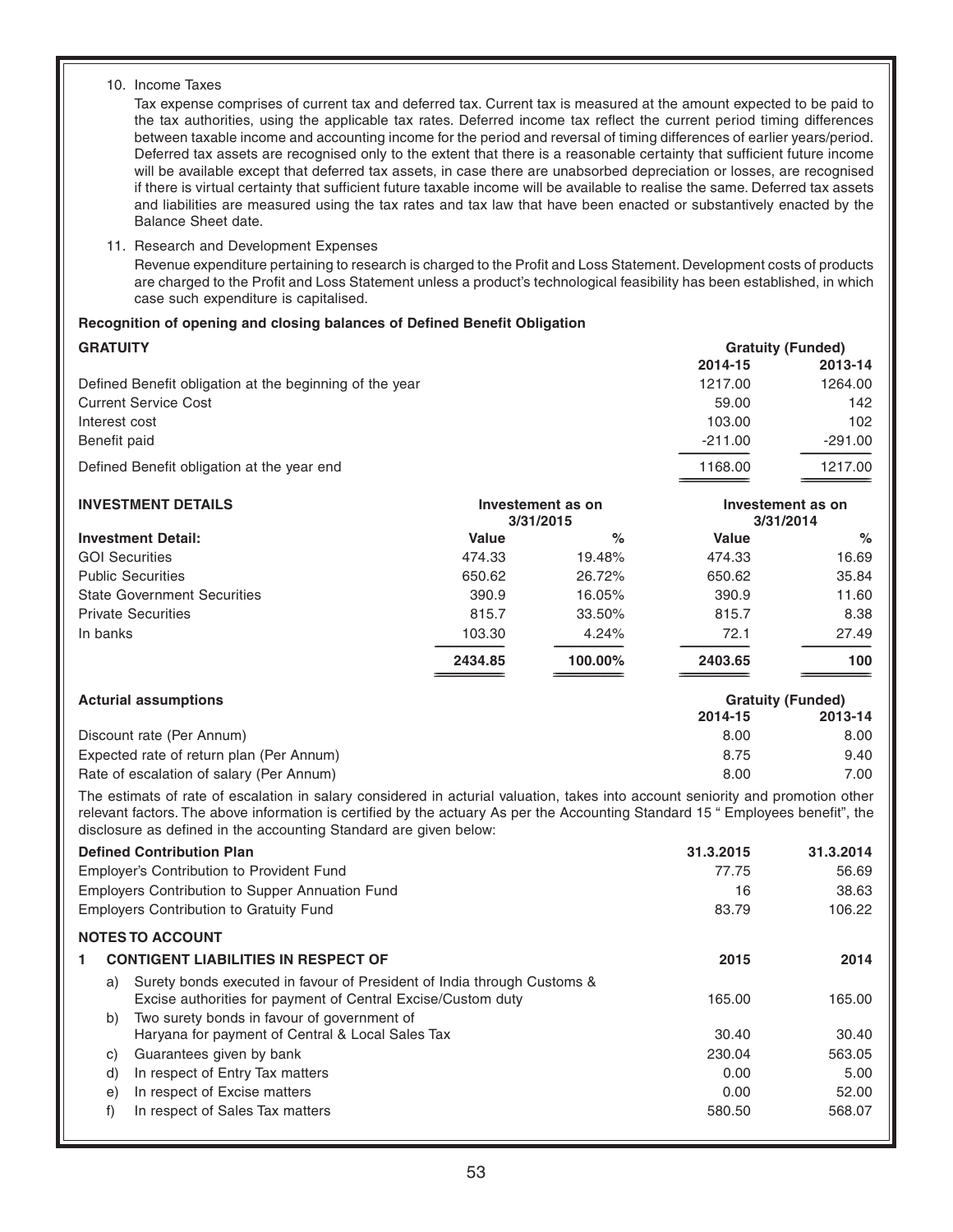## **2 DETAILS OF RAW MATERIAL CONSUMED DURING THE YEAR 2015 2014 Units Quantity Value Quantity Value (in lacs)** ` **(in lacs)** ` (i) Sheets & Strips Kgs. 32.01647 1,647.67 41.07 2,462.38 (ii) Tyres Nos. 43.51 4,642.89 50.82 5,516.34 (iii) Tubes Nos. 42.67106 1,784.68 48.55 2,047.16 (iv) Rims Nos. 34.65 3,234.95 37.18 3,229.73 (v) Other Items - 0 1,879.03 1,850.87 (vi) Components - 0 31,581.42 32,948.60 ------------------------------------------------ ------------------------------------------------ **44,770.64 48,055.08** ============================== ==============================

#### **3 VALUE OF IMPORTED AND INDIGENOUS RAW MATERIAL SPARE PARTS AND COMPONENTS CONSUMED DURING THE YEAR**

|    |                                                                                                                |            | Indigenous |            | <b>Imported</b> |
|----|----------------------------------------------------------------------------------------------------------------|------------|------------|------------|-----------------|
|    |                                                                                                                | Value (₹)  | Percentage | Value (₹)  | Percentage      |
|    | <b>Raw Material</b><br>(i)                                                                                     | 11,310.20  | 100        | <b>NIL</b> | 0               |
|    |                                                                                                                | 13255.61   | (100)      | <b>NIL</b> | (0)             |
|    | Components<br>(ii)                                                                                             | 30,372.98  | 90.77      | 3.087.46   | 9.23            |
|    | Previous Year figures are shown in brackets.                                                                   | (32118.33) | (92.30)    | (2681.14)  | (7.70)          |
|    |                                                                                                                |            |            |            |                 |
| 4  | <b>VALUE OF TOTAL IMPORTS ON CIF BASIS</b>                                                                     |            |            | 2015       | 2014            |
|    |                                                                                                                |            |            | ₹          | ₹               |
|    | Raw Material, Components & Spare Parts<br>(i)                                                                  |            |            | 3,087.46   | 2,681.14        |
|    | <b>Capital Goods</b><br>(ii)                                                                                   |            |            |            |                 |
|    |                                                                                                                |            |            | 3,087.46   | 2,681.14        |
|    |                                                                                                                |            |            |            |                 |
| 5  | <b>EXPENDITURE IN FOREING CURRENCY</b>                                                                         |            |            |            |                 |
|    | Commission on export<br>(i)                                                                                    |            |            | 30.35      | 30.26           |
|    | Foreign Tours<br>(ii)                                                                                          |            |            | 41.85      | 22.27           |
|    | Commission on export<br>(i)                                                                                    |            |            | 30.35      | 30.26           |
|    | Foreign Tours<br>(ii)                                                                                          |            |            | 41.85      | 22.27           |
|    | Foreign Publicity & exhibition<br>(iii)                                                                        |            |            | 1.73       | 2.26            |
|    |                                                                                                                |            |            | 73.93      | 54.79           |
| 6  | <b>EARNINGS IN FOREIGN EXCHANGE</b>                                                                            |            |            |            |                 |
|    | F.O.B. Value of goods exported                                                                                 |            |            | 2,791.09   | 2,481.00        |
| 7  | <b>RELATED PARTY DISCLOSURES UNDER ACCOUNTING STANDARD 18</b>                                                  |            |            |            |                 |
| А. | Name of associated parties and nature of related party relationship                                            |            |            |            |                 |
|    | Associated Companies : Milton Cycles Inds Ltd, Janki Das & Sons (P) Ltd, Romer Engineering Works (P) Ltd<br>i) |            |            |            |                 |

ii) **Subsidiary Companies are:** Atlas Cycles (Sonipat) Ltd, Atlas Cycles (Sahibabad) Ltd,

### Atlas Cycles (Malanpur) Ltd.,

Directors & Employees (As at 31.03.2014) : Sh. I.D.Chugh,

Sh. H.K.Ahuja, Sh. H.L.Bhatia, Sh. Vikram Khosla, Sh. Kartik Roop Rai, Sh. Sanjiv Kavaljit Singh, Sh. Veena Buber, Sh. Vikram Kapur, Sh. Salil Kapur, Sh. Gautam Kapur, Sh. Girish Kapur, Sh. Sanjay Kapur, Sh. Rajiv Kapur, Sh. Angad Kapur, Sh. Rishav Kapur, Sh.Prashant Kapur, Sh. Rahul Kapur,Sh.Sidhant Kapur,Sh.Abhinav Kapur,Sh.Ashwin Kapur.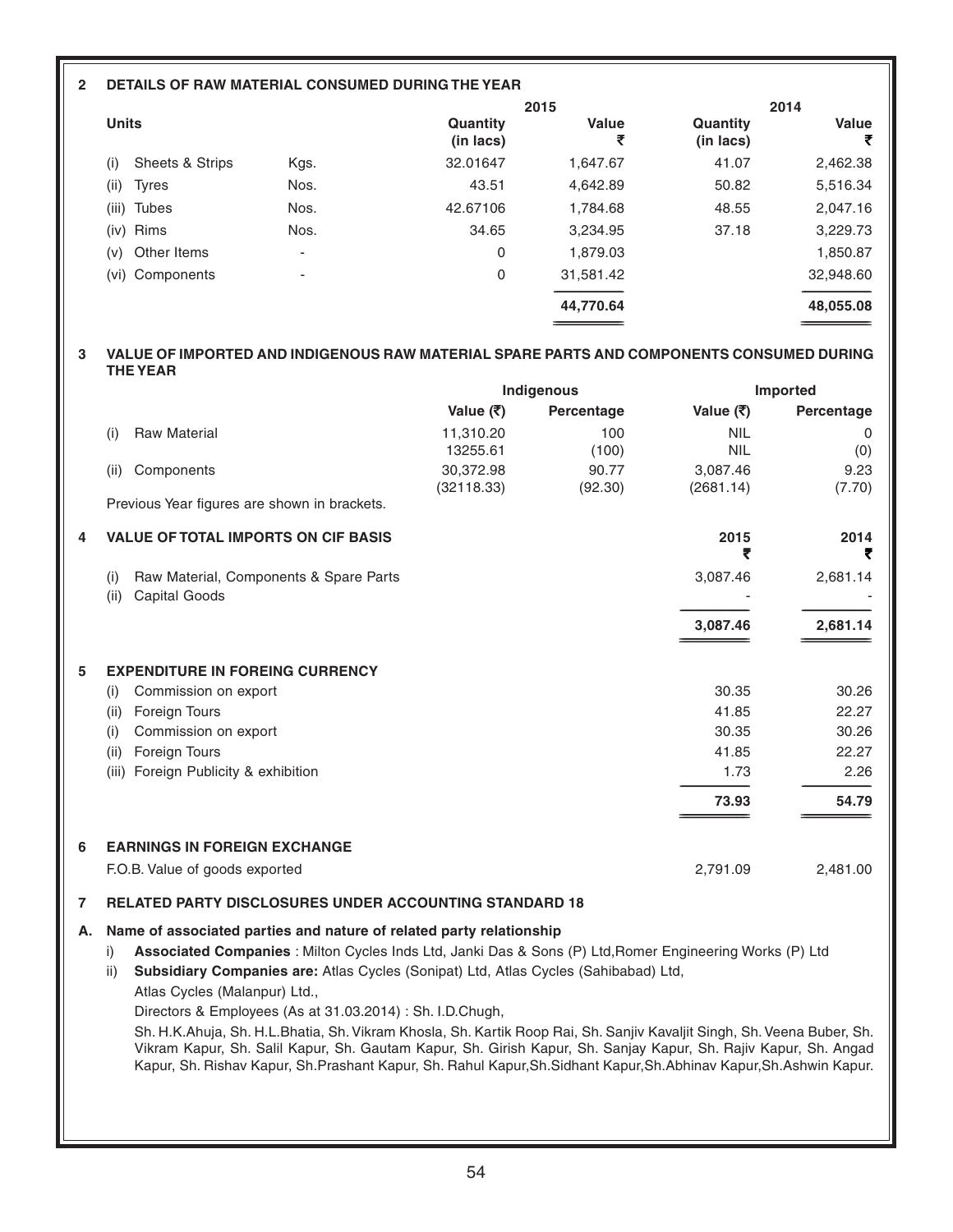| В. | <b>Transactions with the Associated Parties and Subsidiaries</b>                                                                |                                |                       | ₹ in lacs        |
|----|---------------------------------------------------------------------------------------------------------------------------------|--------------------------------|-----------------------|------------------|
|    |                                                                                                                                 |                                | 2015                  | 2014             |
|    | Sale of Goods                                                                                                                   |                                | 62.41                 | 638.27           |
|    | Rent                                                                                                                            |                                | 4.32                  | 4.32             |
|    | <b>Purchase of Goods</b>                                                                                                        |                                | 3878.54               | 4434.20          |
|    | Balances on year end                                                                                                            |                                | 53.46                 | 42.31            |
|    | Guarantee Given                                                                                                                 |                                | 20.00                 | 20.00            |
|    | C. Transactions with key managerial persons:<br>Remunerations: ₹ 483.64 Lacs (Previous Year ₹ 430.59 Lacs)                      |                                |                       |                  |
| 8  | Figure of the Previous Year have been re-arranged, wherever necessary.                                                          |                                |                       |                  |
| 9  | The Computation of Net Profit in accordance with Section 198 of the Companies Act, 1956 and commission payable<br>to Directors: |                                |                       |                  |
|    |                                                                                                                                 |                                | 2015                  | 2014             |
|    |                                                                                                                                 |                                | ₹                     | ₹                |
|    | (a) Computation of profit for managerial remuneration                                                                           |                                |                       |                  |
|    | Profit as per Profit & Loss A/c                                                                                                 |                                | $-2797.72$            | $-1511.99$       |
|    | Add: Directors remuneration including perquisites                                                                               |                                | 13.38                 | 14.06            |
|    | Add: Bad debts                                                                                                                  |                                |                       |                  |
|    |                                                                                                                                 |                                | $-2784.34$            | $-1497.93$       |
|    | Less: Profit on Sale of Assets                                                                                                  |                                | 623.51                | $-13.16$         |
|    | Add: Depreciation as per Profit & Loss A/c                                                                                      |                                |                       | 713.34           |
|    | Less: Depreciation as per Section 350 of companies Act, 1956                                                                    |                                |                       | $-869.86$        |
|    | <b>Net Profit</b>                                                                                                               |                                | (2, 160.83)           | (1,667.61)       |
|    | Commission eligible for payment @ 0.5% of the Net Profit                                                                        |                                |                       |                  |
|    | (Previous Year 0.5%)                                                                                                            |                                |                       |                  |
|    | Actual Commission Paid to a Whole Time Director                                                                                 |                                |                       | 1.29             |
|    | (b) Remuneration paid to a whole time director                                                                                  |                                | 2015                  | 2014             |
|    | Salary                                                                                                                          |                                | 11.44                 | 10.84            |
|    | Long Service Allowance                                                                                                          |                                | 0.02                  | 0.02             |
|    | <b>Provident Fund Contribution</b>                                                                                              |                                | 0.91                  | 0.86             |
|    | Leave Travel Assistance                                                                                                         |                                | 0.64                  | 0.60             |
|    | <b>Medical Expenses</b>                                                                                                         |                                | 0.37                  | 0.45             |
|    | Commission                                                                                                                      |                                |                       | 1.29             |
|    |                                                                                                                                 |                                | 13.38                 | 14.06            |
|    | C.M.Dhall<br>C.E.O / C.F.O.<br>(Unit III)                                                                                       | <b>Ganesh Iver</b><br>(Unit I) | S.Khanna<br>(Unit II) |                  |
|    | Notes referred to above form an integral part of the financial statements                                                       |                                |                       |                  |
|    | This is the Balance Sheet referred to in our report of even date                                                                |                                |                       |                  |
|    | For MEHRA KHANNA & CO<br><b>Chartered Accountants</b>                                                                           |                                |                       |                  |
|    | FRN:01141N                                                                                                                      | <b>HARI KRISHAN AHUJA</b>      |                       |                  |
|    | <b>CA.RAJIV BHASIN</b><br><b>JASPREET SINGH KOHLI</b><br><b>PARTNER</b><br><b>Company Secretary</b><br>M.NO:093845              | <b>I.D.CHUGH</b>               |                       | <b>DIRECTORS</b> |
|    | Delhi: the 7th September, 2015                                                                                                  |                                |                       |                  |
|    |                                                                                                                                 |                                |                       |                  |
|    |                                                                                                                                 |                                |                       |                  |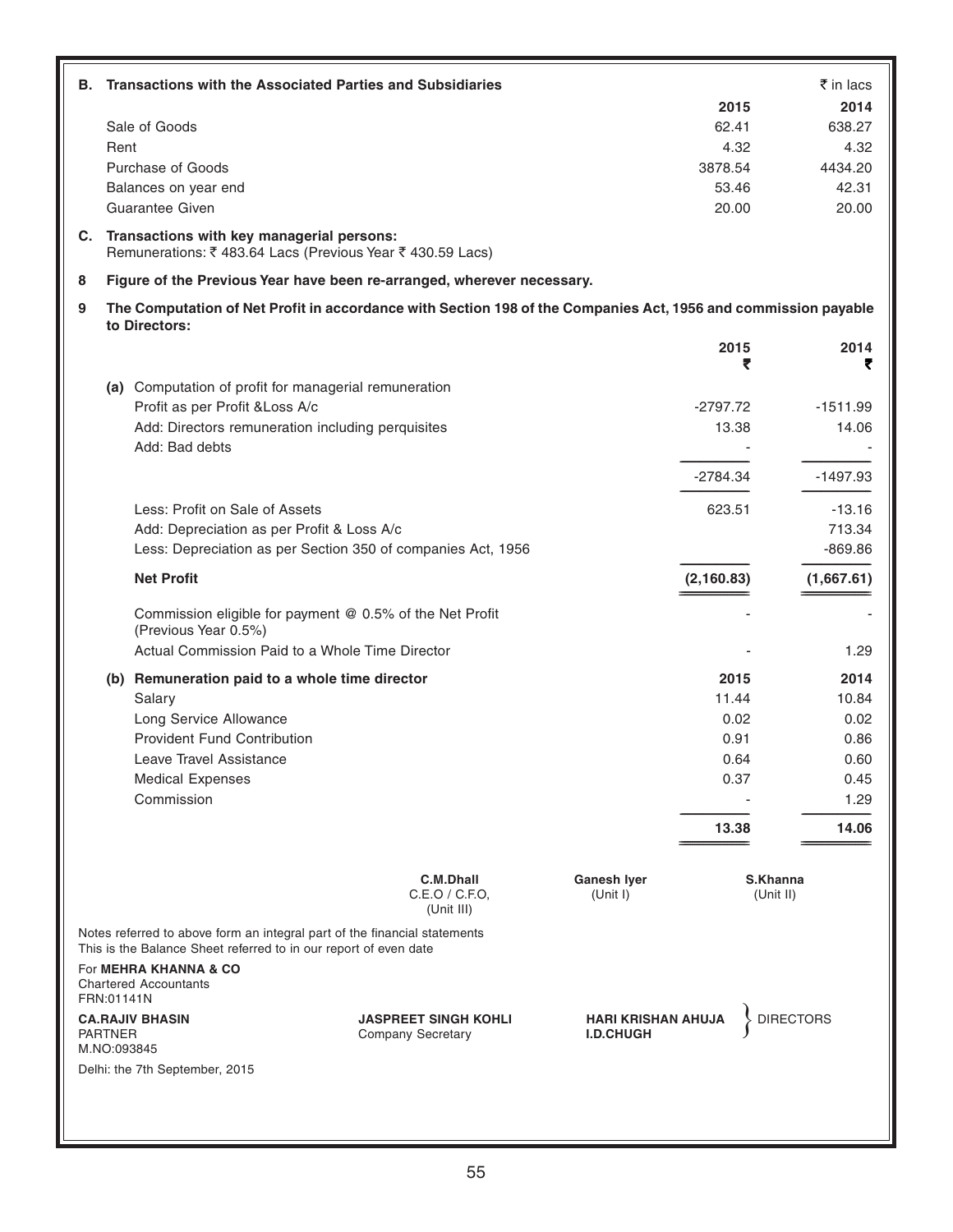# **Atlas Cycles (Haryana) Limited**

|                |          | Atlas Cycles (Haryana) Limited<br><b>Notes to Consolidated Financial Statements</b>                                                                                                                                                                                                                                                                                                                                                                                                                                                                                  |                              |                                          | $(5 \in \text{In}$ Lacs)         |
|----------------|----------|----------------------------------------------------------------------------------------------------------------------------------------------------------------------------------------------------------------------------------------------------------------------------------------------------------------------------------------------------------------------------------------------------------------------------------------------------------------------------------------------------------------------------------------------------------------------|------------------------------|------------------------------------------|----------------------------------|
|                |          | Note No. DESCRIPTION                                                                                                                                                                                                                                                                                                                                                                                                                                                                                                                                                 |                              | 31.03.2015                               | 31.03.2014                       |
| $\overline{2}$ |          | <b>SHARE CAPITAL</b><br><b>AUTHORISED</b><br>30,000(30,000) 6 1/4% P.A. free of Income tax cumulative<br>redeemable Preference shares of ₹100 each                                                                                                                                                                                                                                                                                                                                                                                                                   |                              | 30.00                                    | 30.00                            |
|                |          | 97,00,000(97,00,000) Equity Shares of ₹10/- each                                                                                                                                                                                                                                                                                                                                                                                                                                                                                                                     |                              | 970.00<br>1,000.00                       | 970.00<br>1,000.00               |
|                |          | <b>ISSUED, SUBSCRIBED AND PAID UP</b><br>32,51,919 (32,51,919) Equity Shares of ₹ 10/-each fully paid up                                                                                                                                                                                                                                                                                                                                                                                                                                                             |                              | 325.19                                   | 325.19                           |
|                |          | <b>TOTAL - SHARE CAPITAL</b>                                                                                                                                                                                                                                                                                                                                                                                                                                                                                                                                         |                              | 325.19                                   | 325.19                           |
|                |          | (a) RECONCILIATION OF THE NUMBER OF EQUITY SHARES<br>OUTSTANDING AT THE BEGINNING AND AT THE END OF<br>THE REPORTING YEAR                                                                                                                                                                                                                                                                                                                                                                                                                                            |                              | <b>No. of Shares</b>                     | <b>No. of Shares</b>             |
|                |          | <b>END OF THE REPORTING YEAR</b><br>Equity Shares outstanding at the beginning of the year<br><b>Equity Shares issued during the year</b>                                                                                                                                                                                                                                                                                                                                                                                                                            |                              | 3,251,919                                | 3,251,919                        |
|                |          | Shares outstanding at the end of the year                                                                                                                                                                                                                                                                                                                                                                                                                                                                                                                            |                              | 3,251,919                                | 3,251,919                        |
|                | (b)      | <b>TERMS/RIGHT ATTACHED TO EQUITY SHARES</b><br>The company has only one class of equity shares having a par value of $\bar{\tau}$ 10 per share. Each holder of equity shares is entitled<br>to one vote per share. The company declares and pays dividends in Indian rupees. The dividend proposed, if any, by the Board<br>of Directors is subject to the approval of the shareholders in the ensuing Annual General Meeting and also has equal right in<br>distribution of Profit/Surplus in proportions to the number of equity shares held by the shareholders. |                              |                                          |                                  |
|                | (c)      | EQUITY SHARES IN THE COMPANY HELD BY EACH SHAREHOLDER HOLDING MORE THAN 5% SHARES ARE AS<br><b>UNDER:</b>                                                                                                                                                                                                                                                                                                                                                                                                                                                            |                              |                                          | 2014                             |
|                |          | <b>NAME OF THE EQUITY SHAREHOLDER</b><br><b>No. of Shares</b><br>Milton Cycles Industries Ltd<br>325846<br>Limrose Enng Works Pvt Ltd<br>257650                                                                                                                                                                                                                                                                                                                                                                                                                      | 2015<br>%<br>10.02%<br>7.92% | <b>No. of Shares</b><br>325846<br>257650 | %<br>10.02%<br>7.92%             |
|                | d)<br>e) | Company has not issued any ESOP Plan, or Conversion of Bonds/Debentures<br>Company has not issued any shares by way of Bonus/ Right Shares and has not Buy-back any shares in the preceding five<br>years                                                                                                                                                                                                                                                                                                                                                            |                              |                                          |                                  |
|                |          | Note No. DESCRIPTION                                                                                                                                                                                                                                                                                                                                                                                                                                                                                                                                                 |                              | 31.03.2015                               | 31.03.2014                       |
| 3              |          | <b>RESERVES AND SURPLUS</b><br>(a) SECURITY PREMIUM ACCOUNT<br>As per last account                                                                                                                                                                                                                                                                                                                                                                                                                                                                                   |                              | 606.20                                   | 606.20                           |
|                |          | Add: On Conversion of Foreign Currency Convertible Bonds                                                                                                                                                                                                                                                                                                                                                                                                                                                                                                             |                              |                                          |                                  |
|                |          |                                                                                                                                                                                                                                                                                                                                                                                                                                                                                                                                                                      |                              | 606.20                                   | 606.20                           |
|                | (b)      | FIXED ASSETS REVALUATION RESERVE<br>As per last account<br>Add:- Transferred from Statement of Profit and Loss<br>Less:- Written Back during the year                                                                                                                                                                                                                                                                                                                                                                                                                |                              | 389.74                                   | 389.74                           |
|                |          |                                                                                                                                                                                                                                                                                                                                                                                                                                                                                                                                                                      |                              | 389.74                                   | 389.74                           |
|                | (C)      | <b>GENERAL RESERVE</b><br>As per last account<br>Add: Transferred from Statement of Profit and Loss                                                                                                                                                                                                                                                                                                                                                                                                                                                                  |                              | 11,158.83                                | 11,158.79                        |
|                |          |                                                                                                                                                                                                                                                                                                                                                                                                                                                                                                                                                                      |                              | 11,158.83                                | 11,158.79                        |
|                |          | (d) SURPLUS - STATEMENT OF PROFIT AND LOSS<br>As per last account<br>Add: Profit after Tax for the year<br><b>NET PROFIT</b>                                                                                                                                                                                                                                                                                                                                                                                                                                         |                              | (857.93)<br>(1,895.24)<br>(2,753.17)     | 149.73<br>(1,007.66)<br>(857.93) |
|                |          | Amount Available for appropriation<br><b>APPROPRIATIONS</b><br>Debenture Redemption Reserve                                                                                                                                                                                                                                                                                                                                                                                                                                                                          |                              | (2,753.17)                               | (857.93)                         |
|                |          | <b>General Reserve</b><br><b>Proposed Dividend</b>                                                                                                                                                                                                                                                                                                                                                                                                                                                                                                                   |                              |                                          |                                  |
|                |          | Corporate Dividend Tax<br>Net Surplus in the Statement of Profit and Loss<br><b>TOTAL - RESERVE &amp; SURPLUS</b>                                                                                                                                                                                                                                                                                                                                                                                                                                                    |                              | (3,660.65)<br>9,401.60                   | (857.93)<br>11,296.80            |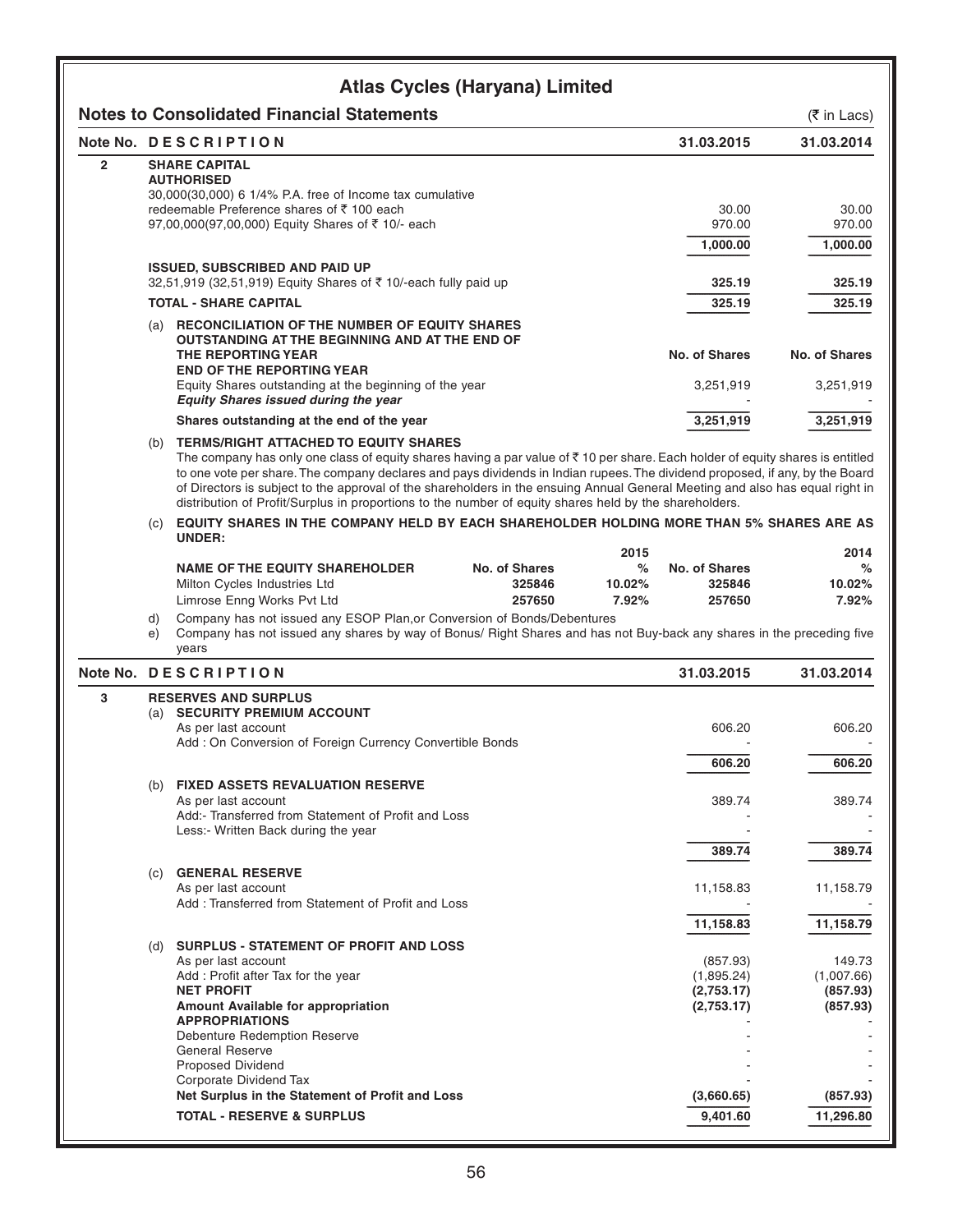|                |                                                                                                                                                                                                                                                                                                                    |                            |                                                                   |                                 | $(5 \in \text{Ln}$ Lacs)                                          |
|----------------|--------------------------------------------------------------------------------------------------------------------------------------------------------------------------------------------------------------------------------------------------------------------------------------------------------------------|----------------------------|-------------------------------------------------------------------|---------------------------------|-------------------------------------------------------------------|
|                |                                                                                                                                                                                                                                                                                                                    | <b>Non-Current Portion</b> |                                                                   |                                 | <b>Current Maturity</b>                                           |
|                | Note No. DESCRIPTION                                                                                                                                                                                                                                                                                               | 31.03.2015                 | 31.03.2014                                                        | 31.03.2015                      | 31.03.2014                                                        |
| 4              | <b>LONG-TERM BORROWINGS</b>                                                                                                                                                                                                                                                                                        |                            |                                                                   |                                 |                                                                   |
|                | <b>SECURED</b>                                                                                                                                                                                                                                                                                                     |                            |                                                                   |                                 |                                                                   |
|                | (a) TERM LOAN FROM BANKS<br>Rupee term loan                                                                                                                                                                                                                                                                        |                            |                                                                   |                                 | 661.39                                                            |
|                | (b) CAR LOAN FROM BANKS                                                                                                                                                                                                                                                                                            | 79.24                      | 78.65                                                             | 87.14                           | 46.57                                                             |
|                | <b>TOTAL SECURED LONG<br/>TERM BORROWINGS</b>                                                                                                                                                                                                                                                                      |                            |                                                                   |                                 |                                                                   |
|                |                                                                                                                                                                                                                                                                                                                    | 79.24                      | 78.65                                                             | 87.14                           | 707.96                                                            |
|                | UNSECURED LONG TERM BORROWINGS                                                                                                                                                                                                                                                                                     |                            |                                                                   |                                 |                                                                   |
|                | (a) PUBLIC FIXED DEPOSITS                                                                                                                                                                                                                                                                                          |                            | 860.35                                                            | 686.32                          | 1,019.14                                                          |
|                | <b>TOTAL UNSECURED LONG</b><br><b>TERM BORROWINGS</b>                                                                                                                                                                                                                                                              |                            | 860.35                                                            | 686.32                          | 1,019.14                                                          |
|                |                                                                                                                                                                                                                                                                                                                    |                            |                                                                   |                                 |                                                                   |
|                | <b>TOTAL - LONG TERM BORROWINGS</b>                                                                                                                                                                                                                                                                                | 79.24                      | 939.00                                                            | 773.46                          | 1,727.10                                                          |
|                |                                                                                                                                                                                                                                                                                                                    |                            |                                                                   |                                 |                                                                   |
|                | Term Loan from Central Bank Of India is secured against first pari passu charge on respective unit's immovable<br>1<br>property and future assets which it may acquire in future and carries interest @ 13% p.a and is repayable on 3<br>yearly equal installments.                                                |                            |                                                                   |                                 |                                                                   |
|                | 2<br>The Company accepted fixed deposits from the public which carries interest @ 11% p.a. for FDRs less than $\bar{\tau}$<br>2,00,000/- for a period of one year and 11.5% p.a for more than one year irrespective of amount. However,<br>company is repaying fixed deposit as and when becoming due for payment. |                            |                                                                   |                                 |                                                                   |
|                | Vehicle loans are secured by way of hypothecation of vehicle concerned and carries interest from 8.5% p.a. to<br>3<br>13% p.a. on different loans and repayable in 36 / 48 equal installments.                                                                                                                     |                            |                                                                   |                                 |                                                                   |
|                | Note No. DESCRIPTION                                                                                                                                                                                                                                                                                               |                            | <b>Deferred Tax</b><br><b>Liability/Asset</b><br>as at 31.03.2014 | Charge/(Credit)<br>for the year | <b>Deferred Tax</b><br><b>Liability/Asset</b><br>as at 31.03.2015 |
| 5              | DEFERRED TAX LIABILITY (NET)                                                                                                                                                                                                                                                                                       |                            |                                                                   |                                 |                                                                   |
|                | (a) DEFERRED TAX LIABILITY                                                                                                                                                                                                                                                                                         |                            | 364.00                                                            |                                 | 543.48                                                            |
|                | Difference between book & tax depreciation                                                                                                                                                                                                                                                                         |                            |                                                                   | (907.48)                        |                                                                   |
|                | <b>Total Deferred Tax Liability</b>                                                                                                                                                                                                                                                                                |                            | 364.00                                                            | (907.48)                        | 543.48                                                            |
|                | DEFERRED TAX LIABILITY (NET)                                                                                                                                                                                                                                                                                       |                            | 364.00                                                            | (907.48)                        | 543.48                                                            |
|                | Note No. DESCRIPTION                                                                                                                                                                                                                                                                                               |                            |                                                                   | 31.03.2015                      | 31.03.2014                                                        |
| 6              | <b>OTHER LONG TERM LIABILITIES</b>                                                                                                                                                                                                                                                                                 |                            |                                                                   |                                 |                                                                   |
|                | <b>Security Deposits</b>                                                                                                                                                                                                                                                                                           |                            |                                                                   | 260.67                          | 270.45                                                            |
|                | <b>LADT Payable</b>                                                                                                                                                                                                                                                                                                |                            |                                                                   | 11.21                           |                                                                   |
|                | <b>TOTAL - OTHER LONG TERM LIABILITIES</b>                                                                                                                                                                                                                                                                         |                            |                                                                   | 271.88                          | 270.45                                                            |
|                |                                                                                                                                                                                                                                                                                                                    |                            |                                                                   |                                 |                                                                   |
|                |                                                                                                                                                                                                                                                                                                                    | Long-Term                  |                                                                   |                                 | <b>Short-Term</b>                                                 |
|                | Note No. DESCRIPTION                                                                                                                                                                                                                                                                                               | 31.03.2015                 | 31.03.2014                                                        | 31.03.2015                      | 31.03.2014                                                        |
| $\overline{7}$ | <b>PROVISIONS</b>                                                                                                                                                                                                                                                                                                  |                            |                                                                   |                                 |                                                                   |
|                | For Employee Beneifts                                                                                                                                                                                                                                                                                              |                            |                                                                   | 122.08                          |                                                                   |
|                | Leave Encashment etc                                                                                                                                                                                                                                                                                               | 82.37                      | 73.39                                                             |                                 | 308.99                                                            |
|                | For Taxation                                                                                                                                                                                                                                                                                                       |                            |                                                                   | 1,939.97                        | 1,949.10                                                          |
|                | For Proposed Dividend                                                                                                                                                                                                                                                                                              |                            |                                                                   |                                 |                                                                   |
|                | For Corporate Dividend Tax                                                                                                                                                                                                                                                                                         |                            |                                                                   |                                 |                                                                   |
|                | For Dealers Discount                                                                                                                                                                                                                                                                                               |                            |                                                                   | 34.05                           | 142.11                                                            |
|                | For Bills Payable                                                                                                                                                                                                                                                                                                  |                            |                                                                   | 65.59                           | 21.59                                                             |
|                | Others                                                                                                                                                                                                                                                                                                             |                            |                                                                   | 374.55                          | 1,392.39                                                          |
|                | <b>TOTAL - PROVISIONS</b>                                                                                                                                                                                                                                                                                          | 82.37                      | 73.39                                                             | 2,536.24                        | 3,814.18                                                          |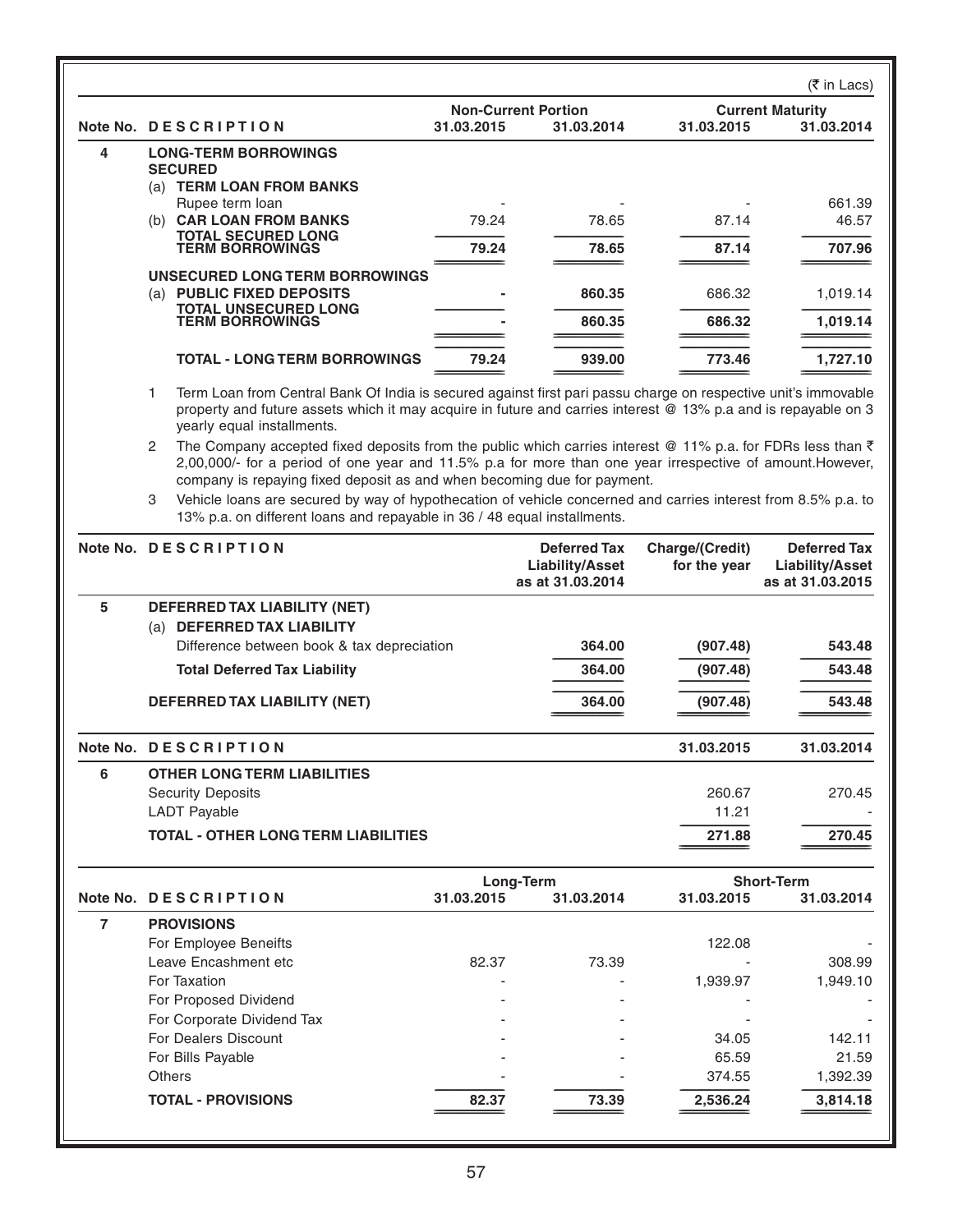|    |                                                                                                                                                                                                                               |            | $(5 \in \text{Ln}$ Lacs)                                                                             |  |  |  |  |  |  |  |
|----|-------------------------------------------------------------------------------------------------------------------------------------------------------------------------------------------------------------------------------|------------|------------------------------------------------------------------------------------------------------|--|--|--|--|--|--|--|
|    | Note No. DESCRIPTION                                                                                                                                                                                                          | 31.03.2015 | 31.03.2014                                                                                           |  |  |  |  |  |  |  |
| 8  | <b>SHORT TERM BORROWINGS</b>                                                                                                                                                                                                  |            |                                                                                                      |  |  |  |  |  |  |  |
|    | <b>SECURED SHORT TERM BORROWINGS</b>                                                                                                                                                                                          |            |                                                                                                      |  |  |  |  |  |  |  |
|    | (a) Working Capital Facility from Bank                                                                                                                                                                                        | 6,886.30   | 5,594.57                                                                                             |  |  |  |  |  |  |  |
|    | Short Term Loans<br>(c)                                                                                                                                                                                                       | 625.71     | 325.87                                                                                               |  |  |  |  |  |  |  |
|    | Bills Discounting from Bank/Financial Institution<br>(d)                                                                                                                                                                      | 1,933.26   | 2,375.66                                                                                             |  |  |  |  |  |  |  |
|    | <b>TOTAL SECURED SHORT TERM BORROWINGS</b>                                                                                                                                                                                    | 9,445.27   | 8,296.10                                                                                             |  |  |  |  |  |  |  |
|    | UNSECURED SHORT TERM BORROWINGS                                                                                                                                                                                               |            |                                                                                                      |  |  |  |  |  |  |  |
|    | (a) Loan from Body Corporate                                                                                                                                                                                                  |            |                                                                                                      |  |  |  |  |  |  |  |
|    | <b>TOTAL UNSECURED SHORT TERM BORROWINGS</b>                                                                                                                                                                                  |            |                                                                                                      |  |  |  |  |  |  |  |
|    |                                                                                                                                                                                                                               |            |                                                                                                      |  |  |  |  |  |  |  |
|    | <b>TOTAL - SHORT TERM BORROWINGS</b>                                                                                                                                                                                          | 9,445.27   | 8,296.10                                                                                             |  |  |  |  |  |  |  |
|    | Cash Credit Limit from Consortium banks is secured against Hypothecation of Inventory and Book Debts and Ist<br>1.<br>Charge over Fixed Assets of the Company which is repayable on demand and carries Interest @ 13.25% p.a. |            |                                                                                                      |  |  |  |  |  |  |  |
|    | Bills Discounting facility from SIDBI is fully secured by the stock against the bills discounted and IInd charge over<br>2<br>the Fixed Assets of the Company and carries interest@13.50% pa                                  |            |                                                                                                      |  |  |  |  |  |  |  |
|    | Overdraft Limit from HDFC Bank is Secured against the lien on the Mutual Funds and carries interest @12.25%<br>3<br>which is repayable on demand.                                                                             |            |                                                                                                      |  |  |  |  |  |  |  |
|    | Bill Discounting Facility from IDBI bank is secured against second charge on current and fixed assets of Malanpur<br>4<br>Unit.                                                                                               |            |                                                                                                      |  |  |  |  |  |  |  |
|    | Unsecured Billl Discounting Facility from India Factoring Finance Limited carries interest@ 15% p.a.<br>5                                                                                                                     |            |                                                                                                      |  |  |  |  |  |  |  |
|    | Note No. DESCRIPTION                                                                                                                                                                                                          |            |                                                                                                      |  |  |  |  |  |  |  |
| 9  |                                                                                                                                                                                                                               | 31.03.2015 | 31.03.2014                                                                                           |  |  |  |  |  |  |  |
|    | <b>TRADE PAYABLES</b>                                                                                                                                                                                                         |            |                                                                                                      |  |  |  |  |  |  |  |
|    | Trade Payables (including Acceptances)                                                                                                                                                                                        |            |                                                                                                      |  |  |  |  |  |  |  |
|    | Dues to Micro and Small enterprises                                                                                                                                                                                           | 3,275.96   |                                                                                                      |  |  |  |  |  |  |  |
|    | Dues to other than Micro and Small enterprises                                                                                                                                                                                | 6,640.14   |                                                                                                      |  |  |  |  |  |  |  |
|    | <b>TOTAL TRADE PAYABLES</b>                                                                                                                                                                                                   | 9,916.10   | 4,040.92<br>8,570.73<br>12,611.65                                                                    |  |  |  |  |  |  |  |
|    |                                                                                                                                                                                                                               |            |                                                                                                      |  |  |  |  |  |  |  |
|    | Note No. DESCRIPTION                                                                                                                                                                                                          | 31.03.2015 |                                                                                                      |  |  |  |  |  |  |  |
| 10 | <b>OTHER CURRENT LIABILITIES</b>                                                                                                                                                                                              |            |                                                                                                      |  |  |  |  |  |  |  |
|    | Current maturities of Long term Borrowings. (Refer note no 4)                                                                                                                                                                 | 773.46     |                                                                                                      |  |  |  |  |  |  |  |
|    | Interest accrued but not due on borrowings.                                                                                                                                                                                   | 34.96      |                                                                                                      |  |  |  |  |  |  |  |
|    | Interest accrued and due on borrowings.                                                                                                                                                                                       |            |                                                                                                      |  |  |  |  |  |  |  |
|    | <b>Statutory Dues</b>                                                                                                                                                                                                         | 215.83     |                                                                                                      |  |  |  |  |  |  |  |
|    | Due to Customer and others                                                                                                                                                                                                    | 451.88     |                                                                                                      |  |  |  |  |  |  |  |
|    | Security Deposits from Agents/Dealers/Others                                                                                                                                                                                  | 101.68     |                                                                                                      |  |  |  |  |  |  |  |
|    | Advance Against Sale of Land #                                                                                                                                                                                                | 2,187.00   |                                                                                                      |  |  |  |  |  |  |  |
|    | Other Outstanding Liabilities                                                                                                                                                                                                 | 95.09      |                                                                                                      |  |  |  |  |  |  |  |
|    | Liability towards Investors Education and Protection Fund under Section 205C<br>of the Companies Act, 1956 not due                                                                                                            |            |                                                                                                      |  |  |  |  |  |  |  |
|    | Unpaid dividend                                                                                                                                                                                                               | 9.80       | 31.03.2014<br>1,727.10<br>134.80<br>2.49<br>174.37<br>363.66<br>99.62<br>2,371.00<br>120.54<br>18.13 |  |  |  |  |  |  |  |

# ₹ 15.50 Crores received as advance against sale of land of Rasoi Plant and ₹ 6.37 crores received as advance against sale of land of Bawal plant.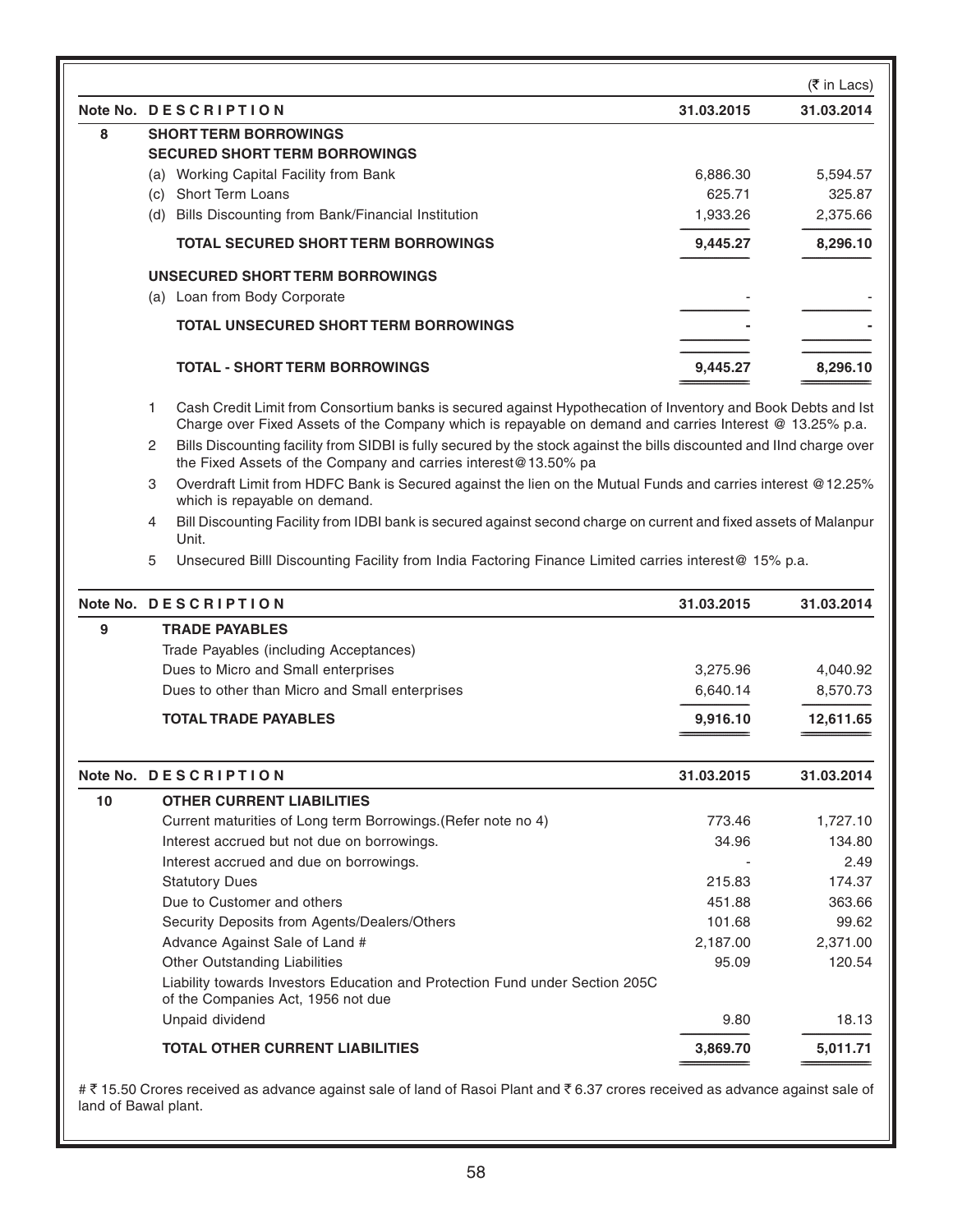| <b>11. FIXED ASSETS</b>        |                           |                             |          |                 |                                          |                                |                                                                                | (₹ in Lacs)  |
|--------------------------------|---------------------------|-----------------------------|----------|-----------------|------------------------------------------|--------------------------------|--------------------------------------------------------------------------------|--------------|
| <b>Particulars</b>             | Land &<br><b>Building</b> | Plant &<br><b>Machinery</b> | Computer | <b>Vehicles</b> | <b>Electrical</b><br><b>Installation</b> | <b>Furniture</b><br>& Fixtures | <b>Under</b><br>Const.<br><b>Installation</b><br>Building/<br><b>Machinery</b> | <b>Total</b> |
| <b>COST</b>                    | ₹                         | ₹                           | ₹        | ₹               | ₹                                        | ₹                              | ₹                                                                              | ₹            |
| As at 1st April, 2014          | 7,860.96                  | 7,567.61                    | 528.57   | 1,595.38        | 269.80                                   | 819.91                         | 439.89                                                                         | 19,082.13    |
| <b>Additions</b>               | 3.78                      | 677.09                      | 26.43    | 197.58          | 5.72                                     | 9.02                           | 0.39                                                                           | 920.00       |
| Sales/Adjustment               | 25.15                     | 5.27                        | 0.72     | 148.91          |                                          | 34.16                          | 11.86                                                                          | 226.06       |
| As at 31st March, 2015         | 7,839.59                  | 8,239.43                    | 554.29   | 1,644.05        | 275.52                                   | 794.77                         | 428.42                                                                         | 19,776.07    |
| <b>DEPRECIATION</b>            |                           |                             |          |                 |                                          |                                |                                                                                |              |
| As at 1st April, 2014          | 2,322.13                  | 5,041.93                    | 493.44   | 993.72          | 218.87                                   | 535.10                         |                                                                                | 9,605.19     |
| <b>For the Year</b>            | 206.23                    | 236.37                      | 19.58    | 117.07          | 17.94                                    | 65.66                          |                                                                                | 662.85       |
| Sales/Adjustment               | 4.12                      | 4.17                        | 0.53     | 96.79           |                                          | 30.59                          |                                                                                | 136.20       |
| As at 31st March, 2015         | 2,524.25                  | 5,274.13                    | 512.48   | 1,014.00        | 236.82                                   | 570.17                         |                                                                                | 10,131.83    |
| <b>NET ASSETS</b>              |                           |                             |          |                 |                                          |                                |                                                                                |              |
| As at 31st March, 2015         | 5,315.35                  | 2,965.30                    | 41.81    | 630.05          | 38.70                                    | 224.61                         | 428.42                                                                         | 9,644.23     |
| As at 31st March, 2014         | 5,538.83                  | 2,525.68                    | 35.13    | 601.66          | 50.93                                    | 284.81                         | 439.89                                                                         | 9,476.94     |
| Note No.<br><b>DESCRIPTION</b> |                           |                             |          | 31.03.2015      |                                          |                                | 31.03.2014                                                                     |              |

| Note No.    | <b>DESCRIPTION</b>                                                                     |               | 31.03.2015     |           |                                 | 31.03.2014    |                |           |                                 |
|-------------|----------------------------------------------------------------------------------------|---------------|----------------|-----------|---------------------------------|---------------|----------------|-----------|---------------------------------|
|             |                                                                                        | Face<br>Value | <b>Nos</b>     |           | <b>Amount Amount</b><br>in Lacs | Face<br>Value | <b>Nos</b>     |           | <b>Amount Amount</b><br>in Lacs |
| 12          | <b>INVESTMENTS</b>                                                                     |               |                |           |                                 |               |                |           |                                 |
|             | <b>NON CURRENT INVESTMENTS</b>                                                         |               |                |           |                                 |               |                |           |                                 |
| Α           | <b>Equity Shares Fully Paid Up - Trade Un Quoted</b>                                   |               |                |           |                                 |               |                |           |                                 |
|             | Ambojini Property Developers Pvt. Ltd.                                                 | 10            | 1410           | 14,100    |                                 | 10            | 1410           | 14,100    |                                 |
|             | Amit Enterprises & Builders Pvt. Ltd.                                                  |               |                |           |                                 | 10            | 2              | 20        |                                 |
|             | Dardode Job Realities Pvt. Ltd.                                                        |               |                |           |                                 | 100           | 2              | 200       |                                 |
|             | Lavim Developers Pvt. Ltd.                                                             |               |                |           |                                 | 30            | 10             | 300       |                                 |
|             | Godrej Landmark Redevelopers Pvt.Ltd.                                                  | 1000          | 66             | 539,436   |                                 | 1000          | 66             | 539,436   |                                 |
|             | Mantri Hamlet Pvt. Ltd.                                                                | 10            | $\overline{2}$ | 20        |                                 | 10            | $\overline{2}$ | 20        |                                 |
|             | <b>Total A</b>                                                                         |               |                | 553,556   | 5.54                            |               |                | 554,076   | 5.54                            |
| B           | Debentures Fully Paid Up - Un Quoted                                                   |               |                |           |                                 |               |                |           |                                 |
|             | 10% OCD Godrej Landmark Redevelopers Pvt. Ltd.                                         | 100           | 19680          | 1,968,000 |                                 | 100           | 19680          | 1,968,000 |                                 |
|             | 10% OCD Ambojini Property Developers Pvt. Ltd.                                         | 100           | 16062          | 1,606,200 |                                 | 100           | 16062          | 1,606,200 |                                 |
|             | 10% OCD Amit Enterprises & Builders Pvt. Ltd.                                          |               |                |           |                                 | 100           | 9408           | 940,800   |                                 |
|             | 10% OCD Dardode Jog Realities Pvt. Ltd.                                                |               |                |           |                                 | 100           | 8511           | 851,100   |                                 |
|             | 15% OCD Lavim Developers Pvt. Ltd.                                                     |               |                |           |                                 | 100           | 9512           | 951,200   |                                 |
|             | 10% OCD Mantri Hamlet Pvt. Ltd.                                                        | 100           | 7845           | 784,500   |                                 | 100           | 7845           | 784,500   |                                 |
|             | <b>Total B</b>                                                                         |               |                | 4,358,700 | 43.59                           |               |                | 7,101,800 | 71.02                           |
| $\mathbf c$ | <b>Unquoated Mutual Fund</b>                                                           |               |                |           |                                 |               |                |           |                                 |
|             | THE OCIAN'S ART FUND-(D)<br>[D]                                                        | 100           | 46000          | 4,600,000 |                                 | 100           | 46000          | 4,600,000 |                                 |
|             | <b>LESS Provosion for Investment</b>                                                   |               |                | 4,600,000 |                                 |               |                | 4,600,000 |                                 |
|             | <b>Total C</b>                                                                         |               |                |           |                                 |               |                |           |                                 |
|             |                                                                                        |               |                |           |                                 |               |                |           |                                 |
| D           | <b>Unquoted Government Securities</b>                                                  |               |                |           |                                 |               |                |           |                                 |
|             | 12 years National Defence Certificate for the<br>face value of ₹1750 each pledged with |               |                |           |                                 |               |                |           |                                 |
|             | Government authorities                                                                 |               |                | 1750      |                                 |               |                | 1,750.00  |                                 |
|             | 7 Years National Savings Cerificate pledged<br>with Excise authorities                 |               |                | 10000     |                                 |               |                | 10,000.00 |                                 |
|             | Total (D)                                                                              |               |                | 11750     | 0.12                            |               |                | 11,750.00 | 0.12                            |
|             |                                                                                        |               |                |           |                                 |               |                |           |                                 |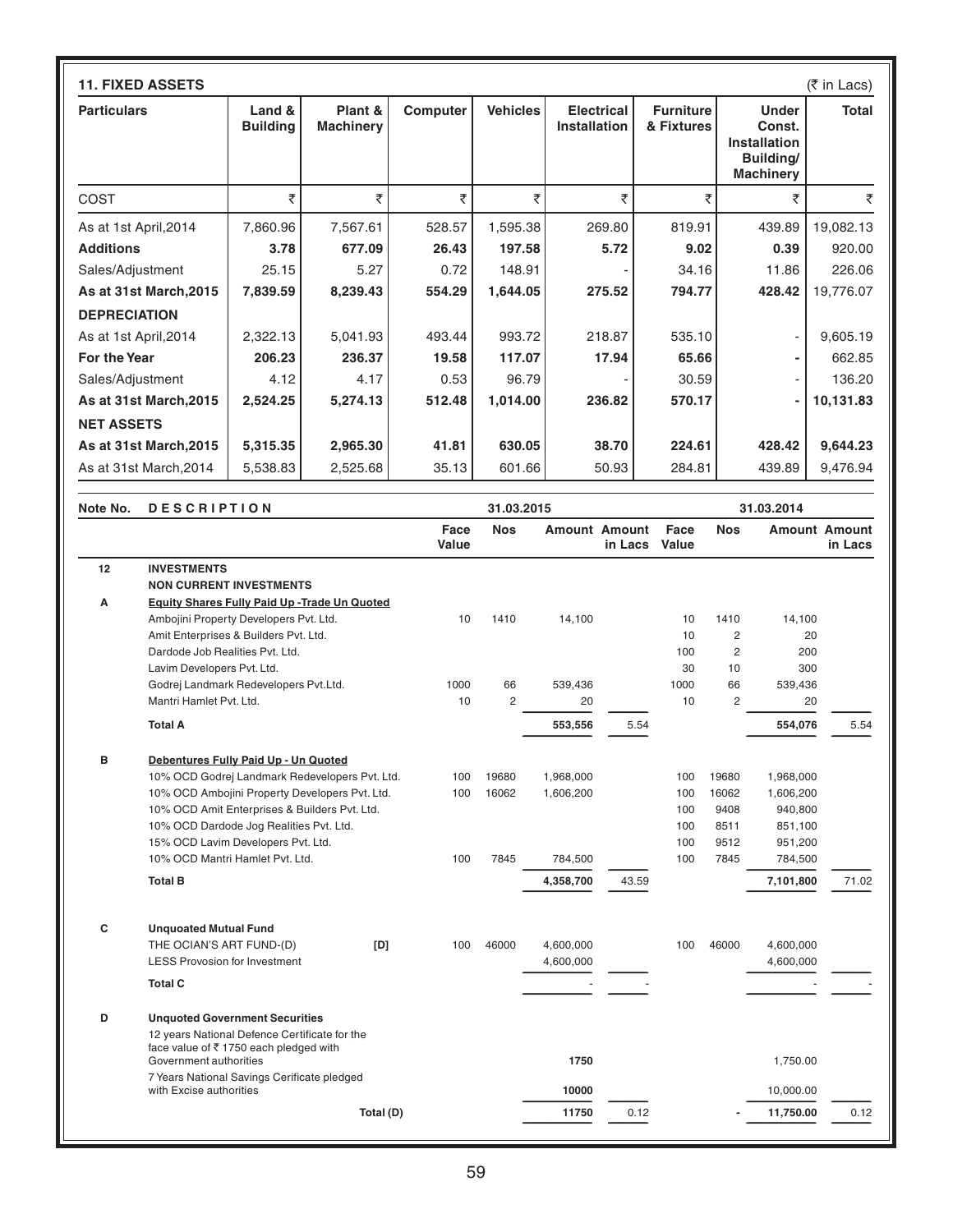| Note No. | <b>DESCRIPTION</b>                                                         |               |                    | 31.03.2015        |                                 | 31.03.2014      |             |                      |                                 |  |
|----------|----------------------------------------------------------------------------|---------------|--------------------|-------------------|---------------------------------|-----------------|-------------|----------------------|---------------------------------|--|
|          |                                                                            | Face<br>Value | <b>Nos</b>         |                   | <b>Amount Amount</b><br>in Lacs | Face<br>Value   | <b>Nos</b>  |                      | <b>Amount Amount</b><br>in Lacs |  |
| Е        | <b>Unquoted Fixed Deposit</b>                                              |               |                    |                   |                                 |                 |             |                      |                                 |  |
|          | Fixed Deposits having Maturity more than 12 Months<br>Total E              |               |                    |                   |                                 |                 |             | 3911864<br>3,911,864 | 39.12                           |  |
|          | TOTAL UNQUOTED NON CURRENT INVESTMENT                                      | Total A-F     |                    | 4,924,006.00      |                                 | 49.24 Total A-F |             | 11,579,490.00        | 115.79                          |  |
|          | Quoted Non Current Investment                                              |               |                    |                   |                                 |                 |             |                      |                                 |  |
| F        |                                                                            |               |                    |                   |                                 |                 |             |                      |                                 |  |
|          | <b>Quoted Shares</b>                                                       |               |                    |                   |                                 |                 |             |                      |                                 |  |
|          | Central Bank of India                                                      |               | 778 100.000        | 79,356            |                                 |                 | 778 100.000 | 79,356               |                                 |  |
|          | <b>Total Quoted Non Current Investment F</b>                               |               |                    | 79,356.00         | 0.79                            |                 |             | 79,356.00            | 0.79                            |  |
|          | TOTAL NON CURRENT INVETMENT                                                |               |                    | 5,003,362.00      | 50.03                           |                 |             | 11,658,846.00        | 116.58                          |  |
| 12(b)    | <b>CURRENT INVESTMENTS</b>                                                 |               |                    |                   |                                 |                 |             |                      |                                 |  |
|          | (At lower of Cost and Fair Value)<br>Investment in Mutual Fund (Quoated) # |               |                    |                   |                                 |                 |             |                      |                                 |  |
|          | BIRLA SUNLIFE MUTUAL FUND                                                  |               |                    |                   |                                 |                 |             |                      |                                 |  |
|          | Birla Sunlife Income Plus - Growth                                         |               |                    |                   |                                 |                 | 10 186874   | 10,000,000           |                                 |  |
|          | Birla Sunlife Dynamic Bond Fund -Retail(D)                                 |               | 10 475081          | 10147821          |                                 |                 | 10 1243158  | 24,800,000           |                                 |  |
|          | FRANKLIN TEMPLETON MUTUAL FUND                                             |               |                    |                   |                                 |                 |             |                      |                                 |  |
|          | Templeton India Short Term Income Retail-G                                 | 1000          | 4645               | 9999900           |                                 | 1000            | 4645        | 9,999,900            |                                 |  |
|          | HDFC MUTUAL FUND                                                           |               |                    |                   |                                 |                 |             |                      |                                 |  |
|          | HDFC Corporate Debt Opp.Fund - R-G                                         |               | 10 268 1205        | 30000000          |                                 |                 |             |                      |                                 |  |
|          | <b>HDFC MIP- Short Term- G</b>                                             |               | 10 438245          | 10092952          |                                 |                 |             |                      |                                 |  |
|          | <b>AXIS MUTUA FUND</b>                                                     |               |                    |                   |                                 |                 |             |                      |                                 |  |
|          | Axis Short Term Fund-G                                                     |               | 10 712721          | 10000000          |                                 |                 |             |                      |                                 |  |
|          | <b>IDFC MUTUAL FUND</b>                                                    |               |                    |                   |                                 |                 |             |                      |                                 |  |
|          | IDFC SSIF-Short Term-Plan-A-G                                              |               | 10 451267          | 9999900           |                                 |                 | 10 451267   | 9,999,900            |                                 |  |
|          | IDFC SSIF-Medium Term-Plan-A-G                                             |               | 10 427625          | 10000000          |                                 |                 | 10 747317   | 15,000,000           |                                 |  |
|          | IDFC SSIF-Investment-Plan-A-G                                              | 10            |                    |                   |                                 |                 | 10 349676   | 10,000,000           |                                 |  |
|          | RELIANCE MUTUAL FUND                                                       |               |                    |                   |                                 |                 |             |                      |                                 |  |
|          | Reliance Medium Term Fund<br>Reliance Dynamic Bond Fund-G                  | 10            | 4660<br>10 1091996 | 49718<br>20710149 |                                 | 10<br>10        | 2608<br>0   | 27,572               |                                 |  |
|          | Reliance Fixed Horizo XXIV Sr 9 G                                          |               |                    |                   |                                 |                 | 10 1000000  | 10,000,000           |                                 |  |
|          | <b>HSBC MUTUAL FUND</b>                                                    |               |                    |                   |                                 |                 |             |                      |                                 |  |
|          | HSBC Fixed Term Sr-94-Ten -G                                               |               |                    |                   |                                 |                 | 10 500000   | 5,000,000            |                                 |  |
|          | <b>HSBC Capital Protection Oriented Fund</b>                               |               | 10 100000          | 1000000           |                                 | 10              | 100000      | 1,000,000            |                                 |  |
|          | UTI MUTUAL FUND-(G)                                                        |               |                    |                   |                                 |                 |             |                      |                                 |  |
|          | UTI Short Term Income Fund -Insti. - G                                     |               | 10 598770          | 10000000          |                                 |                 |             |                      |                                 |  |
|          | KOTAK MUTUAL FUND-(D)                                                      |               |                    |                   |                                 |                 |             |                      |                                 |  |
|          | Kotak Liquid Scheme Plan -A D/D                                            | 1000          | 1195               | 1461544           |                                 |                 |             |                      |                                 |  |
|          | PRINCIPAL MUTUAL FUND-(D)                                                  |               |                    |                   |                                 |                 |             |                      |                                 |  |
|          | Principal PNB Fixed Maturity Plan                                          |               |                    |                   |                                 |                 | 10 1020880  | 10,208,796           |                                 |  |
|          | MORGAN STANLAY MUTUAL FUND                                                 |               |                    |                   |                                 |                 |             |                      |                                 |  |
|          | Morgan Stanlay Liquid Fund-D                                               |               |                    |                   |                                 | 1000            | 1102        | 1,300,000            |                                 |  |
|          | <b>SUB TOTAL</b><br>[B]                                                    |               |                    | 123,461,984       | 1,234.62                        |                 |             | 107,336,168          | 1,073.36                        |  |
|          | $NOTE : [GROWTH = (G) ; DIVIDEND = (D)]$                                   |               |                    |                   |                                 |                 |             |                      |                                 |  |
|          | <b>MARKET VALUE OF THE MUTUAL FUND</b>                                     |               |                    | 132,598,325       | 1,325.98                        |                 |             | 110,320,450          | 1,103.20                        |  |
|          | <b>Aggregate value of Current Investment</b>                               |               |                    | 123,461,984       | 1,235                           |                 |             | 107,336,168          | 1,073                           |  |
|          | Aggregate value of unquoted investment                                     |               |                    | 4,924,006         | 49                              |                 |             | 11,579,490           | 116                             |  |
|          | Aggregate value of quoted investment                                       |               |                    | 79,356            | 1                               |                 |             | 79,356               | 1                               |  |
|          |                                                                            |               |                    |                   |                                 |                 |             |                      |                                 |  |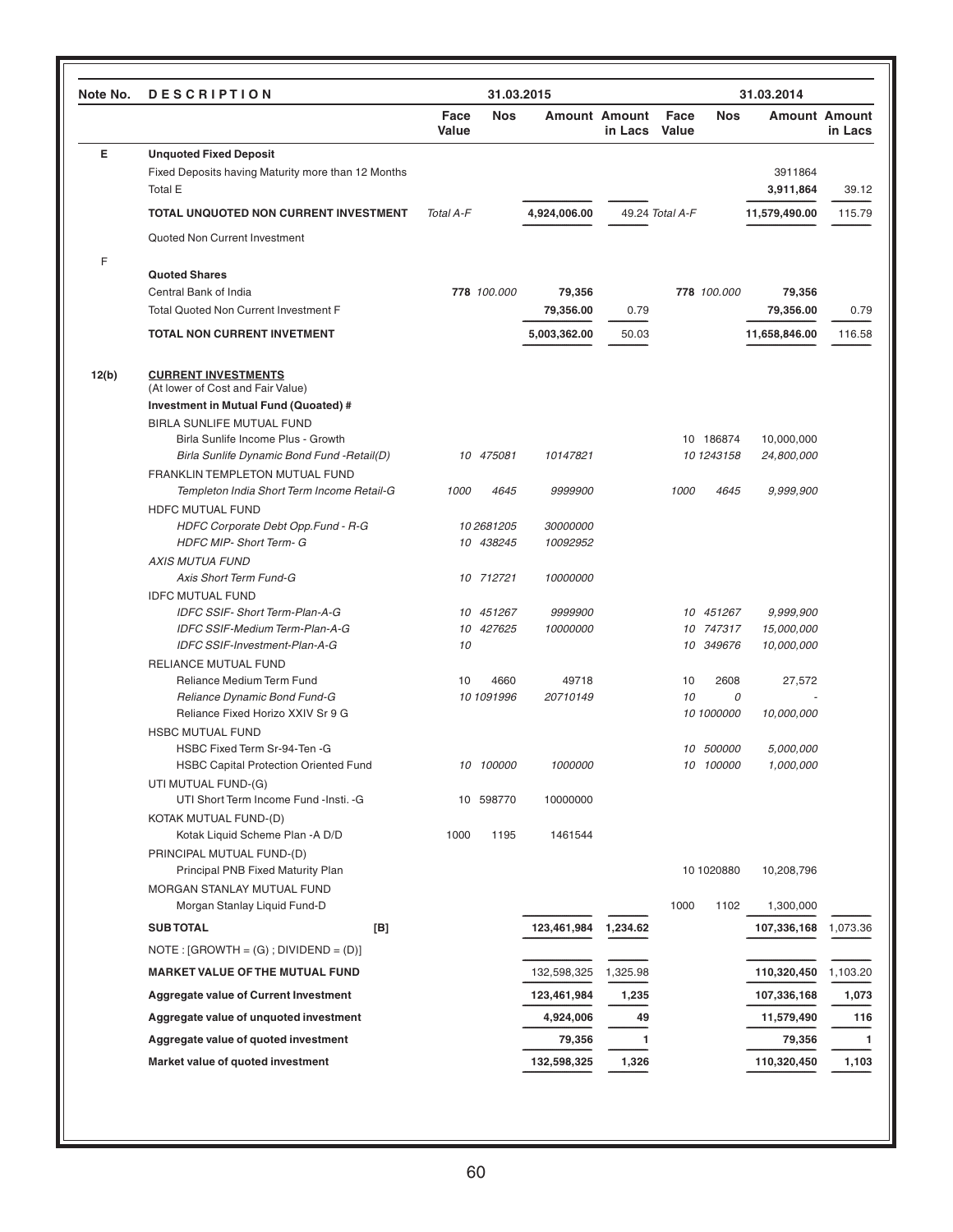| Note No. DESCRIPTION                      | Long-Term                                                                                                                                                                                                                                                                                                                                                                                 |                                                                                                                                                                                                                                                               |                                                                                        |                                                                                                    |
|-------------------------------------------|-------------------------------------------------------------------------------------------------------------------------------------------------------------------------------------------------------------------------------------------------------------------------------------------------------------------------------------------------------------------------------------------|---------------------------------------------------------------------------------------------------------------------------------------------------------------------------------------------------------------------------------------------------------------|----------------------------------------------------------------------------------------|----------------------------------------------------------------------------------------------------|
|                                           | 31.03.2015                                                                                                                                                                                                                                                                                                                                                                                | 31.03.2014                                                                                                                                                                                                                                                    | <b>Short-Term</b><br>31.03.2015                                                        | 31.03.2014                                                                                         |
| <b>LOANS AND ADVANCES</b>                 |                                                                                                                                                                                                                                                                                                                                                                                           |                                                                                                                                                                                                                                                               |                                                                                        |                                                                                                    |
| (Unsecured, Considered good unlesss       |                                                                                                                                                                                                                                                                                                                                                                                           |                                                                                                                                                                                                                                                               |                                                                                        |                                                                                                    |
|                                           |                                                                                                                                                                                                                                                                                                                                                                                           |                                                                                                                                                                                                                                                               |                                                                                        |                                                                                                    |
|                                           |                                                                                                                                                                                                                                                                                                                                                                                           |                                                                                                                                                                                                                                                               |                                                                                        | 2,139.12                                                                                           |
|                                           | 49.06                                                                                                                                                                                                                                                                                                                                                                                     | 289.74                                                                                                                                                                                                                                                        |                                                                                        |                                                                                                    |
|                                           | 73.98                                                                                                                                                                                                                                                                                                                                                                                     | 61.80                                                                                                                                                                                                                                                         | 287.55                                                                                 | 227.23                                                                                             |
| Claims Recoverable                        | 341.07                                                                                                                                                                                                                                                                                                                                                                                    | 2.91                                                                                                                                                                                                                                                          |                                                                                        |                                                                                                    |
| <b>Prepaid Taxes</b>                      |                                                                                                                                                                                                                                                                                                                                                                                           |                                                                                                                                                                                                                                                               | 2,431.48                                                                               | 2,365.32                                                                                           |
| <b>Prepaid Expenses</b>                   |                                                                                                                                                                                                                                                                                                                                                                                           |                                                                                                                                                                                                                                                               | 35.78                                                                                  | 34.20                                                                                              |
| <b>Balance with Goverment Authorities</b> | 1.13                                                                                                                                                                                                                                                                                                                                                                                      | 1.13                                                                                                                                                                                                                                                          | 53.61                                                                                  | 49.38                                                                                              |
| <b>TOTAL - LOANS AND ADVANCES</b>         | 1,805.71                                                                                                                                                                                                                                                                                                                                                                                  | 1,696.05                                                                                                                                                                                                                                                      | 5,732.58                                                                               | 4,815.25                                                                                           |
|                                           |                                                                                                                                                                                                                                                                                                                                                                                           |                                                                                                                                                                                                                                                               |                                                                                        | (₹ in Lacs)                                                                                        |
| Note No. DESCRIPTION                      |                                                                                                                                                                                                                                                                                                                                                                                           |                                                                                                                                                                                                                                                               | 31.03.2015                                                                             | 31.03.2014                                                                                         |
| <b>OTHER NON CURRENT ASSETS</b>           |                                                                                                                                                                                                                                                                                                                                                                                           |                                                                                                                                                                                                                                                               |                                                                                        |                                                                                                    |
|                                           |                                                                                                                                                                                                                                                                                                                                                                                           |                                                                                                                                                                                                                                                               |                                                                                        |                                                                                                    |
|                                           |                                                                                                                                                                                                                                                                                                                                                                                           |                                                                                                                                                                                                                                                               |                                                                                        | 2.90                                                                                               |
|                                           |                                                                                                                                                                                                                                                                                                                                                                                           |                                                                                                                                                                                                                                                               |                                                                                        | 6.42                                                                                               |
| <b>Total Other Non Current Assets</b>     |                                                                                                                                                                                                                                                                                                                                                                                           |                                                                                                                                                                                                                                                               | 17.04                                                                                  | 9.32                                                                                               |
| Note No. DESCRIPTION                      |                                                                                                                                                                                                                                                                                                                                                                                           |                                                                                                                                                                                                                                                               | 31.03.2015                                                                             | 31.03.2014                                                                                         |
|                                           |                                                                                                                                                                                                                                                                                                                                                                                           |                                                                                                                                                                                                                                                               |                                                                                        |                                                                                                    |
|                                           |                                                                                                                                                                                                                                                                                                                                                                                           |                                                                                                                                                                                                                                                               |                                                                                        |                                                                                                    |
| <b>Production Material</b>                |                                                                                                                                                                                                                                                                                                                                                                                           |                                                                                                                                                                                                                                                               | 1,836.87                                                                               | 2,618.46                                                                                           |
| Work in Progress                          |                                                                                                                                                                                                                                                                                                                                                                                           |                                                                                                                                                                                                                                                               | 258.40                                                                                 | 437.34                                                                                             |
| <b>Finished Goods</b>                     |                                                                                                                                                                                                                                                                                                                                                                                           |                                                                                                                                                                                                                                                               | 1,225.55                                                                               | 1,641.66                                                                                           |
|                                           |                                                                                                                                                                                                                                                                                                                                                                                           |                                                                                                                                                                                                                                                               |                                                                                        | 25.25                                                                                              |
|                                           |                                                                                                                                                                                                                                                                                                                                                                                           |                                                                                                                                                                                                                                                               |                                                                                        | 4,450.86                                                                                           |
|                                           |                                                                                                                                                                                                                                                                                                                                                                                           |                                                                                                                                                                                                                                                               |                                                                                        | 57.44<br>36.72                                                                                     |
|                                           |                                                                                                                                                                                                                                                                                                                                                                                           |                                                                                                                                                                                                                                                               |                                                                                        |                                                                                                    |
|                                           |                                                                                                                                                                                                                                                                                                                                                                                           |                                                                                                                                                                                                                                                               |                                                                                        | 9,267.73                                                                                           |
| Note No. DESCRIPTION                      |                                                                                                                                                                                                                                                                                                                                                                                           |                                                                                                                                                                                                                                                               | 31.03.2015                                                                             | 31.03.2014                                                                                         |
| <b>TRADE RECEIVABLES</b>                  |                                                                                                                                                                                                                                                                                                                                                                                           |                                                                                                                                                                                                                                                               |                                                                                        |                                                                                                    |
|                                           |                                                                                                                                                                                                                                                                                                                                                                                           |                                                                                                                                                                                                                                                               |                                                                                        |                                                                                                    |
|                                           |                                                                                                                                                                                                                                                                                                                                                                                           |                                                                                                                                                                                                                                                               |                                                                                        |                                                                                                    |
|                                           |                                                                                                                                                                                                                                                                                                                                                                                           |                                                                                                                                                                                                                                                               |                                                                                        | 1,728.81<br>150.88                                                                                 |
|                                           |                                                                                                                                                                                                                                                                                                                                                                                           |                                                                                                                                                                                                                                                               | 150.88                                                                                 | 150.88                                                                                             |
|                                           |                                                                                                                                                                                                                                                                                                                                                                                           |                                                                                                                                                                                                                                                               | 3,170.34                                                                               | 1,728.81                                                                                           |
| (b) OVERDUE LESS THAN SIX MONTHS          |                                                                                                                                                                                                                                                                                                                                                                                           |                                                                                                                                                                                                                                                               | 8,683.51                                                                               | 14,508.84                                                                                          |
| <b>TOTAL - TRADE RECEIVABLE</b>           |                                                                                                                                                                                                                                                                                                                                                                                           |                                                                                                                                                                                                                                                               | 11,853.85                                                                              | 16,237.65                                                                                          |
|                                           | otherwise stated)<br>Advance Recoverable in Cash or in kind<br>or the value to be received<br>Capital Advances<br><b>Security Deposits</b><br>Interest accrued on Investment / FDR<br><b>Preliminary Expenses</b><br><b>INVENTORIES</b><br>Stock in Trade<br>Store, Spares and Components<br>Loose Tools<br>Scrap<br><b>TOTAL - INVENTORIES</b><br>Unsecured, Considered good<br>Doubtful | 1,340.47<br>Deposit with original Maturity of more then 12 month<br>(As taken, valued and certifed by the Management)<br>(Unsecured, Considered goods unless otherwise stated)<br>(a) OVERDUE EXCEEDING SIX MONTHS<br>Less: Provision for doubtful receivable | 1,340.47<br>(valued at lower of cost and net realisable value unless otherwise stated) | 2,924.16<br>10.46<br>6.58<br>56.42<br>1,004.91<br>59.48<br>36.01<br>4,477.64<br>3,170.34<br>150.88 |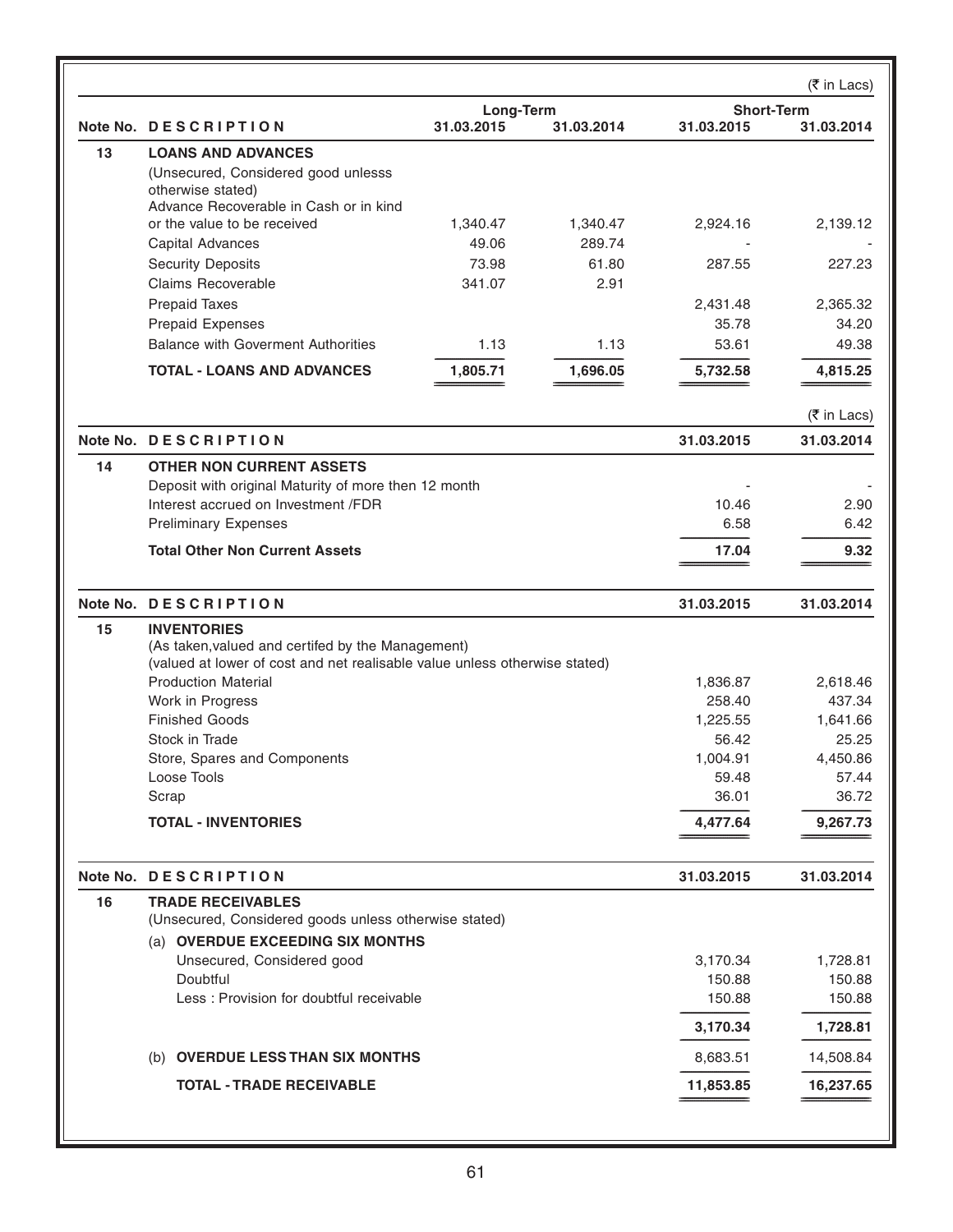|    |                                                               |            | (₹ in Lacs) |
|----|---------------------------------------------------------------|------------|-------------|
|    | Note No. DESCRIPTION                                          | 31.03.2015 | 31.03.2014  |
| 17 | <b>CASH AND BANK BALANCES</b>                                 |            |             |
|    | (a) CASH AND CASH EQUIVALENTS                                 |            |             |
|    | <b>Balance with banks</b>                                     | 352.16     | 101.42      |
|    | Bank deposits with original maturity of less than three month | 73.81      | 97.01       |
|    | Unpaid dividend accounts                                      | 9.80       | 18.13       |
|    | Cash in hand                                                  | 55.24      | 47.55       |
|    | <b>Total Cash and Cash Equivalents</b>                        | 491.01     | 264.11      |
|    | (b) OTHER BANK BALANCES                                       |            |             |
|    | Bank Deposits with original maturity of more than             |            |             |
|    | three month but less than 12 months                           | 22.97      | 22.55       |
|    | Bank Deposits with original maturity of more than 12 months * | 48.40      | 9.28        |
|    | <b>TOTAL OTHER BANKS BALANCES</b>                             | 71.37      | 31.83       |
|    | <b>TOTAL - CASH &amp; BANK BALANCES</b>                       | 562.38     | 295.94      |
|    | Note No. DESCRIPTION                                          | 31.03.2015 | 31.03.2014  |
| 18 | <b>OTHER CURRENT ASSETS</b>                                   |            |             |
|    | (Unsecured, Considered good unlesss otherwise stated)         |            |             |
|    | Interest accrued on Investment /FDR                           | 6.02       | 13.64       |
|    | Deferred Revenue Expenditure                                  |            |             |
|    | <b>TOTAL OTHER CURRENT ASSETS</b>                             | 6.02       | 13.64       |
|    |                                                               |            |             |
|    | Note No. DESCRIPTION                                          | 31.03.2015 | 31.03.2014  |
| 19 | <b>REVENUE FROM OPERATIONS</b>                                |            |             |
|    | (a) <b>SALE OF PRODUCTS</b>                                   |            |             |
|    | <b>Finished Goods</b>                                         | 61,844.91  | 68,140.91   |
|    | <b>Interunit Sales</b>                                        |            |             |
|    |                                                               | 61,844.91  | 68,140.91   |
|    | (b) OTHER OPERATING REVENUE                                   |            |             |
|    | <b>Export Benefits</b>                                        | 230.89     | 217.56      |
|    | <b>Scrap Sales</b>                                            | 594.94     | 120.51      |
|    | Miscellaneous Income                                          | 1.18       |             |
|    |                                                               | 827.01     | 338.07      |
|    | <b>REVENUE FROM OPERATIONS (GROSS)</b>                        | 62,671.92  | 68,478.98   |
|    | <b>Rebate</b>                                                 | 2,095.11   | 2,220.22    |
|    | <b>EXCISE DUTY ON SALES</b>                                   | 1,118.18   | 1,247.35    |
|    |                                                               |            |             |
|    | <b>REVENUE FROM OPERATIONS (NET)</b>                          | 59,458.63  | 65,011.41   |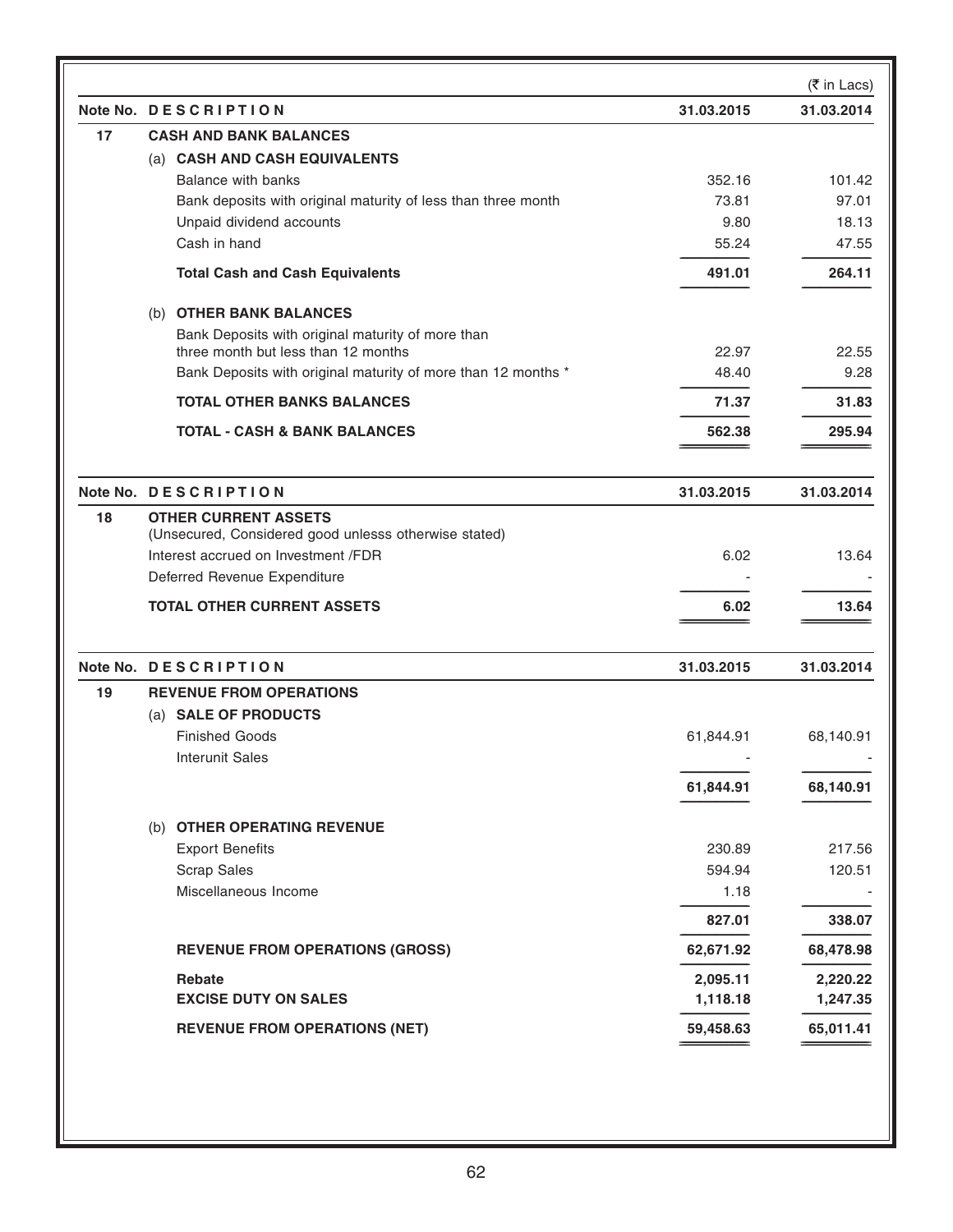|    |                                                                                                                       |                      | (₹ in Lacs)          |
|----|-----------------------------------------------------------------------------------------------------------------------|----------------------|----------------------|
|    | Note No. DESCRIPTION                                                                                                  | 31.03.2015           | 31.03.2014           |
| 20 | <b>OTHER INCOME</b>                                                                                                   |                      |                      |
|    | (a) INTEREST INCOME ON                                                                                                |                      |                      |
|    | Loans and Advances<br><b>Banks</b>                                                                                    | 1.10                 | 15.83                |
|    |                                                                                                                       | 27.05                | 18.18                |
|    |                                                                                                                       | 28.15                | 34.01                |
|    | (b) Dividend Income on Current Investment                                                                             | 56.71                | 16.99                |
|    | NET GAIN/(LOSS) ON SALE OF CURRENT INVESTMENTS<br>(C)                                                                 |                      |                      |
|    | Gain on Sale                                                                                                          | 124.84               | 74.52                |
|    |                                                                                                                       | 124.84               | 74.52                |
|    | (d) NET GAIN/(LOSS) ON SALE OF FIXED ASSETS                                                                           |                      |                      |
|    | Gain on Sale                                                                                                          | 623.51               | 13.16                |
|    |                                                                                                                       | 623.51               | 13.16                |
|    | <b>OTHER NON-OPERATING INCOME (NET)</b><br>(f)                                                                        |                      |                      |
|    | Lease Rent                                                                                                            |                      | 2.50                 |
|    | <b>Misc Receipts</b>                                                                                                  | 4.34                 | 21.87                |
|    | Rent receipts                                                                                                         | 13.17                | 15.85                |
|    |                                                                                                                       | 17.51                | 40.22                |
|    | <b>TOTAL OTHER INCOME</b>                                                                                             | 850.72               | 178.90               |
|    |                                                                                                                       |                      |                      |
|    | Note No. DESCRIPTION                                                                                                  | 31.03.2015           | 31.03.2014           |
| 21 | <b>COST OF MATERIAL CONSUMED</b>                                                                                      |                      |                      |
|    | Raw Material Consumed*                                                                                                | 44,744.04            | 48,055.08            |
|    | <b>TOTAL COST OF MATERIAL CONSUMED</b>                                                                                | 44,744.04            | 48,055.08            |
|    | *DETAIL OF RAW MATERIAL CONSUMED DURING THE YEAR                                                                      | 31.03.2015           | 31.03.2014           |
|    | (i) Sheets & Strips                                                                                                   | 1,647.67             | 2,462.38             |
|    | (ii) Tyres                                                                                                            | 4,642.89             | 5,516.34             |
|    | (iii) Tubes<br>(iv) Rims                                                                                              | 1,784.68<br>3,234.95 | 2,047.16<br>3,229.73 |
|    | Other Items<br>(v)                                                                                                    | 1,879.03             | 1,850.87             |
|    | (vi) Components                                                                                                       | 31,554.81            | 32,948.60            |
|    |                                                                                                                       | 44,744.04            | 48,055.08            |
|    | Note No. DESCRIPTION                                                                                                  | 31.03.2015           | 31.03.2014           |
|    |                                                                                                                       |                      |                      |
| 22 | <b>CHANGES IN INVENTORIES OF FINISHED GOODS,</b><br><b>WORK IN PROGRESS AND TRADING GOODS</b><br><b>OPENING STOCK</b> |                      |                      |
|    | <b>Finished Goods</b>                                                                                                 | 1,641.66             | 1,587.75             |
|    | Work in Progress                                                                                                      | 437.34               | 294.56               |
|    | Scrap                                                                                                                 | 36.72                | 0.20                 |
|    | Stock In Trade                                                                                                        | 25.25                | 108.82               |
|    | <b>TOTAL OPENING STOCK</b>                                                                                            | 2,140.97             | 1,991.33             |
|    | <b>CLOSING STOCK</b>                                                                                                  |                      |                      |
|    | <b>Finished Goods</b>                                                                                                 | 1,225.55<br>258.40   | 1,641.66<br>437.34   |
|    | Work in Progress<br>Scrap                                                                                             | 36.01                | 36.72                |
|    | Stock In Trade                                                                                                        | 56.42                | 25.25                |
|    | <b>TOTAL CLOSING STOCK</b>                                                                                            | 1,576.38             | 2,140.97             |
|    | <b>TOTAL - CHANGES IN INVENTORIES</b>                                                                                 | 564.59               | (149.64)             |
|    |                                                                                                                       |                      |                      |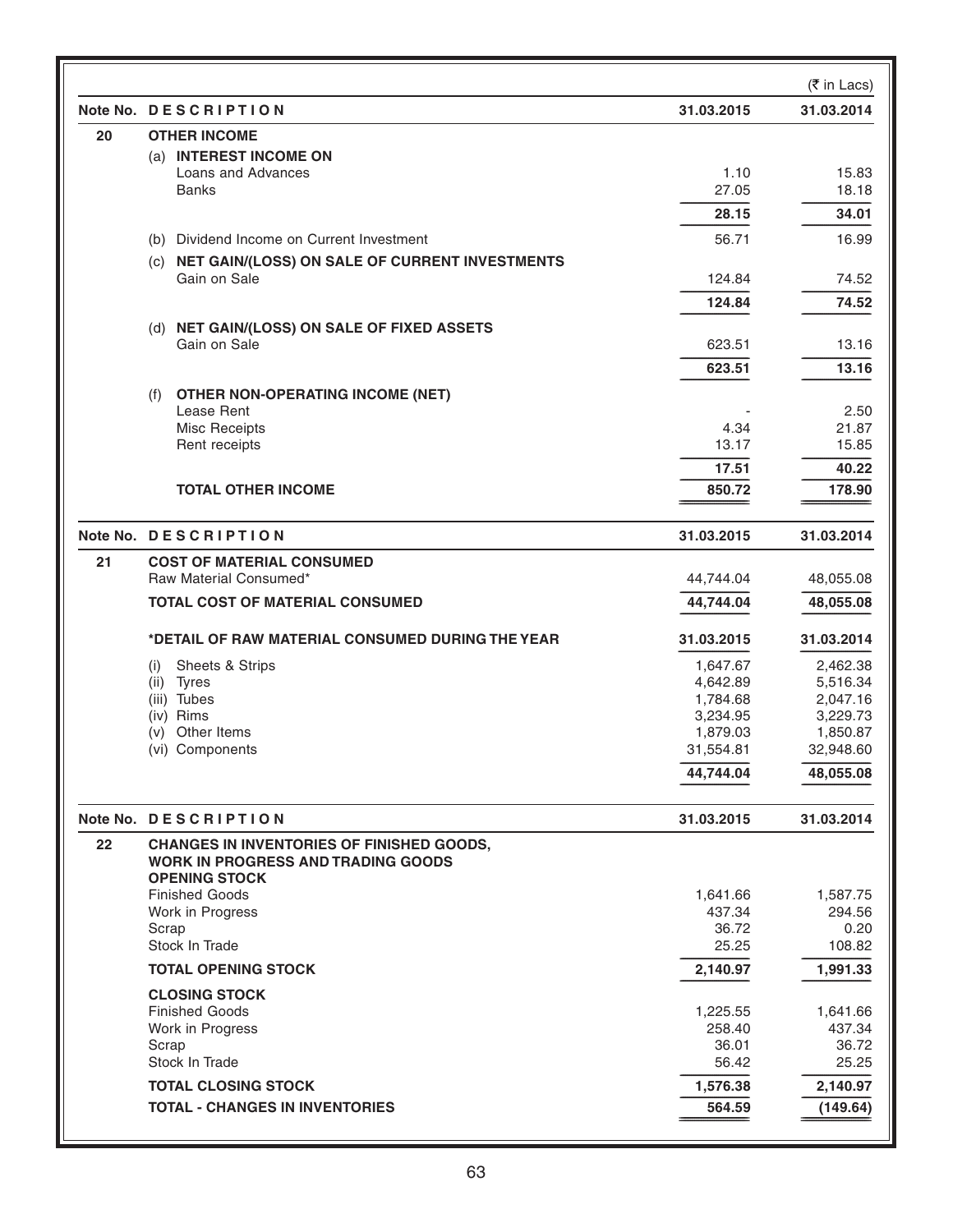|    |                                                   |               | (₹ in Lacs)      |
|----|---------------------------------------------------|---------------|------------------|
|    | Note No. DESCRIPTION                              | 31.03.2015    | 31.03.2014       |
| 23 | <b>EMPLOYEE BENEFITS EXPENDITURE</b>              |               |                  |
|    | Salaries, Wages, Bonus and Other benefits         | 3,020.49      | 3,245.06         |
|    | Contribution to provident and other funds         | 396.10        | 435.76           |
|    | <b>Staff Welfare Expenses</b>                     | 275.29        | 340.76           |
|    | <b>TOTAL - EMPLOYEE BENEFITS EXPENDITURE</b>      | 3,691.88      | 4,021.58         |
|    |                                                   |               |                  |
|    | Note No. DESCRIPTION                              | 31.03.2015    | 31.03.2014       |
| 24 | <b>FINANCE COST</b>                               |               |                  |
|    | <b>Interest Expenses</b>                          | 1,062.19      | 835.64           |
|    | <b>Other Borrowing Costs</b>                      | 45.24         | 86.37            |
|    | <b>TOTAL - FINANCE COST</b>                       | 1,107.43      | 922.01           |
|    |                                                   |               |                  |
|    | Note No. DESCRIPTION                              | 31.03.2015    | 31.03.2014       |
| 25 | <b>DEPRECIATION AND AMORTIZATION EXPENSES</b>     |               |                  |
|    | Depreciation on Fixed Assets                      | 662.85        | 713.34           |
|    | <b>Amortisation Expenses</b>                      |               |                  |
|    | TOTAL - DEPRECIATION AND AMORTIZATION EXPENSES    | 662.85        | 713.34           |
|    |                                                   |               |                  |
|    | Note No. DESCRIPTION                              | 31.03.2015    | 31.03.2014       |
| 26 | <b>OTHER EXPENSES</b>                             |               |                  |
|    | (a) MANUFACTURING EXPENSES                        |               |                  |
|    | Consumption of Stores and Spare parts             | 3,498.52      | 3,901.98         |
|    | Packing Material Consumed                         | 1,881.31      | 1,998.01         |
|    | Power and Fuel                                    | 899.40        | 993.04           |
|    | Labour Processing & Transportation Charges        | 241.61        | 357.55           |
|    | Repairs to Buildings                              | 178.01        | 169.63           |
|    | Repairs to Plant & Machinery                      | 208.89        | 183.41<br>329.53 |
|    | <b>Other Repairs</b>                              | 291.92        |                  |
|    |                                                   | 7,199.66      | 7,933.15         |
|    | (b) ADMINISTRATIVE EXPENSES                       |               |                  |
|    | Insurance                                         | 35.99         | 35.17            |
|    | Rent                                              | 46.34         | 100.08           |
|    | Rates and Taxes                                   | 169.10        | 156.41           |
|    | Legal and Professional                            | 150.61        | 57.86            |
|    | Printing & Stationary, Postage and Telephone      | 115.53        | 162.95           |
|    | Travelling & Conveyance                           | 470.00        | 538.71           |
|    | Director' Meeting Fees<br>Auditor's Remuneration* | 4.86<br>22.01 | 5.09<br>24.23    |
|    | Donation                                          | 2.45          | 8.31             |
|    | Miscellaneous Expenses                            | 536.14        | 768.83           |
|    |                                                   | 1,553.03      | 1,857.64         |
|    |                                                   |               |                  |
|    |                                                   |               |                  |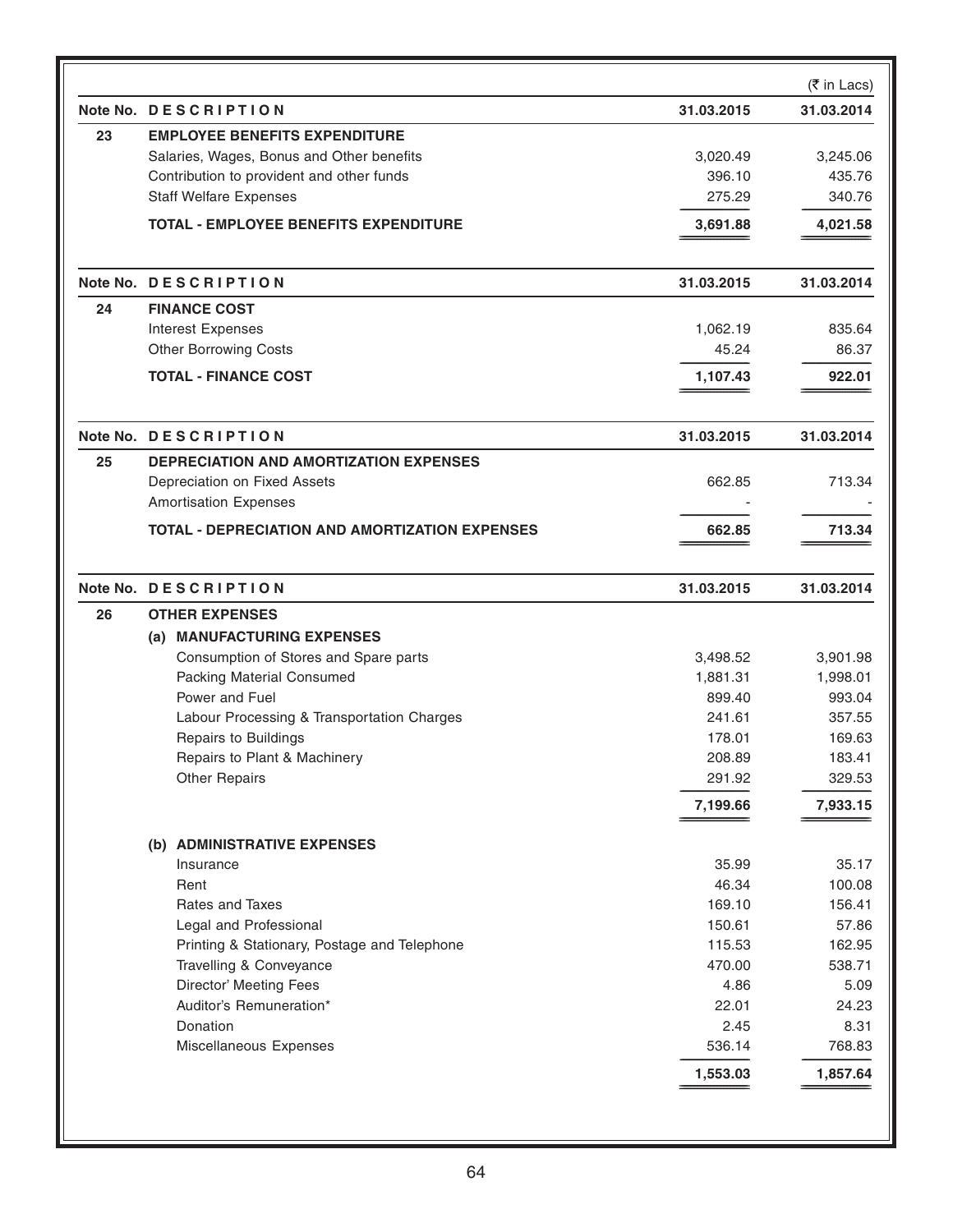|                                          |            | $(5 \in \text{In}$ Lacs) |
|------------------------------------------|------------|--------------------------|
| Note No. DESCRIPTION                     | 31.03.2015 | 31.03.2014               |
| <b>SELLING EXPENSES</b><br>(c)           |            |                          |
| Freight & Forwarding Expenses            | 2,396.99   | 2,407.43                 |
| Commission on Sales                      | 111.52     | 117.09                   |
| <b>Bad Debts Written off</b>             |            | 53.16                    |
| <b>Advertisement &amp; Publicity</b>     | 550.62     | 398.85                   |
|                                          | 3,059.13   | 2,976.53                 |
| <b>TOTAL - OTHER EXPENSES</b>            | 11,811.82  | 12,767.32                |
| * Payment to Auditors Include followings |            |                          |
| <b>Audit Fee</b><br>(a)                  | 18.60      | 18.60                    |
| <b>Tax Audit</b><br>(b)                  | 2.12       | 2.12                     |
| <b>Other Certifications</b><br>(c)       | 1.29       | 3.51                     |
| <b>TOTAL</b>                             | 22.01      | 24.23                    |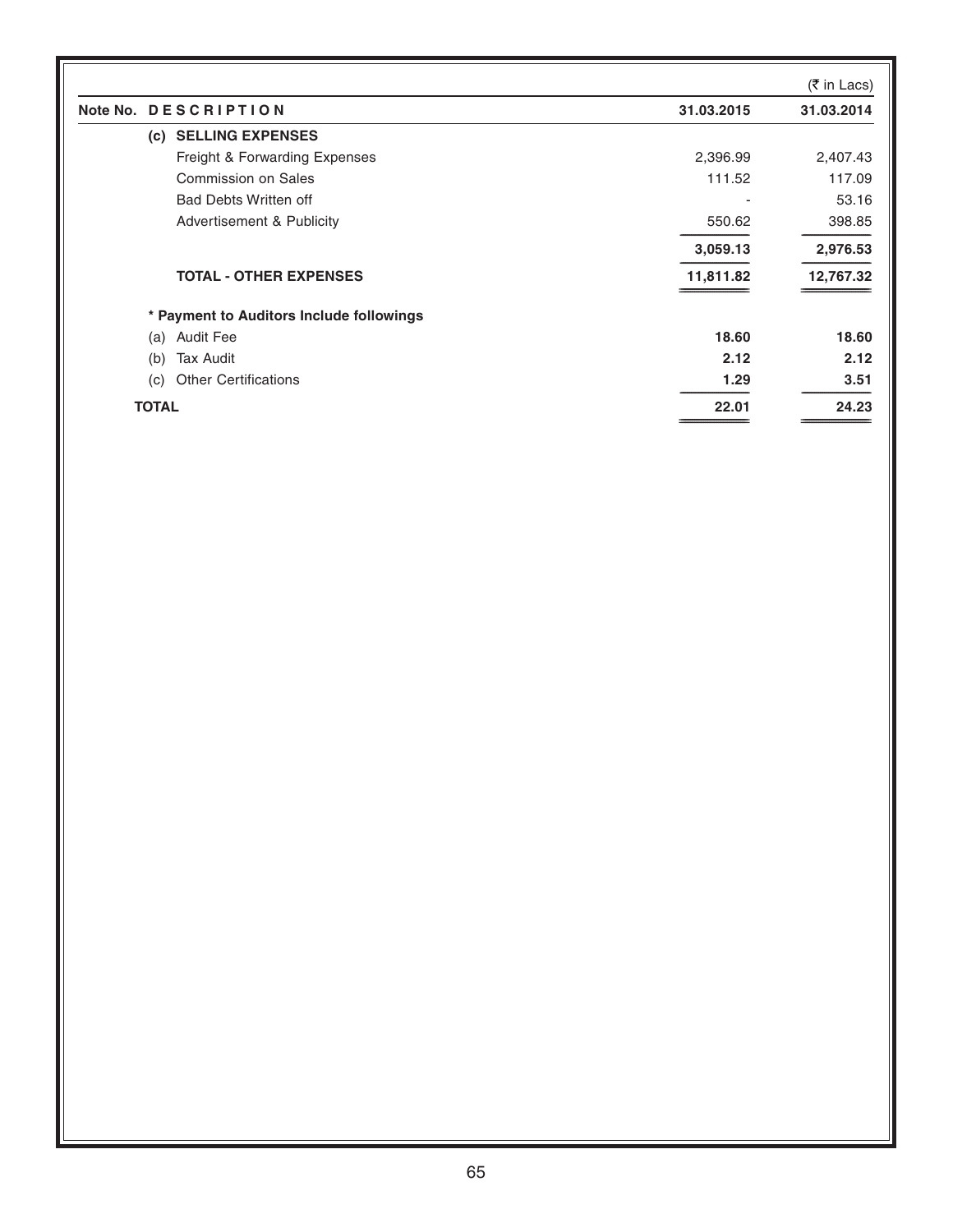#### **ATLAS CYCLES (HARYANA) LIMITED CIN: L35923HR1950PLC001614**

Registered office: Industrial Area, Atlas Road, sonepat-131001, Haryana (India).

Dear Shareholders,

#### **Sub: Green Initiative**

We value your relationship with Atlas Cycles (Haryana) Limited and thank you for all your support.

Ministry of Corporate Affairs (MCA) has issued a Circular No. 17/2011 dated 21.04.2011 propagating "Green Initiative", by allowing paperless compliances by serving documents through electronic mode (e-mail). We, therefore intend to send all future Shareholders' communication like Notices, Company's Annual Report through electronic mode. This will ensure prompt receipt of communication and avoid postal delay.

We request you to inform **your e-mail address**, if, you have to your Depository Participant and also register e-mail ID at our Registrar and Share Transfer Agents viz. "M/s Mas Services Limited" at the website **www.masserv.com**, in case you have not already registered the same.

**You are also requested to intimate to the Depository Participants (DP), changes, if any, in your registered addresses, email ID and /or changes in your bank account details.**

#### **Further for registration you need letter ID and password which has been mentioned on your attendance slip.**

Please note that, as the member of the Company, you will be entitled to be furnished, free of cost, with a printed copy of the Balance Sheet of the Company and all other documents required by law to be attached thereto including the Profit & Loss Account and Auditors' Report etc. and all other communication that may be sent to you, through electronic mode of Communication.

Soliciting your co-operation and continued patronage.

Thanking You,

For **Atlas Cycles (Haryana) Limited**

Sd/- **(JASPREET SINGH) Company Secretary**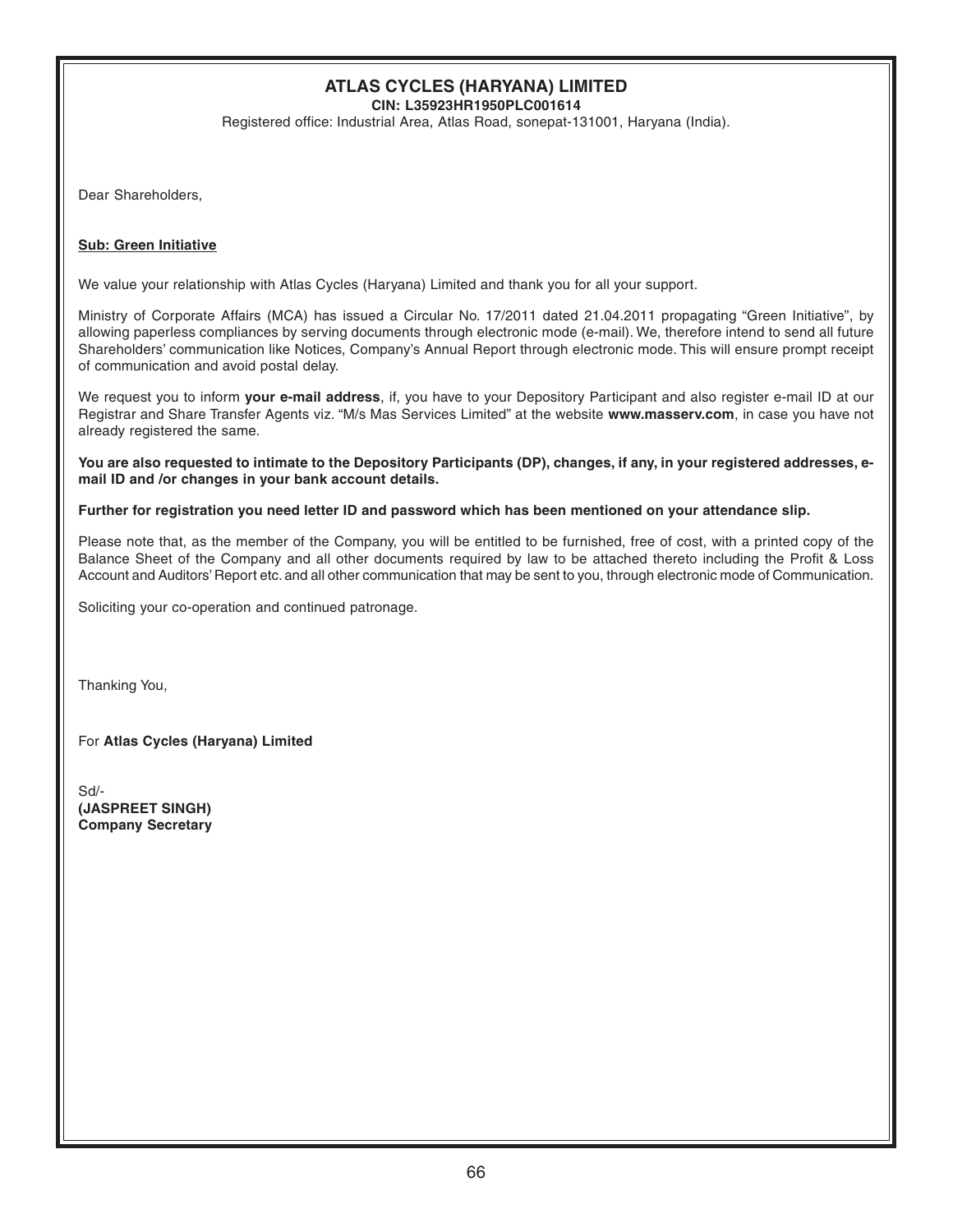# **Form AOC-1**

(Pursuant to first proviso to sub-section (3) of section 129 read with rule 5 of Companies (Accounts) Rules, 2014) **Statement containing salient features of the financial statement of subsidiaries/associate companies/joint ventures**

#### **Part "A": Subsidiaries**

(Information in respect of each subsidiary to be presented with amounts in Rs.)

| SI.<br>No. | <b>Particulars</b>                                                                                                             | <b>Details</b>                      |                                    |                                 |
|------------|--------------------------------------------------------------------------------------------------------------------------------|-------------------------------------|------------------------------------|---------------------------------|
| 1.         | Name of the subsidiary                                                                                                         | Atlas Cycles<br>(Sahibabad) Limited | Atlas Cycles<br>(Malanpur) Limited | Atlas Cycles<br>Sonepat Limited |
| 2.         | Reporting period for the subsidiary concerned, if different<br>from the holding company's reporting period                     |                                     |                                    |                                 |
| 3.         | Reporting currency and Exchange rate as on the last date<br>of the relevant Financial year in the case of foreign subsidiaries |                                     |                                    |                                 |
| 4.         | Share capital                                                                                                                  | 5,00,000                            | 5,00,000                           | 5,00,000                        |
| 5.         | Reserves & surplus                                                                                                             |                                     |                                    |                                 |
| 6.         | Total assets                                                                                                                   | 5,02,278                            | 5,02,278                           | 5,04,412                        |
| 7.         | <b>Total Liabilities</b>                                                                                                       | 2,278                               | 2,278                              | 4,412                           |
| 8.         | Investments                                                                                                                    |                                     |                                    |                                 |
| 9.         | Turnover                                                                                                                       |                                     |                                    |                                 |
| 10.        | Profit before taxation                                                                                                         |                                     |                                    |                                 |
| 11.        | Provision for taxation                                                                                                         |                                     |                                    |                                 |
| 12.        | Profit after taxation                                                                                                          |                                     |                                    |                                 |
| 13.        | Proposed Dividend                                                                                                              |                                     |                                    |                                 |
| 14.        | % of shareholding                                                                                                              | 100                                 | 100                                | 100                             |

**Notes:** 1. All of the Subsidiaries not commenced Business yet.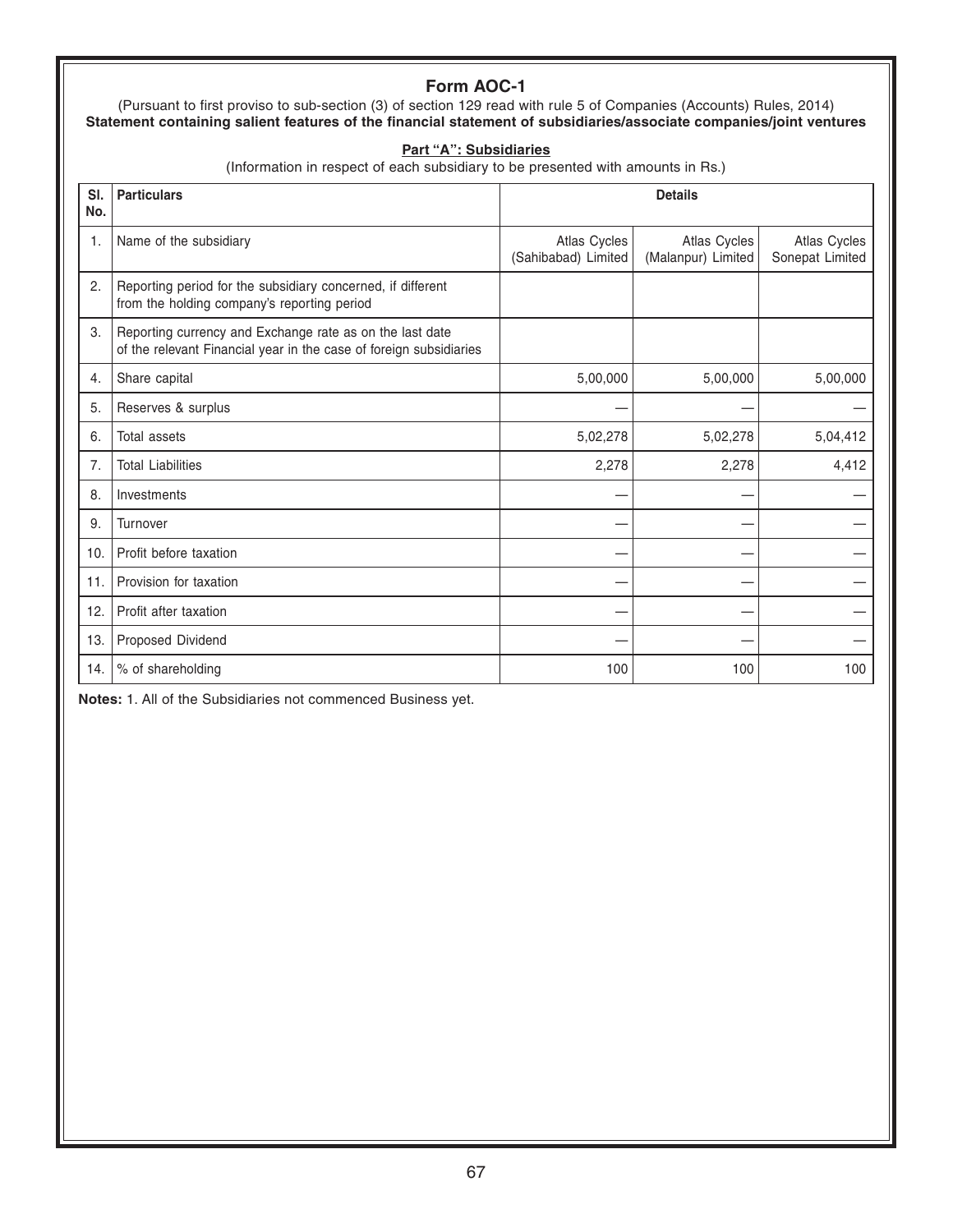| <b>Name of associates/Joint Ventures</b> |                                                                               | <b>NIL</b> |  |  |
|------------------------------------------|-------------------------------------------------------------------------------|------------|--|--|
| 1.                                       | Latest audited Balance Sheet Date                                             |            |  |  |
|                                          |                                                                               |            |  |  |
| 2.                                       | Shares of Associate/Joint Ventures held by<br>the company on the year end     |            |  |  |
|                                          | No.                                                                           |            |  |  |
|                                          | Amount of Investment in Associates/Joint Venture                              |            |  |  |
|                                          | Extend of Holding%                                                            |            |  |  |
|                                          |                                                                               |            |  |  |
| 3.                                       | Description of how there is significant influence                             |            |  |  |
|                                          |                                                                               |            |  |  |
| 4.                                       | Reason why the associate/joint venture is not consolidated                    |            |  |  |
|                                          |                                                                               |            |  |  |
| 5.                                       | Net worth attributable to shareholding<br>as per latest audited Balance Sheet |            |  |  |
|                                          |                                                                               |            |  |  |
| 6.                                       | Profit/Loss for the year                                                      |            |  |  |
|                                          | i. Considered in Consolidation                                                |            |  |  |
|                                          | ii. Not Considered in Consolidation                                           |            |  |  |

**Part "B": Associates and Joint Ventures**